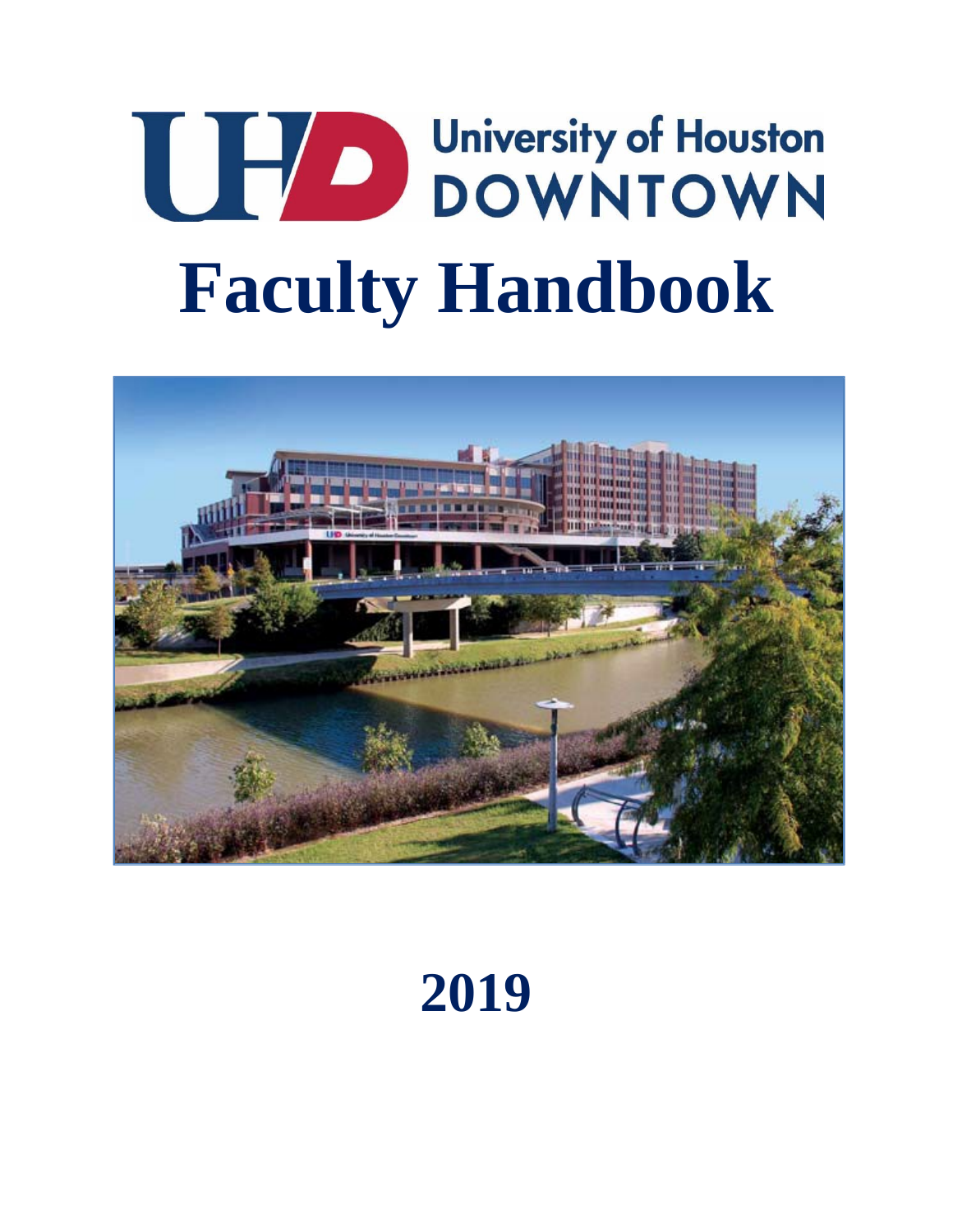# **Table of Contents**

# **Preface**

| 1.                                                                            | Purpose and Scope of this Handbook                                       |                                                                          |
|-------------------------------------------------------------------------------|--------------------------------------------------------------------------|--------------------------------------------------------------------------|
| 2.                                                                            | <b>Faculty Handbook Guidelines for Revision</b>                          | $\frac{iv}{iv}$                                                          |
| 3.                                                                            | Acknowledgments                                                          |                                                                          |
| 4.                                                                            | Welcome from the UHD President                                           | $\frac{v}{vii}$                                                          |
|                                                                               |                                                                          |                                                                          |
| <b>Section I</b>                                                              | <b>University Overview</b>                                               |                                                                          |
| 1.                                                                            | University of Houston-Downtown: Mission, Vision, and History             |                                                                          |
| 2.                                                                            | Organizational Structure of the University of Houston System             |                                                                          |
| 3.                                                                            | Organizational Structure of University of Houston-Downtown               | $\frac{1}{2}$ $\frac{3}{5}$ $\frac{6}{7}$                                |
| 4.                                                                            | The Texas Higher Education Coordinating Board (THECB)                    |                                                                          |
| 5.                                                                            | <b>UHD Planning and Budget Development Process</b>                       |                                                                          |
| 6.                                                                            | Official UHD and UHS Policies: Policy Statements, SAMs, and BOR Policies |                                                                          |
| 7.<br>Institutional Accreditation by the Southern Association of Colleges and |                                                                          |                                                                          |
|                                                                               | Schools/Commission on Colleges (SACS/COC)                                |                                                                          |
| 8.                                                                            | Degree Program Accreditations by Disciplinary Organizations              | $\frac{9}{9}$                                                            |
|                                                                               |                                                                          |                                                                          |
| <b>Section II</b>                                                             | <b>Shared Governance</b>                                                 |                                                                          |
| 1.                                                                            | Overview of Shared Governance                                            |                                                                          |
| 2.                                                                            | <b>Faculty Senate</b>                                                    |                                                                          |
| 3.                                                                            | Committees                                                               | $\frac{10}{10}$<br>$\frac{11}{12}$<br>$\frac{12}{12}$                    |
| 4.                                                                            | <b>Meeting Protocols</b>                                                 |                                                                          |
| 5.                                                                            | <b>Staff Governance</b>                                                  |                                                                          |
| 6.                                                                            | <b>Student Governance</b>                                                |                                                                          |
|                                                                               |                                                                          |                                                                          |
| <b>Section III</b>                                                            | <b>Faculty Appointments and Evaluation</b>                               |                                                                          |
| 1.                                                                            | <b>Faculty Appointment Titles and Ranks</b>                              |                                                                          |
| 2.                                                                            | Full-time Faculty Hiring Policy and Procedures                           | $\frac{13}{14}$<br>$\frac{15}{16}$<br>$\frac{16}{17}$                    |
| 3.                                                                            | Full-time Faculty Annual Evaluation                                      |                                                                          |
| 4.                                                                            | <b>Adjunct Faculty Hiring and Evaluation</b>                             |                                                                          |
| 5.                                                                            | Tenure and Promotion: Principles and Process                             |                                                                          |
| <b>Section IV</b>                                                             | <b>Faculty Rights and Responsibilities</b>                               |                                                                          |
| 1.                                                                            | Academic Freedom                                                         |                                                                          |
| 2.                                                                            | <b>Research and Creative Activities</b>                                  | $\frac{22}{23}$<br>$\frac{23}{23}$                                       |
|                                                                               | a. Committee for the Protection of Human Subjects/IRB                    |                                                                          |
|                                                                               | b. Internal Grants: ORCA, Faculty Development, Long-Term Faculty         |                                                                          |
|                                                                               | Development                                                              |                                                                          |
|                                                                               | c. External Grants: Government-Sponsored and Private Foundation Grants   |                                                                          |
| 3.                                                                            | <b>Intellectual Property</b>                                             |                                                                          |
| 4.                                                                            | Peer Review and Publication                                              |                                                                          |
| 5.                                                                            | <b>Faculty Grievance Procedures</b>                                      |                                                                          |
| 6.                                                                            | Confidentiality, FERPA, HIPAA, and the Texas Public Information Act      |                                                                          |
| 7.                                                                            | Mandatory Training and Testing for University Personnel                  | $\frac{24}{26}$<br>$\frac{28}{28}$<br>$\frac{28}{29}$<br>$\frac{30}{33}$ |
|                                                                               |                                                                          |                                                                          |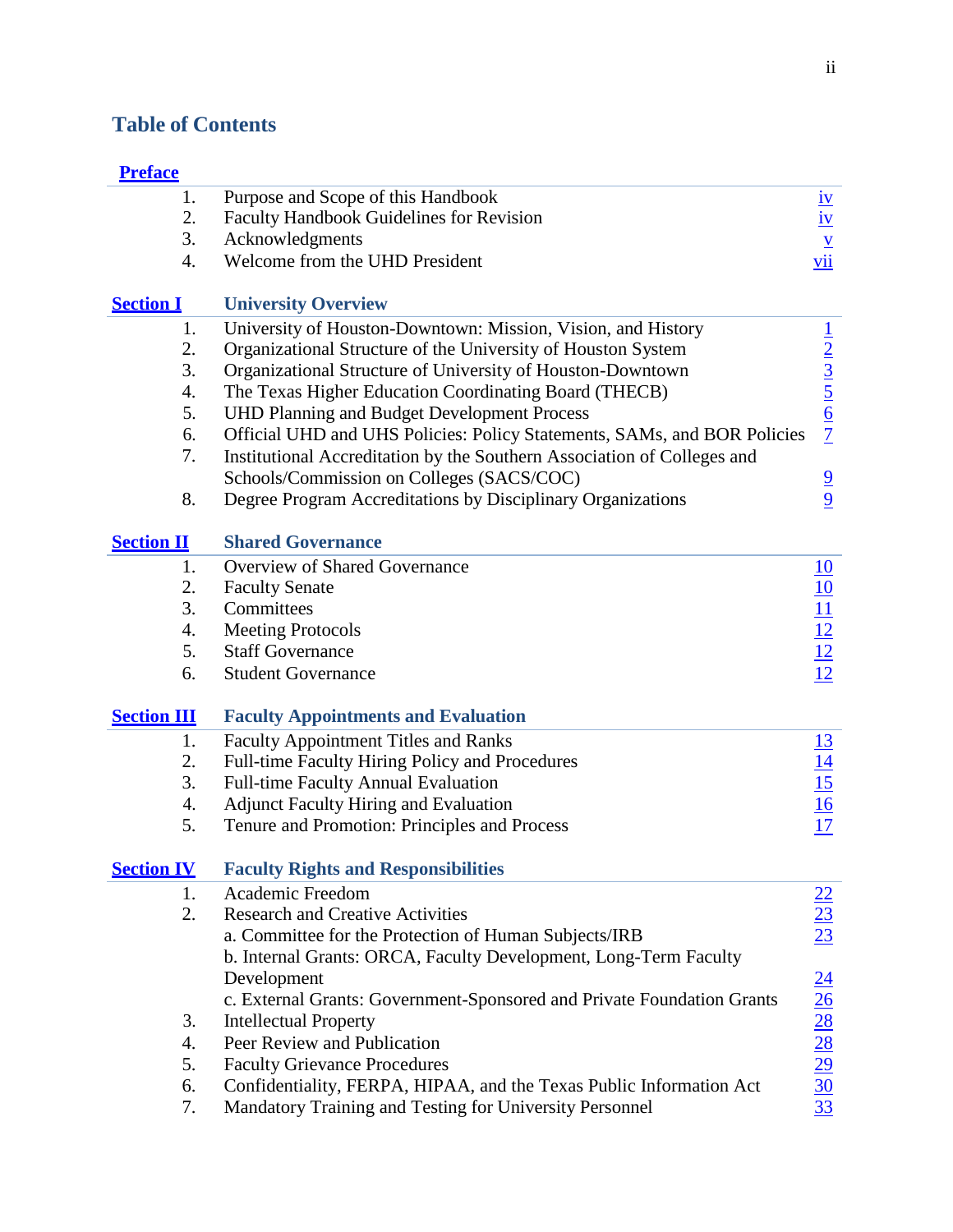| 8.  | Restrictions on Lobbying and Using UHD Resources for Political Activities | <u>34</u>       |
|-----|---------------------------------------------------------------------------|-----------------|
| 9.  | Use of Social Media                                                       |                 |
| 10. | Use of University Computers, Email, and Telephones                        | $\frac{35}{35}$ |
| 11. | <b>Compensation for External Employment</b>                               | <u>36</u>       |
| 12. | <b>Professional Misconduct</b>                                            | 36              |
| 13. | Drug and Alcohol Abuse Policy (PS 01.A.05) and Smoke Free and             |                 |
|     | Tobacco Free Environment Policy (PS 01.A.09)                              |                 |
| 14. | Nepotism Policy (PS 02.A.03)                                              | $\frac{38}{39}$ |
| 15. | Sexual Misconduct Policy (SAM 01.D.08)                                    | <u>39</u>       |
| 16. | Discrimination and Harassment Policy (SAM 01.D.07)                        | $\overline{40}$ |
| 17. | <b>Resources for Resolving Workplace Issues</b>                           |                 |
|     | a. Ombuds                                                                 | $\frac{42}{42}$ |
|     | b. Campus Relations Officer                                               |                 |
|     | c. MySafeCampus                                                           | 43              |
|     | d. Resources and Procedures for Accommodating Faculty with Disabilities   | 43              |

| <b>Section V</b> | <b>Instructional and Curricular Issues</b> |  |
|------------------|--------------------------------------------|--|
|                  |                                            |  |

| 1.                | Academic and General Calendars                                   |                                                                                                                                                                                 |
|-------------------|------------------------------------------------------------------|---------------------------------------------------------------------------------------------------------------------------------------------------------------------------------|
| 2.                | Academic Honesty (PS 3.A.19)                                     |                                                                                                                                                                                 |
| 3.                | <b>Student Conduct Processes and Student Discipline</b>          |                                                                                                                                                                                 |
| 4.                | <b>Classroom Access and Resources</b>                            |                                                                                                                                                                                 |
| 5.                | <b>Off-Campus Sites</b>                                          |                                                                                                                                                                                 |
| 6.                | <b>Online Education</b>                                          |                                                                                                                                                                                 |
| 7.                | <b>Educational Program Assessment</b>                            |                                                                                                                                                                                 |
| 8.                | Program Development, Revision, and Elimination                   |                                                                                                                                                                                 |
| 9.                | <b>Office Hours</b>                                              |                                                                                                                                                                                 |
| 10.               | Disability Services and Accommodating Students with Disabilities | $\frac{46}{47}$ $\frac{47}{47}$ $\frac{49}{50}$ $\frac{50}{52}$ $\frac{52}{52}$ $\frac{54}{55}$ $\frac{55}{55}$ $\frac{55}{55}$ $\frac{57}{58}$ $\frac{58}{59}$ $\frac{60}{59}$ |
| 11.               | <b>Syllabus Requirements</b>                                     |                                                                                                                                                                                 |
| 12.               | Posting Syllabi and Curriculum Vitae                             |                                                                                                                                                                                 |
| 13.               | <b>Blackboard Course Management System</b>                       |                                                                                                                                                                                 |
| 14.               | <b>Student Course Evaluations</b>                                |                                                                                                                                                                                 |
| 15.               | <b>Textbook Orders</b>                                           | $\underline{60}$                                                                                                                                                                |
| 16.               | <b>Faculty Advisors of Student Organizations</b>                 | 61                                                                                                                                                                              |
| <b>Section VI</b> | <b>Other Employment-Related Benefits and Procedures</b>          |                                                                                                                                                                                 |
| 1.                | PASS System and Accessing Payroll Information                    |                                                                                                                                                                                 |
| 2.                | Summer Teaching and Faculty Teaching Overloads                   |                                                                                                                                                                                 |
| 3.                | <b>Insurance Programs</b>                                        |                                                                                                                                                                                 |
| 4.                | <b>Retirement Programs</b>                                       |                                                                                                                                                                                 |
| 5.                | Other Employment Benefits for Faculty                            |                                                                                                                                                                                 |
| 6.                | Parking on Campus                                                |                                                                                                                                                                                 |
| 7.                | <b>Travel Reimbursement</b>                                      | $\frac{62}{63}$ $\frac{64}{66}$ $\frac{67}{70}$ $\frac{70}{70}$                                                                                                                 |
| 8.                | <b>Room Reservations and Meetings</b>                            |                                                                                                                                                                                 |
|                   |                                                                  | $-11$                                                                                                                                                                           |

9. Emergency Communications  $\frac{71}{72}$ <br>10. Jesse H. Jones Student Life Center Services and Programs  $\frac{71}{72}$ Jesse H. Jones Student Life Center Services and Programs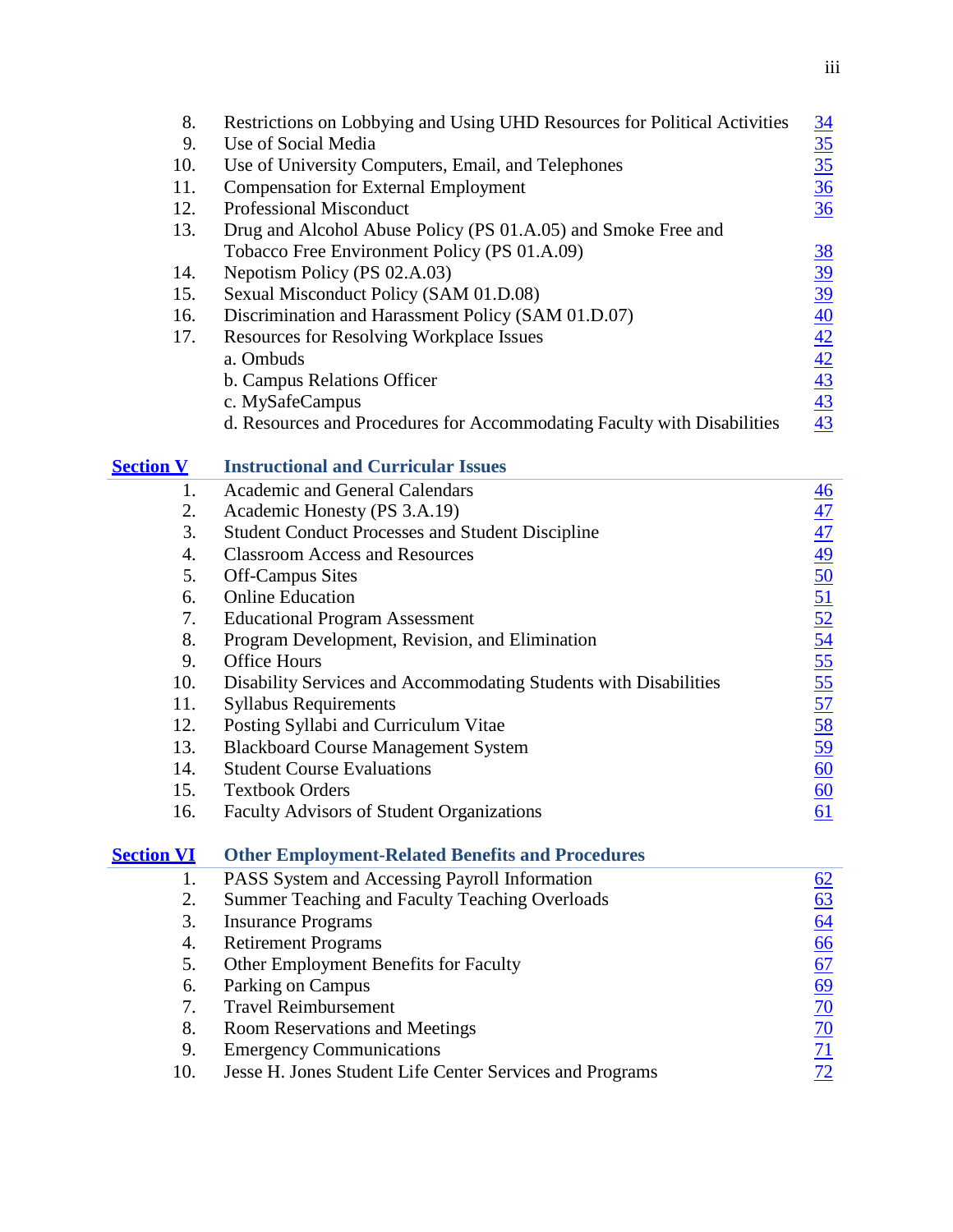# **Preface**

## **1. The Purpose and Scope of this Handbook**

The University of Houston-Downtown (UHD) *Faculty Handbook* is designed to provide faculty members with basic information about the university, its policies, and its procedures as well as faculty rights and responsibilities. Official UHD policies, University of Houston System Administrative Memoranda (SAMs), and state and federal regulations take precedence over statements in this handbook in the event of conflicting or omitted information. All University of Houston-Downtown administrative and business operations are subject to federal, state, Board of Regents, and University of Houston System laws and regulations, and to standards of good business and management practice.

This handbook does not constitute an employment contract with any employee. Nothing contained in the *Faculty Handbook* changes the employment at-will status of any employee or creates any additional rights, remedies at law, or expectations of continued employment.

The University of Houston-Downtown reserves the right to change, amend, or abandon any of the policies or procedures referenced in the *Faculty Handbook* at any time. UHD will attempt to make every effort to notify employees when an official change in policy or procedure has taken place; however, faculty members are responsible for remaining informed about all UHD policies, procedures, benefits, and working conditions.

The online version of the *Faculty Handbook* will be kept as current as possible. Information online will supersede that of any printed version available.

This handbook is not intended to be a comprehensive policy guide. Rather, it is complementary to other materials and resources available to faculty, including:

> UH System Administrative Memoranda UH System Board of Regents Policies UHD Policy Statements UHD Undergraduate Catalog UHD Graduate Catalog Staff Handbook Other resources available on the UHD website

## **2. Faculty Handbook Guidelines for Revision**

- A. The *Faculty Handbook* must be reviewed for revision at least every three years.
- B. No later than the beginning of the fall semester in years whose last two digits are multiples of three (e.g. 2018, 2021, etc.), the Provost shall direct the President of the Faculty Senate to initiate the review process.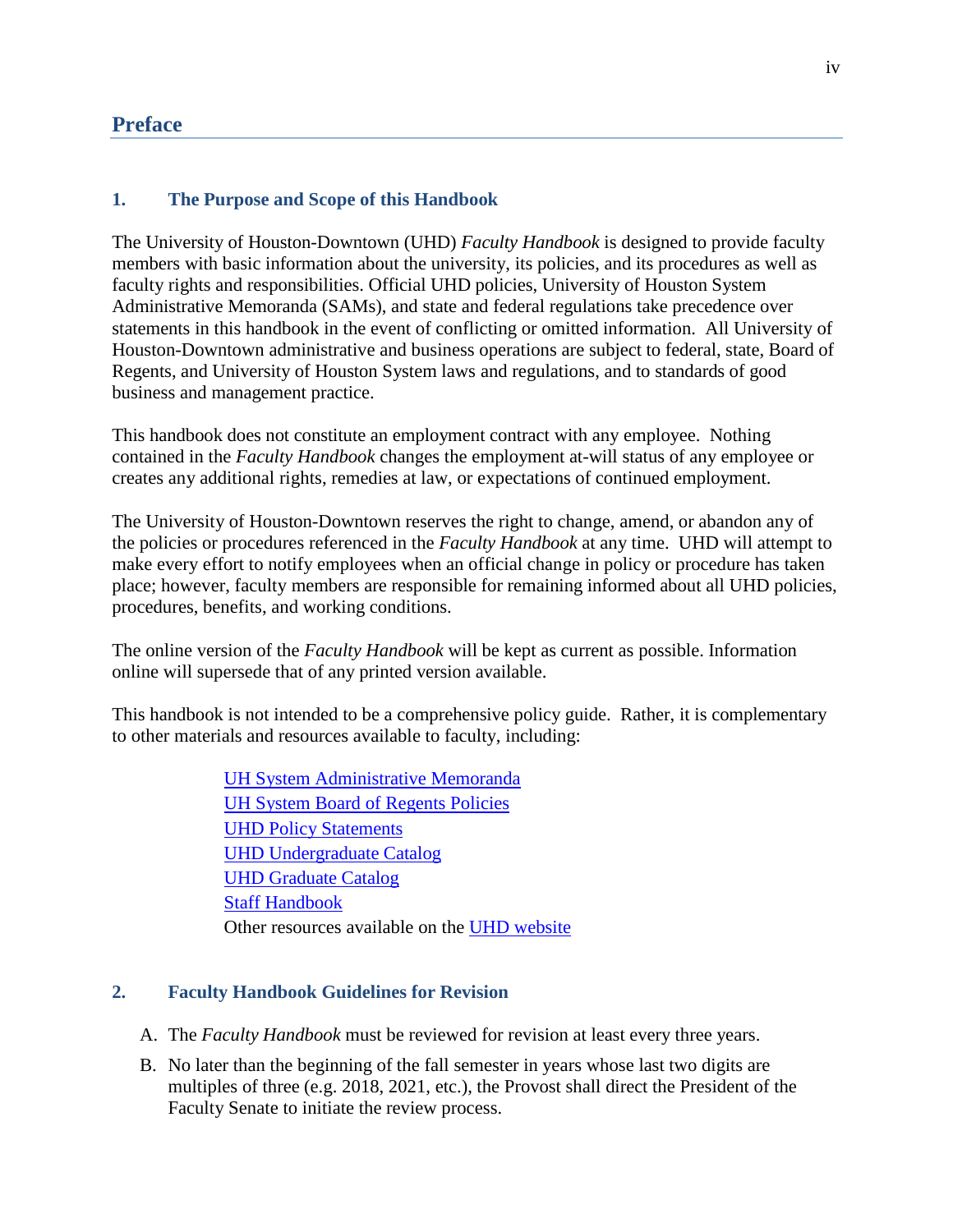- C. Pursuant to the directive from the Provost, the Faculty Senate President shall form a Faculty Handbook Revision Committee to solicit proposed revisions from the Senate, the standing shared governance committees, the Deans' Council, and the President's Executive Council. The Revision Committee shall include a representative from the Office of the UHS General Counsel, a representative of the Office of the Provost, the Faculty Ombuds, and at least three faculty members appointed by the Senate.
- D. If the Revision Committee finds that no changes are necessary, its notification to the Faculty Senate President will satisfy the review requirement.
- E. If the Revision Committee determines that changes may be necessary, it shall forward those suggestions to the Senate and the Provost for consideration. The Senate and/or Provost may seek review by other bodies on campus as appropriate.
- F. The Revision Committee shall refrain as much as possible from stylistic changes and will detail its suggested changes in its submission of recommendations. The Faculty Senate Executive Committee shall review all changes and resolve problems by sending the changes back to the reviewing body for further consideration, by submitting the matter to the full Senate, or by its own determination.
- G. Upon completion of the review, the *Faculty Handbook* with the proposed changes clearly indicated will be forwarded for review to the General Counsel and then for approval to the Provost and the President. If the recommendations are accepted, then the Provost will so notify the Faculty Senate offices. The General Counsel or Provost shall return the recommendations to the Faculty Senate Offices if the recommendations are declined. The President of the Senate will then notify the Revision Committee to determine further action.
- H. At the beginning of each academic year the Faculty Senate Offices shall generate four complete copies of the current *Faculty Handbook*: one for the office of the General Counsel, one for the Office of the Provost, one for the UHD Library, and one to be maintained in the Faculty Senate Offices. Normal access to the *Faculty Handbook* shall be through the *Faculty Handbook* website. Timeline: Suggested revisions by the primary review committee should be completed prior to May 31 of an odd-numbered year with a publication date of not later than August 1. Previous editions will be archived online.
- I. Nothing in this procedure shall preclude faculty governance bodies in their ordinary course of activities from considering changes in the *Faculty Handbook* in matters that pertain to their jurisdiction, including non-substantive changes such as updated hyperlinks, URLs, email addresses, or phone numbers. The procedures described herein only describe the mandatory review of the *Faculty Handbook* that takes place periodically.

# **3. Acknowledgments**

The Faculty Senate Handbook Taskforce would like to thank the following people for their generous assistance with the preparation of this handbook.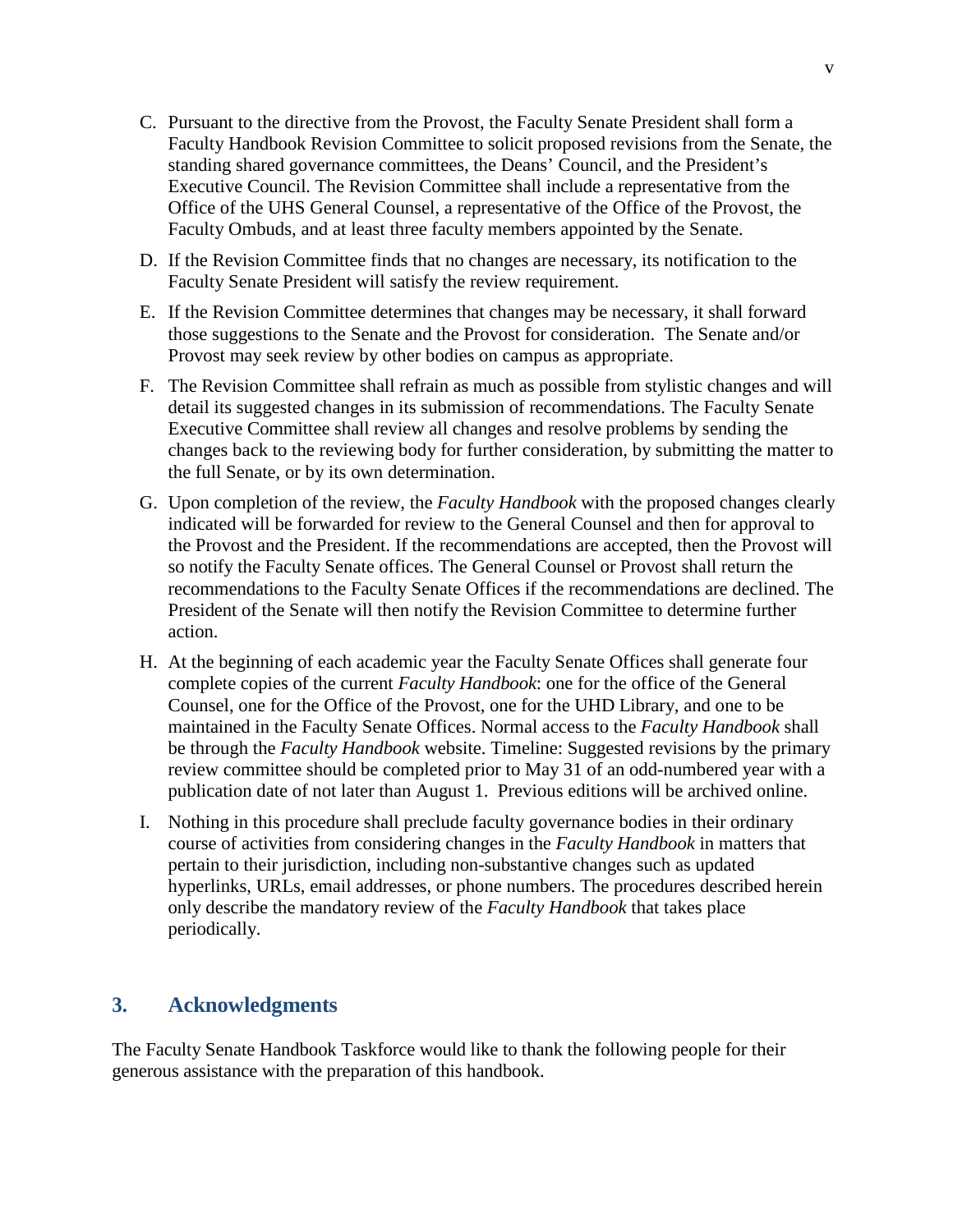| Jennifer Bloom      | Jeff Jackson           | Rhonda Scherer         |
|---------------------|------------------------|------------------------|
| David Bradley       | Chris Kaio             | Anjoo Sikka            |
| Lea Campbell        | Faiza Khoja            | <b>Plamen Simeonov</b> |
| Shannon Cunningham  | John Lane              | <b>Gary Stading</b>    |
| Louis Evans         | Phil Lyons             | <b>Cindy Stewart</b>   |
| David Fairbanks     | Ivonne Montalbano      | Diane Summers          |
| William Flores      | <b>Ryan Pepper</b>     | Doug teDuits           |
| Sandra Garcia       | William Robinson       | Tommy Thomason         |
| William Gilbert     | <b>Claude Rubinson</b> | <b>Mary Torres</b>     |
| <b>Trevor Hale</b>  | Lauri Ruiz             | Akif Uzman             |
| <b>Susan Henney</b> | David Ryden            | Hsiao-Ming Wang        |
| Ed Hugetz           | <b>Bill Schaub</b>     | Joe Wynne              |
|                     |                        |                        |

The Faculty Handbook Taskforce:

Austin Allen, Kirk Hagen, Michelle Moosally, Gene Preuss, Nell Sullivan, and Pat Williams

## 2019 Update Taskforce:

Sandra Dahlberg, David Epstein, Andrew Pavelich, and Jace Valcore

## Future Updates:

This handbook will be updated every three years by the Senate. If you notice anything in the handbook that is innacurate or needs to be updated, feel free to notify the Faculty Senate President, who will archive suggestions for the next update committee. Emails can be sent to: [facultysenate@uhd.edu](mailto:facultysenate@uhd.edu)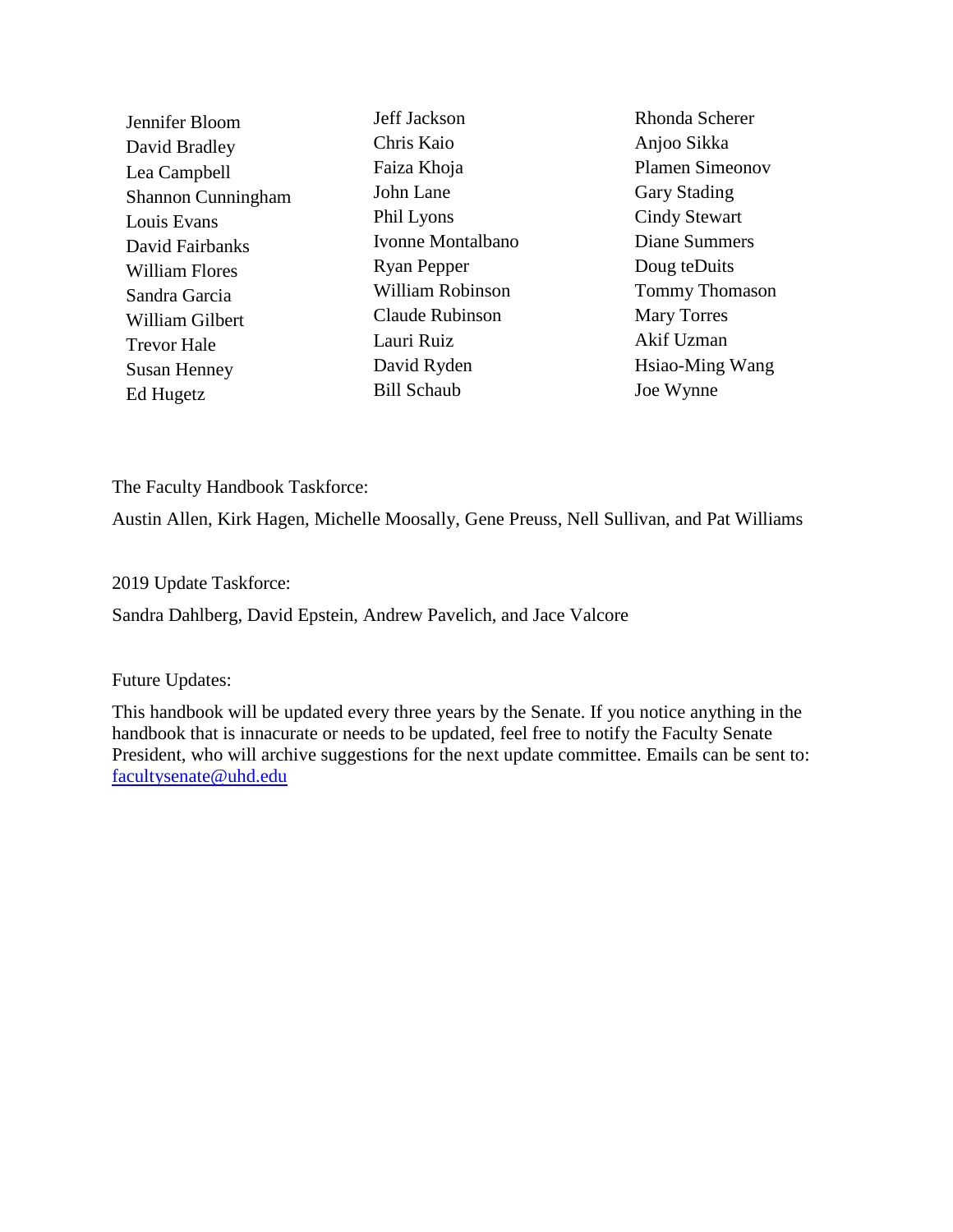# **Welcome from the UHD President**

It is my privilege to welcome you to the University of Houston-Downtown.

You are now among more than 700 faculty members who are committed to cultivating student success in the classroom and in our community.

UHD, as you will soon discover, is among the most dynamic institutions of higher education in the region. Houstonians have long looked to our university as one that is affordable, accessible and achievable. And, the University is noted for its Gator Community exceptional faculty, dedicated staff members, and resilient students. All of whom are essential to UHD's mission.



More than 50,000 alumni (in the U.S. and around the globe) can attest to UHD's exceptional academic offerings. Our alums include leaders in variety of industries, including business, science, law enforcement and education.

This Faculty Handbook serves as an important resource for members of UHD's academic community to understand their roles, rights and responsibilities. As the landscape of higher education shifts, so do the policies and procedures that that govern our university's ability to ensure an intellectually rewarding environment for faculty.

The Handbook contains important information about compensation, FERPA, grievance protocols, travel and course evaluations—to name a few important topics. Typically, institutional policiesare reviewed biannually, and it advised that faculty remain current on policies and procedures that impact their professional duties.

It is an exciting time to be a part of the University of Houston-Downtown, which is experiencing sustained enrollment growth and achieving historic rates of retention and graduation. Additionally, the University opened its new College of Sciences and Technology Building that will dramatically enhance the academic offerings of our institution. Other campus improvements and pride enhancements are equally visible across the campus, including UHD's bronze Gator mascots (at One Main Building and the Shea Street Building) and new athletic field. I encourage you to become an active member of the university in and out of the classroom. Spend time on campus with colleagues and students enjoying among the most beautiful views of the city from anywhere in Houston.

I look forward to meeting you soon around campus.

Sincerely,

**Dr. Juan Sánchez Muñoz** President University of Houston-Downtown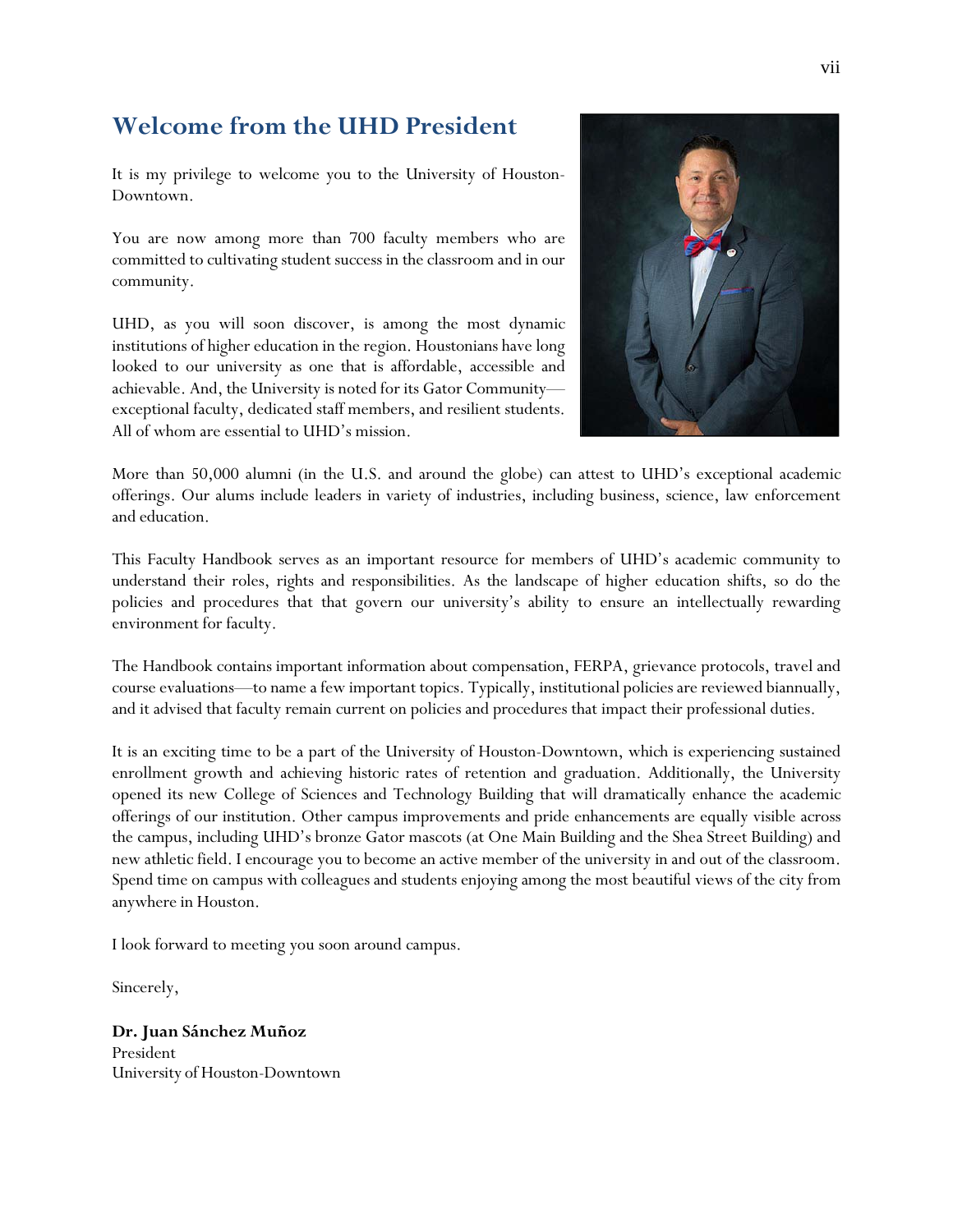# **Section I: University Overview**

## **1. University of Houston-Downtown: Mission, Vision, and History**

## *Mission Statement*

The University of Houston-Downtown is a comprehensive four-year university offering bachelor's and selected master's degree programs and providing strong academic and career preparation as well as life-long learning opportunities. Located in the heart of the city, the University reflects the diversity of the Greater Houston Metropolitan Area and, through its academic programs, engages with the community to address the needs and advance the development of the region. UHD is an inclusive community dedicated to integrating teaching, service and scholarly research to develop students' talents and prepare them for success in a dynamic global society.

## *Vision*

The University of Houston-Downtown will be a premier city university where all students engage in high-impact educational experiences and graduate with  $21<sup>st</sup>$  century skills.

## *History*

The University of Houston-Downtown is a public university, offering undergraduate degrees and a limited number of master's programs. It was established in 1974, when the assets of the private South Texas Junior College were transferred to the University of Houston. By 1979, the Texas Legislature approved the new institution as a separate entity within the University of Houston System. In 1983, the name was changed to the University of Houston-Downtown. UHD's One Main Building was constructed in 1929 on the banks of White Oak and Buffalo Bayous as the Merchants and Manufacturers Building, now listed in the National Register of Historic Places.

During the late 1990s, the UHD's facility grew with the addition of the Academic Building comprised of more than 40 classrooms and lecture halls, the Technology Teaching and Learning Center, the Wilhelmina Cullen Robertson Auditorium, and a food court—and the Jesse H. Jones Student Life Center, a building devoted to student recreation and fitness. In the early 2000s, the campus expanded with the construction of the Commerce Street Building, which houses the College of Public Service, and the acquisition of the renovated Willow Street Pump Station on San Jacinto Street, which serves as a meeting and exhibition space. The University opened the Shea Street Building in 2007 to house the College of Business. In 2015, UHD opened the new Girard Street Parking Garage and Welcome Center on the site of the former One Main Parking Garage. The University's location in downtown Houston gives students, faculty, and staff easy access to METRO's light rail line and all of Houston's major freeways.

The University's first degree program was a bachelor's degree in criminal justice. Today, the degree inventory includes more than 50 degree programs, providing students a wide range of academic options for face-to-face, online, and hybrid instruction at the bachelor's and master's levels. UHD offers degree programs in its five colleges: the College of Business, the College of Humanities and Social Sciences, the College of Public Service, the College of Sciences and Technology, and University College.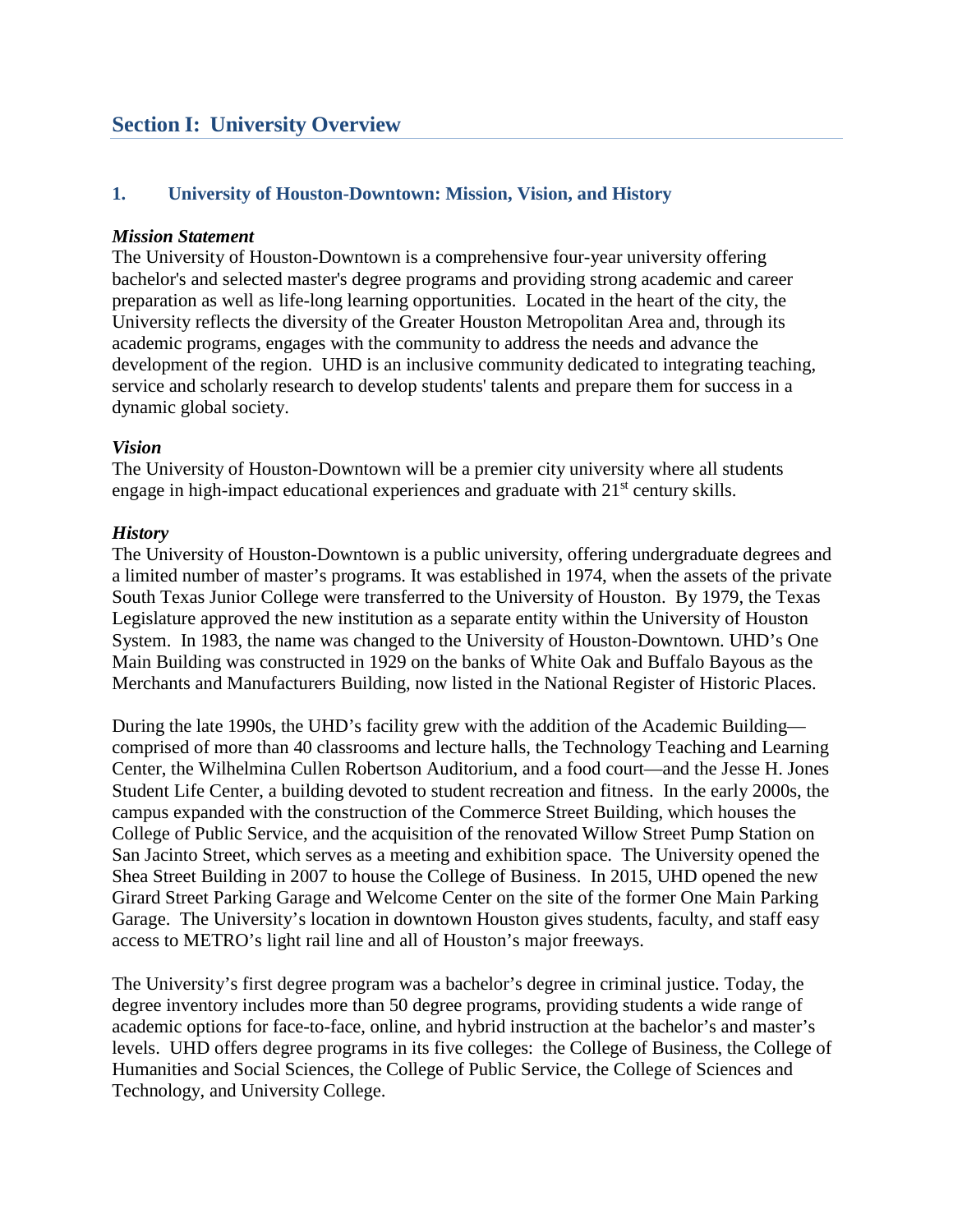Today, with more than 14,000 students, UHD is the second largest institution in the University of Houston System. UHD is nationally recognized for its outstanding academic opportunities, including accredited programs and productive community partnerships with local businesses, foundations, non-profit organizations, local school districts, community colleges, and universities. With its technological innovations to enhance pedagogy and learning, UHD has also received national recognition for its wireless campus and offers more online degree programs than any other public university in the region. The University prepares students to thrive in the global economy of the 21st century through innovative degree programs, nationally recognized technology, and interaction with its diverse student population, which is diverse in every sense of the word – in ethnicity, age, financial background, and life situation. *U.S. News and World Report* has named UHD one of the nation's most ethnically diverse higher education institutions. In 2014, UHD was of only five universities in Texas to receive the Carnegie Foundation's prestigious Community Engagement Classification.

## **2. Organizational Structure of the University of Houston System**

University of Houston-Downtown belongs to the University of Houston System (UHS), which is governed by the UH Board of Regents and overseen by the UHS Chancellor, who also serves as the President of the University of Houston itself. In addition to the University of Houston, there are three other component UHS universities: University of Houston-Clear Lake (UHCL), University of Houston-Downtown (UHD), and University of Houston-Victoria (UHV). The UH System also includes two multi-institutional teaching centers, UH System at Sugar Land and UH System at Cinco Ranch. Each component university is distinct and has its own president, administration, faculty, mission, and degree programs.

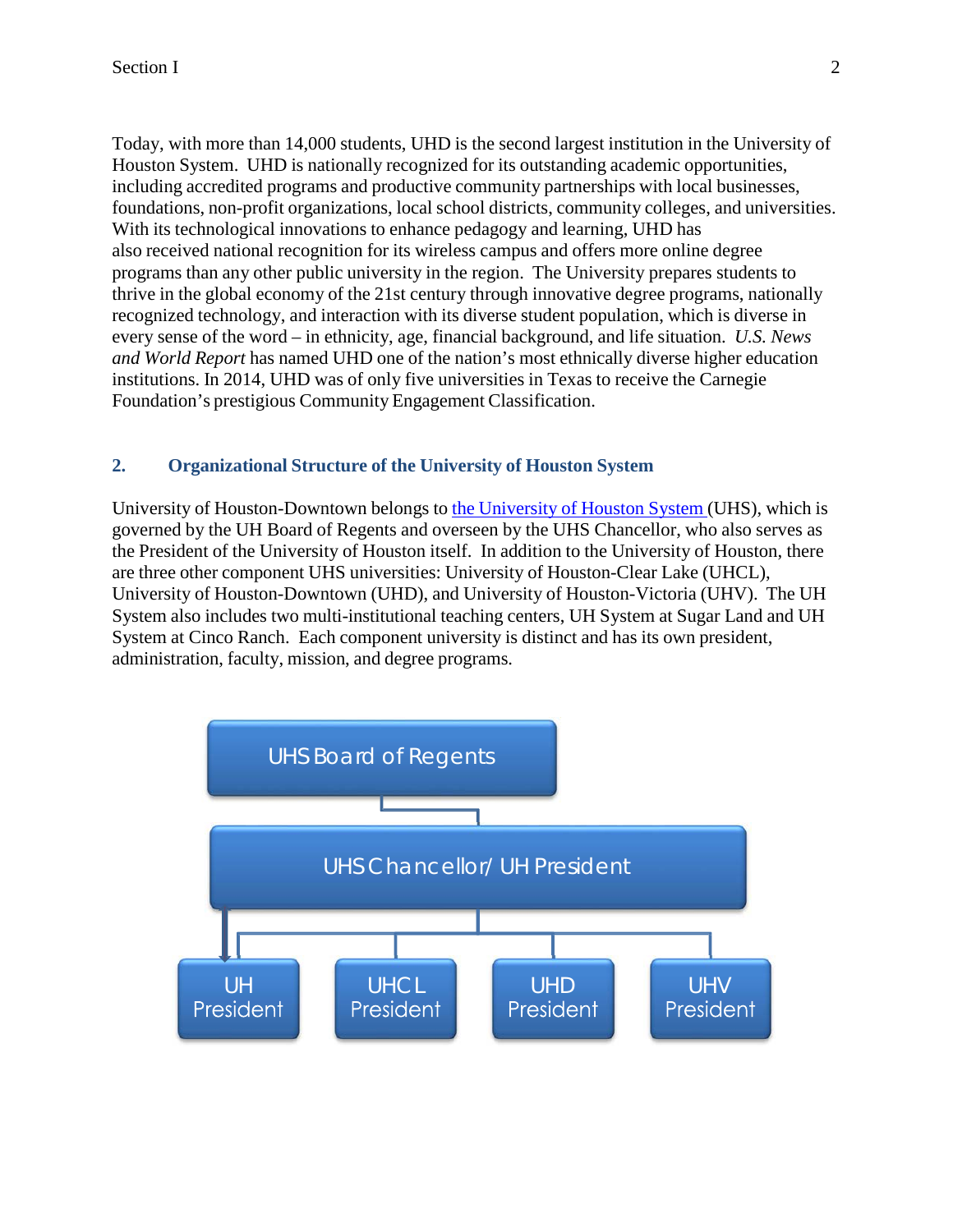# **3. Organizational Structure of the University of Houston-Downtown**

## *Overview of UHD's Executive Organization*

UHD's chief executive is the President, who is currently assisted by four Vice Presidents, each of whom represents one of the University's four major divisions:

- Provost/Senior Vice President for Academic and Student Affairs (ASA)
- Vice President for Administration and Finance
- Vice President for Employment Services and Operations (ESO)
- Vice President for Advancement and University Relations.

The organization charts available on the UHD website illustrate the full scope of UHD's institutional organization.

# *The Division of Academic and Student Affairs*

For faculty, Academic and Student Affairs is the most relevant division of the University. The division is overseen by the Senior Vice President for Academic and Student Affairs/ Provost. The division is further divided into two major units: Academic Affairs and Student Affairs.

*Academic Affairs* includes the five degree-granting colleges:

- Marilyn Davis College of Business
	- Department of Accounting and International Business
	- Department of Economics, Finance & Management Information Systems
	- Department of Management and Insurance & Risk Management
	- Department of General Business, Marketing & Supply Chain Management
	- Center for Entrepreneurship
	- Center for Retail Management
	- Institute for Business, Ethics, and Public Issues
	- Insurance and Risk Management Center
- College of Humanities and Social Sciences
	- Department of Arts and Humanities
	- Department of English
	- Department of History, Humanities, and Languages
	- Department of Social Sciences
	- Center for Critical Race Studies
	- Center for Latino Studies
	- Center for Plain English Research and Study
	- Center for Public Deliberation
	- Cultural Enrichment Center
- College of Public Service
	- Department of Criminal Justice and Social Work
	- Department of Urban Education
	- Center for Public Service and Community Research
	- Criminal Justice Training Center
- College of Sciences and Technology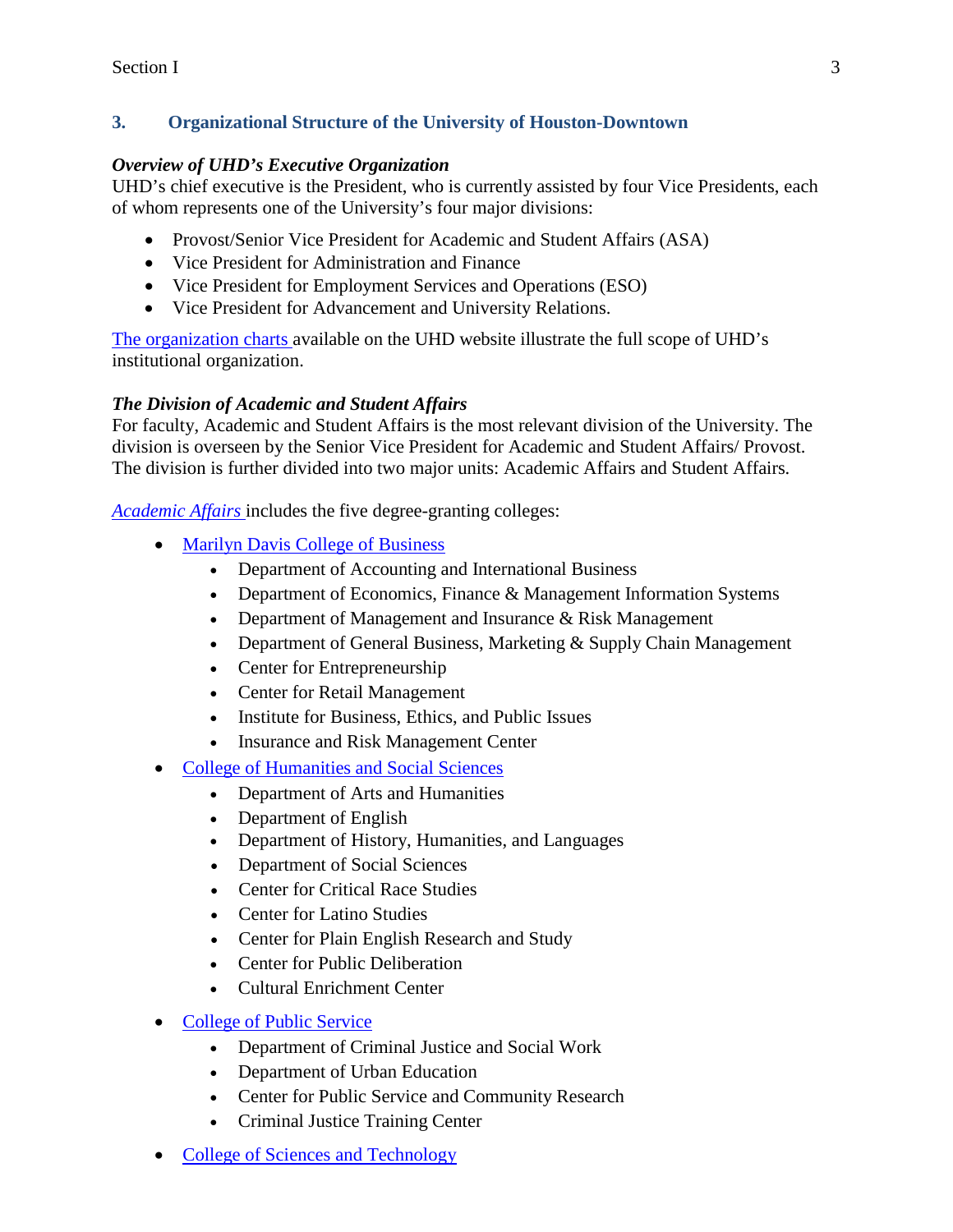- Department of Computer Science and Engineering Technology
- Department of Mathematics and Statistics
- Department of Natural Sciences
- Center for Urban Agriculture and Sustainability
- Scholars Academy

# • University College

- Interdisciplinary Studies Program
- Applied Business Program
- Honors Program
- Academic Advising and Mentoring
- Center for Teaching and Learning Excellence (CTLE)

Other areas of the Academic Affairs include:

- W. I. Dykes Library
- Office of Research and Sponsored Programs
- Office of Institution Effectiveness
- Office of Institutional Research
- Office of Off-Campus and Online Education
- Center for Community Engagement and Service Learning
- Continuing Education
	- English Language Institute (ELI)
	- Applied Business Technology Center
	- Criminal Justice Training Center

*Student Affairs* is overseen by the Associate Vice President for Student affairs and includes:

- Enrollment Management (led by the Associate Vice President for Student Affairs)
	- Admissions
	- Registrar
	- Scholarships and Financial Aid
- Student Services (led by the Dean of Students)
	- Career Development Services
	- Disability Services
	- Sports and Fitness
	- Student Activities and Events
	- Student Health and Counseling Services
	- Study Abroad Programs
	- Testing Services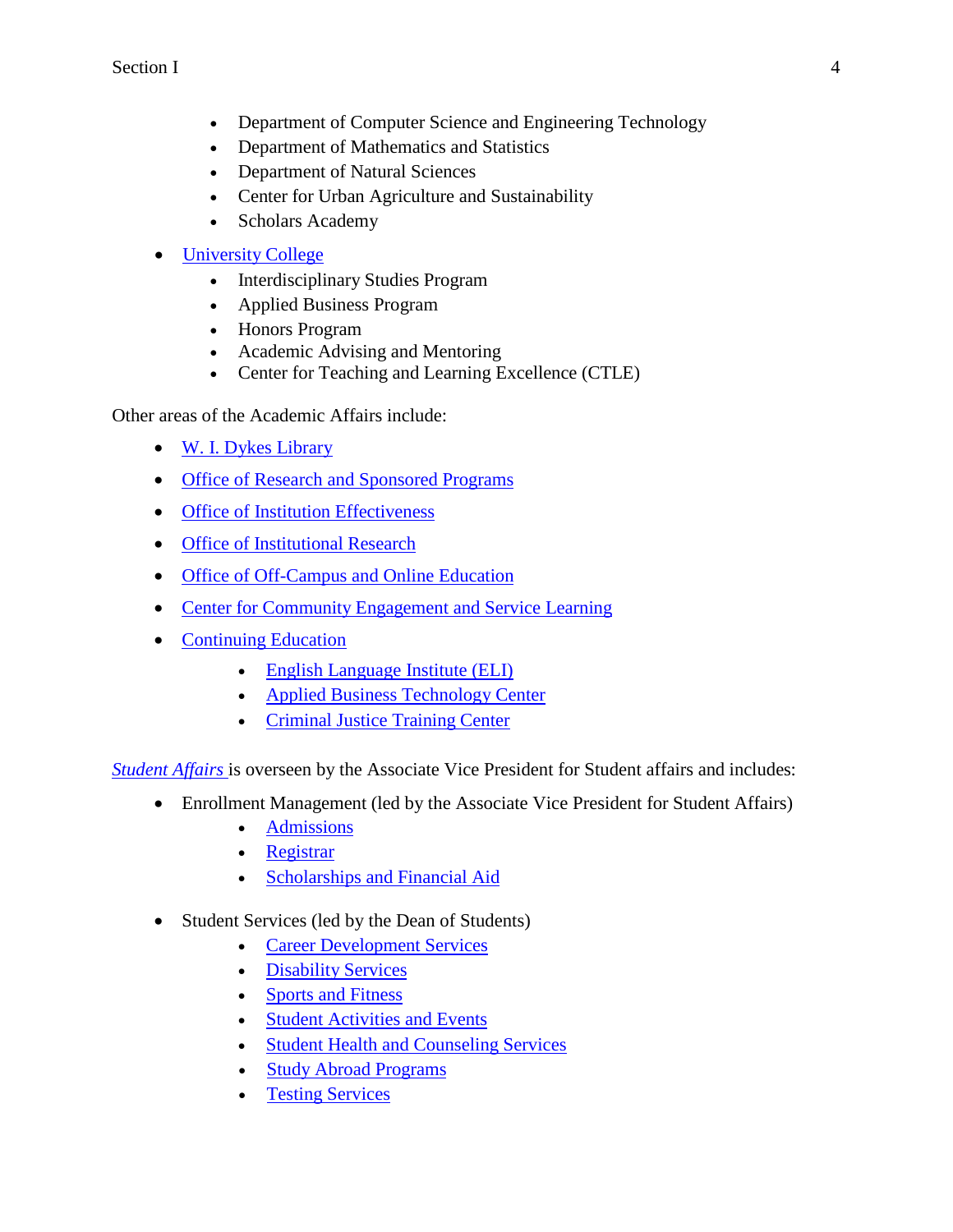## • Veteran Services

## **4. The Texas Higher Education Coordinating Board (THECB)**

The Texas Legislature created the Texas Higher Education Coordinating Board (THECB) in 1965 to provide leadership and coordination for the Texas higher education system, and thus it has considerable impact on all UHD students, faculty, and staff. The Coordinating Board's nine members are appointed by the governor and serve for six-year overlapping terms. The governor also designates the chairman and vice chairman of the Coordinating Board. To qualify, no Coordinating Board member may be professionally employed in education or serving on the board of a community college. Members serve without pay and are appointed from various geographical sections of the state. Meetings are held quarterly in Austin and at other times when called by the chairman. The Coordinating Board appoints the Commissioner of Higher Education to oversee the daily operations of the agency.

In broad terms, the Coordinating Board plans for statewide higher education needs, aggregates statewide data, and coordinates distribution of higher education resources. It has general and specific authority in the areas of academic programs, finance, and facilities, and has been designated the administrator at the state level for federal educational programs. Its purview includes Texas public universities, community colleges, technical institutes, medical and dental schools, and other allied health units. The resources of the state's private colleges and universities also are considered by the Coordinating Board in its coordination efforts (though its regulatory powers are limited to state institutions). The Coordinating Board's specific responsibilities include the development of formulas for equitable financing of institutions of higher education, the review of requests to expand an institution's authority to plan degree programs in new disciplines, the authorization of elections to establish public community college districts, and recommendations concerning proposals for campus construction. It also serves as a central administrator for certain grant and student financial aid programs.

The Coordinating Board advises legislators about higher education and develops rules to implement legislative decisions. The Board compiles and analyzes legislative appropriations requests as well as financial, performance, and enrollment data from higher education institutions statewide to help lawmakers make policy and funding decisions.

In its regulatory capacity, the Coordinating Board collects, analyzes, and disseminates volumes of data on many aspects of higher education, including the number of degrees awarded, college applicants and acceptance rates, enrollment, developmental education needs, transfer-student success, post-graduation success, college costs, course inventories, degree-program inventories, physical facilities, space utilization, professional licensure, and graduation rates. A précis of each state institution's data is published as an institutional resume on the THECB website.

The Coordinating Board oversees the periodic review of the performance of degree programs. Reviews of undergraduate programs are based on both institutional self-reporting and federal data. Graduate degree programs undergo a review every seven years that begins with a self-study that is then reviewed by external consultants with expertise in the program's discipline.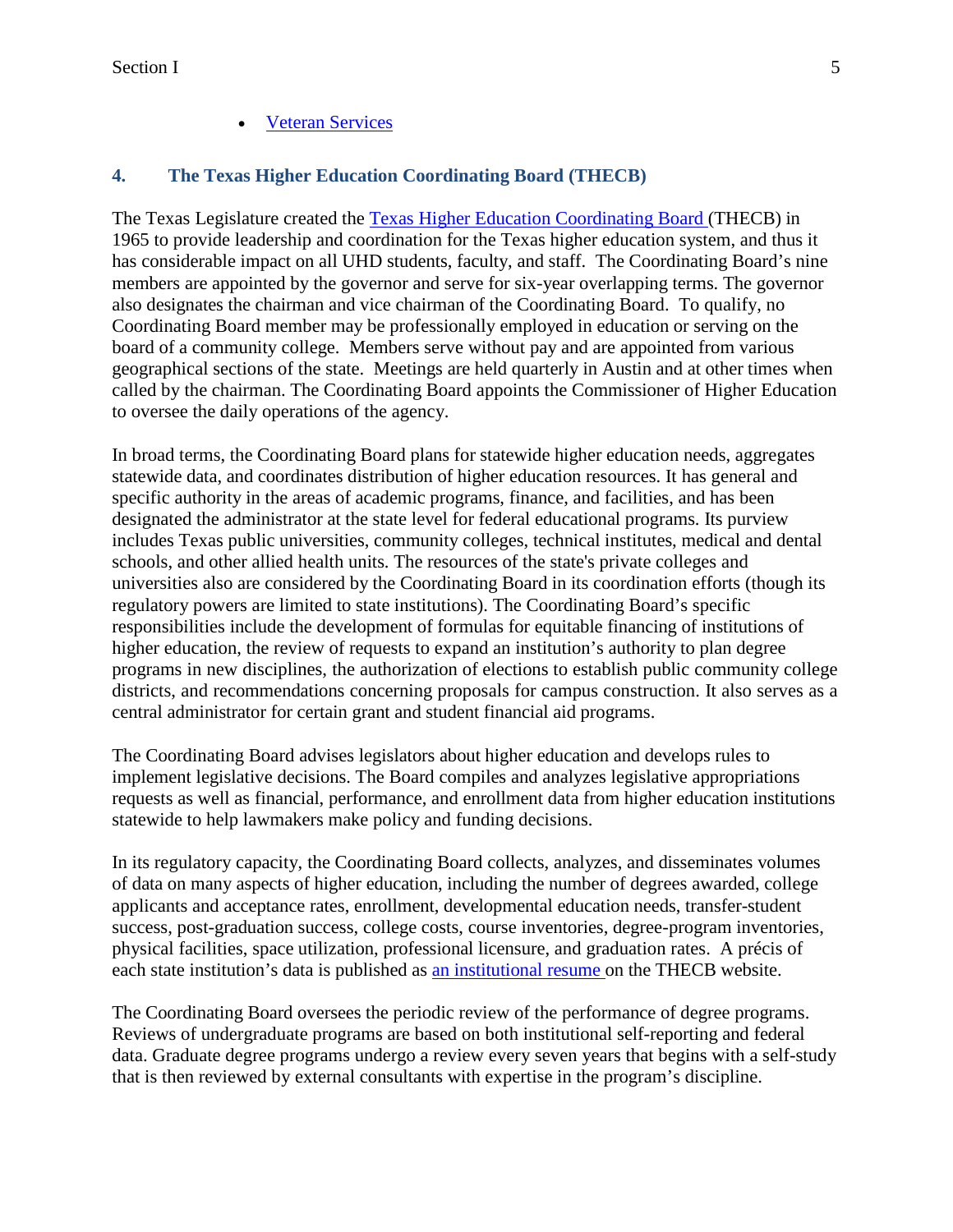Several advisory committees focusing on specific aspects of higher education aid the Coordinating Board in its work. For example, it recently adopted the Undergraduate Education Advisory Committee's recommended revisions to the statewide common core curriculum, which was implemented in Fall 2014.

## **5. UHD Planning and Budget Development Process**

#### *Overview*

As part of UHD's Strategic planning process, the President works with faculty, staff, and students to develop long-range strategic goals that reflect the University's mission and align with the Board of Regent's approved UH System goals and strategic plan. UHD's current strategic plan, *UHD Strategic Plan 2015-2020*, was developed in 2009 and revised in 2015 and in 2017 by the UHD Strategic Planning Group, a task force comprised of faculty, administrators, staff, and students. This plan is used as a guide throughout the annual planning and budget development cycle to ensure that the proposed short-term goals, strategies, and expenditures are consistent with UHD's long-range goals.

The annual planning and budget development process is the means by which decisions are made about the allocation of resources to address UHD's strategic priorities and initiatives. The process is "unit-based" in that plans and funding requests to support them are developed by operational units across the university. Individuals working in these units have opportunities to contribute to their units' plans. At each organizational level, plans from lower-level units are combined, refined, and submitted to next-level supervisors. So, for instance, plans from a college's departments contribute to a college plan, which is then submitted to the Provost. Plans from the colleges and other units within the Division of Academic and Student Affairs (e.g., Library, Student Affairs) are combined by the Provost and submitted to the Planning and Budget Development Committee (PBDC). The PBDC considers the plans submitted by the Provost and the other Vice Presidents for their divisions, and submits its ranked recommendations to the President. Once the President has approved the UHD plan and budget, it is submitted to the University of Houston System (UHS) for consolidation into the UHS Plan and Budget. Finally, the UHS Plan and Budget are submitted to the UHS Board of Regents for final approval.

#### *Steps in the Process*

The planning and budget development process begins in the fall semester when the President distributes guidelines for development of the budget for the next fiscal year, which begins the next fall semester. These guidelines describe the context within which plans and funding requests will be developed and emphasize that priorities should be assigned in accord with the university's mission and strategic plan.

Within the divisions, the Vice Presidents share the President's guidelines, focusing on the elements that are of particular relevance to their divisions. The same kind of communication is cascaded down to all levels of each division. In accord with these guidelines, faculty and staff develop plans for their units and requests for funding to support them. Within the colleges, disciplinary groups of faculty (e.g., the PSY faculty, CHEM faculty, CJ faculty) communicate their plans and requests to their Department Chairs. Based on this input and ongoing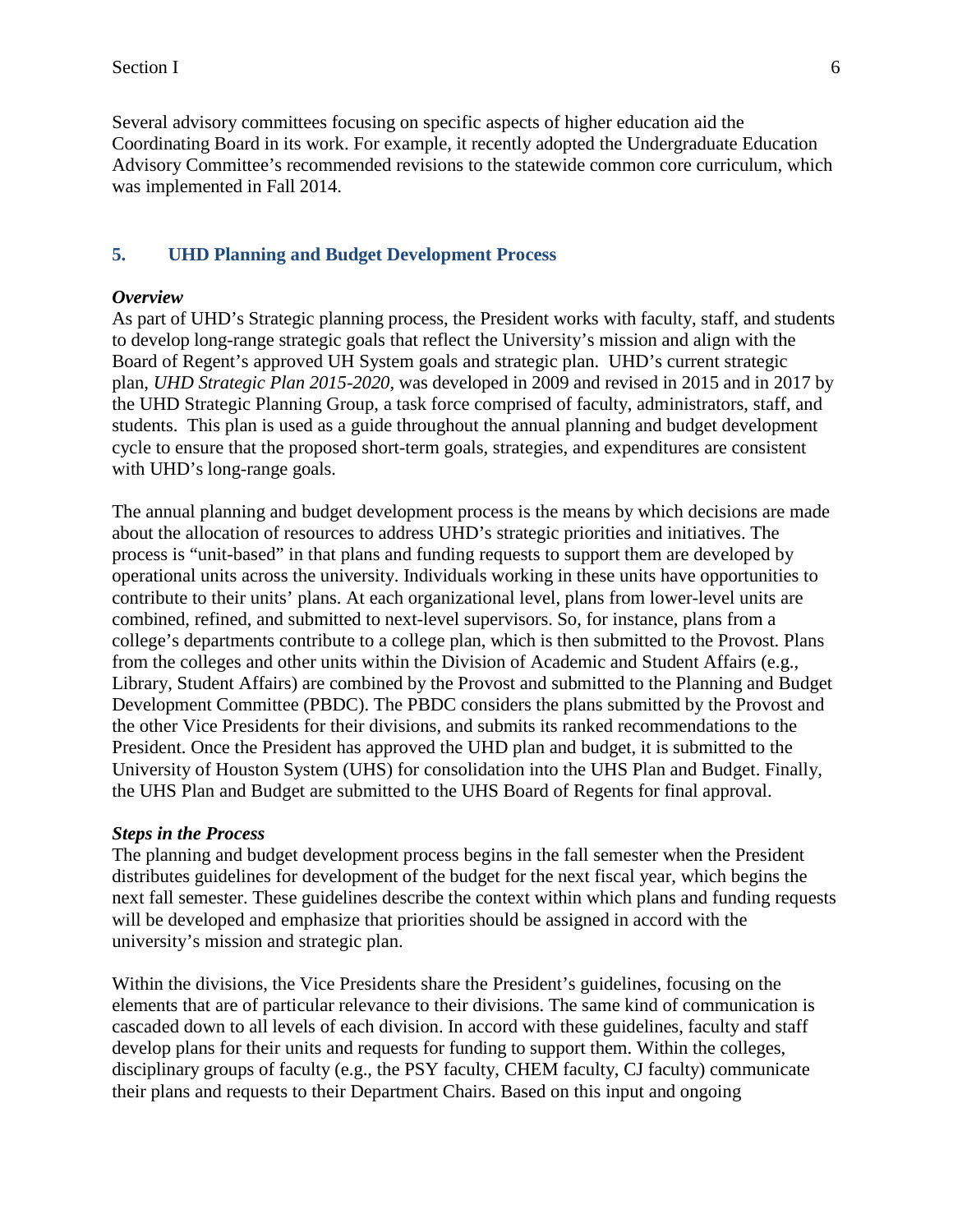communication with faculty and staff in the department, the Chair assembles a department plan, which is sent to the Dean, who then assembles a college plan. The college plan is shared with the faculty, and a college-wide meeting is scheduled for discussion and feedback. After considering this feedback, the Dean modifies the plan, schedules a second college-wide meeting to share it, and forwards the modified plan to the Provost. This begins a period of discussion between the Provost and the Deans and the heads of other units within the Division of Academic and Student Affairs. These discussions and the final assembly of a division-level plan must be completed by the early part of the following spring semester (approximately the end of January).

In the fall semester of each year, the President appoints the PBDC, which is charged with advising him regarding the university's budget, which he will propose to the Board of Regents in the following spring semester. The membership of the PBDC typically consists of the Vice Presidents, one Dean, one Department Chair, the President of the Faculty Senate and an additional member of the Faculty Senate Executive Committee, the President of the Staff Council, The President of the Student Government Association, one faculty member from each college, and any others whom the President believes would be useful additions. Often this includes representatives from the Library and from Information Technology. Traditionally, the chair of the PBDC is a faculty member.

To ensure that the annual planning and budgeting process adheres to the long-term goals of the Strategic Plan and that the new budget items advance University priorities, the PBDC integrates two procedures into this process throughout the fall semester: the "look-back" process and the contextualization of current requests. The "look-backs" account for how units used the allocated money from the previous budget cycle and culminate in presentations by each Vice President to the PBDC late in the fall semester. The contextualization of current requests requires units to include explanations of how the new budget initiatives requested will contribute either to enhanced unit performance or the achievement of UHD's strategic goals. During the spring semester, the PBDC considers each Vice President's plan and supporting funding requests for the new budget in light of each Division's prior use of budgeted monies and their explanations of how the new budget initiatives requested help to achieve UHD's strategic goals. The PBDC's final responsibility is to assemble and recommend a unified plan and budget to the President by the end of the spring semester.

UHD's proposed budget is typically forwarded to the Board of Regents by the end of the spring semester in years when the Texas Legislature is not meeting, and later in the summer in years when the Texas Legislature is meeting. In legislative years, the entire planning and budget development process may occur somewhat later than described above because, in those years, the Board waits until the Legislature has approved the appropriations bill before giving their final approval to the UHS budget.

## **6. Official UHD and UH System Policies: Policy Statements, SAMs, and BOR Policies**

UHD is governed according to university and system-level policies, as well as by state and federal regulations, to which the university policies must conform.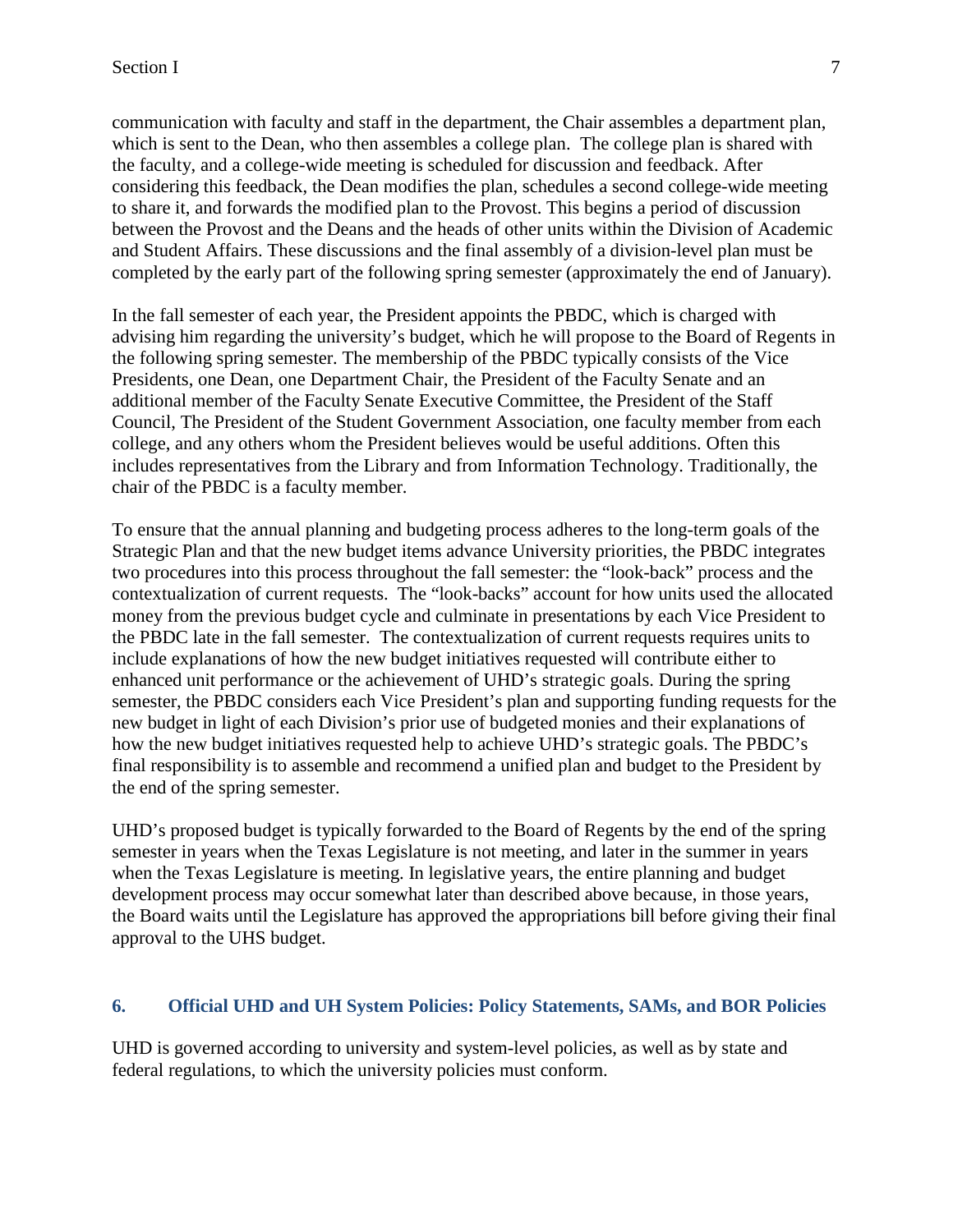## *UHD Policy Statements (PS)*

At UHD, university practices are governed by policy. The university-level policies specific to UHD are the UHD Policy Statements, also known as PS documents. These PS documents outline procedures, principles, and deadlines related to all university activity. They are divided into ten numbered categories, each corresponding to a specific aspect of the university:

- 1. Administration
- 2. Personnel
- 3. Academic Matters
- 4. Student Affairs
- 5. Financial Affairs
- 6. Grant Administration
- 7. Property Management
- 8. Information Systems
- 9. University Advancement
- 10. Faculty

Faculty members should become familiar with the PS documents governing Academic Affairs (PS03), Grant Administration (PS06), and Faculty (PS10), which are particularly relevant to their instructional, curricular, research, and other professional concerns. The ESO website has a useful Index of Terms that is a valuable resource for understanding policy. Whenever possible, the Faculty Handbook refers to the particular PS documents relevant to each topic.

## *UH System Administrative Memoranda (SAM)*

As part of the University of Houston System, the University must abide by the system-level policies, known as the System Administrative Memoranda, or SAM. UHD Policy Statements are written to align and comply with SAM. If a conflict occurs between any UHD Policy Statement and the SAM, the PS document must be revised to conform to system-wide policy.

## *UH System Board of Regents Policies*

As the governing body for the entire UH System, the Board of Regents (BOR) develops and enforces overarching policies, the UH System Board of Regents Policies, that regulate the workings of the UHS and the Board itself. All PS documents and SAM must be in compliance with the Board of Regents Policies, which in turn must comply with state and federal law.

## *State and Federal Regulations*

As an accredited state university receiving both state and federal funding, UHD must also conform to Texas laws and regulations, as well as to federal law and regulations. In all instances, statutes trump policy. Any PS document, SAM, or BOR policy that conflicts with state or federal law or regulation must be revised to ensure legal compliance.

## *Relevant Policies*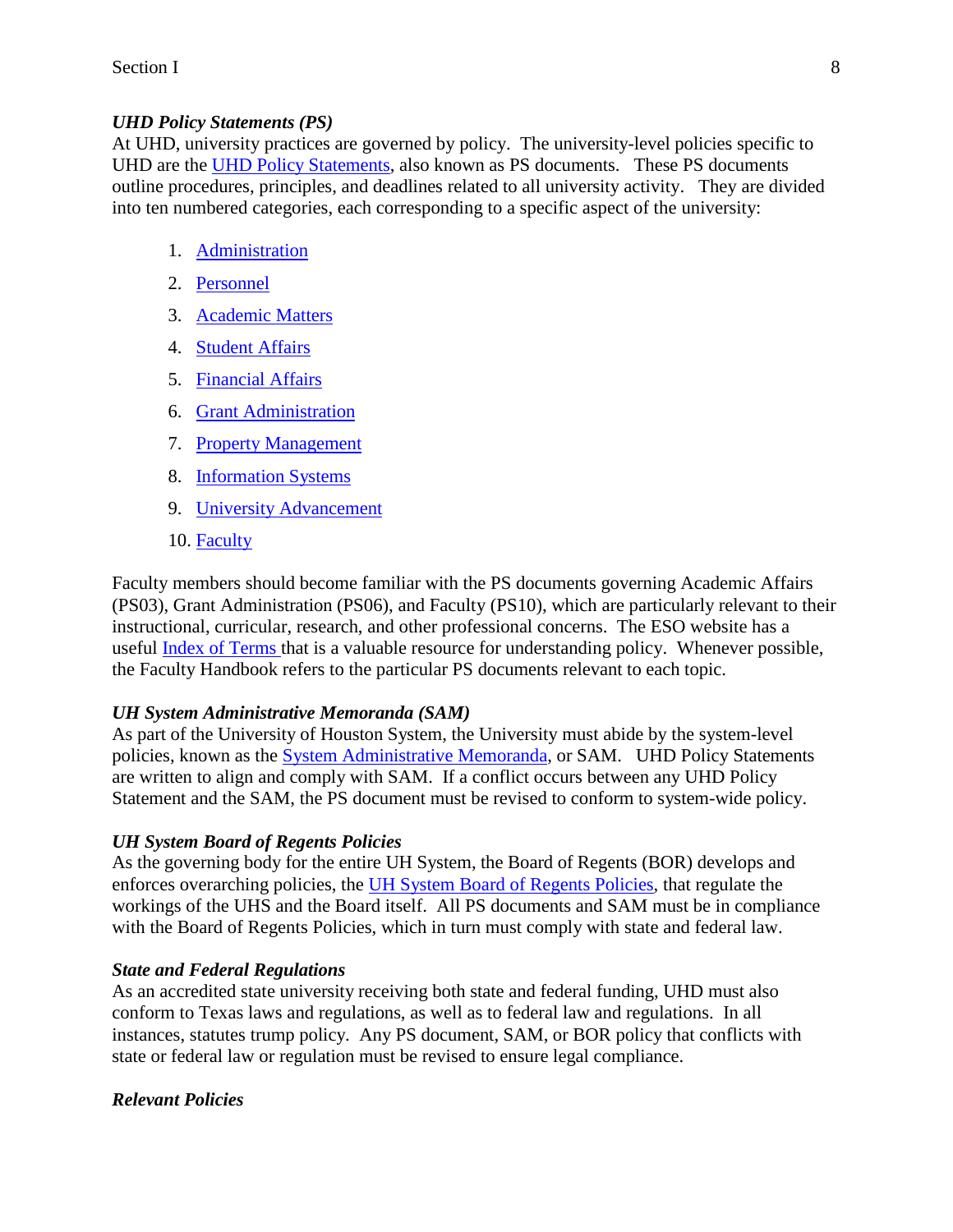University of Houston-Downtown Policy Statements, available on the UHD Policies, Standards, and Guidelines webpage

University of Houston System Administrative Memoranda (SAM) University of Houston Board of Regents Policies

## **7. Institutional Accreditation by the Southern Association of Colleges and Schools**

The University of Houston-Downtown is accredited by the Southern Association of Colleges and Schools/Commission on Colleges (SACS/COC) to award baccalaureate and master's degrees. The University undergoes a compliance review for re-accreditation every ten years. Contact the Commission on Colleges at 1866 Southern Lane, Decatur, Georgia 30033-4097 or call 404-679- 4500 for questions about the accreditation of the University of Houston-Downtown.

## **8. Degree Program Accreditations by Disciplinary Organizations**

In addition to the university's accreditation by SACS/COC, many of UHD's individual degree programs have received accreditation from specialized disciplinary organization.

The College of Business' Bachelor of Business Administration and Master of Business Administration degree programs are accredited by the Association to Advance Collegiate Schools of Business (AACSB International, 777 South Harbour Island Boulevard, Suite 750, Tampa, FL 33602-5730; telephone: 813-769-6500; www.aacsb.edu). Accreditation documentation is available in the College of Business, Room B400, Shea Street Building.

The Computer Science and Engineering Technology Department's Bachelor of Science in Engineering Technology degree programs in Control and Instrumentation Engineering Technology, Structural Analysis and Design, and Fire Protection Engineering Technology are accredited by the Technology Accreditation Commission of the Accreditation Board for Engineering and Technology, Inc. (ABET, 415 North Charles Street, Baltimore, MD 21201; telephone 410-347-7700; www.abet.org).

The Urban Education Department's programs that lead to teacher certification (Educator Preparation Programs, or EPP) are accredited by the Texas Education Agency (1701 N. Congress Avenue, Austin, Texas, 78701; Telephone: 512-463-9734; www.tea.state.tx.us).

The Natural Science Department's Bachelor of Science degree program in Chemistry is approved by the American Chemical Society (1155 Sixteenth Street, NW Washington, DC 20036; telephone: 800-227-5558; www.acs.org).

The College of Public Service's Bachelor of Social Work degree program is accredited by the Council for Social Work Education (1701 Duke Street, Suite 200 Alexandria, VA 22314; telephone: 703-683-8080; www.cswe.org).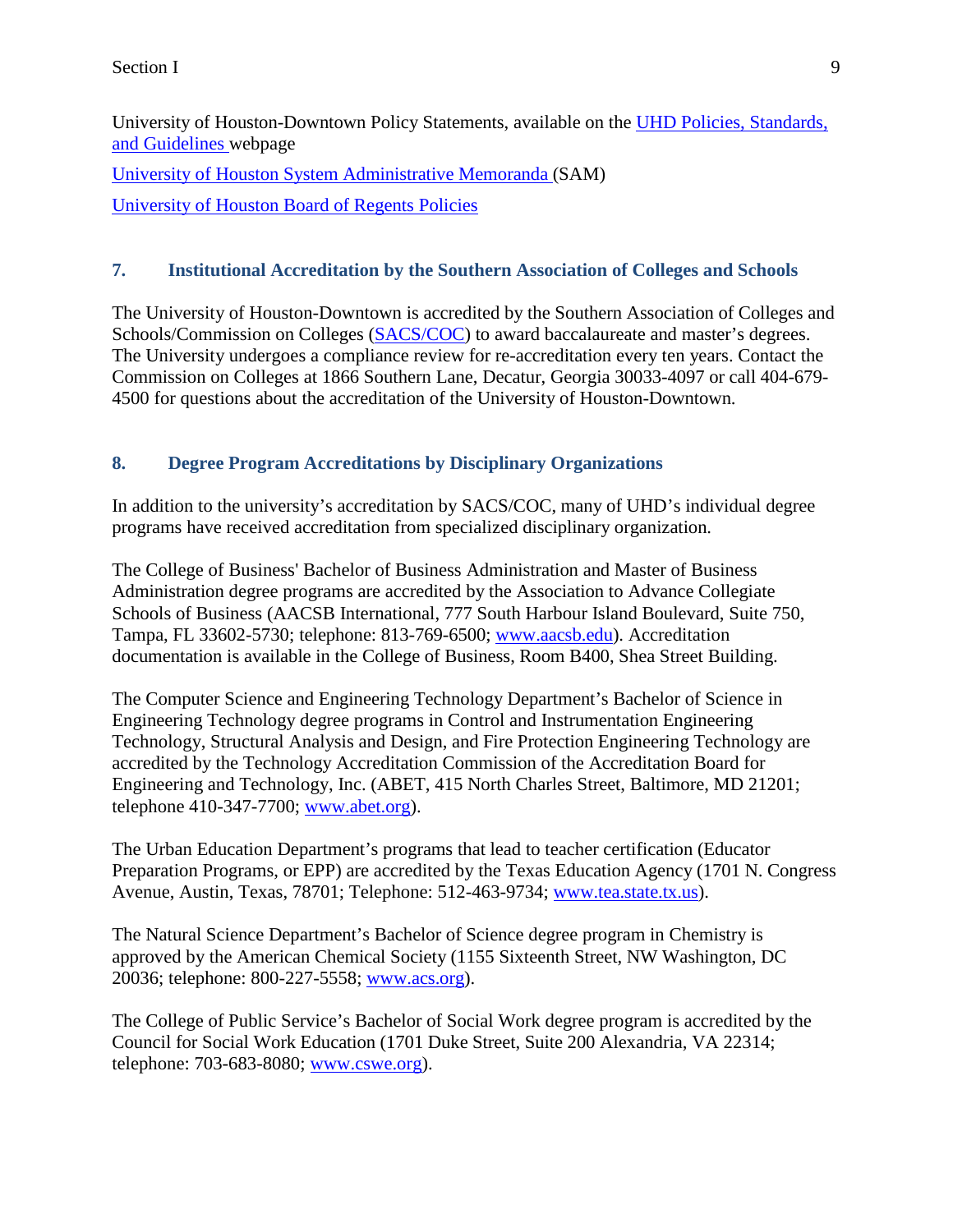# **Section II. Shared Governance**

## **1. Overview of Shared Governance**

Shared governance, while a widely recognized concept across the academy, takes shape uniquely within each institution. At the core is an understanding that multiple constituencies must work cooperatively to achieve institutional success, usually through representative processes. At UHD, PS 01.A.03 (Academic Shared Governance Policy) establishes the framework for enacting shared governance in academic matters, with particular attention to defining how university policy statements can be created or revised via committees with both faculty and administrative representatives. Other policy statements address more specific responsibilities of faculty and administrators related to particular tasks such as annual evaluations and tenure and promotion.

Shared governance occurs at the department, college, and university levels. It is the responsibility of all members of the university to carry out their various roles and abide by the structure indicated in policy. While faculty members are free to criticize and seek alteration of official policies and practices through means established in PS 01.A.03, they cannot unilaterally suspend, alter, or ignore policies. Administrators and staff are similarly bound by the University's official policy statements and must seek to make changes only through the formal shared governance process. If faculty members have questions about the interpretation or application of policy, they are encouraged to speak with administration, the faculty ombuds, and/or Faculty Senate leadership.

## **2. Faculty Senate**

The Faculty Senate is the official representational body of the UHD faculty. The Senate is led by officers who are elected via university-wide elections (President, President-Elect, and Secretary) and governed by the Senate Constitution. Each academic department is allotted representation based on a 1 senator per 10 tenured/tenure track faculty ratio. All departmental senators are elected from among tenured/tenure-track (T/TT) faculty, and departments with more than one senator have rotating replacements. In addition, each college is eligible to elect one Lecturer to serve as a representative for the Lecturers in their college.

The Faculty Senate meets on the first and third Tuesdays of each month during the long semesters to discuss policy, offer input on university processes and initiatives, address faculty concerns, and interact with other shared governance bodies. The Senate is led by the Faculty Senate Executive Committee (FSEC), which includes the Senate President, Past President, President-Elect, Secretary and three members at large elected annually from among the senators. FSEC meets regularly to determine agendas, oversee Senate initiatives, keep faculty informed on key issues, and represent faculty in conversation with administration and other bodies.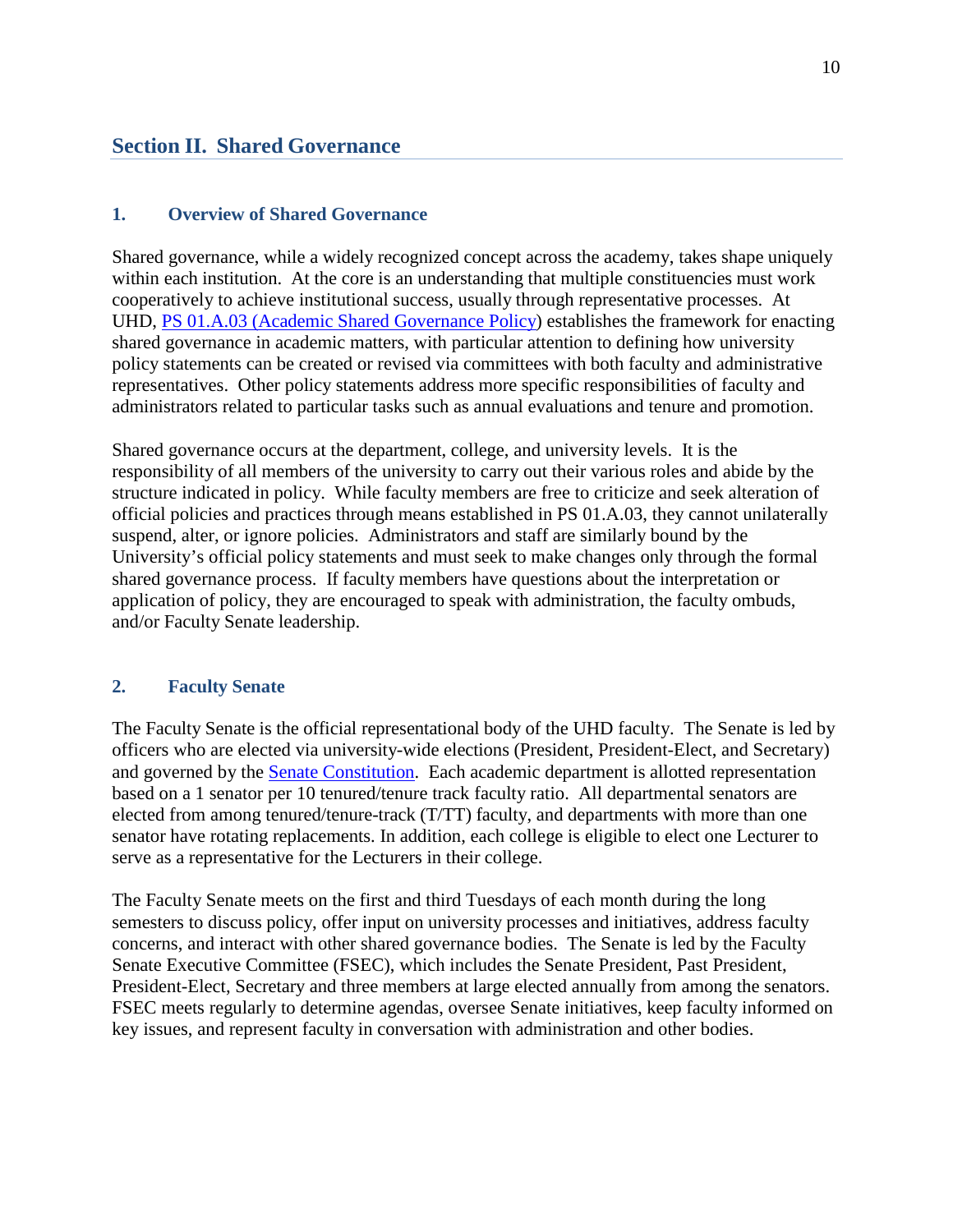Senators are responsible for attending meetings regularly, serving as conduits of communication between the Senate and their department constituencies, and carrying out other Senate work as needed on subcommittees, policy review, etc.

# **3. Committees**

Committee work counts as part of the T/TT faculty service commitment at UHD, and through the committee work, we carry out many of our shared governance practices. There are committees at the department, college, university, and occasionally the system level. All departments and colleges have mechanisms for selecting committee members to serve at those levels. Members of university-wide committees and councils are chosen according to the specifications of the relevant policy or Senate rules, depending upon the committee. Workload varies significantly among committees.

## *Eligibility/Membership*

For many committees, all members of the Faculty Assembly are eligible to serve. As of 2014, the Senate Constitution, Article One, Paragraph 2, defines the Faculty Assembly as "All university employees holding rank as full-time faculty [lecturers, tenured/tenure-track], excluding those on leave and those with administrative duties above the level of department chair." On some committees, membership is limited to T/TT faculty, and while others require tenure (such as University Rank and Tenure Committee) or a certain number of years of service. When possible, efforts are made to match faculty to committees based on interest or expertise.

Lecturers have fewer service obligations than T/TT faculty, and those are defined uniquely in each department or college. Adjunct lecturers are paid per course and so have no contractual service obligation, but they may serve on some departmental or college-wide committees on a volunteer basis.

Committees may have one representative from each department, one from each college, or simply one or more faculty representing the entire Faculty Assembly.

## *Receiving a Committee Appointment*

At UHD there are several mechanisms whereby faculty members are appointed to committees, most commonly the following: 1) nomination by the Chairs and the Deans, 2) election by members of the college or department, or 3) election/approvals by Faculty Senators. Notable exceptions are departmental Rank and Tenure committees, upon which all the tenured faculty except the Chairs serve; the University Rank and Tenure Committee, for which each department Rank and Tenure Committee elects a member; and task forces, advisory councils, etc., which may be appointed by division heads.

Since most university-level committees exist by approval of the President, the President's Office sends out the official letters of appointment for these committees. Information about universitywide committees is maintained on the UHD Committees webpage.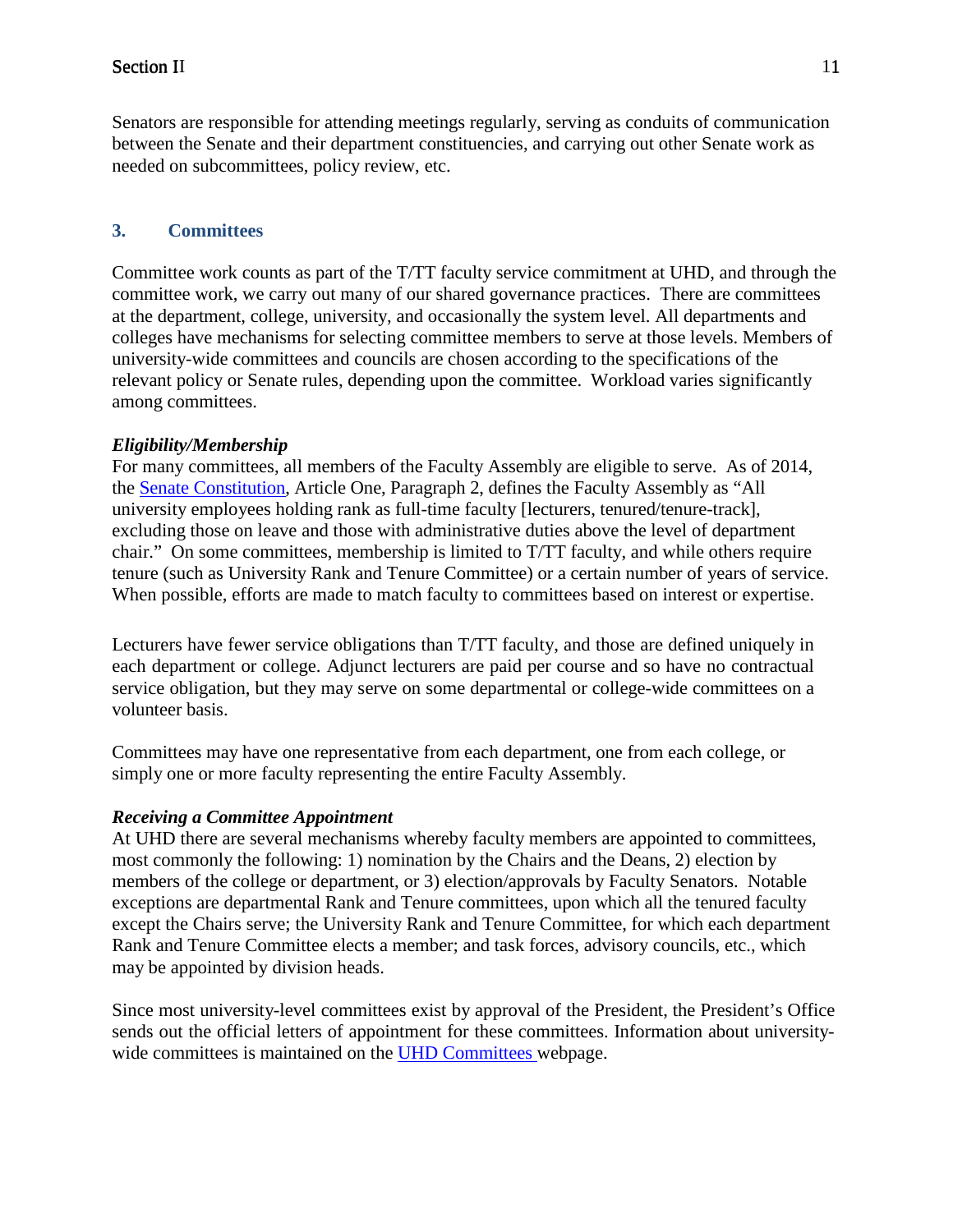In most cases, committee members should consider themselves to be serving in representative roles. Except for committees considering questions of personnel or individual employment (e.g., hiring, evaluation, tenure and promotion), committee products, discussions, and processes are public, and committee members should feel free to share information with colleagues.

# *Committee Member Responsibilities*

Most university committee appointments are for one or two years. Service constitutes part of full-time faculty duties for which faculty members are evaluated annually (see PS 10.A.05, Faculty Performance Evaluation). Faculty who serve on committees are expected to attend meetings regularly, contribute to carrying out the committee charge(s), and keep their colleagues informed of activity.

If a faculty member is unable to carry out his/her responsibilities due to attendance challenges or other conflicts, he/she should ask to be replaced on the committee in order to ensure full representation and effort of the committee. Also, unless the committee has a predetermined meeting time, committees must seek a time which accommodates the majority; any member whose schedule is an outlier in that set of times should consider resigning from that committee.

# **4. Meeting Protocols**

In the absence of specific protocols, committees operate under the general conventions of Roberts Rules of Order. Committee chairs should publish agendas to the members in a timely manner and make reasonable efforts to ensure that all members have opportunities to participate and contribute to agenda development. Standing committees must keep regular minutes that are reviewed and approved by the committee, and disseminated to the university community via the UHD Committees website; other committees should keep minutes to ensure that institutional knowledge and decision-making processes are maintained. Committee decisions and recommendations are expected to be the product of a discussion/vote process, unless specifically identified as otherwise in the original charge or appointment.

# **5. Staff Governance**

Parallel to the Faculty Senate is the UHD Staff Council. It is led by elected officers and also has a body of representatives who meet regularly to consider issues pertinent to the staff.

# **6. Student Governance**

The student body has a representative voice at the university level via the Student Government Association (SGA). This organization is led by elected officers and senators. The SGA nominates students to serve on university committees in the shared governance process and chairs the Council of Organizations, the representative body for student clubs and organizations. SGA also helps develop university policy through its participation in the shared governance process. The organization is maintained via the Student Activities Office.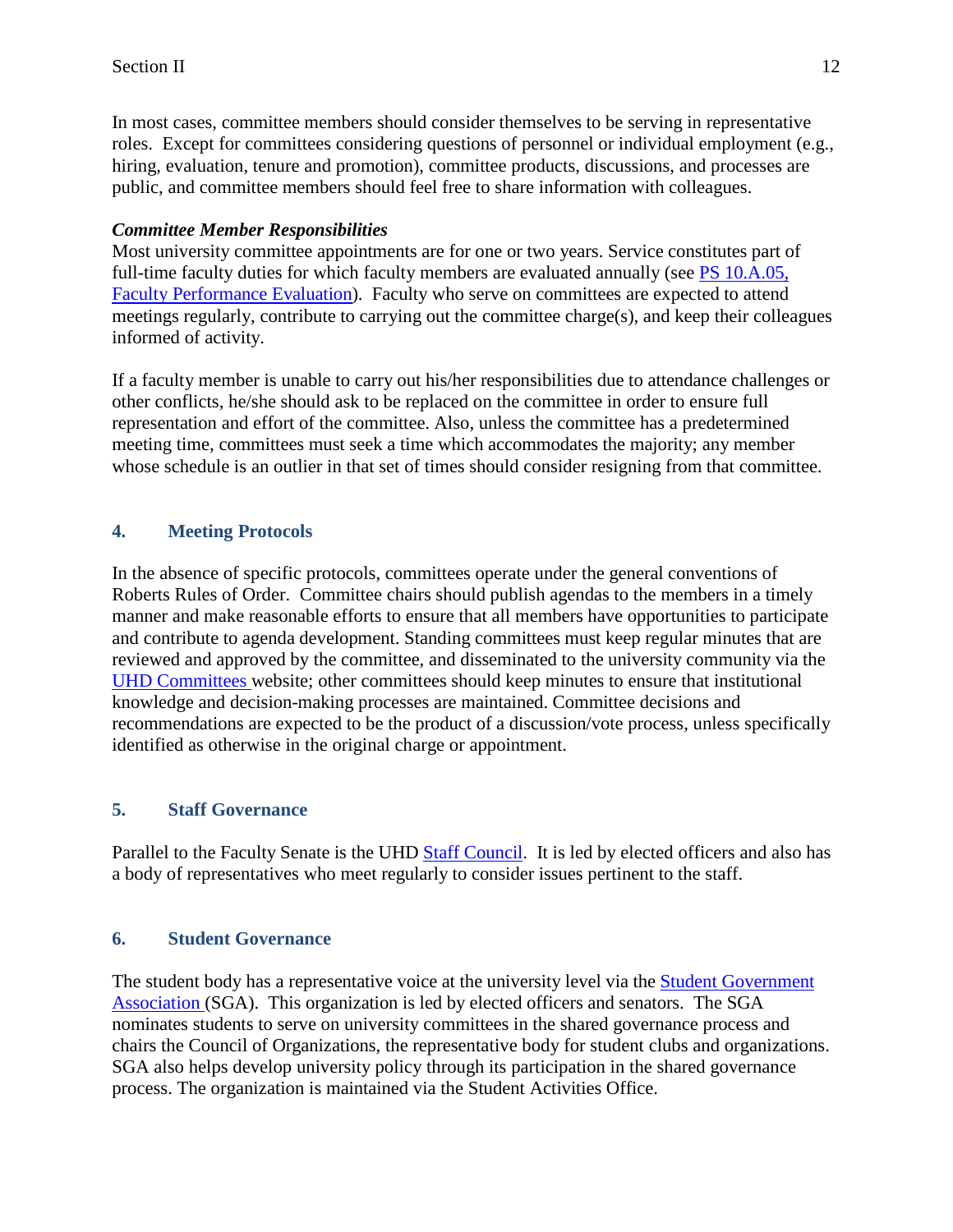# **Section III. Faculty Appointments and Evaluation**

## **1. Faculty Appointment Titles and Ranks**

At UHD, there are currently four basic types of faculty appointments: adjunct lecturers, lecturers, visiting faculty, and tenure-line (tenured and tenure-track) faculty (T/TT). The specifications for each type are outlined in PS 10.A.03, Academic Appointments, which is currently under review by the Faculty Affairs Committee for revision in Academic Year 2016.

## *Adjunct lecturers*

Adjunct lecturers are part-time employees of the University whose workload consists solely of teaching and may not exceed 40% of a full-time equivalent (two courses), except in limited cases in which enrollment numbers or programmatic considerations necessitate increasing adjunct assignments. According to PS 10.A.15, the policy governing the employment of Adjunct Lecturers, "An appointment as an adjunct lecturer is for one semester only though an individual may be reappointed for subsequent semesters as needed."

## *Lecturers*

Lecturers are full-time employees of the University but are not eligible for tenure. Their workload consists primarily of teaching, usually 5 three-semester-credit-hour courses (or 15 semester credit hours) per long semester. They have fewer service obligations than T/TT faculty, but a modest amount of service may be required as determined by the department or college.

#### *Visiting Faculty*

According to PS 10.A.03, §2.2.2, visiting faculty appointments are given to those who teach full time but "whose appointment is for a fixed period of time" and "is non-tenure-track and nonprobationary." Visiting appointments may be made at the following ranks: Visiting Lecturer, Visiting Assistant Professor, Visiting Associate Professor, and Visiting Professor. Visiting faculty members usually have the same teaching workload as T/TT faculty do, and their service obligations are determined by their department or college.

## *Tenured/Tenure Track Faculty*

T/TT faculty (referred to in PS 10.A.03 as "Faculty") include those tenure-eligible faculty members in their probationary period and tenured faculty members. The workload for T/TT faculty includes teaching, service, and scholarly and creative activities, but a significant portion of that workload is comprised of teaching. As specified by PS 10.A.04, "The standard course load for a faculty member during the combined long semesters is 21 semester credit hours (9/12) or 12/9) of classroom instruction or the equivalent." Tenure-line faculty must pursue tenure and promotion in rank according to the procedures outlined in PS 10.A.01, Rank and Tenure System, which designates the following ranks:

• *Instructor*: a probationary, tenure-track faculty member who has not yet earned the appropriate terminal degree. To progress in the Rank-and-Tenure process, however, the faculty member must complete the appropriate degree. The University cannot confer tenure upon anyone with the rank of Instructor.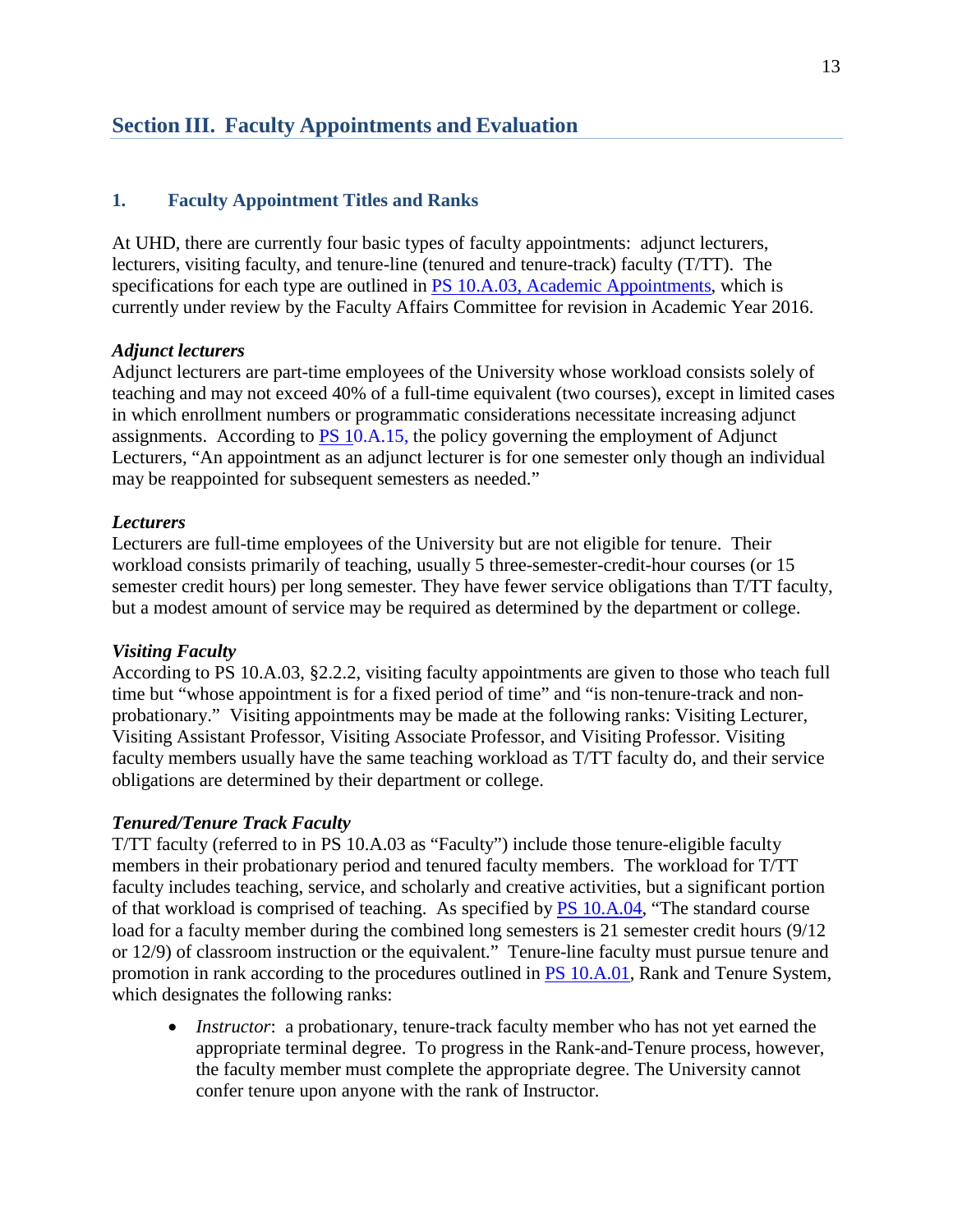- *Assistant Professor*: a probationary, tenure-track faculty member who has the requisite terminal degree.
- *Associate Professor*: a faculty member who has been granted tenure and whose achievements as Assistant Professor merit promotion according to the procedures outlined in PS 10.A.01.
- *Professor*: a faculty member who has been granted tenure and whose achievements as Associate Professor merit promotion per the procedures outlined in PS 10.A.01.
- *Emeritus*: In addition to the four ranks specified for current T/TT employees, the University may also confer the rank of Emeritus upon retiring faculty members "who have rendered ten or more years of distinguished service to the University of Houston-Downtown" (PS 10.A.10, §2.1). The Emeritus status is awarded at the rank the faculty member holds upon retirement (e.g., a retiring Associate Professor so honored would become Associate Professor Emeritus).

The Rank and Tenure Process is discussed in detail in Section III.5, below.

## *Relevant Policies*

PS 10.A.01 Rank and Tenure System PS 10.A.03 Academic Appointments PS 10.A.04 Faculty Teaching Workload PS 10.A.10 Granting Emeritus Status to Faculty PS 10.A.15 Adjunct Lecturers

# **2. Full-time Faculty Hiring Policy and Procedures**

PS10.A.13 Faculty Employment Policies describes the hiring procedures for full-time faculty, including tenured/tenure track (T/TT) faculty, lecturers, and visiting faculty. Searches to fill T/TT positions must follow the protocols described in the "Guidelines for the Faculty Employment Process" section of the policy; these searches are national in scope and are usually conducted over the course of a semester or academic year. Lecturer positions, which often open up on short notice, may be filled using the policy's "Emergency Lecturer and Visiting Faculty Employment Process" guidelines, which allow a shorter timeframe and less rigid protocols. All hiring procedures are conducted in a manner consistent with UHD's commitment to equal opportunity and adhere to the requirements of PS 02.A.20 on Affirmative Action and PS02.A.21 on Equal Opportunity. To assure compliance with UHD policy and with federal and state law, search committees meet with the University's affirmative action officer (the Title IX Officer) at the beginning of the hiring process.

# *Relevant Policies*

PS 02.A.20 Affirmative Action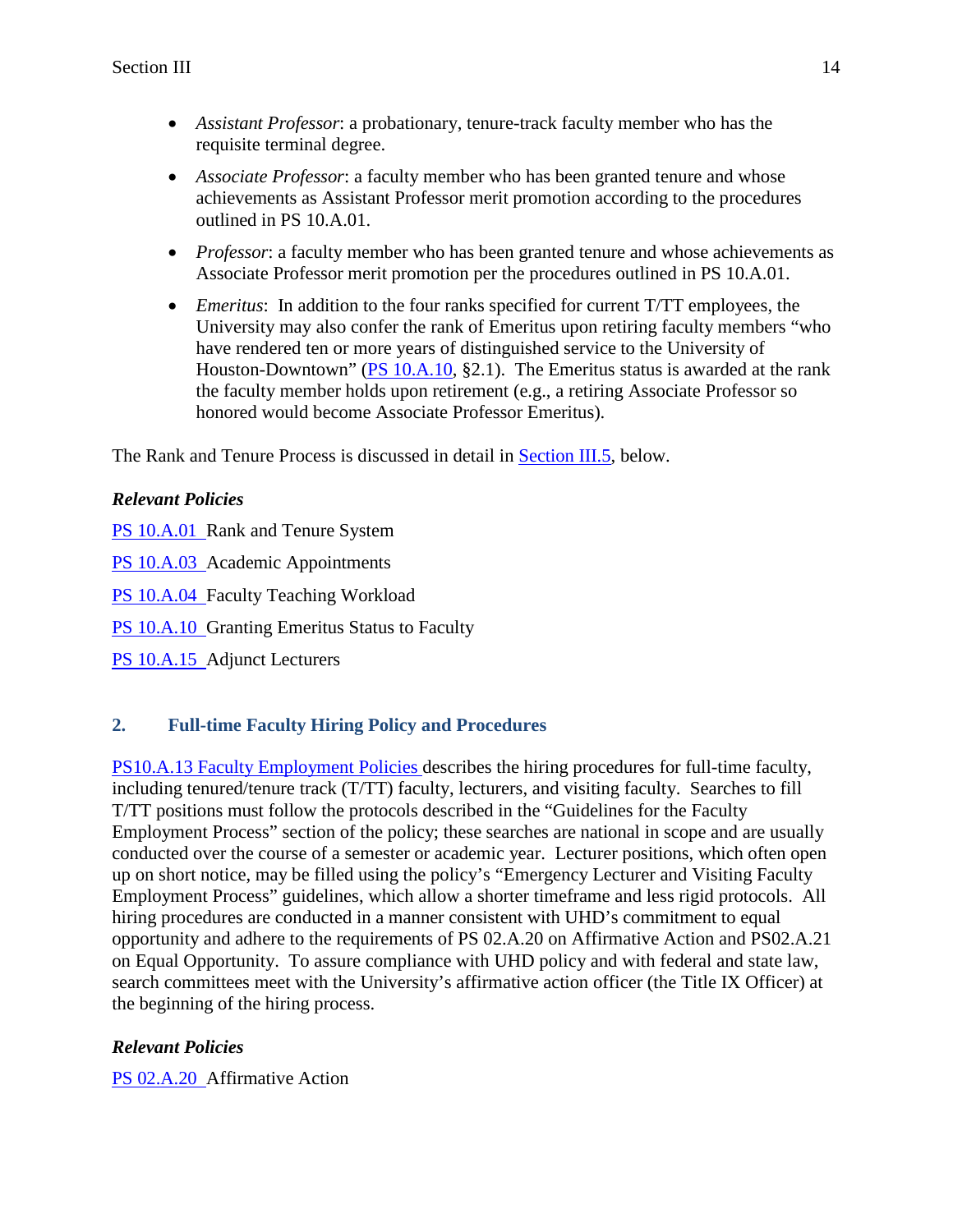# PS 02.A.21 Equal Opportunity Policy PS 10 .A.13 Faculty Employment Policies

# **3. Full-time Faculty Annual Evaluation**

Regardless of tenure status, all full-time faculty members at UHD are evaluated on an annual basis. The results of performance evaluations are used to determine eligibility for merit raises, and they factor into tenure and promotion decisions for T/TT faculty and contract renewals for lecturers. Because the evaluation has immediate and long-term effects on their professional relationship with the institution, faculty members should take special care in preparing their annual reports, reviewing the appropriate policy and departmental criteria. New faculty should consult their chairs and departmental colleagues for examples of well written reports.

# *Tenured/Tenure-Track Faculty*

T/TT faculty are evaluated according to the terms of PS 10.A.05 Faculty Performance Evaluations. For these faculty members, the three annual categories of evaluation include teaching, service, and scholarly/creative activities, the same categories used in tenure and promotion decisions. (See Section III.5 on Tenure and Promotion for more information about these categories.) Faculty members should read the entire policy, keeping in mind the following:

- The current policy assigns a 50% weight to the teaching category, 25% to service, and 25% to scholarly and creative activities (§3.1.1).
- Specific evaluation criteria for the following year will be disseminated to the departmental faculty, the Dean, and the Provost no later than December 15 in the fall semester. These criteria, along with the corresponding assessment rubrics, are developed by the tenured/tenure-track faculty and the department chair (§3.1.2).
- The annual performance reports for T/TT faculty are due January 15 each year (§3.5).
- By February 25 each year, the chair responds to faculty members' self-evaluations with written reports evaluating their performance and explaining their scores. The report is based upon the evaluation performed by the chair and a subcommittee of three members of the departmental Rank and Tenure Committee (see §3.1.2).
- Faculty members may meet with chair to discuss their ratings (§3.1.9).
- Faculty members may appeal their ratings by requesting a performance review by a departmentally elected committee comprised of at least three tenured members of the department. The committee reviews the faculty member's performance and the chair's evaluation and recommends a rating to the dean separately from the chair. Faculty members dissatisfied with the dean's resolution of their appeals may file a formal grievance in accord with PS 10.A.02, Faculty Grievance Policy (§3.1.10).

## *Lecturers*

The evaluation of lecturers has historically been performed without the benefit of a specific PS Document articulating the procedures. PS 10.A.05, Faculty Performance Evaluations, states that the "evaluation of lecturers and adjuncts will be carried out according to standards determined by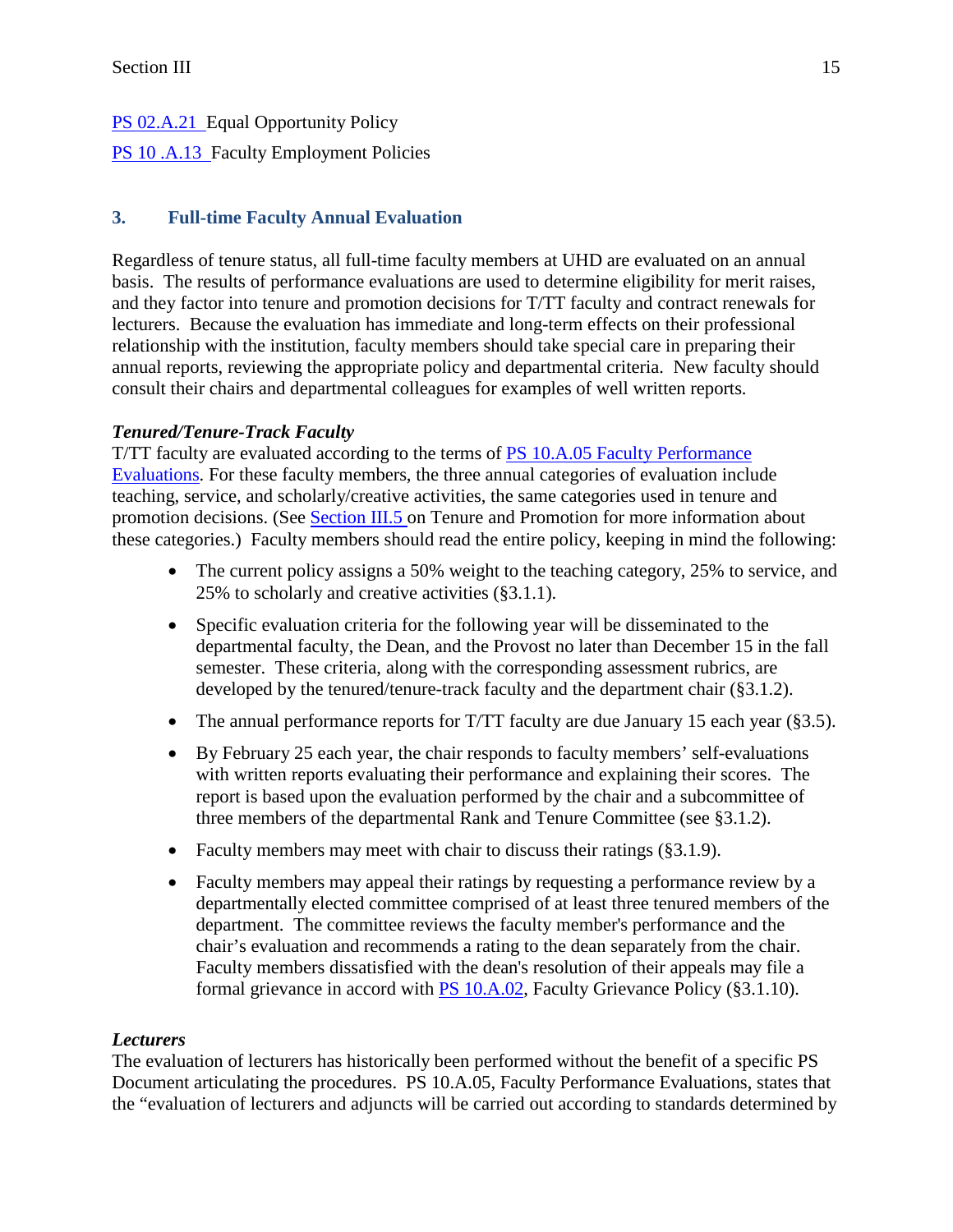each department" (§1). Typically, chairs use a modified version of the departmental criteria used for T/TT faculty with the recognition that lecturers have a greater focus on teaching, have fewer service obligations due to their teaching loads, and are not required to engage in scholarly or creative activities. Additionally, the chairs assign a deadline for lecturers to submit performance reports that is usually later in the spring semester. Lecturers should consult their department chair for information about deadlines, specific criteria, and sample reports.

# *Relevant Policies*

PS 10.A.02 Faculty Grievance Policy PS 10.A.05 Faculty Performance Evaluations

# **4. Adjunct Faculty Hiring and Evaluation**

Adjunct faculty comprise a critical segment of the UHD faculty. They staff needed sections at times when enrollment outpaces the University's ability to hire full-time faculty in growth areas. As contingent faculty, that is, as faculty whose employment is contingent upon institutional and departmental needs from semester to semester, their hiring and performance evaluations are not addressed by the policies covering full-time faculty, but instead are governed by PS 10.A.15 on Adjunct Lecturers. Part-time instructors should read this policy in full, as well as all materials provided to them by their departments.

PS 10.A.15 includes important information about the roles and rights of adjunct faculty. A few key points include the following:

- According to §2.1.1.1 of the policy, "Adjunct lecturers must meet the same minimum requirements for professional, experiential and scholarly preparation as their full-time counterparts teaching in the discipline at the same level." To serve our students properly and to satisfy our accreditation agencies, the University must ensure that all faculty are qualified to teach the courses they are assigned.
- Adjunct faculty are hired to teach by the course on a semester-by-semester basis  $(\S2.1.1.3)$ , and their employment is contingent upon enrollment  $(\S2.1.1.4)$ . Adjunct lecturers are not tenure-eligible.
- In accordance with PS 10.A.03, an adjunct lecturer's teaching assignment in a given semester should not exceed 40% of a full-time equivalent (6 semester credit hours, or 2 courses), except in cases in which enrollment numbers and a lack of available instructors necessitate increasing adjunct assignments.
- Adjunct lecturers are compensated per course at a rate that is disclosed in the offer letter (§2.1.1.3) and set by the Chair and the Dean (§2.1.1.5). In practice, that rate has historically been consistent across departments in the same college. The doctoral rate is higher than the master's rate.
- Each department must supply the clerical, technical, and material support its adjunct faculty needs for instructional effectiveness (§2.1.2).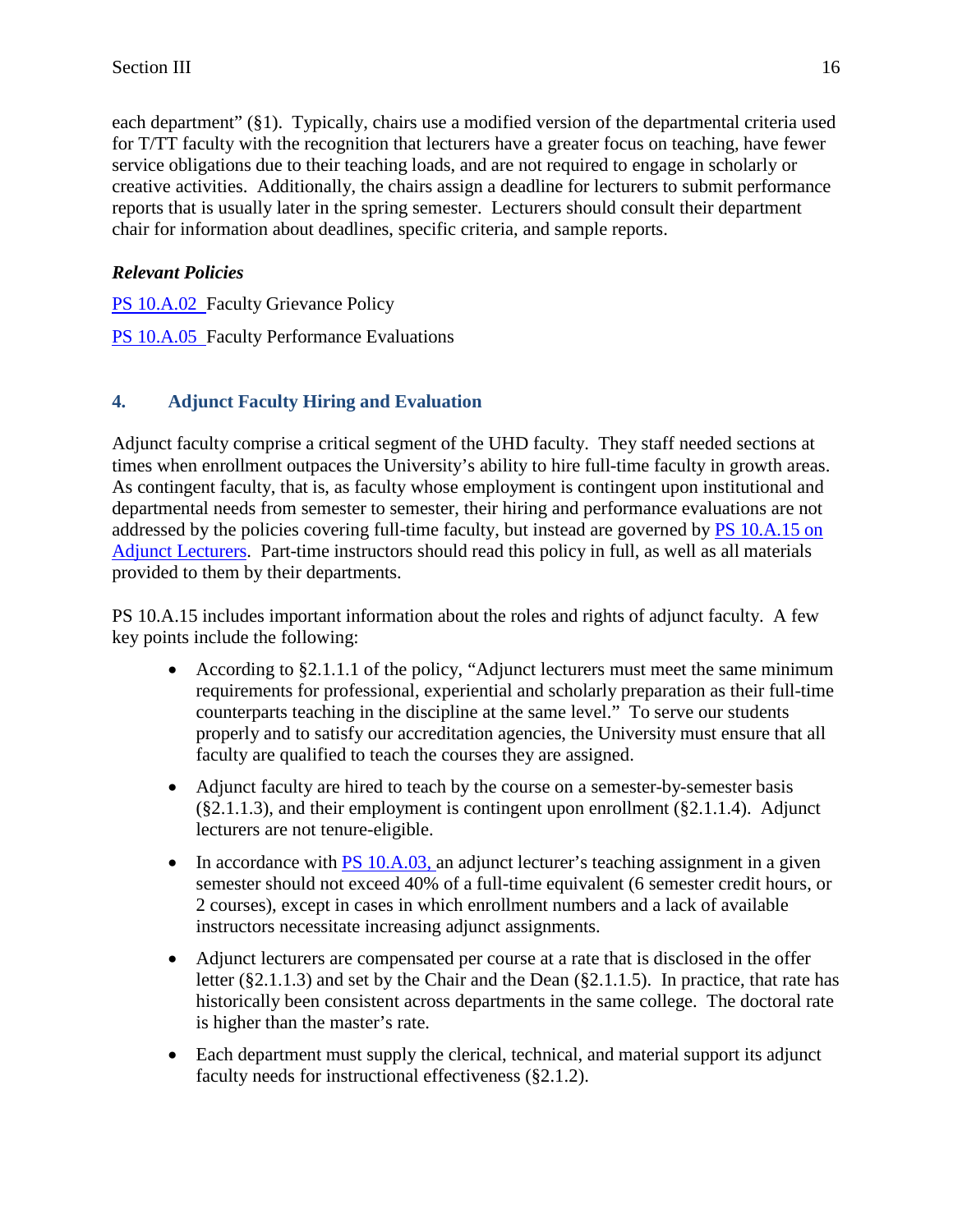• The policy requires that each department "establish written policies and procedures" regarding the supervision and evaluation of its adjunct lecturers." In addition, each department assigns a particular full-time faculty member the responsibility for supervising and evaluating adjunct lecturers  $(\S2.1.3)$ . In some departments, that person is the Department Chair; in others, the Program Coordinator or Assistant Chair is responsible for evaluating adjuncts.

Adjunct instructors may request copies of the policies and procedures from their Department Chair or from the departmental faculty member assigned to supervise them.

# *Relevant Policies*

PS 10.A.03 Academic Appointments PS 10.A.15 Adjunct Lecturers

# **5. Tenure and Promotion: Principles and Process**

The Rank and Tenure System policy statement PS 10.A.01 concerns tenure-track (instructors and assistant professors) and tenured (associate professors and professors) faculty. The rank and tenure (R  $\&$  T) process applies to tenured/tenure track (T/TT) faculty as well as to any administrators or professional staff who entered via a tenured or tenure-track position. Lecturers are considered full-time faculty but are not eligible for tenure or promotion under this policy. All T/TT faculty should familiarize themselves with this policy.

The Board of Regents delegates authority to the UHS Chancellor to award tenure based upon the recommendation of a component university's president. The President's recommendation is based on review by the faculty member's departmental rank and tenure committee, Chair, and Dean, as well as the University Rank and Tenure Committee and the Provost, in accordance with the process established in the policy.

The tenure-track probationary period is a maximum of seven years, and most tenure-track faculty members apply for tenure in the fall of their sixth year of employment. During the initial appointment process, a faculty member may negotiate with the dean to apply up to two years' full-time teaching experience at UHD or a previous institution toward the probationary period. A faculty member's appointment letter specifies the number of probationary years. Faculty hired at the rank of Professor (sometimes referred to as "full professor") are usually hired with tenure.

# *Process*

During the probationary period, in addition to the annual reports submitted each January (governed by PS 10.A.05), candidates submit interim reports in their second and fourth years; the  $2<sup>nd</sup>$  and  $4<sup>th</sup>$  year reports offer feedback on their progress toward tenure based on published departmental criteria and university policy.

By **the first Monday in May** in the calendar year in which they will apply for tenure and/or promotion (in the fifth year for most assistant professors), candidates must inform their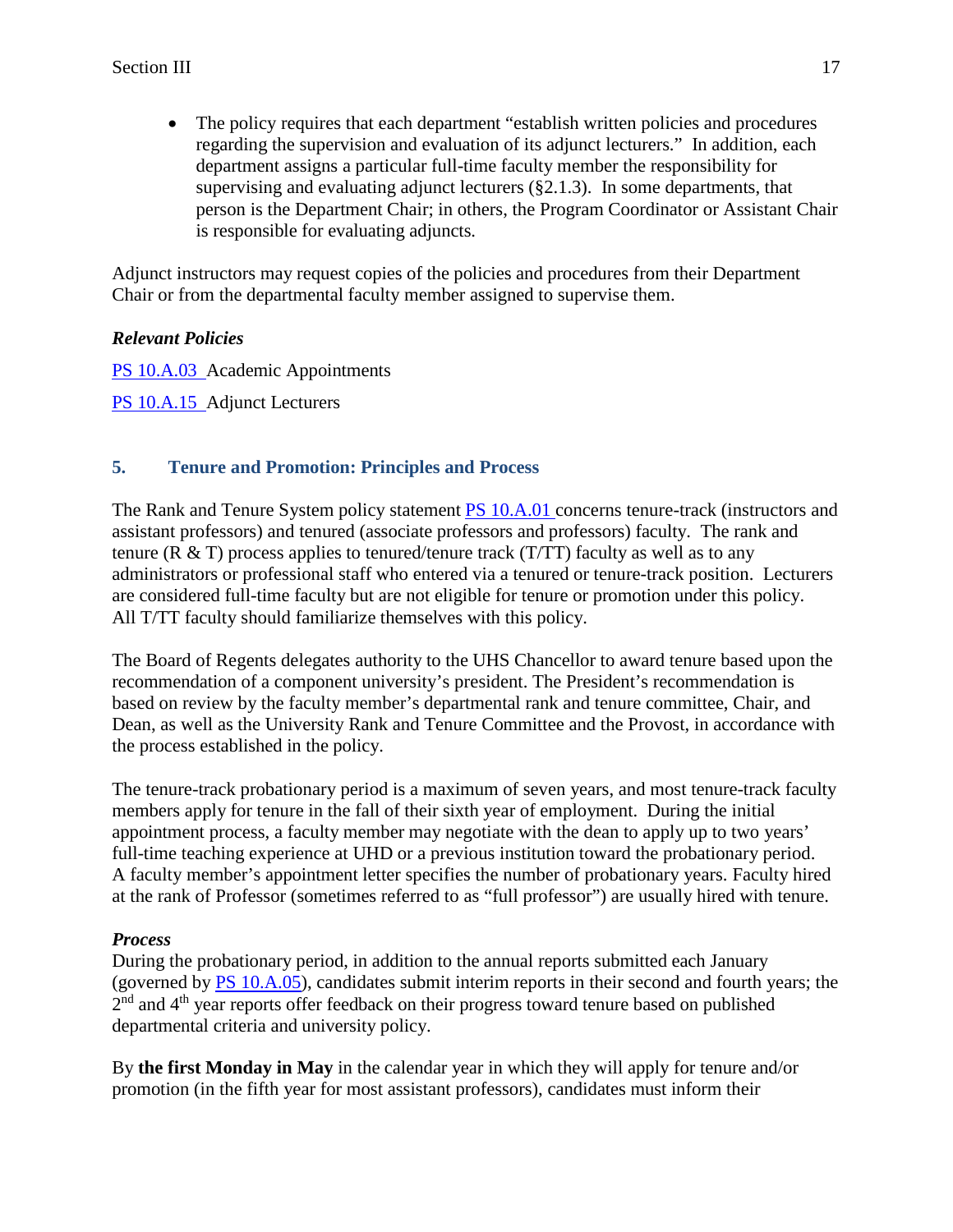Department Chair, the chair of the department Rank and Tenure Committee, and their college Dean of their intention to apply for promotion and tenure by the first Monday in the following October. Upon notification of intent, the dean will verify that the candidate is indeed eligible for promotion and tenure.

By **the first Monday of October** of that same calendar year, the faculty member submits a promotion and tenure portfolio for evaluation to all parties at the college level (department committee, Chair, and Dean).

By **the second Monday in December**, the department Rank and Tenure Committee and the Department Chair will submit their separate recommendations to the Dean.

By **the third Monday in January**, if at least two of the three recommendations from within the college are positive, the Dean will forward her/his recommendation, along with the department Chair's and department committee's recommendations, to the Provost.

The Provost convenes the University Rank and Tenure Committee and provides all candidate materials to the committee. By **the last Monday in February,** the university committee sends its recommendations, along with all earlier recommendations to the Provost/VPAA.

The Provost also reviews all candidate files and earlier recommendations. The Provost ensures that all materials and recommendations are provided to the President so that the President can inform the candidate of his decision **by April 1**. The President notifies the faculty members who will not be recommended for promotion and tenure that they will not be employed beyond the seventh year. The President's recommendation is considered by the Board of Regents during the summer and, if accepted, the candidate is awarded tenure and promotion, effective September 1.

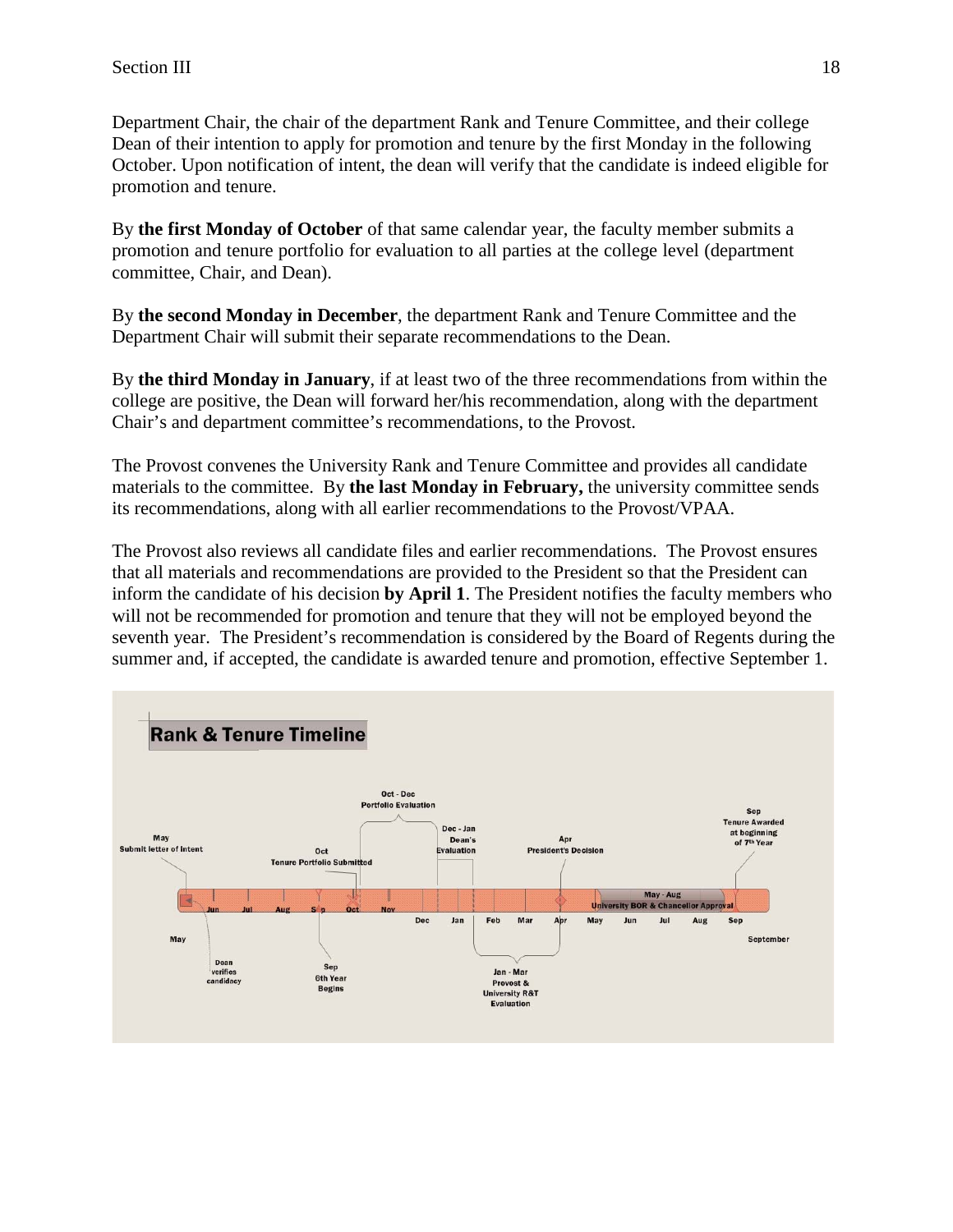# *Tenure*

Tenure is not guaranteed to faculty, but is awarded based on a careful evaluation of the candidate's performance during the probationary period. According to university policy, if a tenure-track faculty member fails to meet the requirement for the appropriate terminal degree or other institutional requirements, the faculty member may receive a notice of non-reappointment during the probationary period. The policy and procedures for non-reappointment, along with the faculty member's rights to redress the issue, are found in PS 10.A.07, Faculty Non-Reappointment Policy.

The general criteria for tenure, according to policy, include:

- an overall excellent performance to date in the areas of teaching, service, and research/creative activities;
- the likelihood of continued and enhanced performance for the benefit of the institution;
- the institutional need for the faculty member's field of expertise.

After several years at the Associate Professor level, a faculty member may apply for promotion to Professor. Although there is no minimum number of years a faculty member must serve as an Associate Professor before applying for promotion to Professor, at least six years is recommended.

# *Tenure/Promotion Report Portfolios*

Candidates should organize tenure and promotion report portfolios according to the outline provided in the Rank and Tenure Policy, PS 10.A.01. They should carefully craft a narrative that supports their candidacy and include relevant material to substantiate their claims. In all cases, the candidate should present evidence that demonstrates a high level of engagement in the professional field. Candidates whose files include substantive and clearly presented evidence of effective and sustained engagement at all levels have a greater likelihood of success.

Since Fall 2012, tenure and promotion portfolios have been submitted electronically. At the beginning of the fall semester, the Provost's Office provides all candidates for tenure and promotion with instructions for uploading portfolios.

# *Criteria for Tenure and Promotion*

Within the scope of the university policy, each department develops its own specific criteria for determining qualifications for promotion and tenure within the disciplines. The chair of the departmental rank and tenure committee disseminates the departmental criteria to the department chair, the Dean, the Provost, and faculty members within the department. Candidates should be sure to request copies of the criteria upon entering the tenure track and keep abreast of any changes that may occur during the probationary period. The sections below offer some context for consideration in each of the three areas, but faculty should seek out department-specific interpretations of excellence in these areas.

*Teaching.* For promotion to Associate Professor, the candidate must have a demonstrated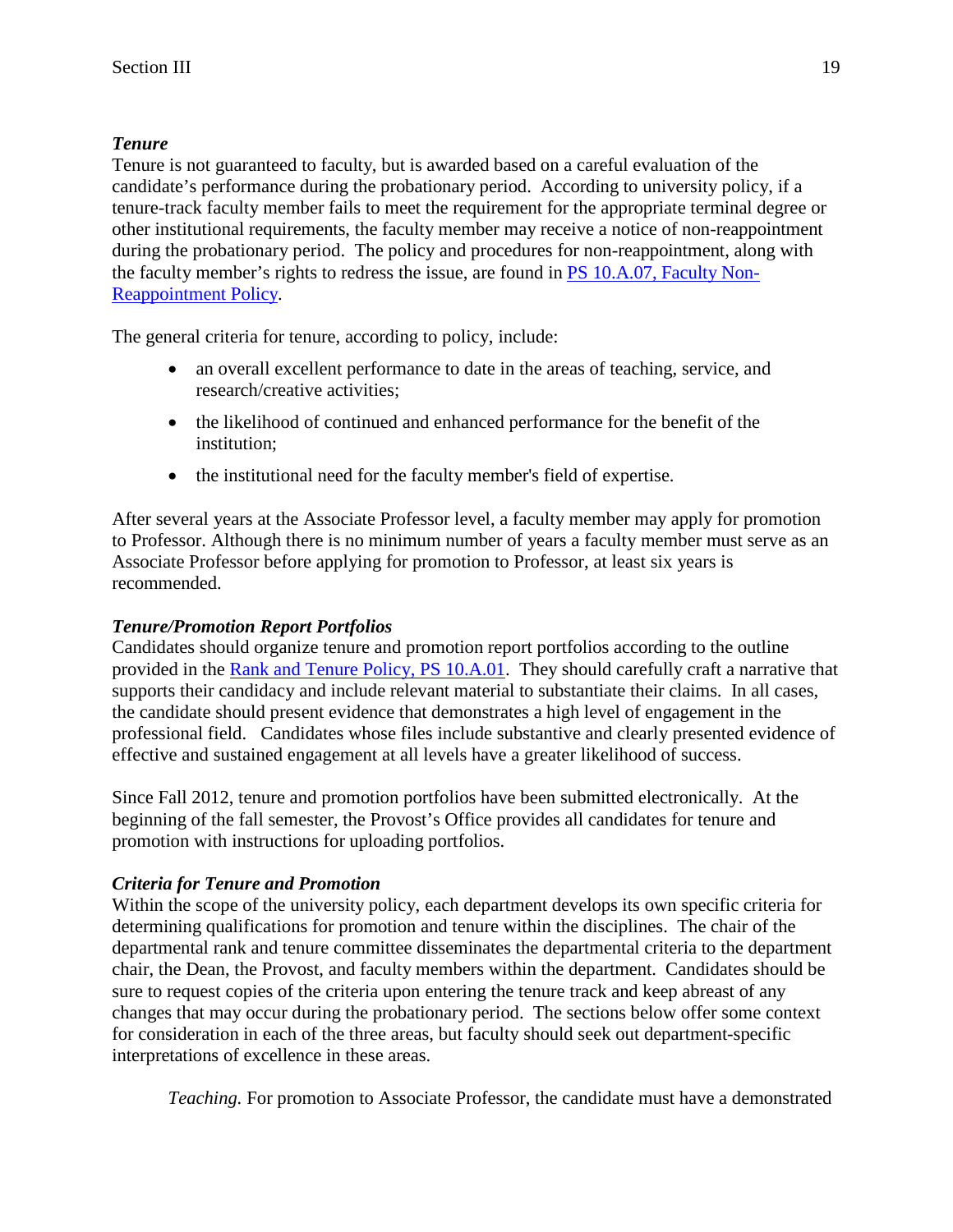record of excellence in teaching. In addition to classroom/on-line course instruction, there are many other ways of demonstrating a commitment to teaching, such as developing courses, participating in faculty development opportunities, participating in assessment activities, and developing course materials, student study materials, textbooks, and study guides. Faculty should consult their department's Rank and Tenure criteria and consult with their tenured colleagues to determine what their discipline's best teaching practices are and what constitutes convincing evidence of teaching success.

*Scholarship and Creative Activities.* Candidates should demonstrate a record of achievement in research and publication, or other demonstrable creative activity related to his/her discipline, during the probationary period, as well as potential for sustained achievement after tenure/promotion has been granted. Evidence can also include honors and awards from regional and national organizations, grants written and awarded, exhibits, papers delivered at conferences, and letters of support from respected disciplinary colleagues from other institutions.

The quality of a candidate's publications or creative artifacts should be high, although candidates should seek guidance from their department chairs and disciplinary mentors on the number of publications and the types of publications (articles, books, single- or multiple-authors, and the types of journals) or creative artifacts that meet the departmental/disciplinary criteria. Usually, publications should be peer-reviewed, but individual departments and disciplines have their own criteria for what constitutes legitimacy. In general, a "peer-reviewed" publication is one that has gone through a rigorous editorial process in which disciplinary experts evaluate the manuscript and verify its worthiness for publication. "Blind peer-review" refers to a process in which the reviewers do not know the identity of the author (s). Some recent issues have arisen over whether pay-to-print services count as legitimate publications, especially with the proliferation of on-line journals. Although in some disciplines publishing in these venues is acceptable, candidates should conform to the expectations of their disciplines and departments and ask their departmental rank and tenure committee for guidance.

*Service*. Service can be performed at the community, professional, system, university, college, or department level, and includes the kind of labor that furthers the work and the reputation of the University. Examples include serving on professional, institutional, or community committees and boards. Service leadership may also be demonstrated by serving as an officer in a state, regional, or national organization; a conference organizer; or an editorial board member. Please note that to count as service for purposes of evaluation and tenure/promotion decisions, community service must be performed in one's capacity as a disciplinary or pedagogical expert. For example, judging exhibits at the Houston Science and Engineering Fair is considered service, but taking a Boy Scout troop camping is not academic service (though doing so is commendable). All service activities should also be documented.

## *Criteria Specifically for Promotion to Full Professor*

To be considered for promotion to Professor, the Associate Professor must demonstrate a sustained record of excellence in teaching, leadership in both service and professional activities,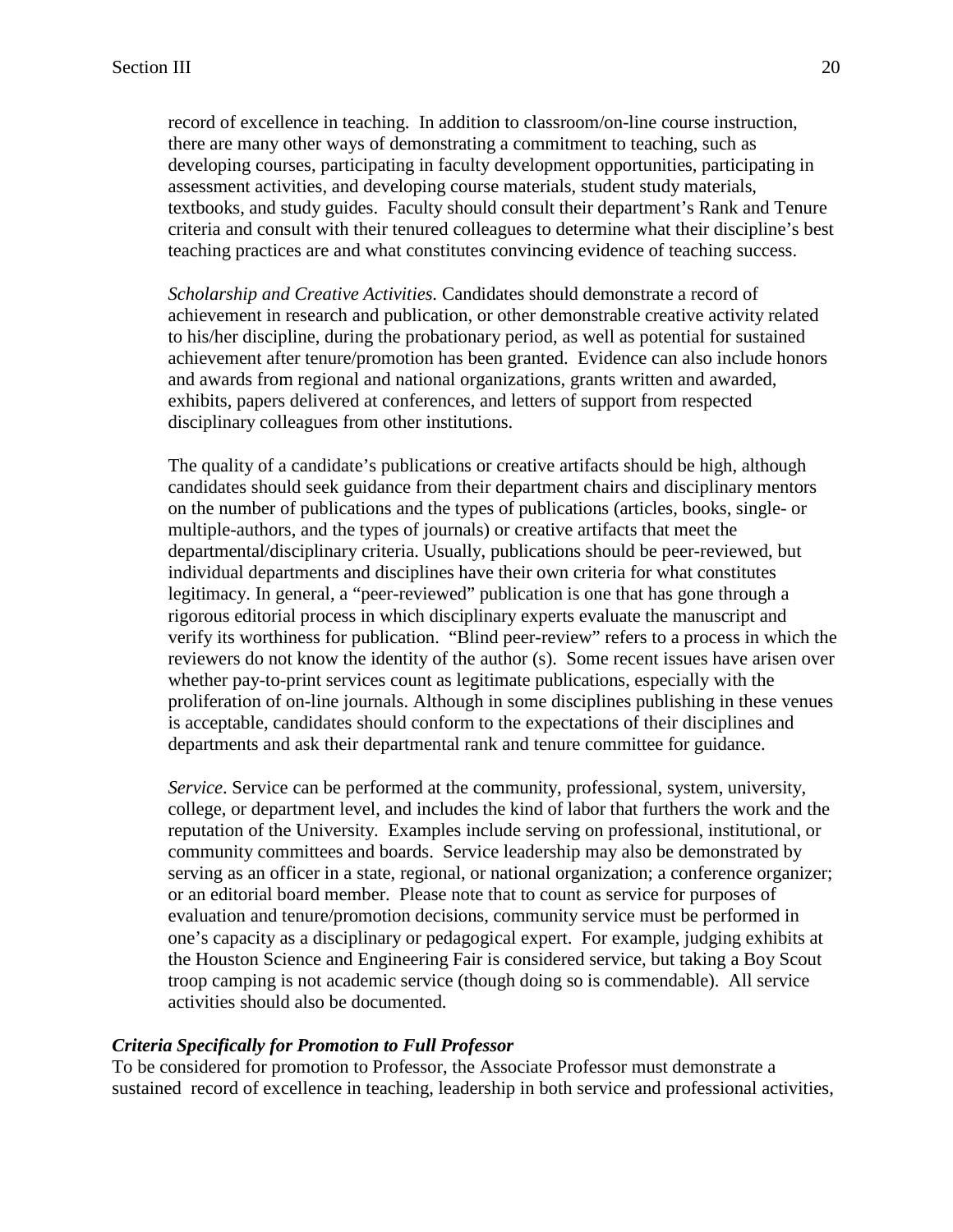major contributions in scholarly/creative activities, and use of his/her talents to benefit the department and the University. Based on accomplishments as Associate Professor, and additionally on the promise of future accomplishments as indicated by work in progress, the applicant exhibits the potential for sustained continuation of excellence in teaching, leadership in service and professional activities, and major contributions in scholarly/creative activities after promotion to Professor.

# *Stopping the Tenure Clock*

Under certain rarely occurring circumstances, probationary faculty may seek administrative approval to suspend the Rank and Tenure process for a specified period of time; such approval must be based on appropriate circumstances and carried out according to official university policy and procedures. Faculty members should consult with their department chair to determine whether stopping the tenure clock is an appropriate option in their situation.

# *Post-Tenure Review and Revoking Tenure*

Dismissal and revocation of tenure is governed by **PS** 10.A.06, Faculty Dismissal Policies and Procedure. Tenured faculty members can only be dismissed for cause, that is, for specific valid reasons such as "academic cause, moral turpitude, medical reasons, financial exigency, and elimination of degree programs or departments for reasons not mandated by financial exigency"  $(\S 2.1)$ . The review of tenured faculty to ensure sustained levels of excellence is governed by PS 10.A.16, Performance Evaluation of Tenured Faculty, which is UHD's post-tenure review policy. In other words, post-tenure review would determine whether there is "academic cause" for dismissal and revocation of tenure. As indicated in that policy, the annual performance evaluation specified in PS10.A.05 is also used to perform post-tenure reviews. Tenured faculty members should familiarize themselves with all of these policies.

# *Additional Resources*

| Texas Education Code §51.922. | Mandatory Retirement Prohibited.           |
|-------------------------------|--------------------------------------------|
| Texas Education Code §51.942. | Performance Evaluation of Tenured Faculty. |
| Texas Education Code §51.943. | Renewal of Faculty Employment Contracts.   |

# *Relevant Policies*

PS 10.A.01 Rank and Tenure System PS 10.A.05 Faculty Performance Evaluations PS 10.A.06 Faculty Dismissal Policies and Procedures PS 10.A.07 Faculty Non-Reappointment PS 10.A.16 Performance Evaluation of Tenured Faculty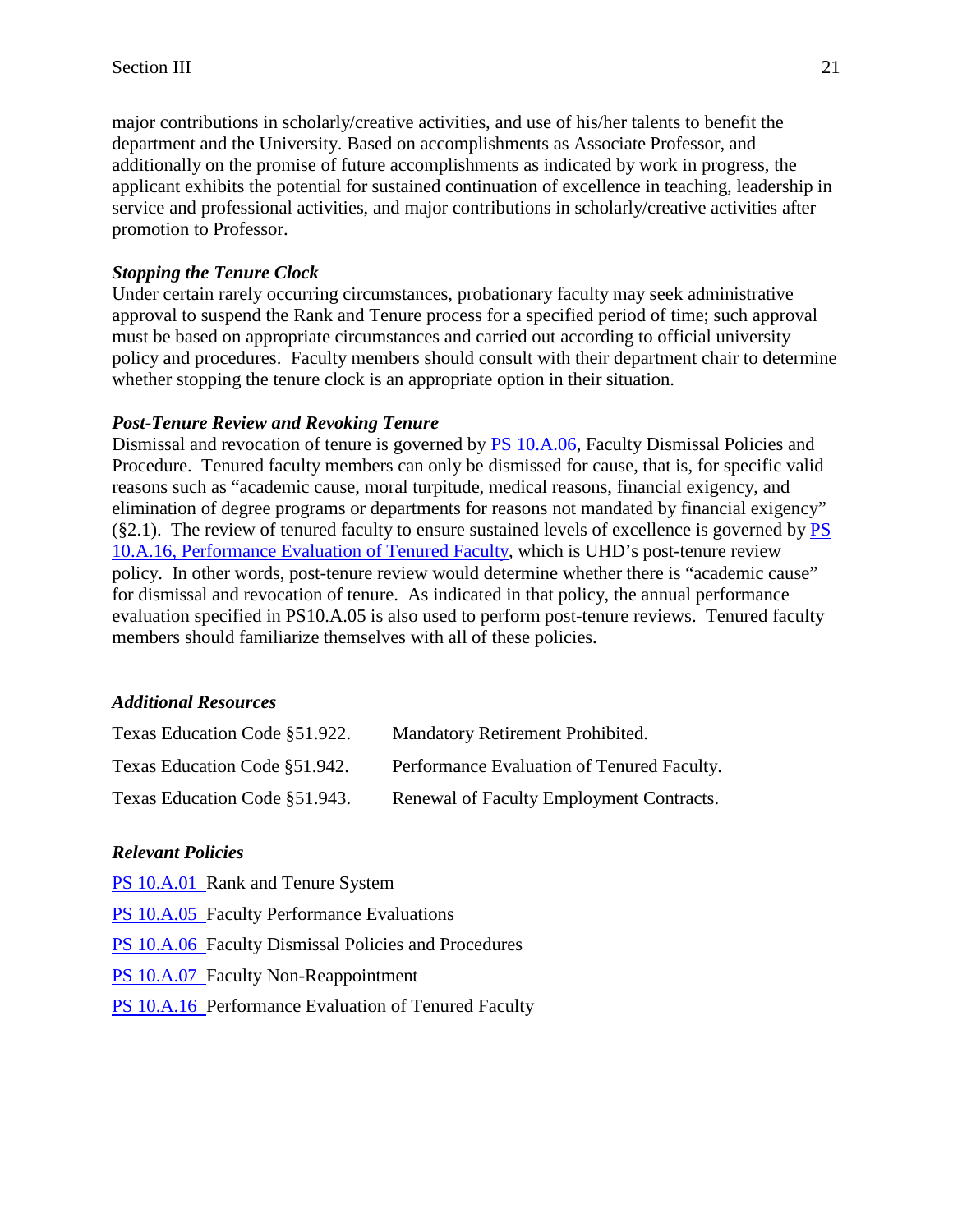# **Section IV. Faculty Rights and Responsibilities**

# **1. Academic Freedom**

The faculty of UHD endorses and abides by American Association of University Professors' (AAUP's) *Statement of Principles on Academic Freedom and Tenure*. Students and faculty members of public universities enjoy robust protection of their First Amendment rights in their teaching and in their research. UHD faculty members are protected from institutional censorship, disciplinary action, and other adverse actions arising from speech that is constitutionally protected. This protection extends to political, religious, and social views that are unpopular or controversial. Faculty members are entitled to First Amendment protection in teaching, research, publication, and artistic performance and curating. Teaching is also protected by the First Amendment, but faculty members must take care not to introduce into their teaching controversial matter that has no bearing on their subject.

When speaking or writing in public forums, including their classrooms and in social media forums, faculty members should make it clear when they are speaking as private citizens and when they are speaking on behalf of the institution. When speaking or writing in any official capacity, faculty members should keep in mind that their speech reflects on the values of the university. In such circumstances, faculty members should exercise due restraint and respect for others in their public pronouncements and publications.

When conducting official business within the shared governance framework, faculty members are free to engage in criticism of official university policies and procedures but may not unilaterally disregard official policy.

Academic freedom does not prevent departments, colleges or the university from establishing appropriate academic standards. For example, individual departments or units operating within the framework of shared governance policies have the right to establish common syllabi, tests, grading standards and so forth, so long as those decisions do not abridge speech that is protected by the First Amendment. Faculty members must also respect the rights of students, and must not take any adverse action against any student who expresses views that are protected by the First Amendment rights.

The protection of academic freedom is guaranteed by UH System and UHD policy. As a component university in the University of Houston System, UHD is bound by all Board of Regents Policies pertaining to academic freedom. The University's PS 03.A.25 on Academic Freedom recognizes the "clear and widely recognized principles of academic freedom" set forth by AAUP and incorporates these principles, echoing the language used in the Board of Regents Policy 21.03:

**2.1 Teaching**. The teacher is entitled to freedom in the classroom in discussing subject matter, but should be careful not to introduce into lectures controversial matter that has no direct relation to the subject.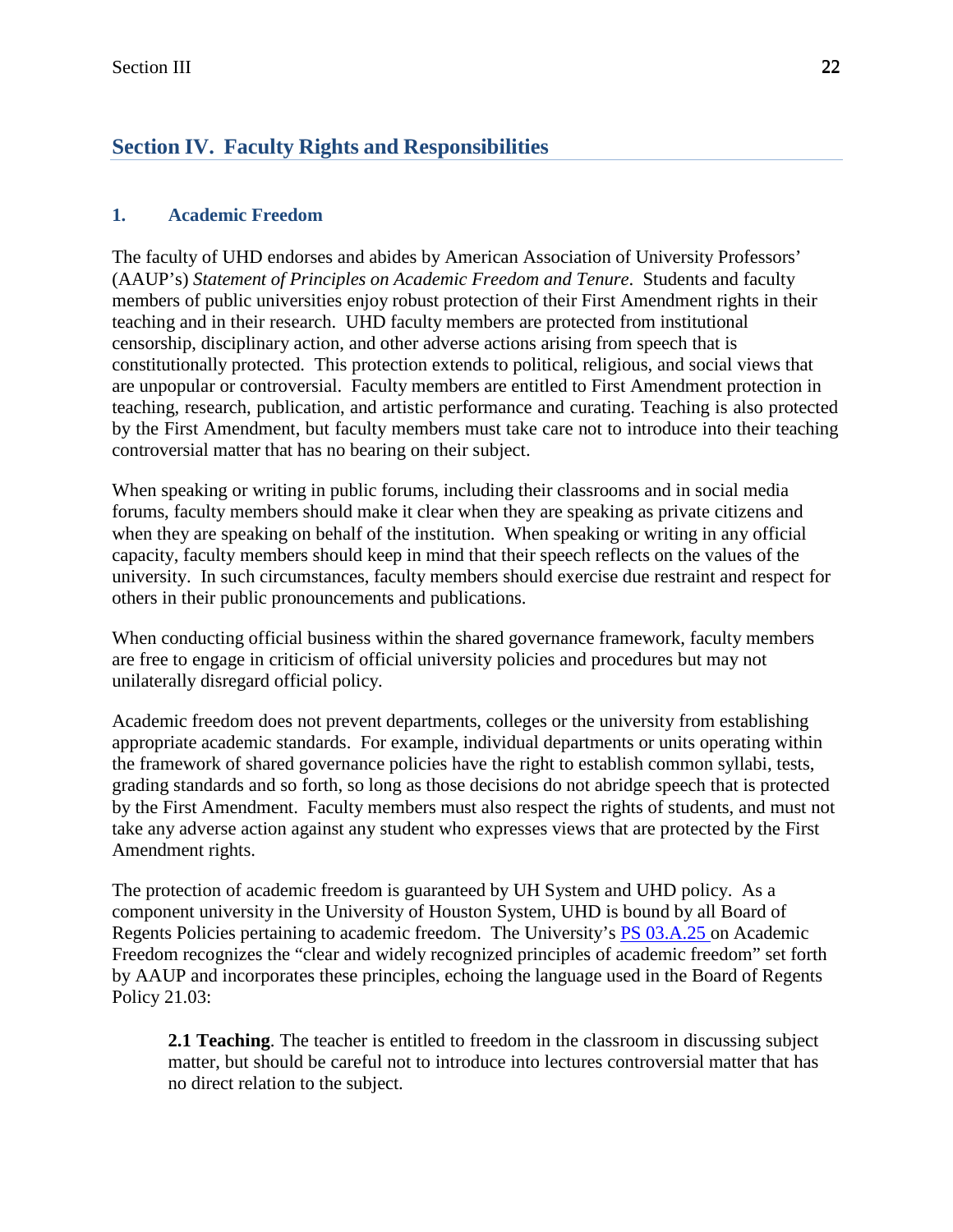**2.2. Research and Publication**. The teacher is entitled to full freedom in research and in the publication of the results, subject to the adequate performance of other academic duties; however, research for pecuniary return should be based upon an understanding with the authorities of the institution.

**2.3 Professionalism**. The college or university teacher is a citizen, a member of a learned profession, and an officer of an educational institution. The teacher who speaks or writes as a citizen should be free from institutional censorship or discipline, but the special position of a teacher in the community imposes certain obligations. Because a person of learning and an educational officer speaks, the public may judge that the profession and the institution are represented by the teacher's utterance. Hence, the teacher should at all times be accurate, should exercise appropriate restraint, should show respect for the opinions of others, and should make every effort to avoid the implications of speaking as if on behalf of the institution.

UHD has a constellation of university policies ensuring that academic freedom is protected in University practices and procedures related to faculty. For example, PS 10.A.02 on Faculty Grievance gives faculty members recourse to the formal grievance process when they believe that their academic freedom has been infringed  $(\S 3.1.1)$ . PS 10.A.06 on Faculty Dismissal confirms that dismissal cannot be threatened or used in order "to restrain faculty members in their exercise of academic freedom" (§2.1.1). Similarly, PS 10.A.16 on the Performance Evaluation of Tenured Faculty specifies that tenure revocation cannot be used as a means to restrain academic freedom (§2.1.4).

# *Relevant Policies*

PS 03.A.25 Academic Freedom Policy PS 10.A.02 Faculty Grievance Policy PS 10.A.06 Faculty Dismissal PS 10.A.16 Performance Evaluation of Tenured Faculty UH System Board of Regents Policy 21.03 Academic Freedom Policy

# *Other Relevant Documents*

"1940 Statement of Principles on Academic Freedom and Tenure with 1970 Interpretive Comments." *AAUP Policy Documents and Reports*. Eleventh ed. Baltimore: Johns Hopkins University Press, 2015.

# **2. Research and Creative Activities**

# **2a. Committee for the Protection of Human Subjects/IRB**

The Committee for the Protection of Human Subjects **(**CPHS) is the Institutional Review Board (IRB) for the University of Houston-Downtown. It operates under the auspices of the University's PS 03.A.23, Protection of Human Subjects. The goal of the committee is to protect the welfare of persons involved in research, in accordance with federal regulations, and to ensure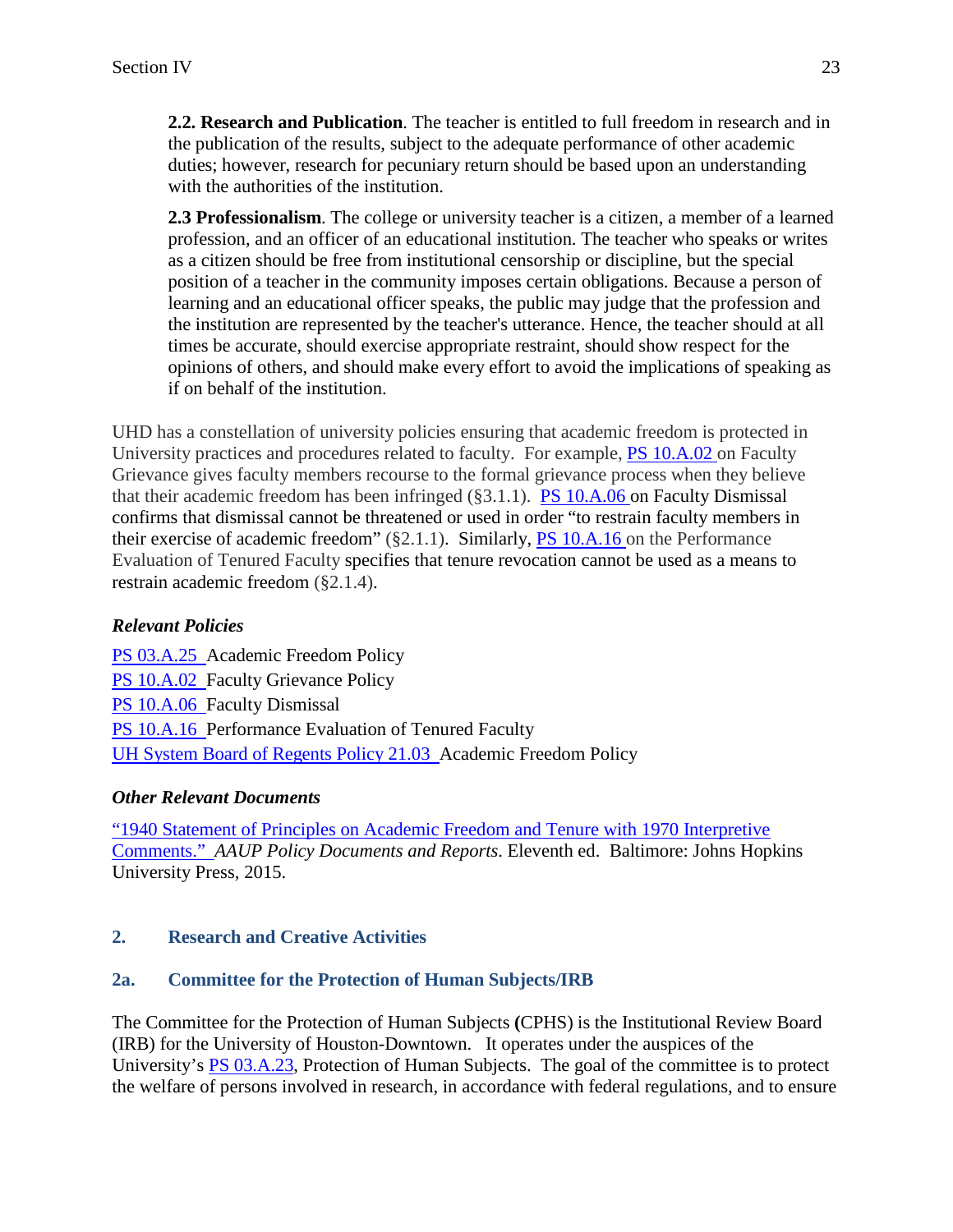conformity with the ethical principles established by the Belmont Report of the National Commission for the Protection of Human Subjects of Biomedical and Behavioral Research. All UHD faculty, staff, and students proposing to engage in research activities involving the use of human subjects must seek approval from the CPHS prior to the initiation of the project. This requirement applies to both funded and non-funded research.

More information about the CPHS is available on the CPHS webpage.

- To apply for new research, click on "Application for New Research" from the CPHS website.
- To apply for a renewal of existing research, click on "Application for Renewal" from the CPHS website.
- To apply for a revision of an existing research project, click on "Application for Revision" from the CPHS website.
- To complete the Human Subjects Training offered by the Collaborative Institutional Training Initiative (CITI), see the information linked to the the Office of Research and Sponsored Programs homepage.

Applications for new research, renewals, and revisions should be completed and submitted to the Office of Research and Sponsored Programs in S625. From there, applications will be distributed to the committee chair, chair-elect, and two other committee members for review. In cases for which a full Board review is required, such as research involving minors or other atrisk populations, the committee will meet in its entirety and all committee members will review the application.

# *Relevant Policies*

PS 03.A.23 Protection of Human Subjects

PS 06.A.07 Misconduct in Research, Scholarly, Creative, and Government Sponsored Activities

UH Responsible Conduct of Research Policy

UHD ORSP Conflict of Interest Policy

# *Other Relevant Documents*

*The Belmont Report: Ethical Principles and Guidelines for the Protection of Human Subjects of Research.* National Commission for the Protection of Human Subjects of Biomedical and Behavioral Research. 18 April 1979.

# **2b. Internal Grants: ORCA, Faculty Development Project, and Long-Term Faculty Development**

Funds for research and professional development are available at all levels of the university.

# *Department-level and College-level Grant Funding*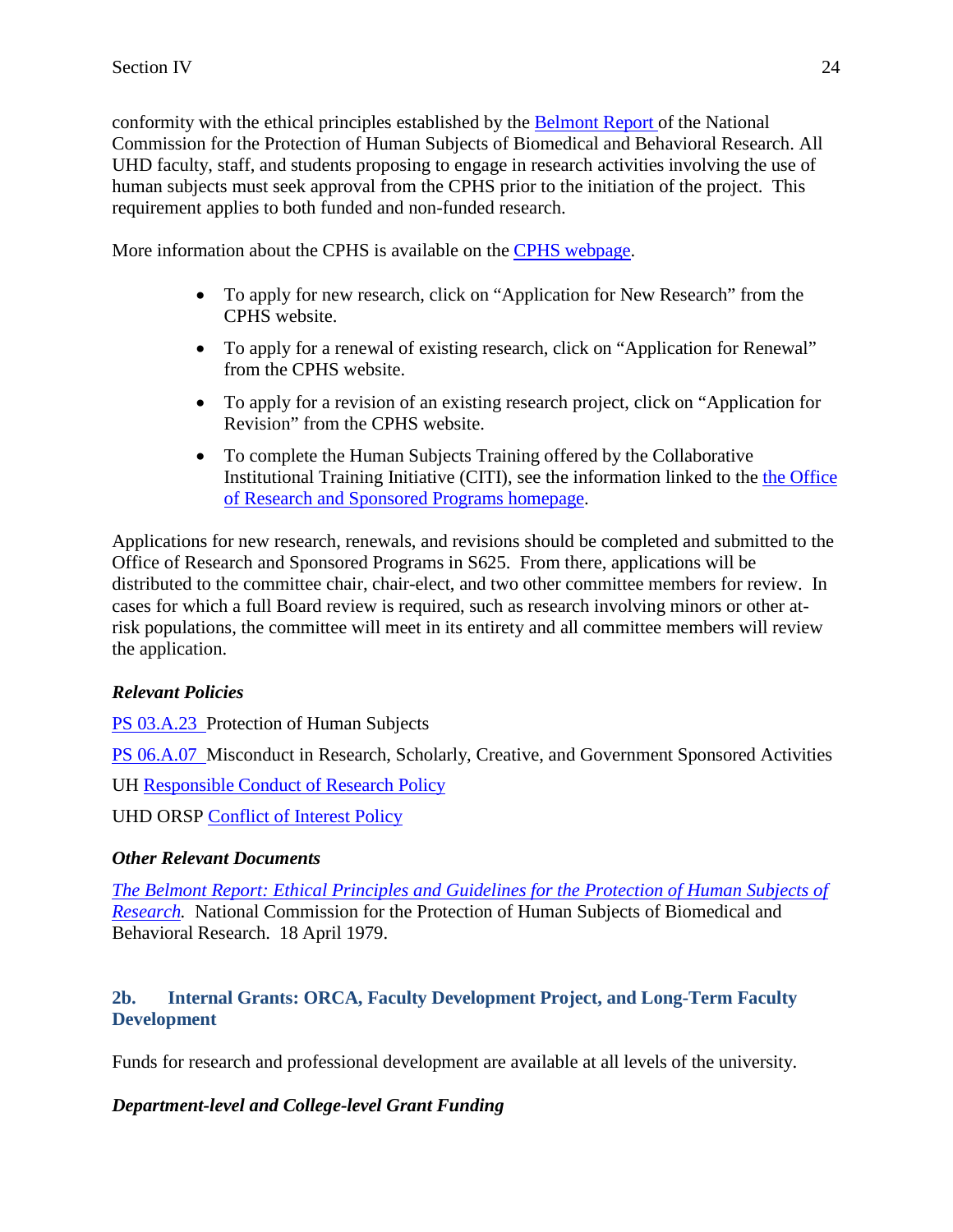All colleges are allocated a certain amount of Maintenance and Operations funding (M&O) each year that can be used to support faculty research and travel to conferences. The University has a process for distributing funds to departments. Departmental methods of distributing funds to faculty members vary; for instance, in some, a fixed amount is assigned to each faculty member while in others, faculty must request funds from the department chair. Faculty members should ask their department chair how research and travel funds are distributed in their department.

Colleges are also allocated a certain amount of Higher Education Assistance Funds (HEAF) funds each year from the State to be used only for one-time purchases of material items and construction (paper, books, software, space redesigns, etc.). Distribution of HEAF funds is also at the discretion of the dean and subsequently the departments. The deans may reserve portions of M&O and HEAF funds to be awarded to faculty for various needs at the college level.

## *University-level Funding*

There are three primary sources for university-wide funding:

- **Organized Research and Creative Activity (ORCA)** funding is for research or creative activity. The use and distribution of these funds are governed by PS 06.A.08, which limits eligibility for ORCA grants to T/TT faculty. A call is sent out once per year. The proposals are reviewed by a departmental committee, the Department Chair, the Dean, and the university-level ORCA Committee composed of faculty. The ORCA Committee ranks the proposals and funds them according to the ranking and the amount available. (In 2018, \$118,000 was allocated and requests could not exceed 10% of the total pool.) The awards may include course-reassigned time, as the project requires and funding permits. All funds for research must be approved and administered via the protocols established by the Office of Research and Sponsored Programs.
- **Faculty Development Project Grants** are awards of up to \$7,000 for projects focused on professional and teaching development, in contrast to the research focus of the ORCA awards. The Provost convenes a university-level Faculty Development Grant committee annually, with representatives from all academic departments. A call for proposals is sent out once per year, with guidelines for qualifying projects specified in the CFP. As with the ORCA, the faculty development project grant proposals are reviewed by a departmental committee, the Chair, the Dean, and a university-level committee of faculty. The universitylevel committee ranks the proposals and funds according to the amount available. For Academic Year 2018, \$105,000 in grants have been allocated.
- **The University Funded Faculty Leaves** are one-semester fully paid leaves awarded to T/TT faculty for purposes of research or creative activity. The distribution of these awards is governed by PS10.A.08. A call is sent out once per year. As with the ORCA, the faculty development grant proposals are reviewed by a departmental committee, the Chair, the Dean, and a university-level committee of faculty. The university-level committee will rank the proposals and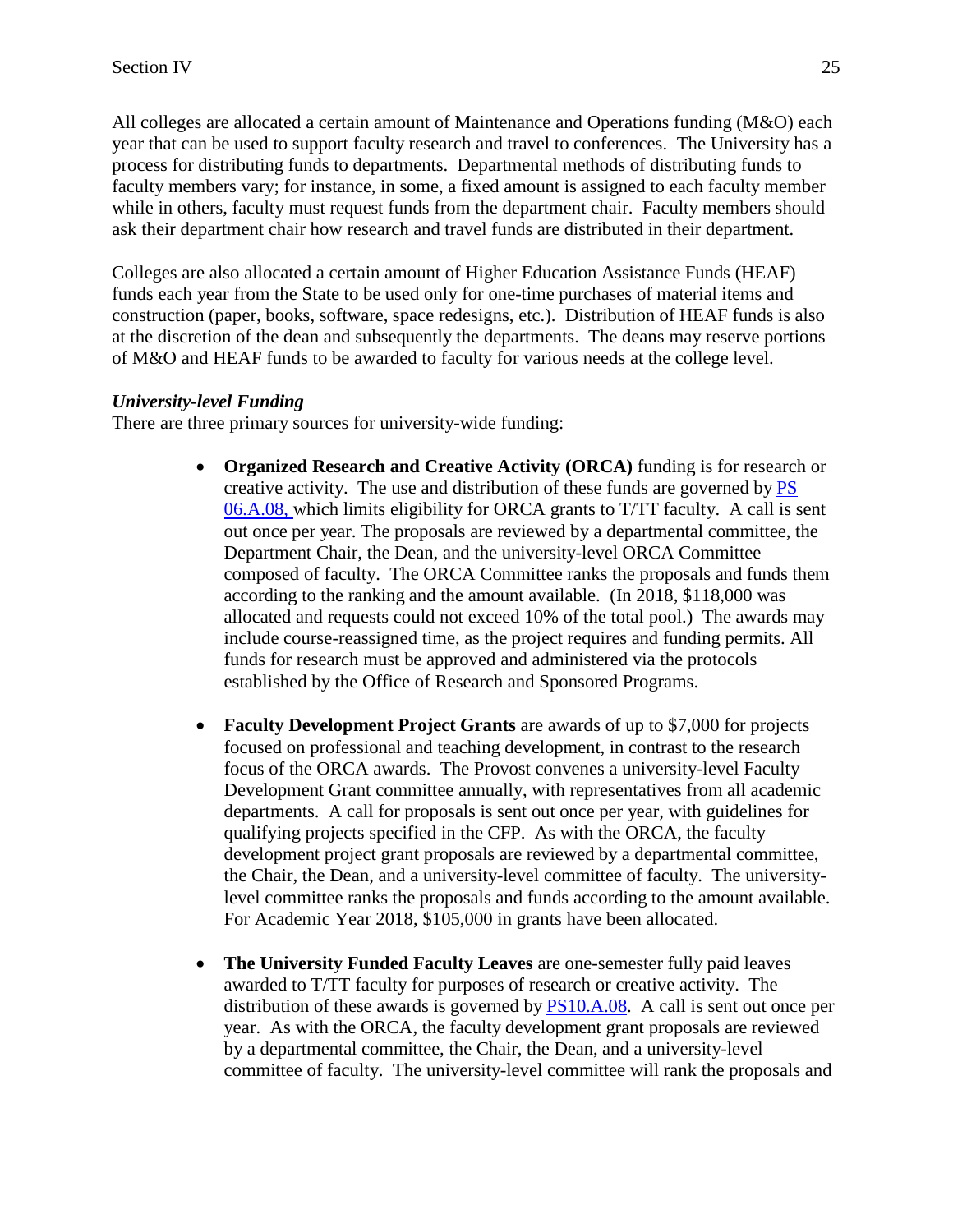fund according to the number of leaves available. (As of 2018, there is funding available for six faculty members per year to receive a leave.)

## *Miscellaneous Internal Grants*

Faculty may also have opportunities to apply for funds made available by various programs or divisions of the institution. Amounts and application processes will vary. For example, in recent years the Provost's Office has provided funding for courses or programs employing high-impact practices to promote student success and retention, and the Center for Community Engagement and Service Learning provides funding for courses or programs with service learning components.

# *Relevant Policies*

PS 06.A.08 Organized Research and Creative Activities (ORCA) Program

PS10.A.08 University Funded Faculty Leave Program

# **2c. External Grants: Government-Sponsored and Private Foundation Grants**

The Office of Research and Sponsored Programs (ORSP) is responsible for the authorization and submission of all university proposals for external support for research and creative activities from all sources. The office is also responsible for fiscal administration of all externally funded projects and programs. The goal of ORSP is to provide high-level support to principal investigators, faculty, and staff with regard to the development, institutional review, submission, and fiscal oversight of extramural proposals receiving external funding.

The University distinguishes between a grant and a gift. The Office of Institutional Advancement typically oversees gifts or donations (hereafter referred to as "gift") to the University, which include a voluntary transfer of money, services, or property (including equipment, intellectual property) from a donor without any expectation or receipt of direct economic benefit or provision of goods and services from the recipient.

In contrast, a grant, contract, cooperative agreement, subgrant, subcontract, consortium agreement, purchase order, or memorandum of understanding (hereafter collectively referred to as "grant") is an agreement formalizing the transfer of money or property from a sponsor in exchange for specified services (e.g., outreach, research, training, development, instruction) and will require specific deliverables such as documentation of itemized expenditures or technical reporting.

A simple rule of thumb for distinguishing between a gift and a grant at the proposal stage is to determine whether the sponsor will require any financial or technical reporting, whether the project will include specific deliverables, and whether the subsequent award will contain terms and conditions. If so, the proposal will result in a sponsored project or program grant.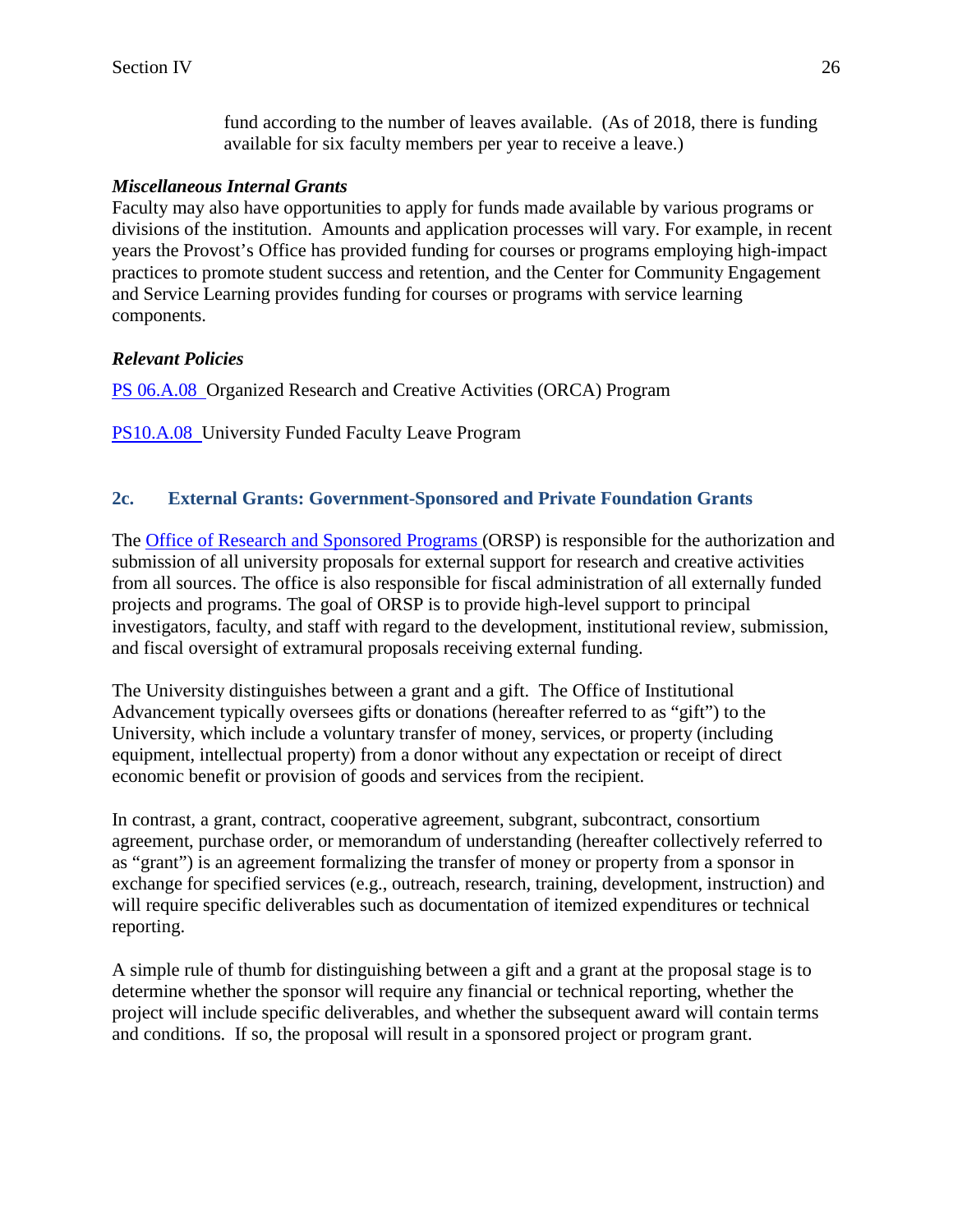# *Current levels of External Funding*

UHD's external funding for Fiscal Year (FY) 2018 was \$3,805,367 (\$19,004,073 submitted grant applications). External funding was \$2,286,433 for FY2017 (\$29,084,301 submitted grant applications), and \$ 3,376,967 (\$14,340,233 submitted grant applications) for FY2016.

# *Governmental versus Private Foundations*

Governmental sponsors are federal agencies that make federal external funding available to institutions of higher education to support research, education, and creative activities. Private foundations offer private external funding to educational institutions, non-profits, and hospitals. Funds from private organizations follow a different set of compliance regulations.

# *ORSP Support and Responsibilities*

ORSP has oversight of both the Pre-Award and Post-Award functions. In the Pre-Award phase, ORSP provides high-level support to principal investigators, faculty, and staff with regard to the development, institutional review, submission, federal regulations and compliance, and administration of extramural projects and programs. Other responsibilities of pre-award administration include: negotiating and accepting awards on behalf of the University; drafting, negotiating and executing subcontracts; ensuring institutional compliance with Federal and State regulations, sponsor policy and University rules; representing the campus while interacting with sponsors; coordinating pre-award and post-award actions that require either campus or sponsor prior approval; and troubleshooting problems related to the administration of sponsored projects. ORSP also has fiscal responsibility and oversight of awarded sponsored projects. Other postaward duties include: creating new Facilities and Administration (F&A) cost centers, preparing invoices for reimbursement, approving requisitions and vouchers for reimbursements and travel, and handling time-and-effort certifications.

# *Faculty Responsibilities*

The Principal Investigator (PI) or project director has the responsibility to carry out the technical work on behalf of UHD and to operate within the administrative and fiscal terms and conditions imposed by the sponsor, UHD, the federal government, the State of Texas, and any other applicable entities. The PI authorizes all expenditures of grant funds within the required constraints and subject to approval by UHD, and works with UHD to submit financial reports and audits.

# *Compliance*

The government requires that all institutions of higher learning receiving research or sponsoredprograms funds maintain the most ethical environment possible and take prudent action to assure compliance with applicable laws, regulations, and sponsor guidelines. UHD fully supports a proactive approach to ethical business conduct and regulatory compliance. UHD provides training and support to faculty, students, and staff in regulatory requirements for research to promote and ensure the highest standards for research compliance university-wide.

# *Relevant Policies*

PS 06.A.01 Debarment and Suspension Policy PS 06.A.02 Disclosure of Lobbying Activities Policy PS 06.A.03 Standards of Conduct in Government-Sponsored Research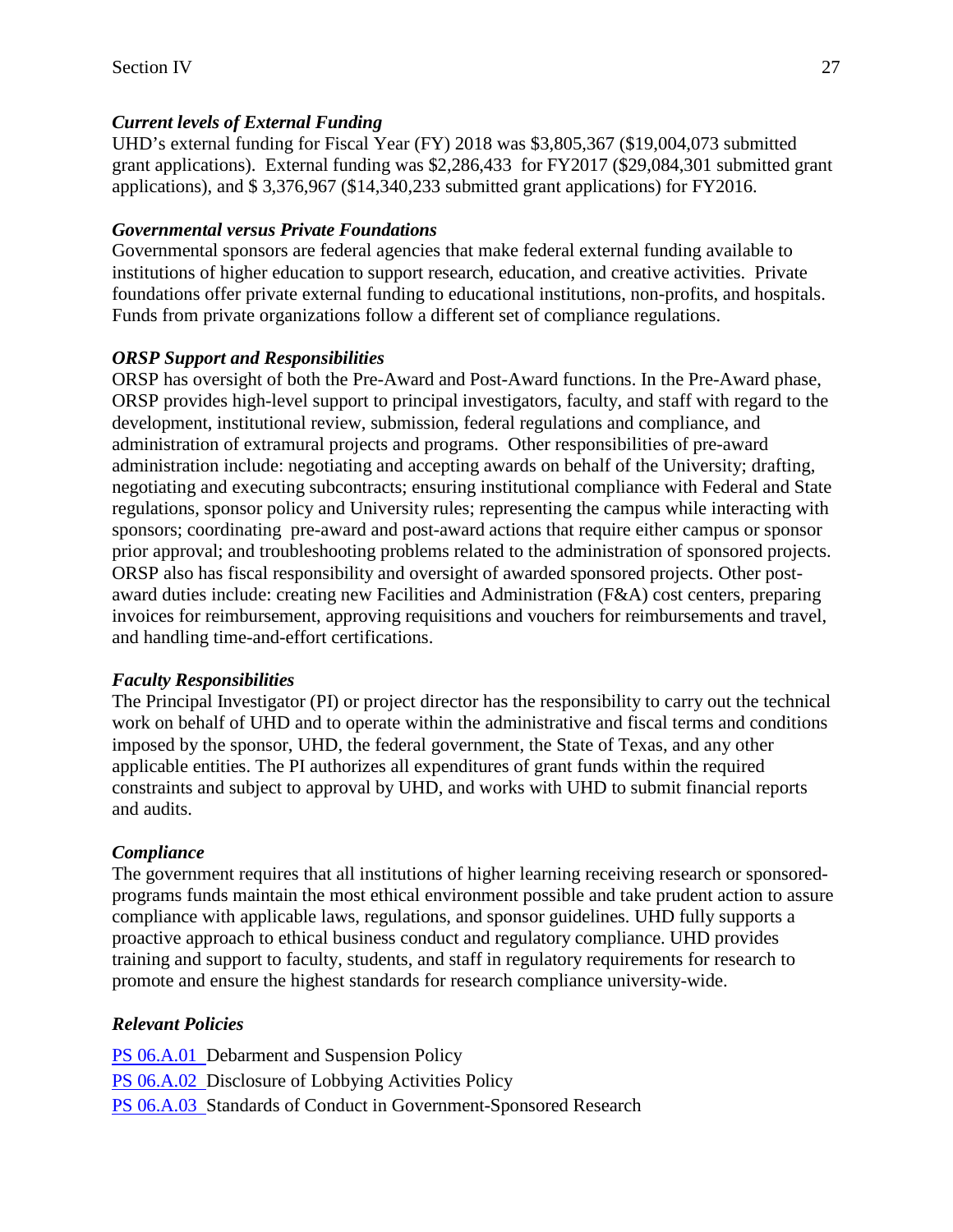PS 06.A.04 Procurement Integrity Policy PS 06.A.05 Privacy Act and Freedom of Information Policy PS 06.A.06 Guidelines for the Administration of Sponsored Research PS 06.A.07 Ethical Conduct in Research and Government-Sponsored Activities PS 06.A.08 Organized Research and Creative Activities (ORCA) Program

# **3. Intellectual Property**

Intellectual Property is a complex issue that concerns all faculty who do research or produce creative artifacts. UHD does not currently have its own policy statement governing intellectual property; however, the Board of Regents Policy Section III, 21.08 outlines rules for intellectual property ownership for all UHS faculty, staff, and students. In accordance with this BOR policy, SAM 01.E.01 establishes the System's Office of Intellectual Property Management, which oversees issues of intellectual property for the entire UH System.

Board of Regents Policy 21.08.4.A specifies that "the University will not assert ownership of copyright developed by faculty, staff or students, unless separately contracted for, in any: 1. Books, journal articles, texts, glossaries, bibliographies, study guides, laboratory manuals, syllabi, tests, and survey instruments; 2. Lectures and unpublished lecture notes; 3. Musical works; 4. Dramatic works; 5. Works of visual art, such as sculptures and drawings; 6. Architectural works." For the majority of UHD faculty, then, the University will not dispute the ownership of their intellectual products.

However, Board Policy 21.08.4.B specifies that "the University will assert ownership of copyright developed by faculty, staff or students, with regard to other types of works subject to copyright, namely, 7. Films, audiovisual works, slide programs, film strips; 8. Sound recordings and video recordings containing original performances; 9. Programmed instruction materials; 10. Computer programs, software, and documentation." The policy enumerates the circumstances under which the University or UHS may claim copyrights for and ownership of such intellectual products.

Faculty members with questions or concerns about their intellectual property rights should consult their department chair and the UH Office of Intellectual Property Management.

# *Relevant Policies*

Board of Regents Policy Section III, 21.08 Intellectual Property

SAM 01.D.03 Trademark Management.

SAM 01.E.01 Office of Intellectual Property Management,

# **4. Peer Review and Publication**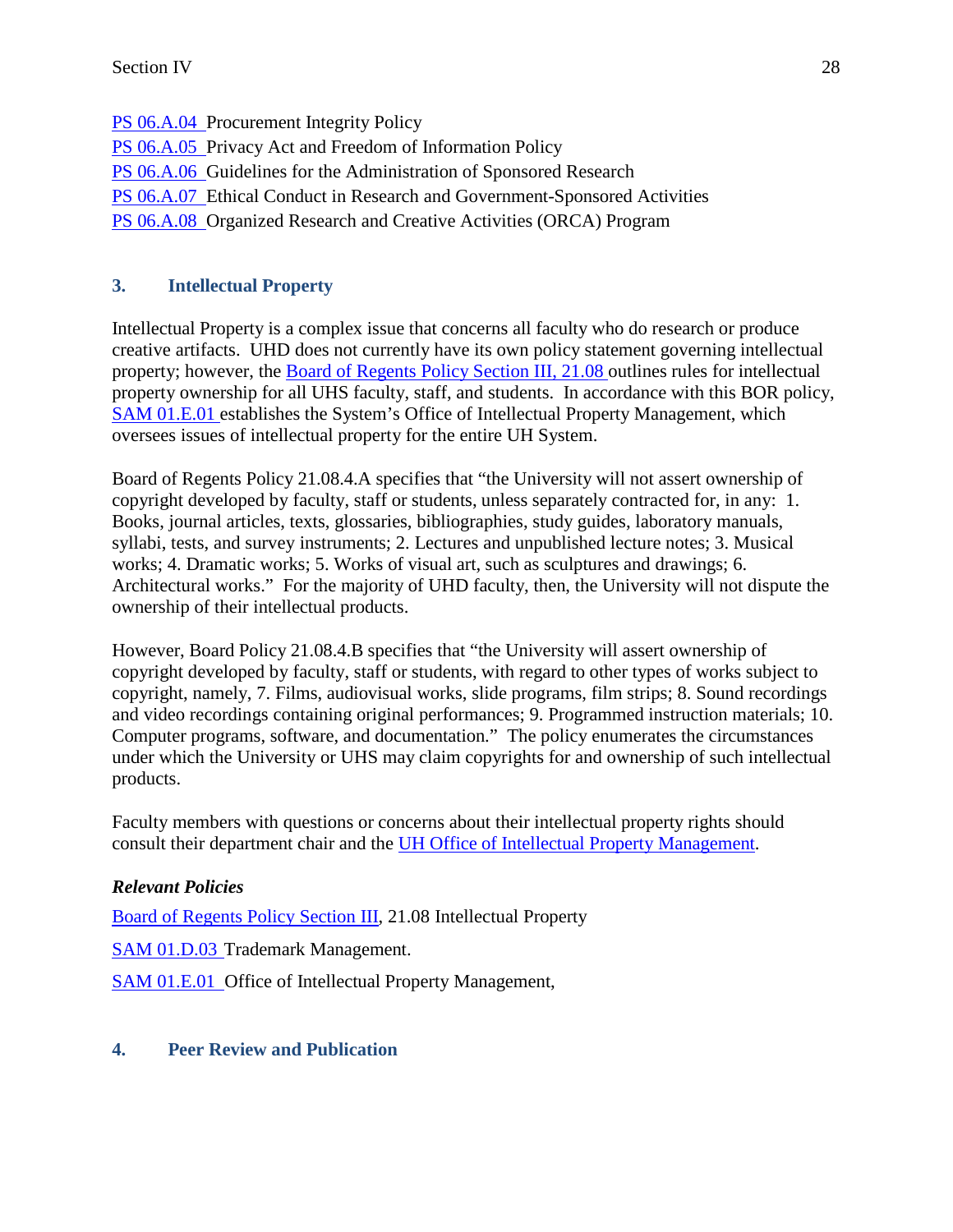In the academy, publications that have gone through peer review are often valued more highly than others because peer review is the means by which new knowledge and art is evaluated, legitimated, and added to disciplinary canons. Many journals and most university presses use a rigorous editorial process in which disciplinary experts evaluate the manuscript and verify its worthiness for publication. "Blind peer-review" refers to a process in which the reviewers do not know the identity of the author(s), a practice meant to eliminate bias in the review process. Faculty members should consult the publication criteria established by their department for guidance on what constitutes adequate peer review and legitimacy for publication venues in their fields.

With the proliferation of online journals with much lower production costs than traditional hardcopy journals and books, questions have arisen about whether journals that charge fees for publishing articles count as legitimate publications. Although in some disciplines publishing in these venues may be acceptable, faculty should conform to the expectations of their own disciplines and departments and should always perform due diligence to avoid so-called "predatory journals." There are many available resources that provide information about journal acceptance rates, peer-review processes, and editorial practices, such as Cabell's Directory for business and some science and social science fields, or the MLA Directory of Periodicals for literature and language fields (the directory is available through UHD Library's databases).

See Section III.5 on Tenure and Promotion criteria for additional information.

# **5. Faculty Grievance Procedures**

At UHD, when workplace disagreements or concerns rise to a certain level and a faculty member believes that she/he has suffered some resulting injury, that faculty member may decide to file a formal grievance. When a grievance is filed at UHD, as at most universities, there are very specific processes and procedures that must be followed. These processes and procedures follow a very precise timelines and specific deadlines. UHD's Grievance Policy PS 10.A.02 provides a list of examples of grievable actions and circumstances. Before initiating a grievance, faculty members should consult PS  $10.A.02$  for information on the processes, the timelines, and the grounds for grievances and the forms necessary to file a grievance.

# *The Ombuds*

Before deciding whether to file a grievance, the faculty member may consider first consulting UHD's faculty ombuds. The ombuds (typically a senior faculty member who has experience and institutional memory in such matters) will be able to provide some counsel as to options, processes, deadlines, and perhaps even alternative methods of recourse before a faculty member files a grievance. Moreover, consultations with the ombuds are entirely confidential and nonpartisan. See Section IV.17 of this handbook for more information about the ombuds.

# *The Grievance*

If, after all other avenues of recourse have been exhausted, the faculty member decides to file a grievance, the faculty member (henceforth referred to as the "grievant") completes form "Exhibit A" of PS 10.A.02, signs it, and delivers it to the current UHD Grievance Committee Chair. The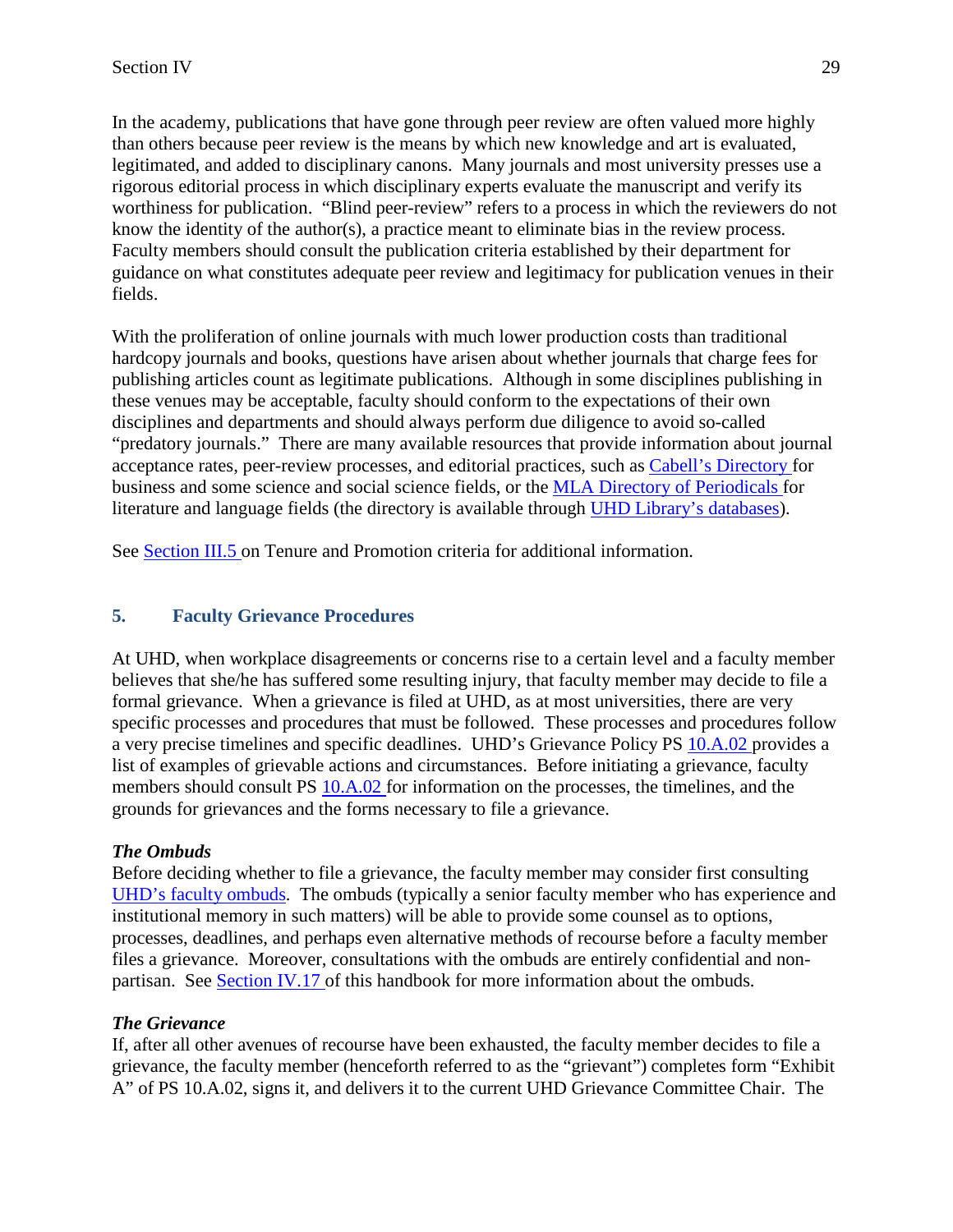name of current chair can be obtained from the Ombuds or the Faculty Senate President, and can also found on the committee's roster listed on the Grievance Committee webpage. The form may be hand delivered; however, electronic submission of the file may help expedite the process.

After the form is filed, all parties will be notified and the grievant will be assigned a Hearing Committee Chair and a Hearing Committee (five members of the Grievance Committee from a different department than the grievant) by the Grievance Committee Chair. From this point forward, the grievant will work in concert with the Hearing Committee Chair to arrange the actual hearing. Details of this process can be found in PS 10.A.02.

### *The Hearing*

The hearing allows the grievant to air his/her viewpoint on the matter and will allow the respondents (those being grieved against) to present their viewpoints as well. The hearing is recorded, there are very specific time allotments for the various parts of the hearing (measured in minutes, not hours), and the entire process is run by the Hearing Committee Chair. All of the particular hearing procedures are delineated in PS 10.A.02.

### *The Grievance Decision*

The Hearing Committee conveys its findings and recommendations in writing to the Provost and the President, who in most cases is the final arbiter of grievances. The policy stipulates that "the President has final authority in all grievances, except in the dismissal of a tenured faculty member. In cases of dismissal of a tenured faculty member, the President makes a recommendation to the Chancellor of the University of Houston System. The Chancellor accepts or rejects the recommendation of the President, then presents the decision to the Board of Regents for approval or disapproval" (§4.7.4). In all non-dismissal cases, the President presents his decision in writing to the grievant, all respondents, the Hearing Committee, and the Grievance Committee Chair within fifteen days of receiving the Hearing Committee's recommendation (§4.7.3).

### *Legal counsel*

Grievants have the right to consult their own legal counsel if they wish. If a grievant secures legal counsel to serve as an adviser during the hearing, the grievant must include the legal counsel on the list of witnesses and advisers submitted to the Hearing Committee Chair (§4.5.6, 4.5.8), who must in turn notify the Provost (§4.5.7).

## *Relevant Policy*

PS 10.A.02 Faculty Grievance Policy

## **6. Confidentiality, FERPA, HIPAA, and the Texas Public Information Act**

Two of the most important federal laws that faculty members should know about concerning the privacy of students and the confidentiality of student records are the *Family Educational Rights and Privacy Act of 1974* (commonly called FERPA, 20 U.S.C. § 1232g; 34 CFR Part 99) and the *Health Insurance Portability and Accountability Act of 1996* (or HIPAA, Public Law 104-191, 104th Congress, especially Sec. 264). One of the most important state laws concerning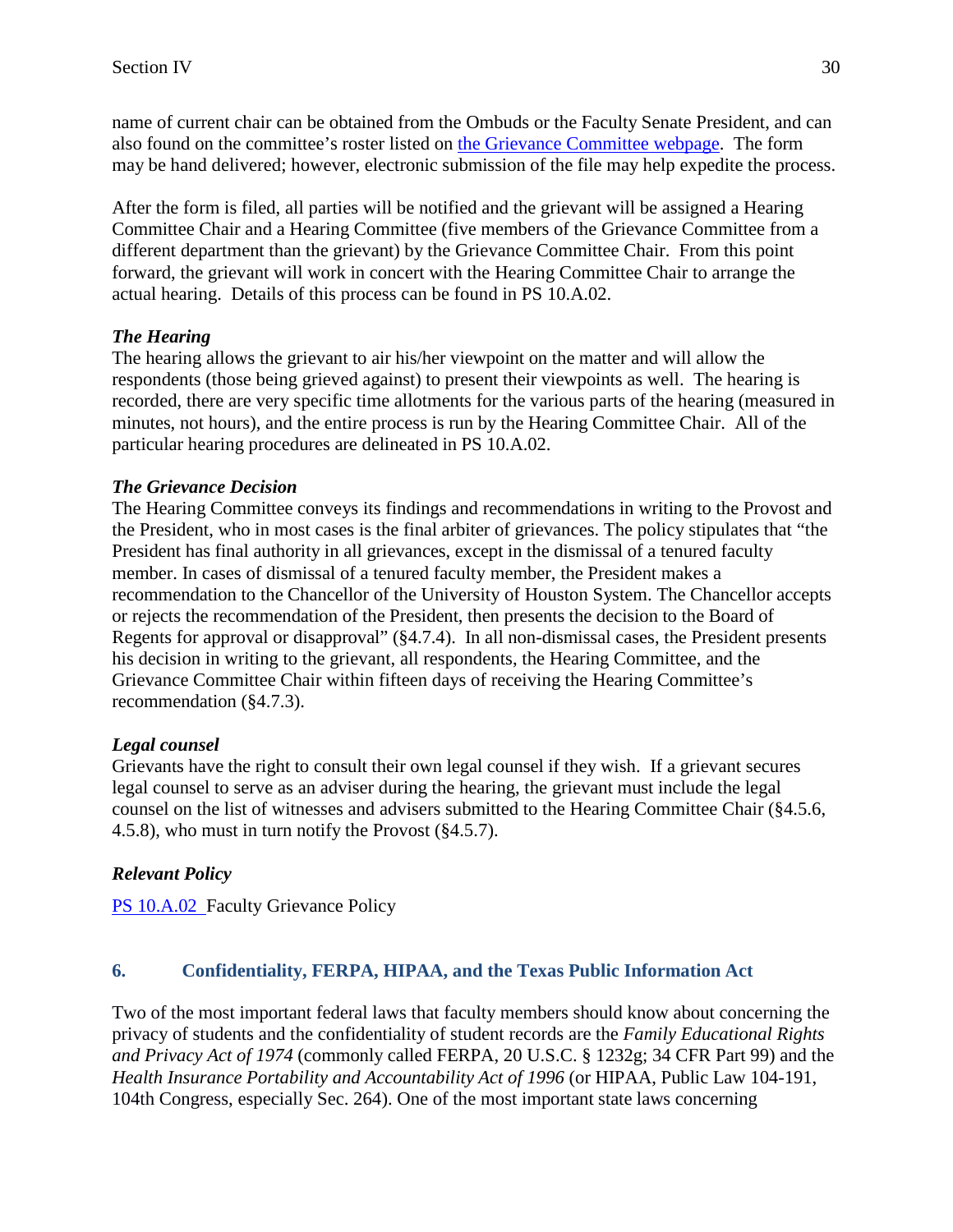confidentiality and public records is the *Texas Public Information Act* (the PIA, Texas Government Code §552).

### *Family Educational Rights and Privacy Act (FERPA)*

FERPA protects student educational records from disclosure to third-parties not affiliated with an educational institution in which a student is or has been enrolled. For example, FERPA prohibits universities and its employees from divulging information about a student's course schedule, academic or financial standing, grade history, course attendance, or any disciplinary actions taken against the student. Universities and its employees thus cannot legally divulge information to parents, employers, prospective employers, or law enforcement agencies without prior written consent to the student.

There are some exceptions to FERPA guidelines. For example, if a student is classified as a dependent under Section 152 of the Internal Revenue Code, universities may divulge educational records to parents. University employees can also disclose, without a student's consent, certain "directory" information like names, addressed, dates of attendance, and degree awards. At the same time, universities must allow students and parents (in the case of "dependent students") reasonable time to elect to have even "directory" information protected. Otherwise, faculty members must have prior written consent from the student before releasing the student's academic records.

University employees, including faculty members, may access and divulge or access information without a student's written consent under the following conditions (this list is not exhaustive):

- When other school officials such as advisors have legitimate educational interest in reviewing student records;
- When schools to which a student is transferring request copies of academic records;
- When school officials are conducting audits or evaluations;
- When school officials are reviewing the financial aid eligibility of a student;
- When accrediting agencies are conducting audits of a university;
- When university officials must comply with judicial orders or subpoenas;
- When a health and safety emergency requires disclosure of student records.

In any case, faculty members as well as administrators and staff employees must first confirm with their supervisors or with UH System Counsel that exceptions apply before divulging information to parties who are not part of the University. Faculty members should assume and act as if all student records are protected from disclosure.

FERPA also prohibits universities from *withholding* certain kinds of information from students themselves. Students have the right to inspect any of their own educational records maintained by the university. Students also have the right to request changes to any of their own information when they believe that information is inaccurate or misleading.

The non-exhaustive list below includes common examples of when FERPA restricts information: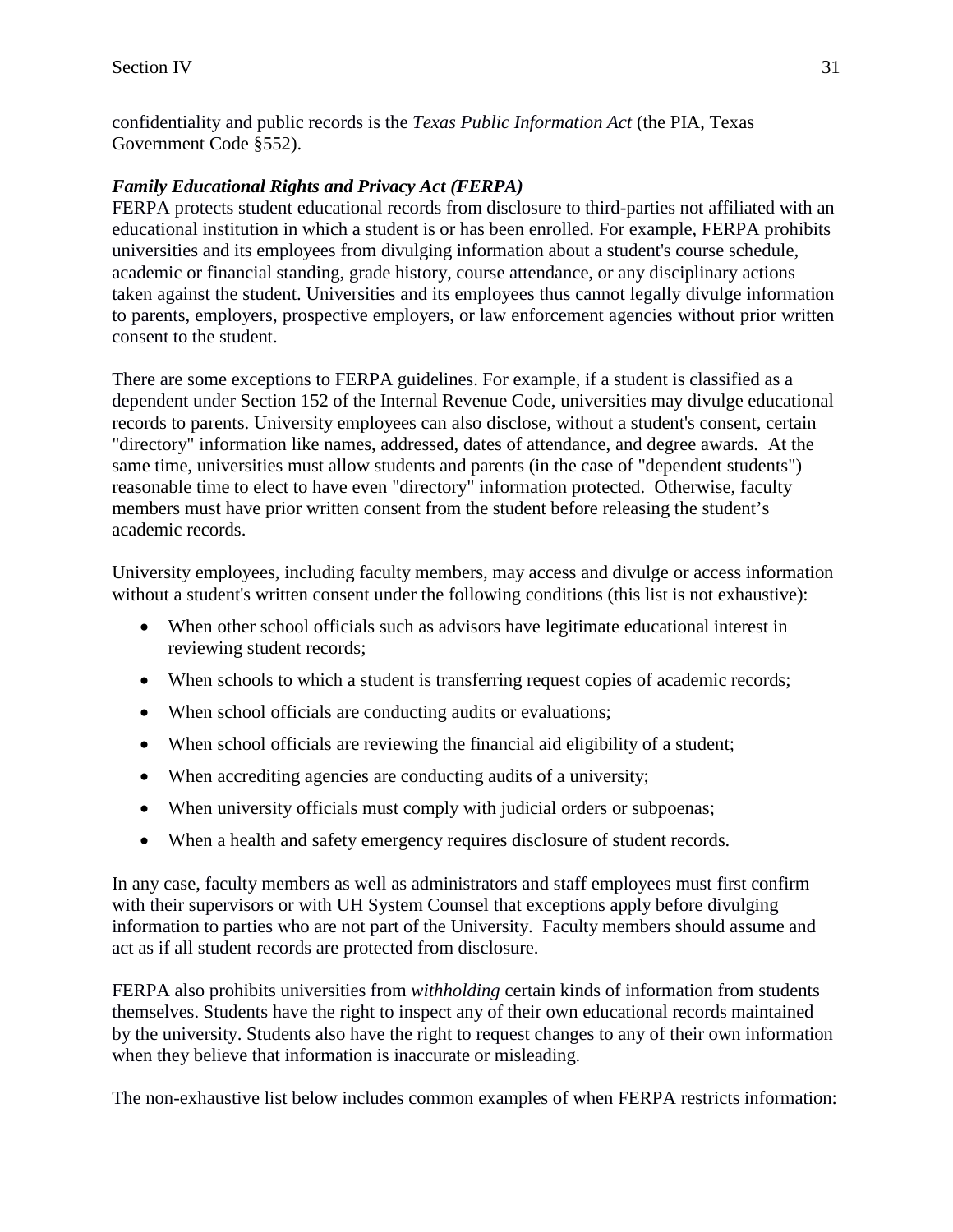- 1.Professors cannot respond to e-mails from personal accounts if those e-mails include any request for information that is protected by FERPA. For example, you cannot email a corrected copy of an essay to a student via personal e-mail. This is because the university cannot reliably verify the identity of the owner of a personal e-mail account. Even confirming that a student is enrolled in your class violates this law.
- 2.Professors can send information, such as course syllabi, that is already in the public domain to personal e-mail accounts, and can inform recipients that professors can only conduct official business via GatorMail accounts. Professors should insist that students contact them via official UHD e-mail accounts to discuss things like academic standing, absences, grade history, and so forth.
- 3.Professors cannot post grades in public places, nor leave corrected assignments that identify individual students outside their office doors, or in other public places.
- 4.Professors cannot respond to telephone or mail queries from prospective employers about a student's academic standing unless the student has consented in writing to the release of that information.
- 5.Professors and other university employees acting in the capacity of a retention officer can call students using phone numbers that are listed as part of a student's official record. However, if a parent, family member, or other third-party answers the call, professors may not divulge the nature of their call. In those circumstances, they should instead leave a message and ask the student to return the phone call.

#### *Health Insurance Portability and Accountability Act (HIPAA)*

HIPAA applies mostly to hospitals and medical clinics that maintain medical records. However, it does have implications for universities and their faculty members as well. For example, HIPAA includes privacy requirements that restrict an institution's ability to divulge medicallyrelated information about its employees. In most cases, records that include medical or other health information about students are protected by FERPA laws and cannot be divulged to third parties, including other university employees.

When a university employee requests medical leave, the university may require documentation from care-givers or other health-care providers as a means of verifying that the employee is eligible for leave. However, those university employees may not divulge that information to other university employees without the prior written consent of the person who has requested medical leave. Professors should never divulge any student's medical condition to any other student or university employee without prior written consent of the student.

#### *Texas Public Information Act (PIA)*

Faculty members at state-supported colleges and universities in Texas are state employees and therefore subject to the Texas Public Information Act (Texas Government Code Chapter 552). The law grants anyone access state government records, including records maintained by universities, subject to the restrictions of other federal laws like FERPA and HIPAA. Other restrictions apply. For example, tests and quizzes that professors are planning to administer to classes are exempt.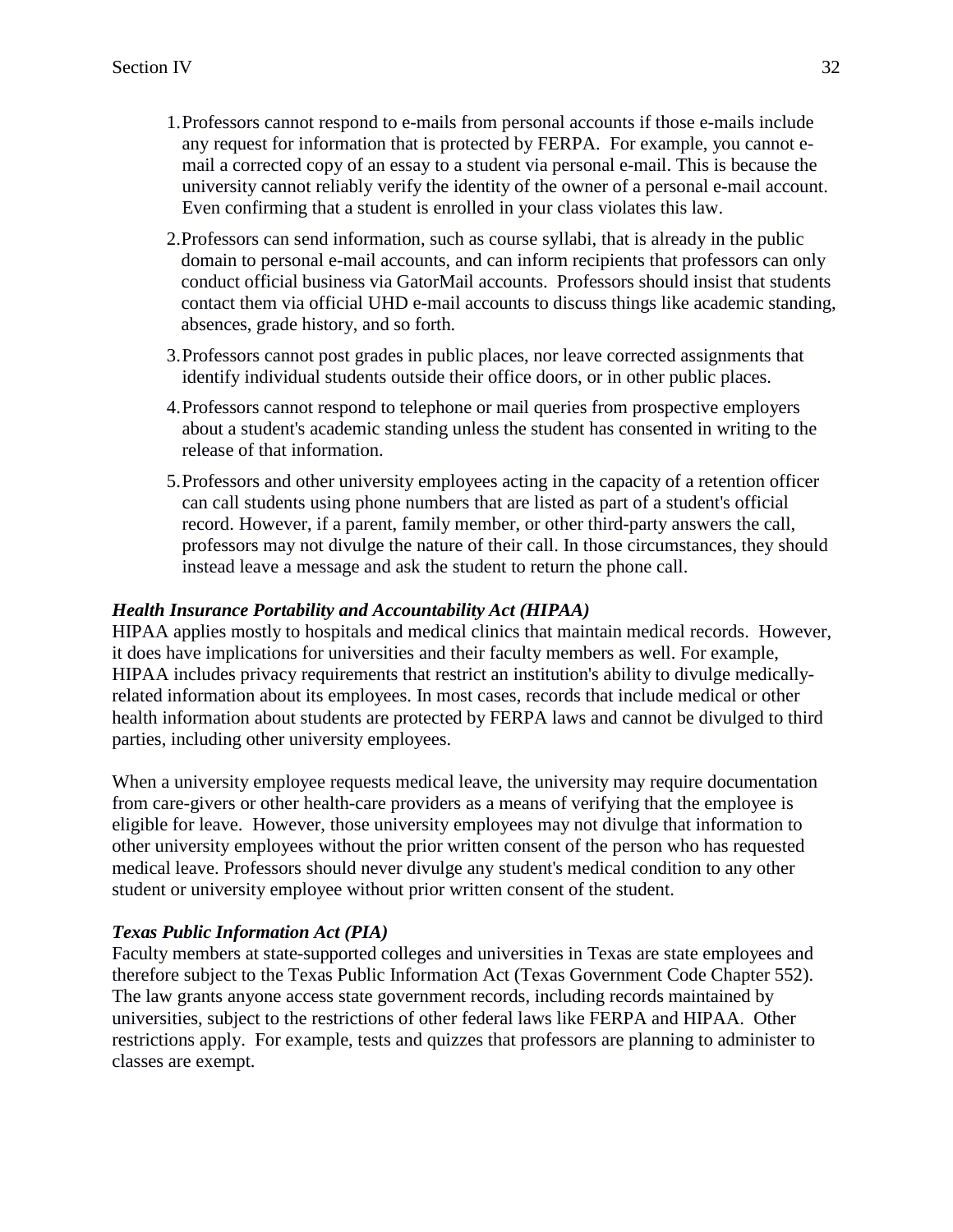On the other hand, the personnel files of faculty members, including job performance evaluations, letters of dismissal, demotion, promotion, or resignation, are considered open records under this law. The university may not legally deny access to this information to anyone. The PIA covers not merely written information, but information in electronic form, including emails, web browser histories and caches, and audio recordings. The PIA allows civil and criminal penalties for state employees who do not comply with open records requests. In some cases, state institutions may legally redact information of an intimate or embarrassing nature when the public has no legitimate interest in knowing that information. However, they may not do so on their own, without a ruling from the Office of the State Attorney General.

Three of the most important requirements of this law are:

- 1. Anyone may request access to state governmental records.
- 2. Public information officers are not allowed to ask any individual why he or she wants access to public records.
- 3. All state government information is presumed to be public information unless it is specifically exempt, or ruled exempt by the State Attorney General.

Under state law, there is no special form that an individual must complete to make a request for public information. Requests do not have to be in writing. Any inquiry from any person that can reasonably be interpreted as a request for information is covered by the PIA. For that reason, any faculty member who receives a request for information must immediately inform the office of UH System Counsel and refer the person making the request to that office. Requests that are received via e-mail or fax must be forwarded immediately to the office of UH System Counsel.

Once a state employee has received a request, he or she may not delete or otherwise destroy any records that have been requested. It is important to note as well that the law does not require state employees to create new records that did not exist when the request for information was made.

### *Relevant Statutes*

Family Educational Rights and Privacy Act of 1974 (FERPA), 20 U.S.C. § 1232g; 34 CFR Part 99

Health Insurance Portability and Accountability Act of 1996 (HIPAA), Public Law 104-191, 104th Congress, especially §264

Texas Public Information Act (PIA), Texas Government Code §552

### *Additional Resources*

Texas Office of the Attorney General, *Public Information Act Handbook 2014*

Texas Department of State Health Services. *HIPAA at DSHS*. Last updated November 20, 2012.

U.S. Department of Education. *The Family Educational Rights and Privacy Act Guidance for Eligible Students*. Last updated February 2011.

## **7. Mandatory Training and Testing for University Personnel**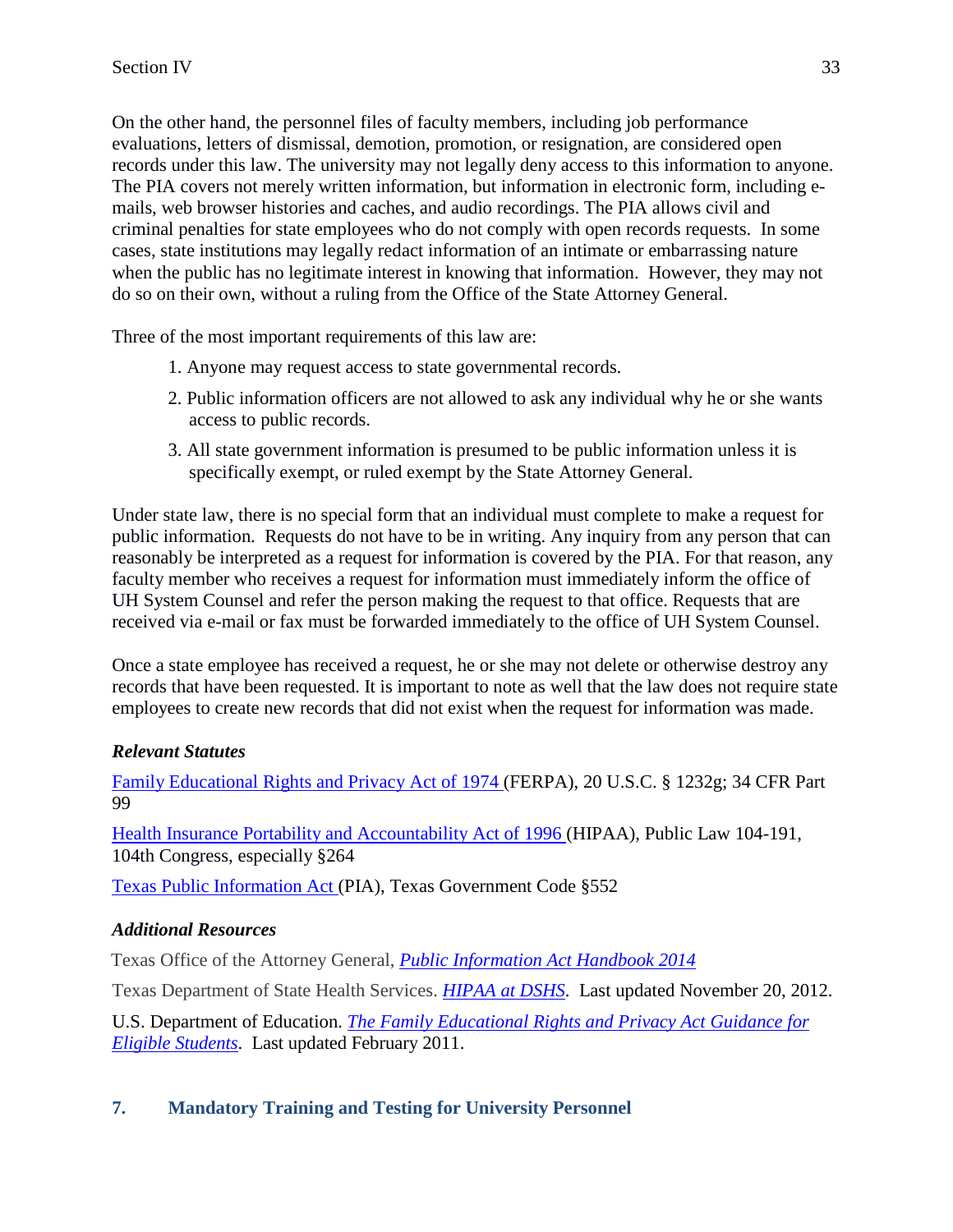In accordance with the State of Texas (Texas Labor Code, § 21.010.C) and University of Houston System institutional compliance requirements, all UHS employees are required to complete the following training within the first 30 days of employment and annually thereafter.

- *Code of Ethics*. Explains ethical conduct requirements found in UH System policies, which apply to all employees.
- *Equal Opportunity*. Explains laws preventing discrimination and sexual harassment.
- *FERPA*. Sets forth requirements regarding the privacy of student records. FERPA governs: (1) the release of these records (known as education records) maintained by an educational institution, and (2) access to these records.
- *Fraud Awareness*. Explains the different types of occupational fraud, why they occur, and how to reduce the risk of fraud.
- *Secure Our Systems*. Educates employees on how to protect sensitive information.

UHD employees are also required to read and acknowledge their understanding of the UHD Employee Compliance and Ethics Guide, and the State Office of Risk Management Workers' Compensation Physician Network requirements.

Full-time faculty members are also required to complete the Consulting and Outside Employment Application and Approval Form, which is linked to PS 02.A.04 and included as part of mandatory testing. See Section IV.11 of this handbook, "Compensation for External Employment," for more information about forms of employment that must be disclosed.

Employment Services and Operations (ESO) informs employees of deadlines for annual training and testing via email. Employees who do not complete annual mandatory training by the published deadline will not have met their job expectations and will therefore *not be eligible for merit increases,* as outlined in PS 02.B.12 and SAM 02.A.26.

# *Relevant Policies and Statutes*

PS 02.A.04 Consulting and Paid Professional Service PS 02.B.12 Employee Training and Development Policy SAM 02.A.26 Employee Development and Training Texas Labor Code, Title 2.A § 21.010.C Protection of Laborers: Employment Discrimination,

# **8. Restrictions on Lobbying and Using UHD Resources for Political Activities**

SAM O2.A.29 and Texas Government Code §556.006 prohibit UH System employees (including employees of all component universities) from contacting state or federal legislators in their capacity as university employees, except in limited circumstances and when specifically requested to do so by administration. Employees may always contact their legislators as private citizens; however, they should clearly state they are acting as private citizens and do so on their own time and with their own resources. Faculty should not use UHD letterhead, UHD email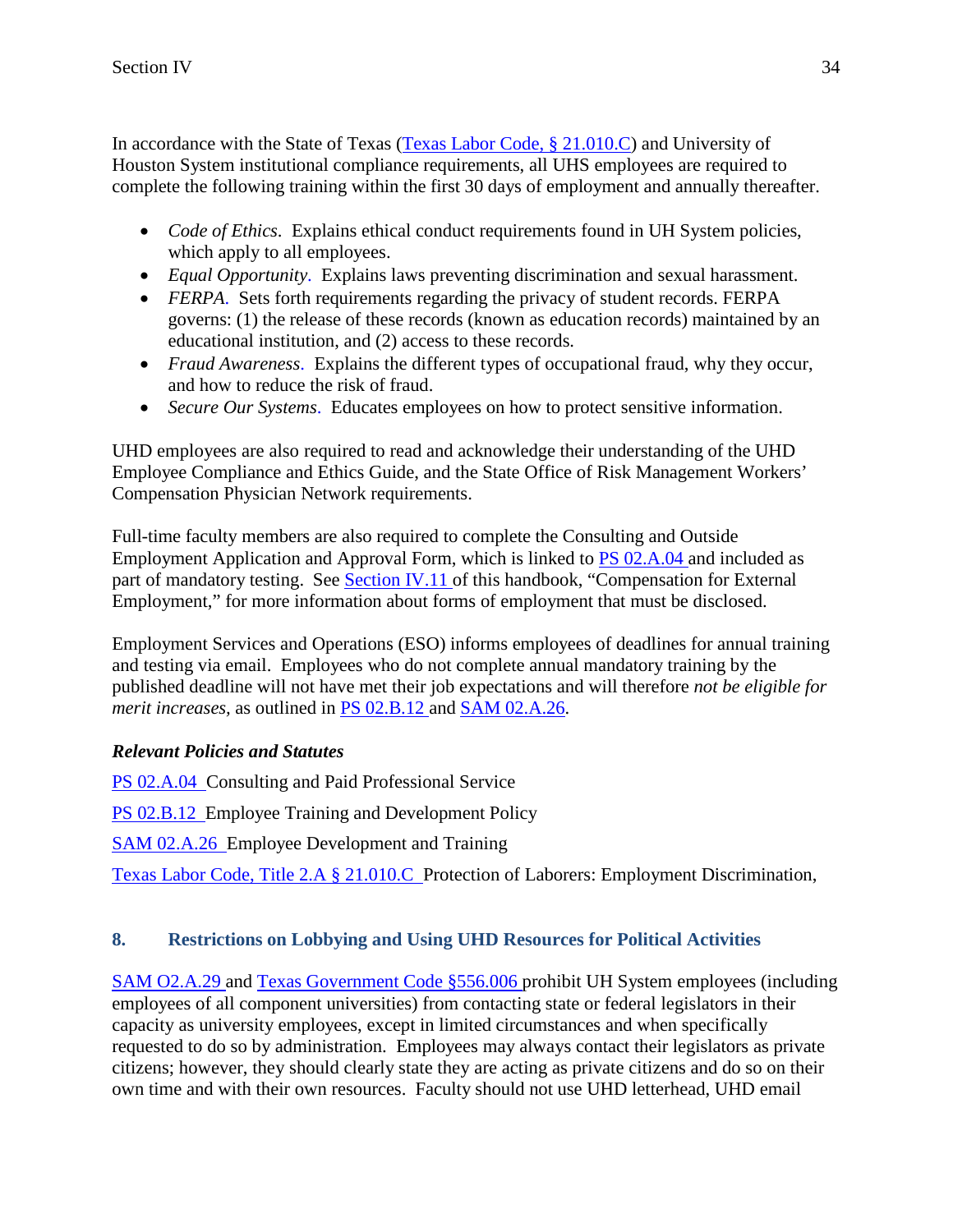addresses, or UHD telephones to contact legislators. Similarly, faculty members should not use university resources to work on political campaigns, or use their "authority, influence, or time during University work hours to affect the result of any election or political campaign or to achieve any other political purpose" (SAM 2.A.29, §4.9). Contact the UHS Office of General Counsel (832-842-0949) if you have questions about this issue.

### *Relevant Policies and Statutes*

SAM O2.A.29 Ethical Conduct of Employees

Texas Government Code §556 Political Activities by Certain Public Entities and Individuals

### **9. Use of Social Media**

Effective March 2015, PS 09.B.04 is the UHD policy governing the use of social media. UHD recognizes the centrality of social media in contemporary culture, and it encourages members of the University community to make effective use of such media for university-related communication. However, under the terms of the UHD Policy, all official UHD social media sites must be marked "official" and will be monitored by University personnel to remove unlawful, defamatory, or obscene activity/posting. All such sites must adhere to applicable federal regulations and university policies, including PS 08.A.01 (Review of Information Systems Resources Requests), PS 08.A.04 (Computer Access, Security, and Use Policy), and PS 08.A.06 (University Website Policy). In addition, there is currently a system-wide social-media policy under review, System Administrative Memorandum 08.A.06, which, if approved, may necessitate revision of UHD's policy.

When using social media in the scope of their official duties or when presenting themselves as representatives of UHD or the UHS, faculty members should adhere to all relevant university policies and state and federal regulations, including FERPA, which governs student privacy rights. Faculty should be careful to distinguish between their professional and personal online media presences, and they should not attribute their own views and opinions to the University, to its constituents, to the UH System, or to any component thereof. As PS 09.B.04 advises, all faculty should be mindful of their association with UHD and should make their personal profiles and social-media content consistent with "the manner in which they wish to present themselves" as professionals (§4.3). Under no circumstances should faculty members release or discuss confidential information on either official or personal social media sites.

### *Relevant Policies*

PS 09.B.04 Social Media Policy PS 08.A.01 Review of Information System Resources Requests PS 08.A.04 Computer Access, Security, and Use Policy PS 08.A.06 University Website Policy SAM 08.A.06 Social Media Policy (Proposed)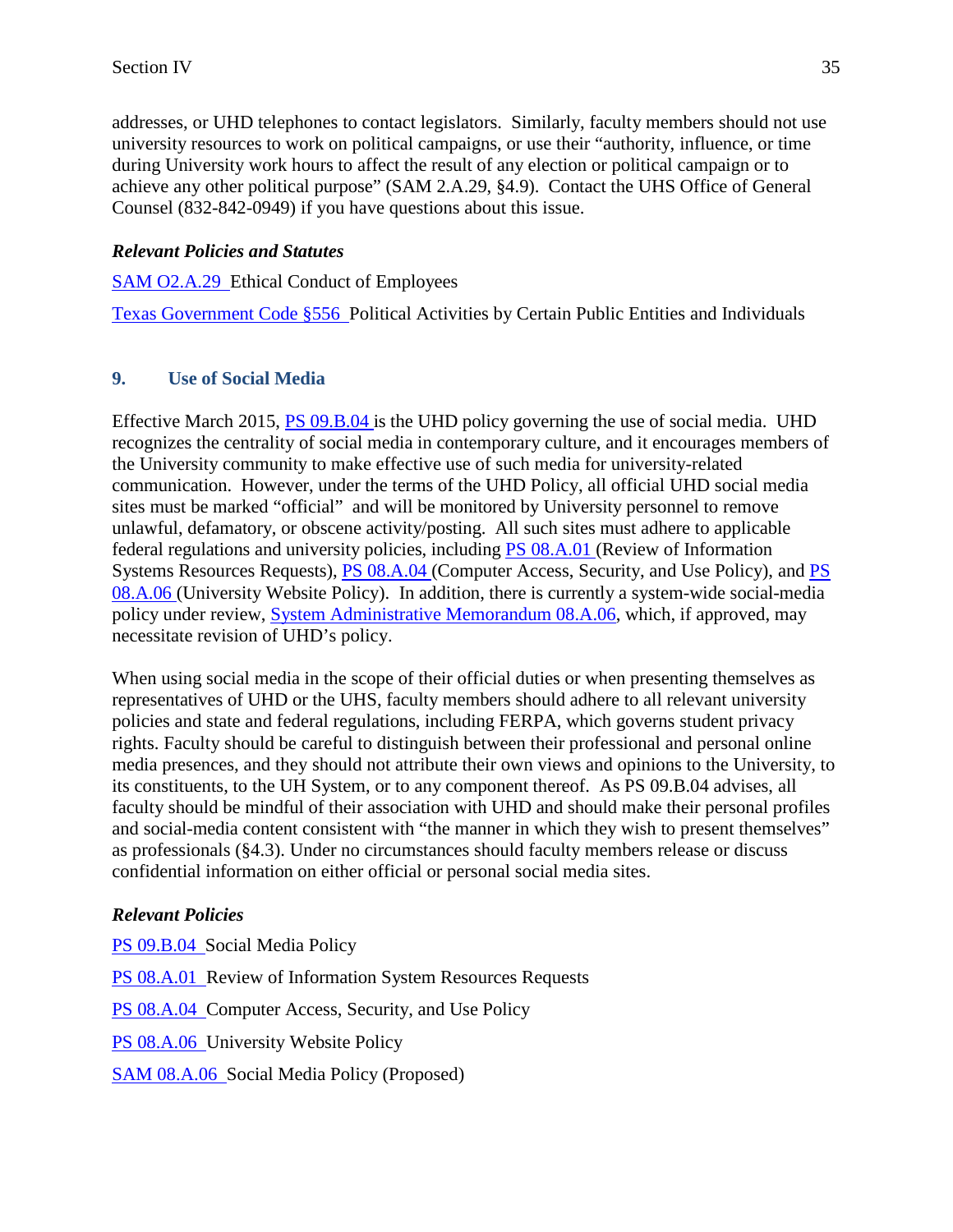## **10. Use of University Computers, Email, and Telephones**

### *Telephones and Faxes*

Faculty have office telephones to communicate with students and other faculty and staff. Faculty members should limit the use of the office telephone for personal calls. Occasionally, faculty members may need to make work-related long distance calls or send long-distance faxes. To do so, one must have a long-distance access code, which is issued by Information Technology. Making personal long distance calls on University phones is prohibited.

### *University Computer Use*

UHD computer systems exist to provide computing services to the University community and should be used in support of instruction, research, and other work-related activities. Occasional personal use of computers is permitted but should not interfere with professional duties and responsibilities. Employees should have no expectation of privacy when using the University's computing resources, including university email accounts. Employees have a responsibility to use the University computing systems in an ethical and legal manner, and comply with the user agreements outlined in PS 08.A.04, Computer Access, Security, and Use Policy. Faculty members should note that university email is potentially discoverable in legal proceedings.

## *Relevant Policy*

PS 08.A.04 Computer Access, Security, and Use Policy

## **11. Compensation for External Employment**

According to PS 02.A.04, Consulting and Paid Professional Service, full-time faculty at UHD must seek *prior* written approval for any activity "undertaken for remuneration from a third party where the activity is within the scope of activities, functions or expertise for which the individual is compensated by the university" (§3.1, 2.3).

Any such activities (e.g., teaching courses, paid book reviews, expert legal testimony, program reviews, editing services, tax preparation, etc.) require the full-time faculty member to complete a Consulting and Paid Professional Service Application form and submit it for approval by the Department Chair and the Dean. (As part-time employees, adjunct instructors are exempt from this requirement.) The form is available as a link to PS 02.A.04 and to ESO's Forms webpage. Compensation from a grant housed in another institution may constitute external employment, so faculty members should consult with their Chairs and their Deans to determine whether receipt of such grant money must be approved and disclosed. There are limitations on the amount of time that may be dedicated to outside activity as well as use of university resources. Faculty should read the UHD policy PS 02.A.04 as well as the System policy SAM 02.A.08.

## *Relevant Policies*

PS 02.A.04 Consulting and Paid Professional Service SAM 02.A.08 Consulting and Paid Professional Service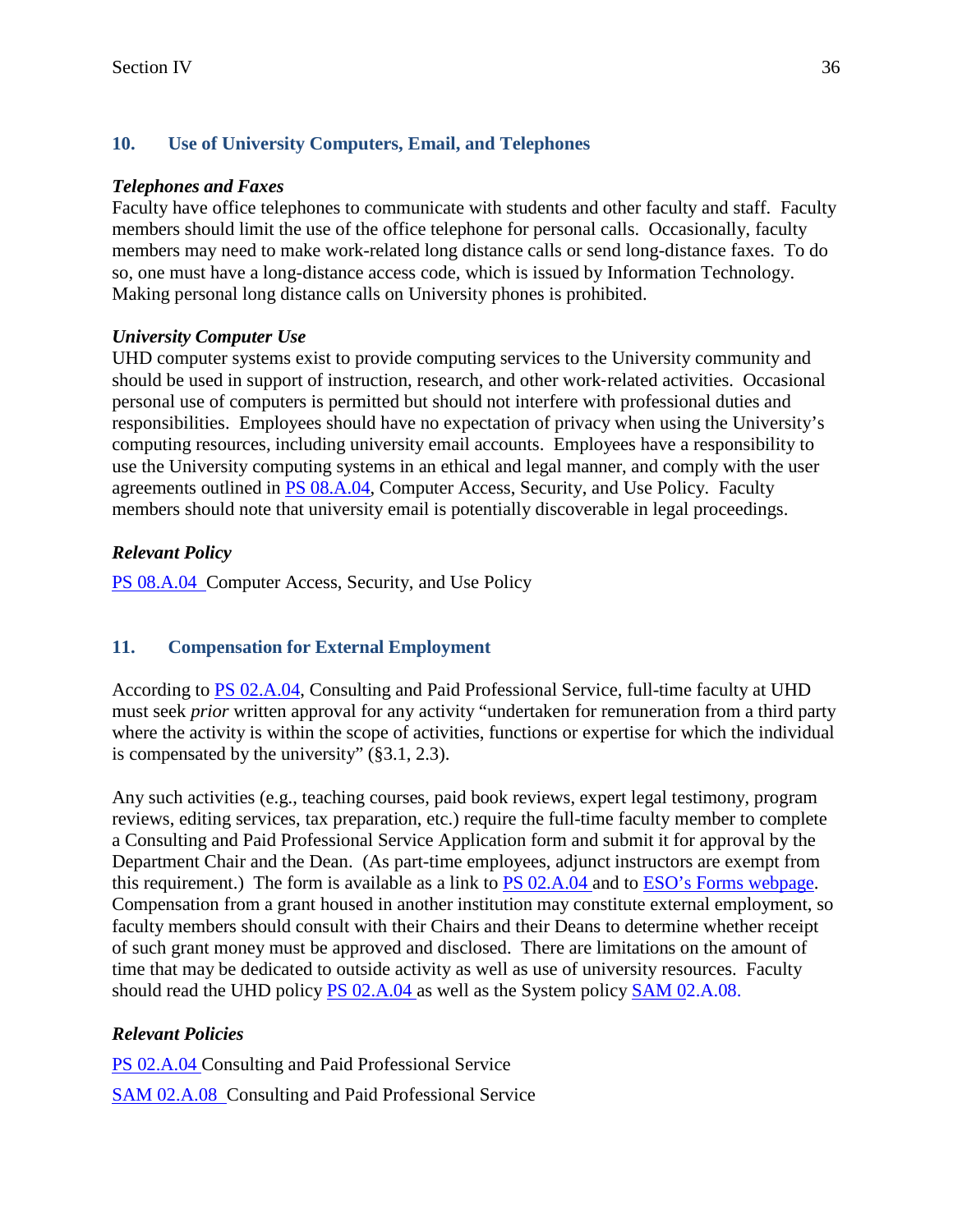### **12. Professional Misconduct**

To ensure the advancement of human knowledge through all forms of scholarship and artistic creation, those engaged in these scholarly and creative activities must command the highest respect. Reciprocally, all members of the University community engaged in these activities must uphold the highest ethical standards. It is the responsibility of faculty, staff, and students to engage in rigorous self-regulation in order to promote best practices and ensure academic integrity, as well as to identify cases where the integrity of the academy has been compromised by professional misconduct, so that the University can pursue appropriate disciplinary action.

UHD's PS 06.A.07, Ethical Conduct in Research and Government-Sponsored Activities, provides guidelines for handling cases of professional misconduct in creative activities, research, and other scholarly endeavors. The UHD policy identifies the broad categories of professional misconduct:

> Misconduct is defined as deliberate fabrication, falsification, plagiarism, or other serious deviation from practices commonly accepted in the academic and scientific communities for proposing, conducting, or reporting results from education, research, and scholarly or creative activities. Misconduct also refers to retaliation against a person who, acting in good faith, reports or provides information about suspected or alleged misconduct. (PS 06.A.07, §2.1)

The University of Houston's Responsible Conduct of Research Policy provides a more specific list of core issues pertaining to ethical conduct in research and scholarly activities:

- Conflict of interest
- Human subjects, animal, and safe laboratory practices
- Mentor/mentee responsibilities and relationships
- Collaborative research
- Peer review
- Data acquisition, management, sharing and ownership
- Research misconduct
- Responsible authorship and publication
- Scientist as a responsible member of society

In addition to relevant university and system policies, many government agencies and private foundations have their own codes of conduct and ethical standards with which grant recipients must comply as a condition of funding. A number of these are discussed as part of the UH Responsible Conduct of Research Policy.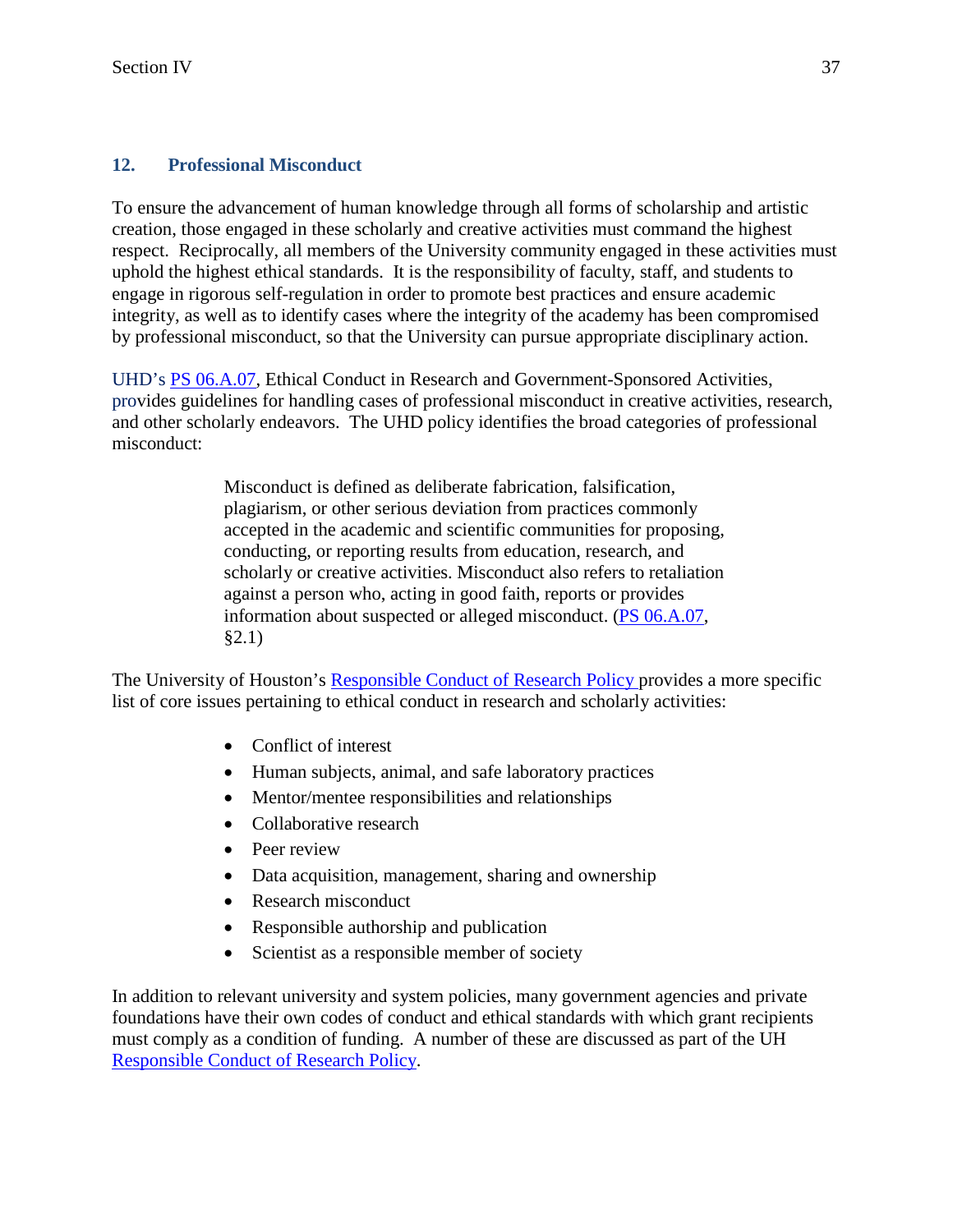To maintain the highest level of integrity in their professional activities, faculty members should abide by the provisions of PS 06.A.07 and PS 03.A.23 (Protection of Human Subjects), and the Conflict of Interest Policy published on the Office of Research and Sponsored Programs (ORSP) website, as well as the applicable ethical codes of their granting agencies and professional disciplinary organizations. The ORSP website also has links to National Institutes of Health (NIH) and Collaborative Institutional Training Initiative (CITI) training websites to promote responsible conduct of research in compliance with agency guidelines. For more information on the Committee on the Protection of Human Subjects, see also Section IV.2a, above.

Faculty members who need more information about professional misconduct should contact the Faculty Ombuds, the Office of Research and Sponsored Programs, and/or their discipline's professional associations.

### *Relevant Policies*

PS 03.A.23 Protection of Human Subjects PS 06.A.07 Ethical Conduct in Research and Government-Sponsored Activities UH Responsible Conduct of Research Policy

UHD ORSP Conflict of Interest Policy

### **13. Drug and Alcohol Abuse Policy (PS 01.A.05) and Smoke Free and Tobacco Free Environment Policy (PS 01.A.09)**

In accordance with UHD's Drug and Alcohol Abuse Policy (PS 01.A.05) and UH's Drug and Alcohol Abuse Prevention Policy, University of Houston-Downtown prohibits the unlawful use, manufacture, sale, distribution, dispensation, or possession of any illegal drug in the workplace, on campus, or as part of any campus activities. Alcohol is included in this policy unless it is formally approved for a specific activity at a designated time and location.

In accord with PS 01.A.09, tobacco use is also prohibited inside UHD buildings, but it is permitted in designated smoking areas that are a minimum of 25 feet from entrances and doors.

Any employee engaged in the unlawful possession, use, or distribution of illicit drugs or alcohol on campus or at campus-sponsored events held off-campus will be subject to disciplinary action and referral to a drug and alcohol rehabilitation program, if deemed necessary. Disciplinary measures may include written reprimand, suspension without pay, or termination, depending upon the severity of the infraction. Employees referred for assistance must satisfactorily participate in a drug and alcohol abuse rehabilitation program, as agreed upon between the employee, Employment Services and Operations, and the University's Employee Assistance Program (EAP).

The University is committed to the maintenance of a drug-free environment, the dissemination of drug awareness information to the members of the campus community, and the enforcement of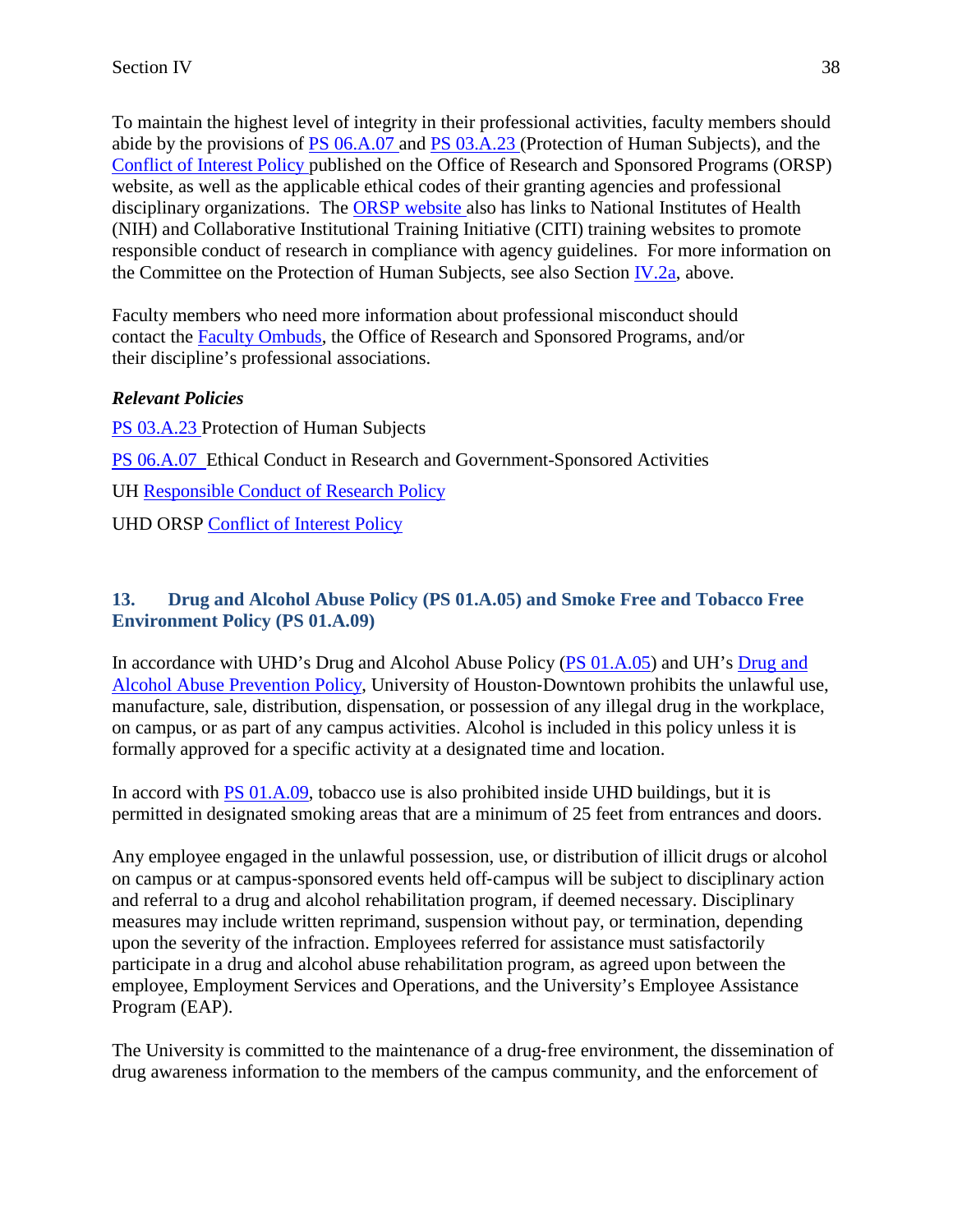the provisions of the Drug-Free Workplace Act of 1988, and the Drug-Free Schools and Communities Act of 1989.

*Relevant Policies* PS 01.A.05 Drug and Alcohol Abuse Policy PS 01.A.09 Smoke Free and Tobacco Free Environment Policy UH Drug and Alcohol Abuse Prevention Policy

## **14. Nepotism Policy (PS 02.A.03)**

Nepotism in employment is a violation of state law, University of Houston System Board of Regents policy, and University of Houston System policy. The University strictly prohibits the employment of relatives within a supervisory chain, as articulated in PS 02.A.03, UHD's Nepotism Policy. Relatives of University employees shall not be employed by the University in positions where an employee has the official authority to hire, recommend, or approve the hiring, salary, or promotions of the relative. Relatives shall not be employed in the supervisorysubordinate relationship even if it results from marriage after the employment relationship was formed.

A relative is defined as anyone related to the employee within the second degree of kinship or the third degree of lineage and includes the employee's spouse, the employee or the spouse's natural and adopted children, parents, grandparents, great-grandparents, brothers, sisters, half brothers and sisters, grandchildren, great-grandchildren, aunts, uncles, nieces, nephews, first cousins, second cousins, and persons married to these.

### *Relevant Policy*

PS 02.A.03 Nepotism Policy

### **15. Sexual Misconduct Policy (SAM 01.D.08)**

UHD is committed to maintaining and strengthening an educational and working environment where students, faculty, staff, and visitors are free from sex discrimination of any kind. Sexual misconduct, a form of sex discrimination, is antithetical to the standards and ideals of the University. The University will take appropriate action in an effort to eliminate sexual misconduct from happening, prevent its recurrence, and address its effects.

SAM 01.D.08, the UH System policy on Sexual Misconduct, defines sexual misconduct as "encompassing a range of non-consensual sexual activity or unwelcome behavior of a sexual nature. The term includes sexual assault, sexual exploitation, sexual intimidation, sexual harassment, domestic violence, dating violence and stalking as further described in Section 6 [of SAM 01.D.08]. Sexual Misconduct can be committed by men or women, strangers or acquaintances, and can occur between people of the same or opposite sex. This policy applies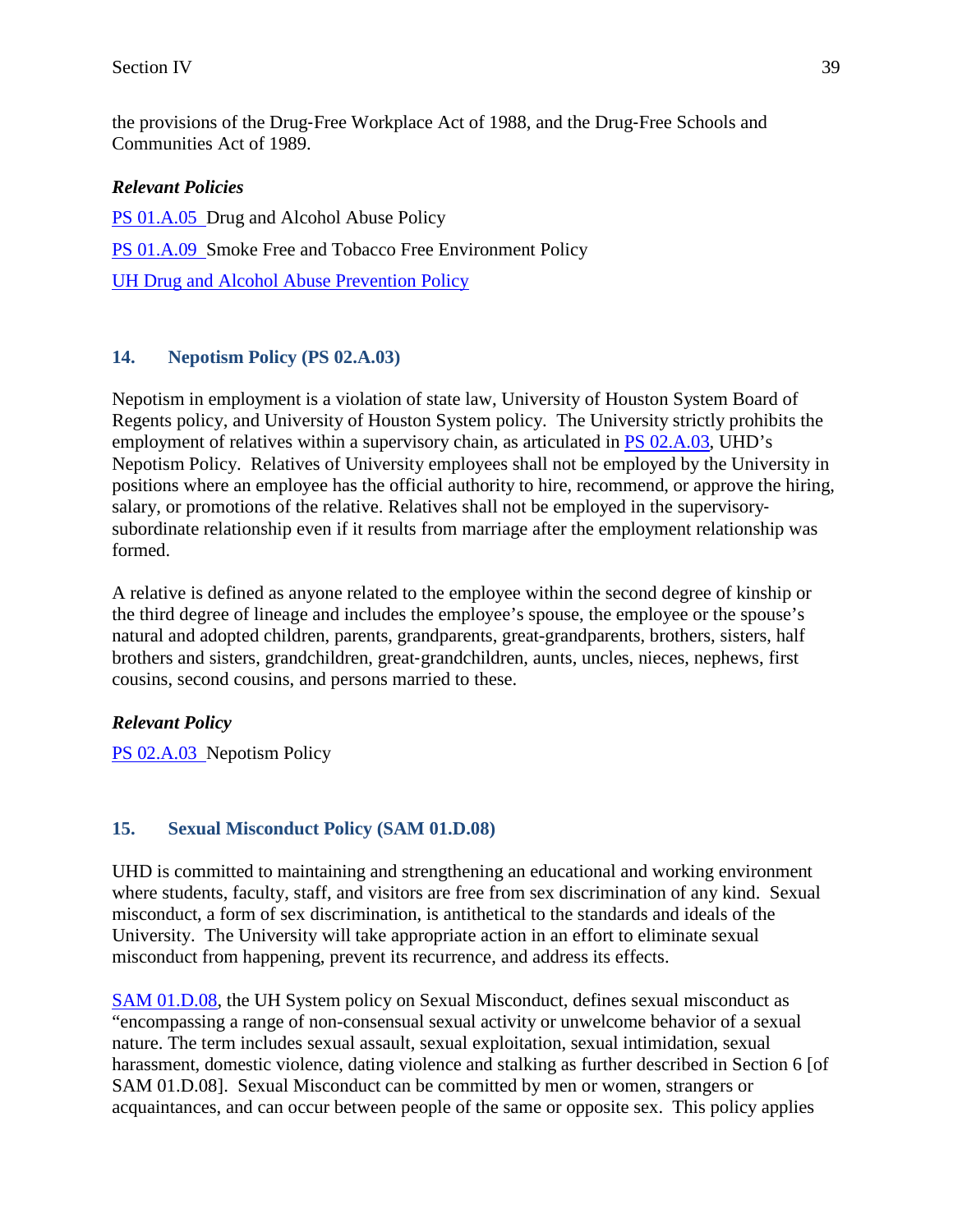regardless of the complainant's or the respondent's sex, sexual orientation, gender identity or gender expression. An attempt to engage in conduct that constitutes Sexual Misconduct under this Policy may be treated itself as an act of Sexual Misconduct" (§3).

Consistent with its commitment to addressing sex discrimination and harassment, UHD complies with Title IX of the Education Amendments of 1972 (Title IX), which prohibits discrimination on the basis of sex in educational programs or activities, and Title VII of the Civil Rights Act of 1964 (Title VII), which prohibits sex discrimination in employment. Sexual misconduct constitutes a form of sex discrimination prohibited by Title IX and Title VII.

The University aims to eradicate sexual misconduct through education, training, clear policies and serious consequences for violations of its policies. In addition to defining sexual misconduct, SAM 01.D.08 establishes a procedural mechanism for processing complaints of sexual misconduct. All members of the University are expected to: (1) adhere to the Sexual Misconduct Policy; (2) cooperate with the procedures for responding to complaints; and (3) report conduct or behavior that they believe to be in violation of this policy to the Campus Relations Officer (713-222-5366), who serves as UHD's Title IX Coordinator.

Harassment on the basis of sex is a violation of University policy and the law. Sexual harassment by a public official, including University faculty and staff, may also be a criminal offense. Any faculty member who violates the Sexual Misconduct Policy is subject to disciplinary action in accordance with the University policy, up to and including termination of employment.

UHD takes reports of sexual misconduct very seriously and will not tolerate retaliation against those who make such reports or participate in the investigatory or adjudicatory process. Retaliation includes, but is not limited to, any adverse employment or educational action taken for making a report of sexual misconduct, or for otherwise participating in the investigatory or adjudicatory proceedings relating to sexual conduct under this policy. Any actual or threatened retaliation, or any act of intimidation to prevent or otherwise obstruct the reporting of sexual misconduct or the participation in proceedings relating to sexual misconduct, may be considered a separate violation of this policy and may result in disciplinary sanctions. Any person who believes that he or she has been subjected to retaliation should immediately report this concern to the Title IX Coordinator (the Campus Relations Officer).

## *Relevant Policy*

SAM 01.D.08 Sexual Misconduct Policy

## **16. Discrimination and Harassment Policy (SAM 01.D.07)**

UHD is committed to maintaining and strengthening an environment where students, faculty, staff, and visitors are free from discrimination and harassment of any kind. Discrimination and harassment are antithetical to the standards and ideals of the University. In accordance with SAM 01.D.07, the UH System's Discrimination and Harassment Policy, the University will take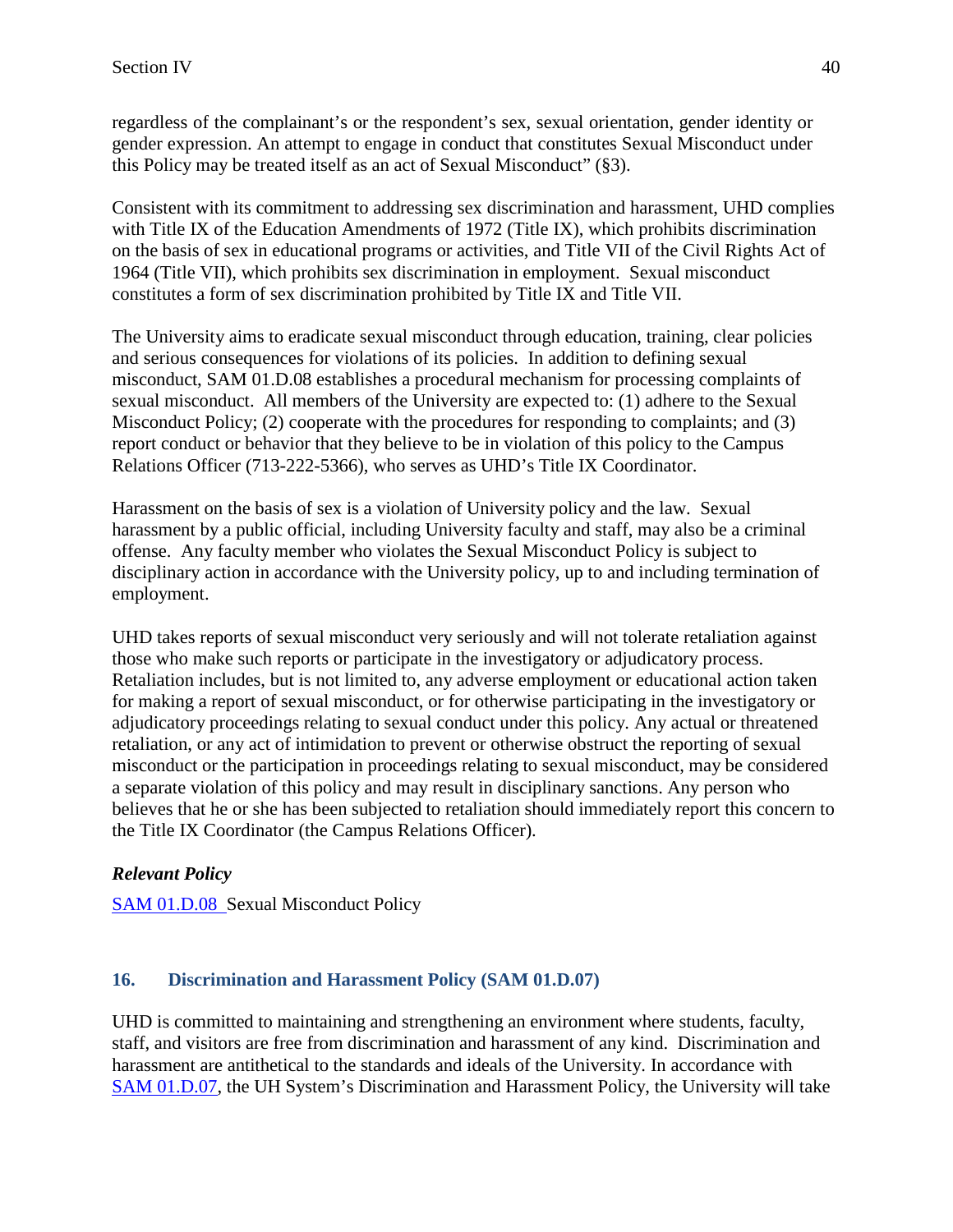appropriate action to prevent such acts from happening, prevent their recurrence, and address their effects.

All members of the University community must adhere to SAM 01.D.07, cooperate with the procedures for responding to complaints of unlawful discrimination and harassment, and report conduct or behavior that they believe to be in violation of this policy to the institution's Equal Opportunity Coordinator, who will coordinate its investigation and response as necessary with the appropriate individuals. The Equal Opportunity Coordinator is responsible for conducting the administrative investigation of reports of discrimination or harassment and is available to discuss options, provide support, explain University policies and procedures, and provide education on relevant issues. UHD's Equal Opportunity Coordinator is the Campus Relations Officer (CRO), who can be reached by phone (713-222-5366).

All UHD employees have the duty to act and are thus responsible for taking reasonable and necessary actions to prevent unlawful discrimination and harassment and for responding promptly and thoroughly to such claims. Upon learning directly or indirectly of conduct or behavior that might violate this policy, all persons shall report the conduct or behavior to the Equal Opportunity Coordinator for advice and assistance on addressing the matter. A person who fails to act may be found to have violated this policy, even if the underlying event does not constitute unlawful discrimination or harassment.

SAM 01.D.07 defines harassment as subjecting an individual, based on her or his membership in a protected class, to unlawful severe, pervasive, or persistent treatment that is:

- Humiliating, abusive or threatening conduct or behavior that denigrates or shows hostility or aversion toward an individual or group;
- Intimidating, hostile or abusive learning, living or working environment or an environment that alters the conditions of learning, living or working; or
- Unreasonably interference with an individual's academic or work performance.

Harassment that satisfies this legal standard includes, but is not limited to, epithets or slurs; negative stereotyping; threatening, intimidating or hostile acts; denigrating jokes; and display or circulation (including through e-mail) of written or graphic material in the university learning, living, or working environment.

A protected class is defined as a class of persons who are protected under applicable federal or state laws against discrimination and harassment on the basis of race, color, sex, genetic information, religion, age, national origin, disability, veteran status, or any other legally protected status. Additionally, for purposes of this policy, the term "protected class" includes sexual orientation, gender identity, and gender expression. Any UHD student or employee who believes that he or she has been discriminated against or harassed based on any of the protected classes listed above, may file a complaint by contacting the Equal Opportunity Coordinator (the CRO).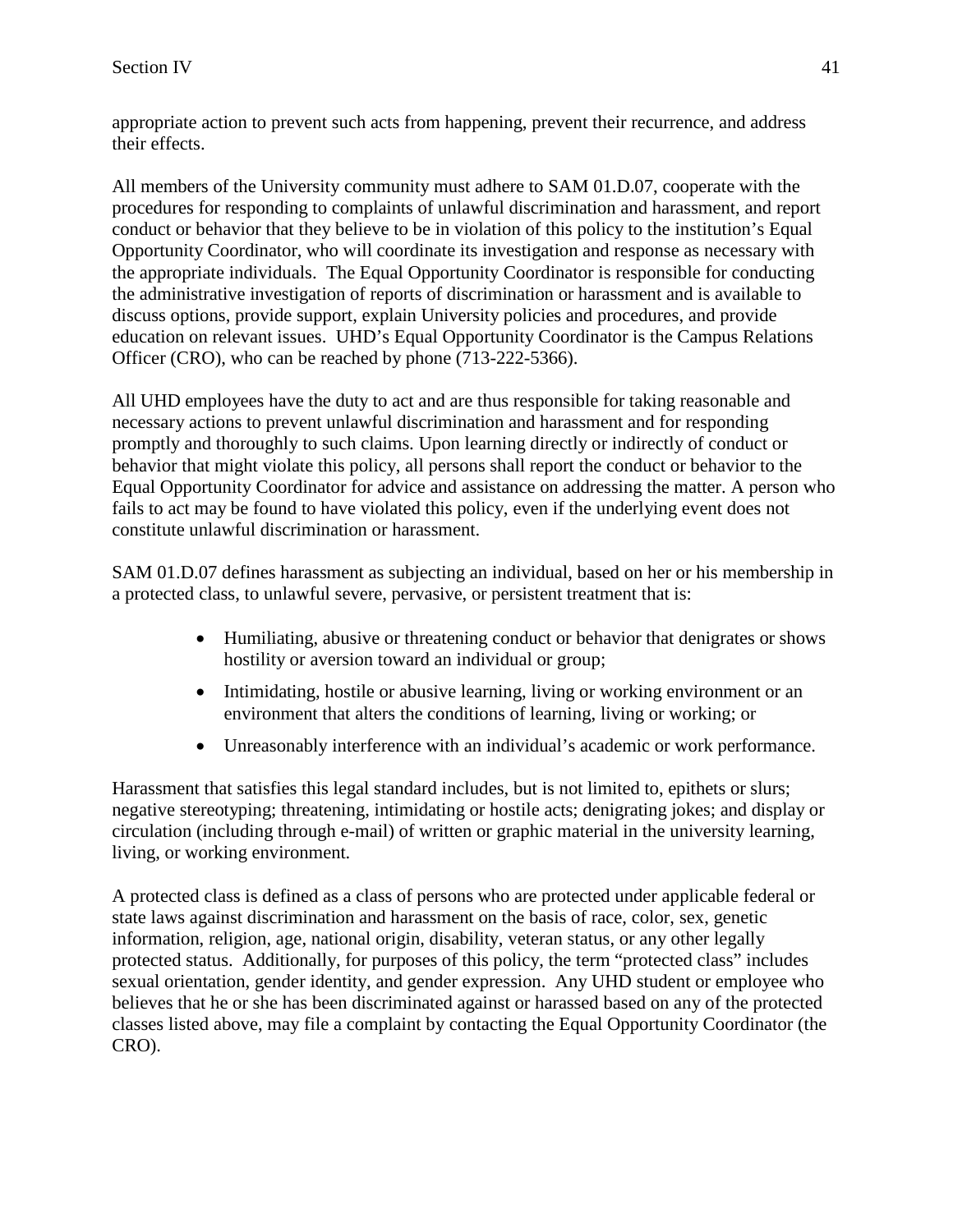The University takes reports of discrimination or harassment very seriously and will not tolerate retaliation against those who make reports or who participate in the investigatory or adjudicatory process. Retaliation includes, but is not limited to, any adverse employment or educational action taken for making a report of unlawful discrimination or harassment, or for otherwise participating in the investigation of such a report under this policy. Any actual or threatened retaliation or any act of intimidation to prevent or otherwise obstruct the reporting of unlawful discrimination or harassment or the participation in proceedings relating to unlawful discrimination or harassment, may be considered a separate violation of this policy and may result in disciplinary sanctions. Any person who believes that he or she has been subjected to retaliation should immediately report this concern to the Equal Opportunity Coordinator.

### *Relevant Policy*

SAM 01.D.07 Discrimination and Harassment Policy

### **17. Resources for Resolving Workplace Issues**

#### **17a. Faculty Ombuds**

The Faculty Ombuds (FO) acts as a resource for other faculty members who have questions about academic rights, interpretations and applications of university policy, and matters of interpersonal conflict with administrative personnel, colleagues, or other members of the university community. The Faculty Ombuds is a tenured faculty member selected by the Faculty Senate in consultation with the Provost and appointed by the President.

The Ombuds position was established by PS 10.A.18, which incorporates the principles and standards of ethical practice defined by the International Ombudsman Association. The four pillars for organizational ombuds, as articulated by IOA, are independence, impartiality, confidentiality, and informality.

- The faculty ombuds operates *independently* of the governance hierarchy of the University. While the FO reports at least annually to the University President and to the Faculty Senate Executive Committee, neither of those entities alone can remove the FO from office if either dislikes the advice offered by the FO.
- The FO's independence allows him to be truly *impartial,* considering the interests of the individual faculty member and the larger academic institution in balance. Many people mistakenly believe an ombuds should serve as the faculty member's advocate; however, according to the principles of the IOA, the FO advocates the best solution for everybody involved in a dispute, without necessarily adopting the position of either party. Thus, alternative dispute resolution, outside the reporting structure of the institution, is one of the principle functions of the FO.
- The ombuds protects the *confidentiality* of every visitor *to the extent allowed by law*, that is, unless the FO believes that the visitor is a threat to self or others. To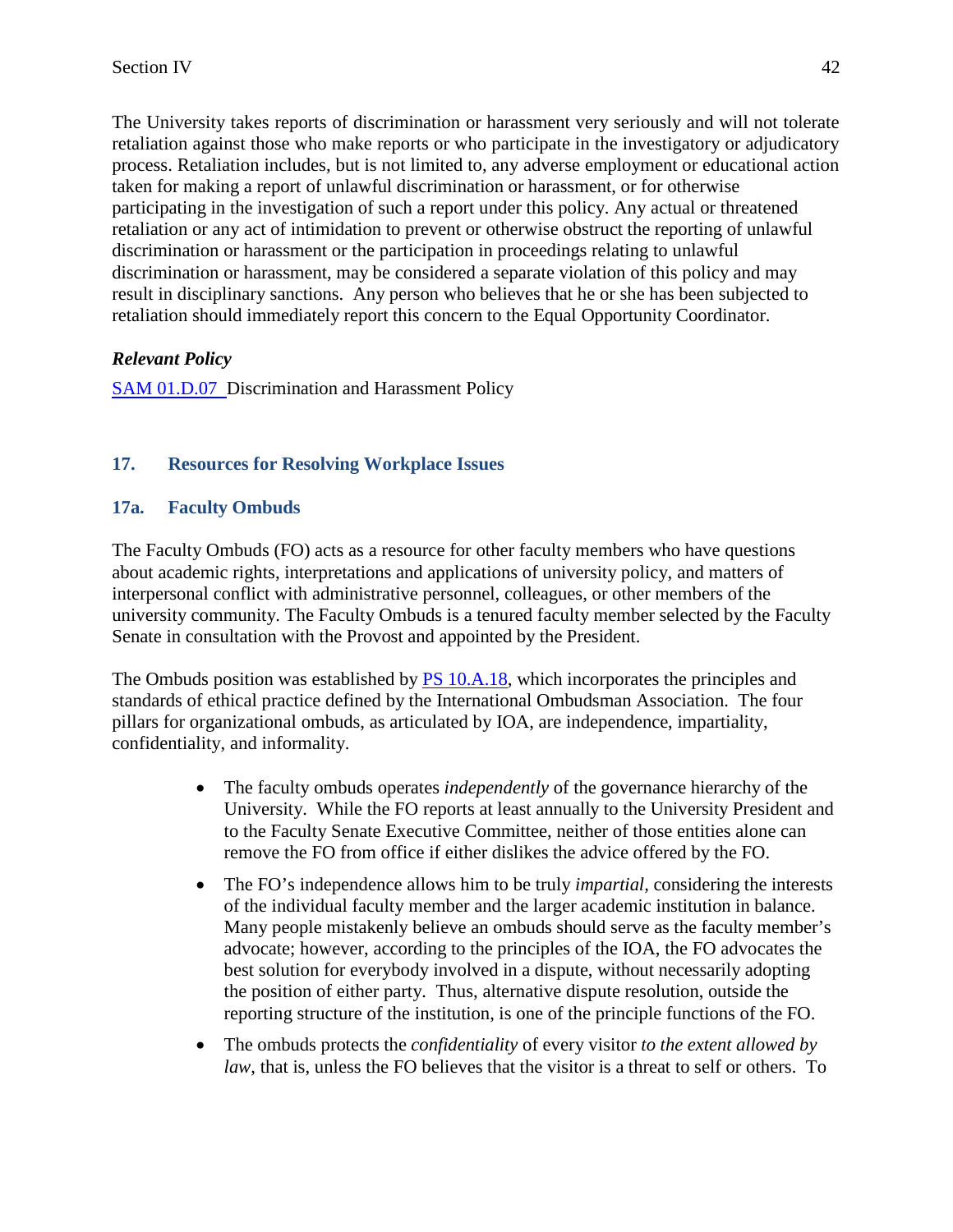protect confidentiality, those consulting the FO should avoid using email. The FO shreds all notes about individual cases after completing consultation.

• Consultations with the FO are *informal*; that is, they do not constitute notice to the University that it must take action. The FO takes note of issues and trends as visitors reveal them, and reports them to both the University President and the Faculty Senate Executive Committee—with all identifying information removed—at least once a year. This requirement of PS 10.A.18 allows the institution to correct problems identified and/or experienced by individual faculty members.

Additional information on the role of FO at UHD is available in **PS** 10.A.18 or the Faculty Ombuds webpage.

### *Relevant Policy*

PS 10.A.18 Faculty Ombuds Policy

## **17b. Campus Relations Officer**

The Campus Relations Officer (CRO) provides support to faculty for issues and questions that fall outside the purview of the Faculty Ombudsperson, such as sexual misconduct, harassment, discrimination, and workplace/classroom harassment. The CRO may consult with and provide guidance to faculty regarding policies, procedures, complaints, options, and resolution for these concerns. The CRO also may develop and facilitate training programs for the campus community with regard to the rights of faculty to work in an environment absent of discrimination. The CRO also serves as UHD's Title IX, Equal Opportunity, and ADA Coordinator.

The CRO works in collaboration with other UHD departments, when necessary, in order to seek a fair resolution. Confidentiality is extremely important with all aspects of the CRO's duties, so information will be shared on a "need to know" basis only. No person shall be subject to retaliation for filing a complaint or assisting others in any Equal Employment Opportunityrelated activity. Faculty who wish to inquire about seeking guidance or filing a complaint may contact the CRO at (713) 221-5771 to schedule an appointment.

## **17c. Fraud & Non-Compliance Hotline**

If a faculty member would like to bring forward a concern about UHD or an employee, but does not wish to be identified, s/he can submit an anonymous report to the Fraud and Non-Compliance Hotline .

MySafeCampus is an external vendor-supported hotline to which individuals can anonymously report suspected fraud, harassment, or any other instance of non-compliance. Faculty members may submit reports via the Fraud and Non-Compliance Hotline website (https://app.convercent.com/en‐us/LandingPage/b3d1c670‐e06c‐e711‐80cf000d3ab0d899) orthe tollfree number 1-800-461-9330 .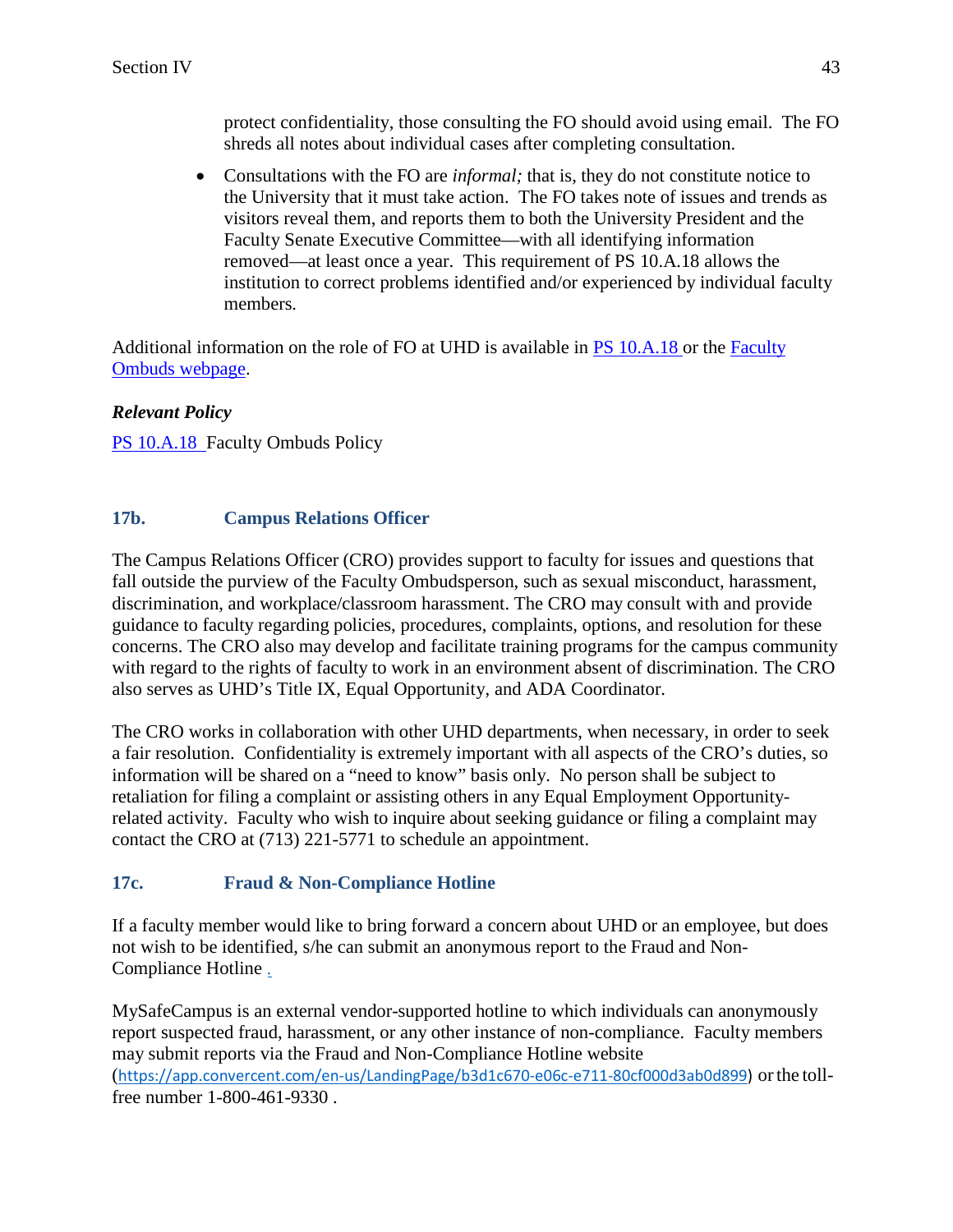The anonymous report will be forwarded to the relevant vice president, who will work with the Vice President of Employment Services and Operations to assign someone to complete an investigation. The completed investigation will be submitted to the University of Houston System Internal Auditor, who will respond to the anonymous complainant.

### **17d. Resources and Procedures for Accommodating Faculty with Disabilities**

Faculty members who are having difficulties performing one or more of their essential job functions may request a reasonable accommodation by contacting the University's ADA Coordinator. In accordance with SAM 02.E.09, Reasonable Workplace Accommodations for Employees with Disabilities, the Campus Relations Officer is designated as UHD's ADA Coordinator and can be contacted either by phone at (713) 221-5771.

#### *Obtaining a Reasonable Workplace Accommodation*

The first step in requesting a reasonable accommodation is the responsibility of the individual faculty member. S/he should contact the ADA Coordinator to obtain the Request for Workplace Accommodation form, and then submit the original completed Request for Workplace Accommodation form to the ADA Coordinator and a copy to the faculty member's chair. Chairs who receive a request for an accommodation from an employee shall immediately notify the ADA Coordinator.

Next, the faculty member must provide medical certification from a licensed health care provider documenting the disability, identifying the essential job functions that are impacted by the disability, and recommending possible reasonable accommodations. An essential job function is a job task that is fundamental, not marginal, to the performance of the position.

The ADA Coordinator will begin the interactive process with the faculty member and his/her Chair and/or Dean in an attempt to identify possible reasonable accommodations. Reasonable accommodation requests are addressed on a case-by-case basis. In accordance with SAM 02.E.09, §6.5.D., the ADA Coordinator will issue a final recommendation in writing within ten (10) working days of receiving the required documentation.

If the ADA Coordinator does not receive the required documentation and information from the faculty member within 28 calendar days of being informed of a disability by the faculty member, the ADA Coordinator will notify the faculty member in writing and request that s/he submit the required documentation. If the ADA Coordinator does not receive the required information within ten (10) working days after the written notification to the faculty member, the request for accommodation will be cancelled for lack of necessary information. The faculty member will not be barred from filing another request for a reasonable workplace accommodation or restarting the reasonable workplace accommodation process. However, the ADA Coordinator cannot proceed with the accommodation process without the required documentation.

The ADA Coordinator has the authority to obtain, at UHD's expense, an independent medical opinion concerning the impairment for which a faculty member seeks an accommodation,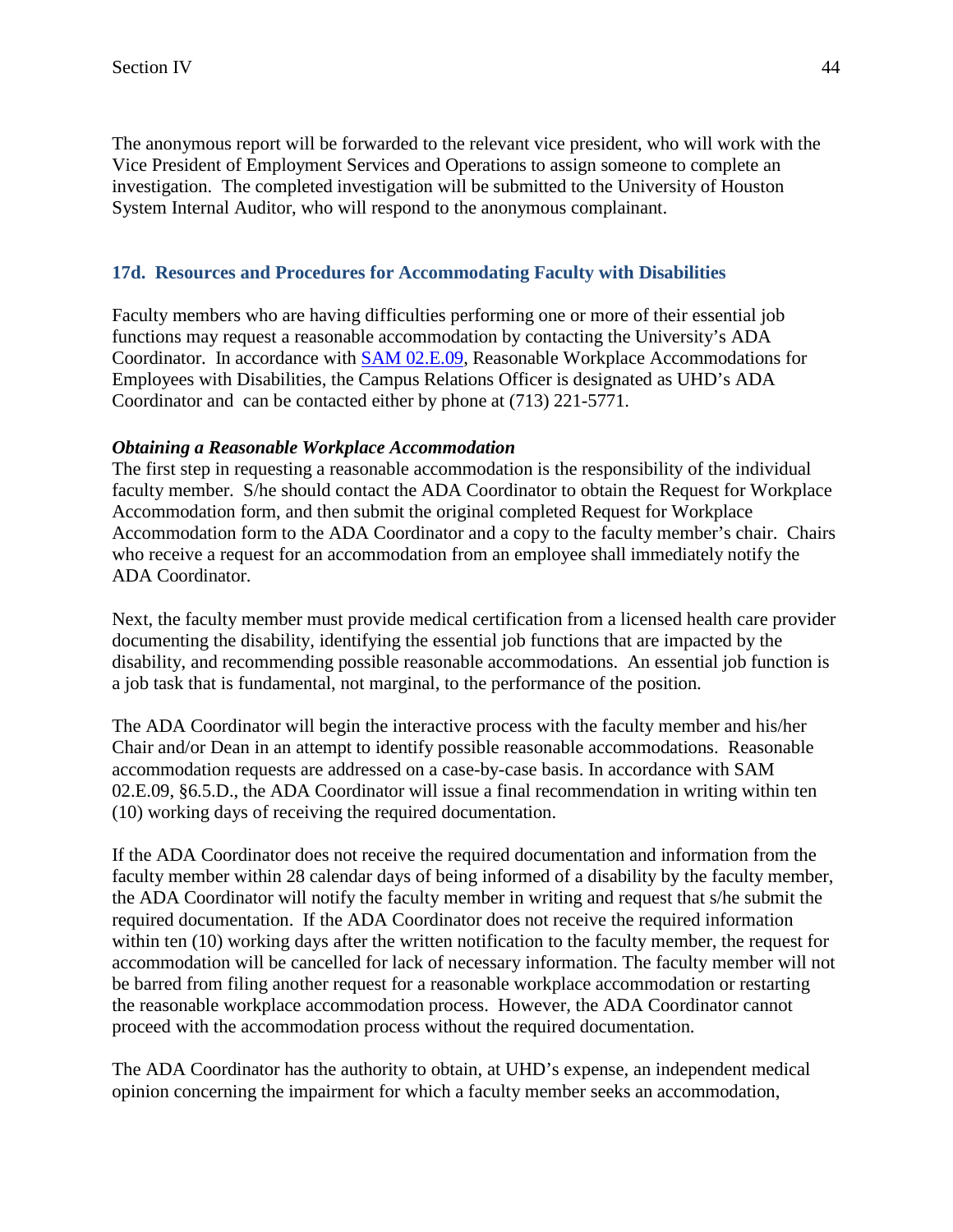including additional suggestions or recommendations regarding reasonable workplace accommodations. The failure of a faculty member to cooperate in obtaining such independent medical opinions will result in the cancellation of the request for accommodation.

A faculty member who believes that his or her request for a workplace accommodation has been unreasonably denied or otherwise disagrees with the ADA Coordinator's workplace accommodation response may file a written appeal with the Vice President of Academic Affairs and Provost within ten (10) working days of the notification by the ADA Coordinator.

If the Provost disagrees with the ADA Coordinator's recommendations, the Provost shall consult with the ADA Coordinator, the Department Chair, and/or the Dean to identify an alternative reasonable workplace accommodation. The Provost's decision on the matter is final and cannot be appealed.

### *Relevant Policy*

SAM 02.E.09 Reasonable Workplace Accommodations for Employees with Disabilities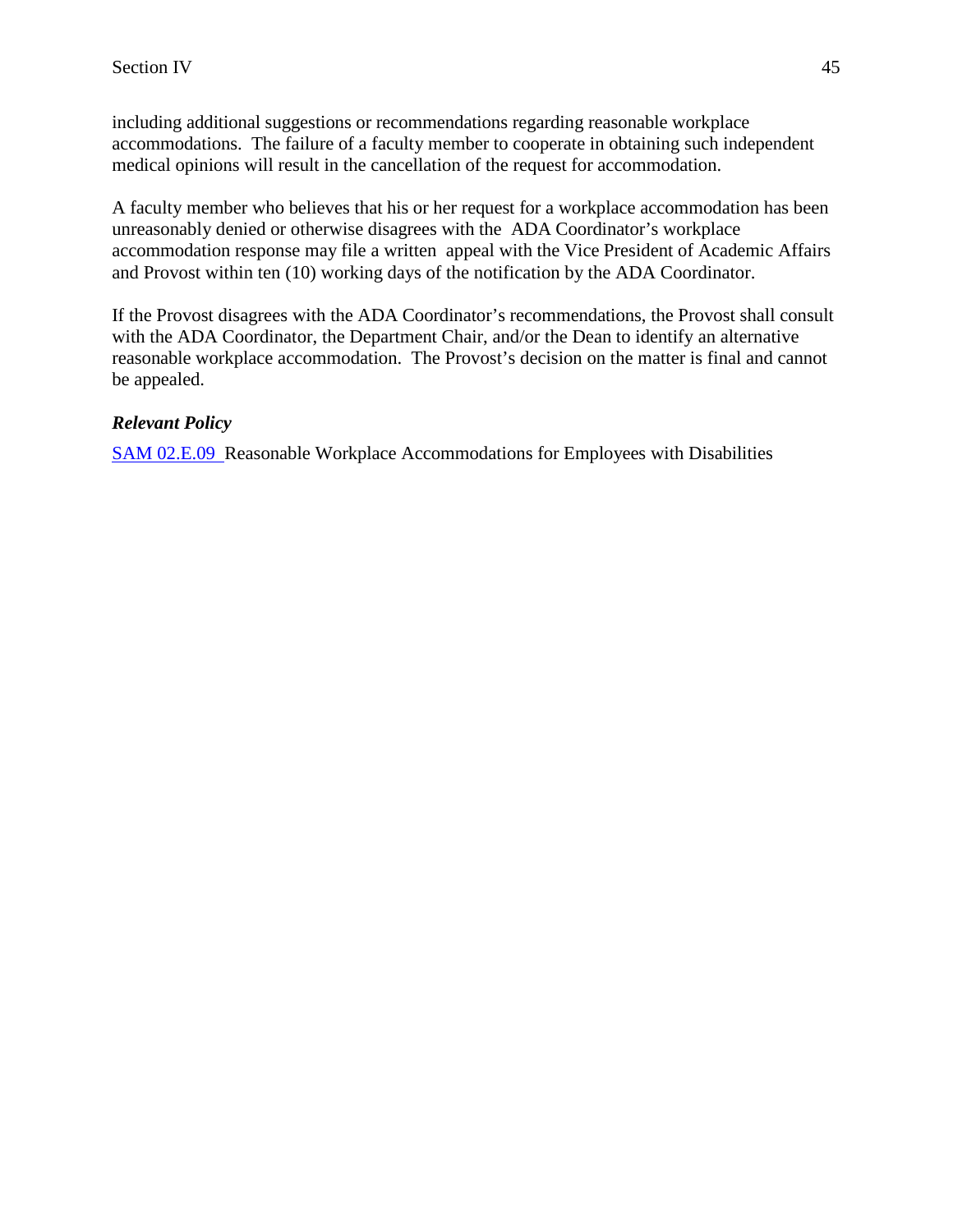## **Section V. Instructional and Curricular Issues**

#### **1. Academic and General Calendars**

#### *Academic Calendar*

The University publishes the current Academic Calendars on its website. The online academic calendar includes all important dates and deadlines for a given semester, such as semester begin and end dates, registration dates, grade-entry deadlines, and holidays. The site also includes a separate calendar for the semester's final exam schedule.

Specific dates are listed in the online calendars, but the following general dates apply:

| <b>August</b>  | Fall Semester begins                                                                                                 |  |
|----------------|----------------------------------------------------------------------------------------------------------------------|--|
| November       | Thanksgiving break                                                                                                   |  |
| December       | Fall semester final exams<br><b>Fall Commencement</b><br>Winter Term begins (3 weeks)                                |  |
| <b>January</b> | Spring Semester begins                                                                                               |  |
| March          | Spring break week                                                                                                    |  |
| May            | Spring semester final exams<br><b>Spring Commencement</b><br>Summer 6 Week I begins<br>May Term begins (3-week term) |  |
| June           | Summer I begins (5-week term)<br>Summer II begins (8-week term)                                                      |  |
| July           | Summer III begins (5-week term)<br>Summer 6 Week II begins                                                           |  |

#### *General Calendar: Other Important Dates and Deadlines for Faculty*

The following events and deadlines are not published in the official online Academic Calendar, but faculty should be cognizant of these dates.

| <b>January</b>   | Annual reports for tenured and tenure-track faculty, due January<br>15, per PS 10.A.05                                              |
|------------------|-------------------------------------------------------------------------------------------------------------------------------------|
| April            | President's decisions on Rank and Tenure, due April 1, per PS<br>10.A.01<br><b>Faculty Awards</b><br><b>Student Awards</b>          |
| <b>May</b>       | Letter of intent from those seeking tenure and/or promotion in the<br>coming academic year, due first Monday in May, per PS 10.A.01 |
| <b>September</b> | President's Convocation                                                                                                             |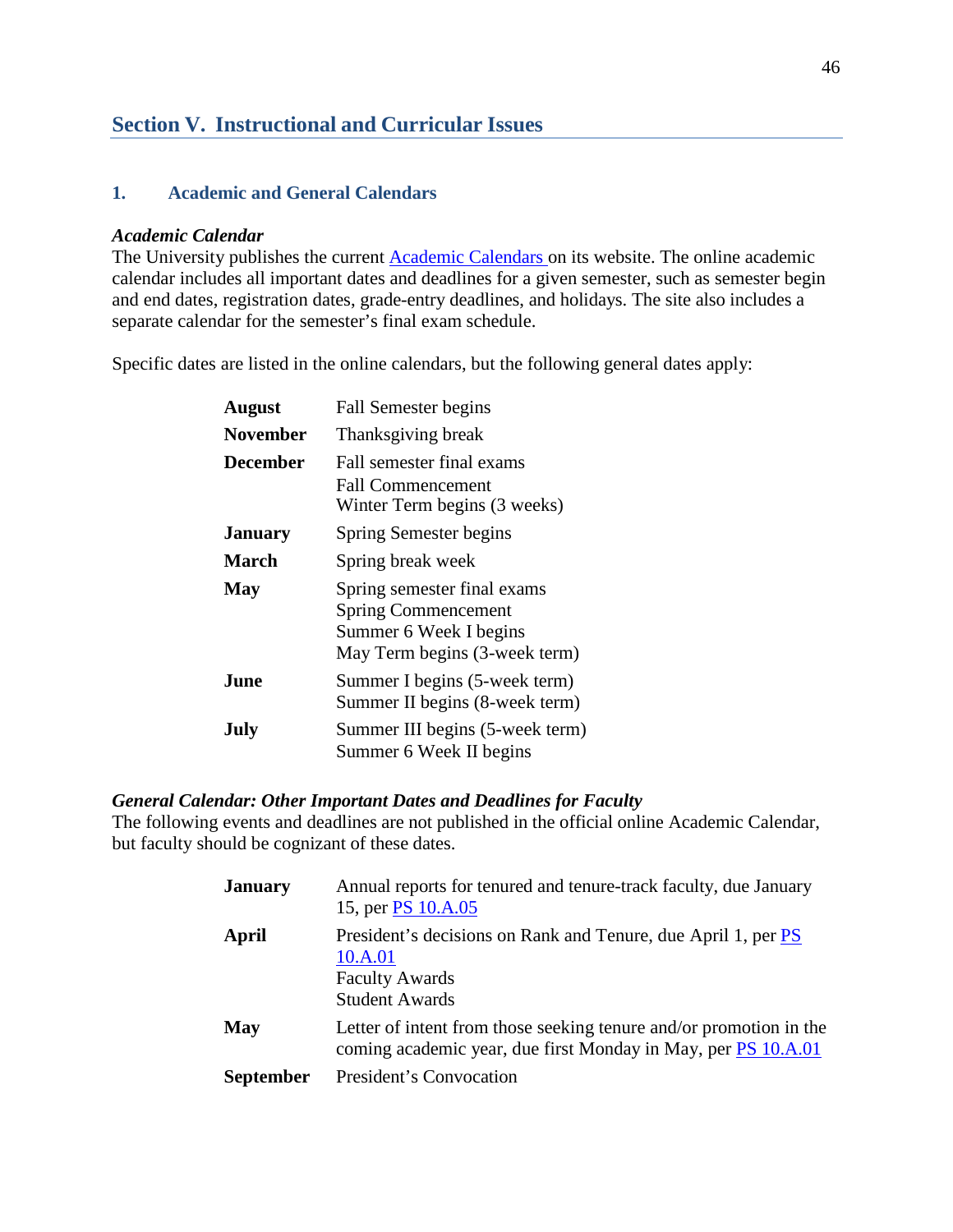**October** Tenure and Promotion candidate portfolios, due first Monday in October, per PS 10.A.01

### **2. Academic Honesty (PS 03.A.19)**

Academic honesty is a fundamental principle in American higher education; however, maintaining academic honesty standards has become more difficult with technological innovation and increased access to digital resources. Technology helps facilitate cheating in online and face-to-face courses, and the "cut-and-paste" integration of sources increases the risk of both intentional and accidental plagiarism during the student's writing process. To ensure the value of the university degree as a credential for professional and educational advancement, universities must strive to maintain academic integrity and instill in students the basic principle articulated in UHD's Academic Honesty Code: "Students must be honest in all academic activities and must not tolerate dishonesty" (PS 03.A.19, §2.1.1).

The UHD Academic Honesty Policy, PS 03.A.19, governs the enforcement of academic honesty principles. It requires that students abide by the principle of academic honesty, that instructors know and enforce the policy itself, and that the University afford students due process when they are accused of academic honesty violations. All faculty members should familiarize themselves with the contents of PS 03.A.19 and adhere to the requirements of the policy.

### *Reporting and Resolving Academic Honesty Violations*

When an instructor believes a student is guilty of an academic honesty violation (such as cheating or plagiarism), the instructor should follow the procedures outlined in PS 03.A.19. Students have three successive levels of appeals in the process: the Department Chair, the College Dean, and, as final arbiter, the Student Discipline Committee. The policy gives instructors latitude when recommending a penalty, which may include failure of the course, but the recommended penalty may be modified by the arbiters at the three levels of appeal. The University also reserves the right to pursue additional disciplinary actions when an academic honesty violation involves flagrant behavior or when a student has multiple.

### *Relevant Policies*

PS 03.A.19 Academic Honesty Policy

PS 04.A.01 Student Rights and Responsibilities

### **3. Student Conduct Processes and Student Discipline**

Student Conduct Processes are governed by UHD's Student Rights and Responsibilities policy, PS 04.A.01, and the processes are conducted by the University Student Conduct Officer. The student-conduct processes are defined for the "academic environment" (section 4.1.1) and the "university level" (section 4.1.2).

#### *Discipline in the Academic Environment*

According to the policy the classroom instructor is responsible for decorum in the academic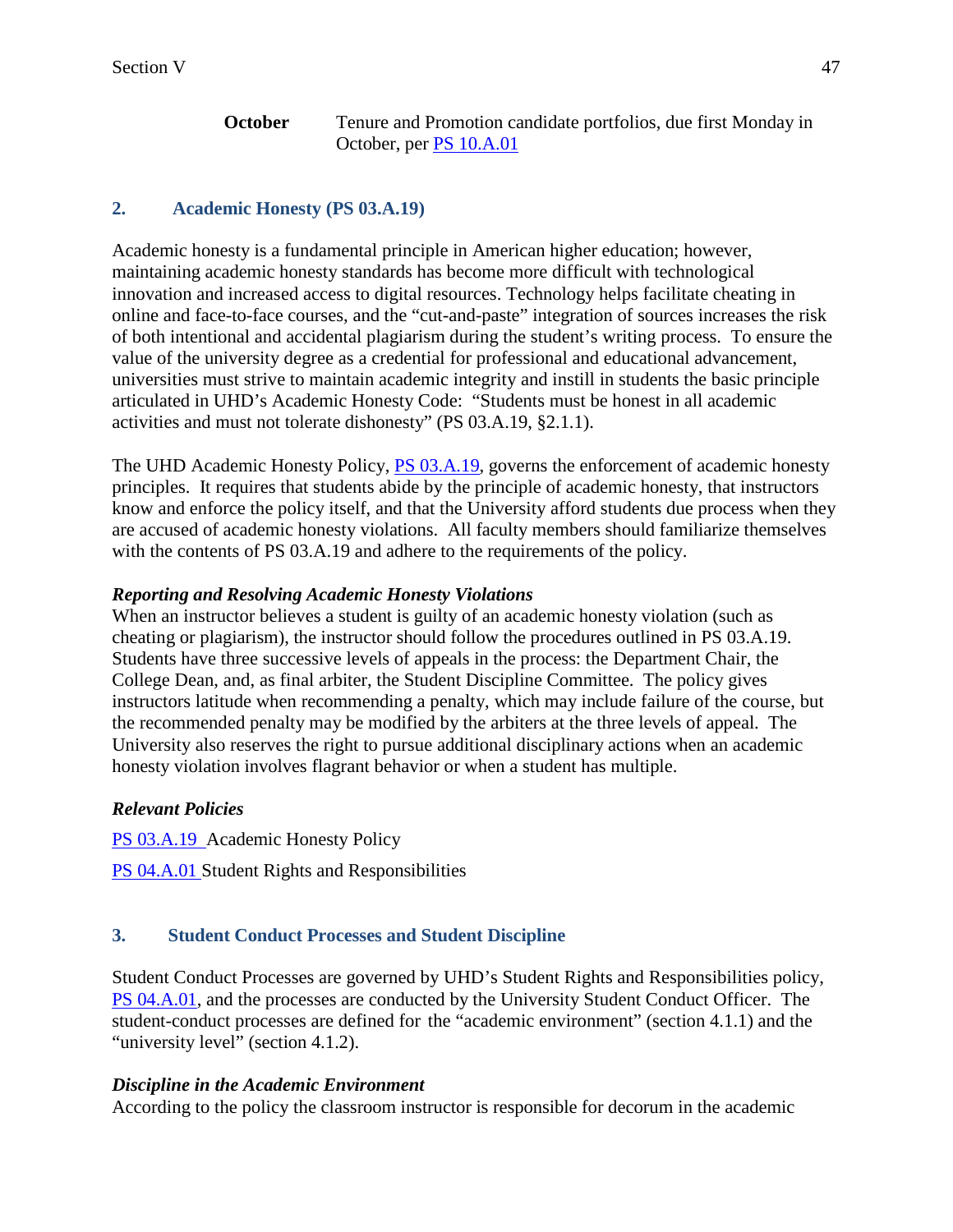environment. The instructor should address the problematic behavior to the student and attempt to guide the student to stop the behavior. If the behavior persists and is disruptive, the instructor may ask the student to leave the classroom and attend a meeting with the instructor and the Department Chair, before the student is allowed to return to class. If the student refuses to leave the classroom, the instructor may call UHD police. The instructor should document the incident using the **Student Conduct Incident Report Form linked to the policy.** If the student accepts responsibility for the behavior, he or she may return to class. If the situation cannot be resolved by following these steps, the matter must be reported to the Student Conduct Officer, Mr. Tommy Thomason, in S380.

### *Discipline at the University Level*

When a student conduct matter in the classroom cannot be resolved by following the steps in (PS 04.A.1, Section 4.1.1) of the Student Rights and Responsibilities policy, or when any student conduct issue occurs outside of the classroom, the Student Conduct Officer will receive, investigate/review, and manage the reports. If the University believes that the student's presence on campus constitutes an imminent danger to persons or property, the Student Conduct Officer may invoke "interim suspension," under which a student may be denied access to class, UHD computer networks, and or UHD property during the Student Conduct Process. (PS 04.A.01, Section 4.2)

When a report is received, the Student Conduct Officer will investigate and/or review the report. In most cases, the student will not be denied access to educational resources during the investigation/review. The steps for the Student Conduct processes include:

- 1. Notification to the student of the report: The student will be notified in writing by the Student Conduct Officer that a Conduct Code violation was reported. The student will be required to attend a "procedural interview" (PS 04.A.01, Section 4.3.2.1) with the Student Conduct Officer. During the Procedural Interview, the student will receive a copy of the report and an overview of the Student conduct process. In some cases, depending on the seriousness of the report, the matter may be resolved at this stage. If the matter cannot be resolved at this stage, the next step is an investigation/review.
- 2. Investigation/review: The Student Conduct Officer will investigate/review the report. This may include interviewing the person who made the report, the student involved and possible witnesses. This will also include an examination of the policy to determine a specific policy violation. The Student Conduct Officer will arrange either an "Administrative Review" by the Student Conduct officer or a Hearing with the Student Discipline committee, based upon which option the student chooses.
- 3. If the student is found to have violated any UHD or UH System policy, the Student Conduct Officer or the Student Discipline Committee may impose a sanction. The possible sanctions, defined in detail in section PS 04.A.01, section 3.4 of the policy, include, but are not limited to :
	- a. A warning
	- b. Restricted privileges
	- c. Restitution
	- d. Disciplinary Probation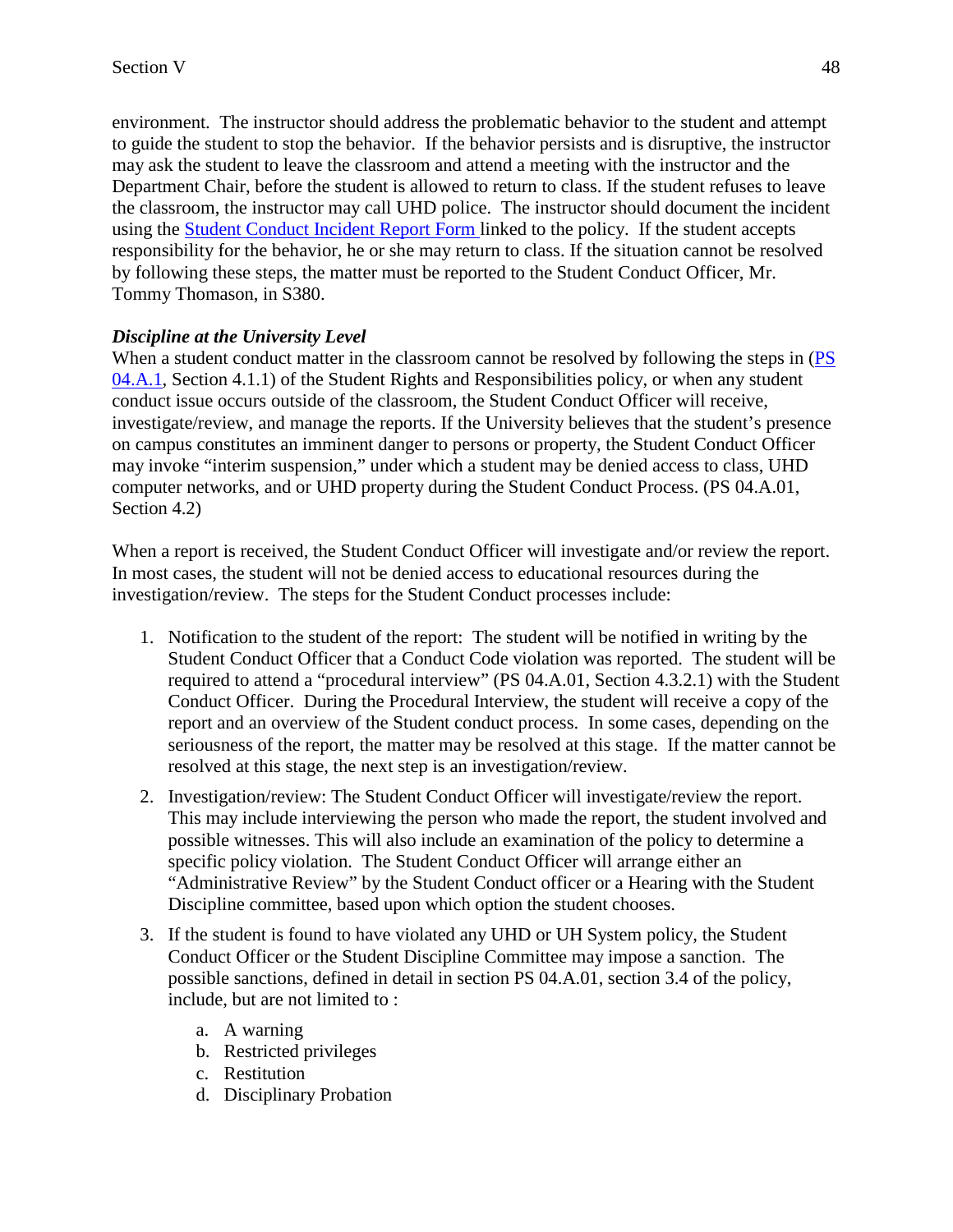- e. Withholding Transcripts
- f. Non Re-admission
- g. Suspension
	- If the university determines that a student's presence on campus constitutes an imminent danger to persons or property, Interim Suspension may be invoked.
	- If a student is subjected to Interim Suspension, he or she may be denied access to class, UHD computer networks, and or UHD property during the Student Conduct Process.
- h. Expulsion

A student may appeal any finding or sanction from the Student Conduct Officer or the Student Discipline Committee to the Dean of Students and/or the Dean's designee.

## *Relevant Policy*

PS 04.A.01 Student Rights and Responsibilities

## **4. Classroom Access and Resources**

### *Regular Classrooms*

All regular classrooms on campus are accessible to all faculty via electronic key fobs that are distributed to faculty members by their departments. Faculty have the responsibility to unlock and lock the classrooms before and after each use to ensure protection of university equipment and resources. If the key fob does not work, faculty should contact the Police (x8065), and they can provide access. Faculty should report malfunctioning fobs to their department's office staff, who will contact the appropriate university division about a replacement.

Classrooms are assigned automatically through UHD's room-scheduling program. Instructors who wish to change classrooms for a course they are teaching must consult their department chair, who has the authority to facilitate a room change.

Most classrooms are equipped with an instructor computer and projection system with DVD and VCR capabilities. Instructions are provided in each classroom.

## *Computer classrooms and Other Specialized Instructional Spaces*

The computer classrooms in the TTLC  $(7<sup>th</sup>$  floor Academic Building) and on the  $8<sup>th</sup>$  floor of One Main South require special access permissions. There are other rooms throughout the campus that are also restricted access such as music rooms and science labs. Faculty members who wish to access restricted rooms should consult their department chair.

## *Equipment*

In each classroom is a phone that allows faculty to reach the Multimedia support staff as well as the Campus Police. Contact Multimedia if there are any equipment issues. If faculty would like to have equipment that is not already in the classroom, they must request it in advance via the Multimedia website.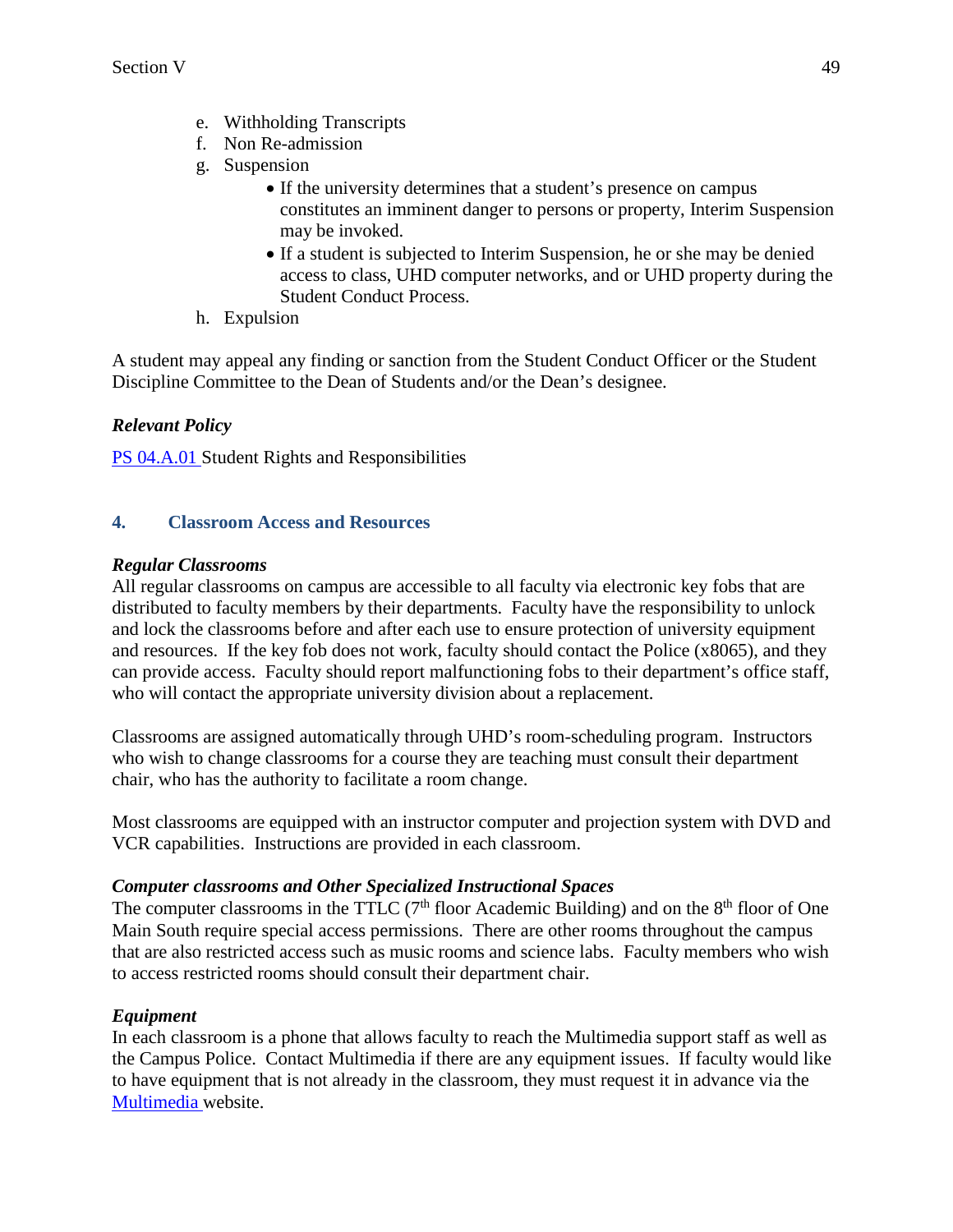#### *Emergency Classroom Notification System*

In the event of a fast-developing emergency situation, the University will contact faculty and students via the classroom notification system in addition to email and emergency-alert text messages. Each classroom is equipped with a notebook-sized electronic display located on the wall just inside the main door of each classroom. In an emergency, this device will sound a brief alarm before displaying messages relating to the event. The University police have the ability to remotely place all or selected classrooms into lockdown. Each classroom is also equipped with "panic button" capability that enables a faculty member to put their individual room into lockdown. When activated, this system automatically alerts the UHD Police Department to dispatch an officer to the scene. Training on what to expect in an emergency is provided through the University's Office of Emergency Management, and all faculty members are encouraged to attend one of these sessions, which are held at least once each long semester.

#### **5. Off-Campus Sites**

For students who live or work in the suburban Houston areas, UHD offers programs at Lone Star College-CyFair, Lone Star College-Kingwood, and the UHD Northwest Campus. Department Chairs determine which faculty members will teach at these sites as part of their teaching assignments.

#### *UHD Northwest Campus*

The UHD Northwest campus serves western Montgomery County, Waller County, NW Harris County and the City of Houston in the Willowbrook area. At this location, UHD offers the upper-level and graduate courses leading to the degree. Instruction is delivered face-to-face with daytime, evening, and weekend scheduling options. Contact information:

> UHD Northwest Building 12, 20515 SH 249, Houston, TX 77070 713-237-5400 [https://www.uhd.edu/academics/off-campus/Pages/distance-northwest.aspx](http://www.uhd.edu/academics/off-campus/Pages/distance-northwest.aspx) Director: Louis Evans, [evansl@uhd.edu](mailto:evansl@uhd.edu)

#### *UHD at Lone Star College-CyFair*

The University of Houston-Downtown's teacher education program at LSC-CyFair College offers students certification in elementary and bilingual education while earning a Bachelor's of Arts in Interdisciplinary Studies. Contact information:

> UHD at LSC-CyFair CASA 109 K 9191 Barker Cypress Road, Cypress, Texas 77433 281-290-3435 [www.uhd.edu/academics/off-campus/Pages/distance-CyFair.aspx](http://www.uhd.edu/academics/off-campus/Pages/distance-CyFair.aspx) Coordinator/Academic Advisor: Kimberly Constantine, [constantinek@uhd.edu](mailto:constantinek@uhd.edu)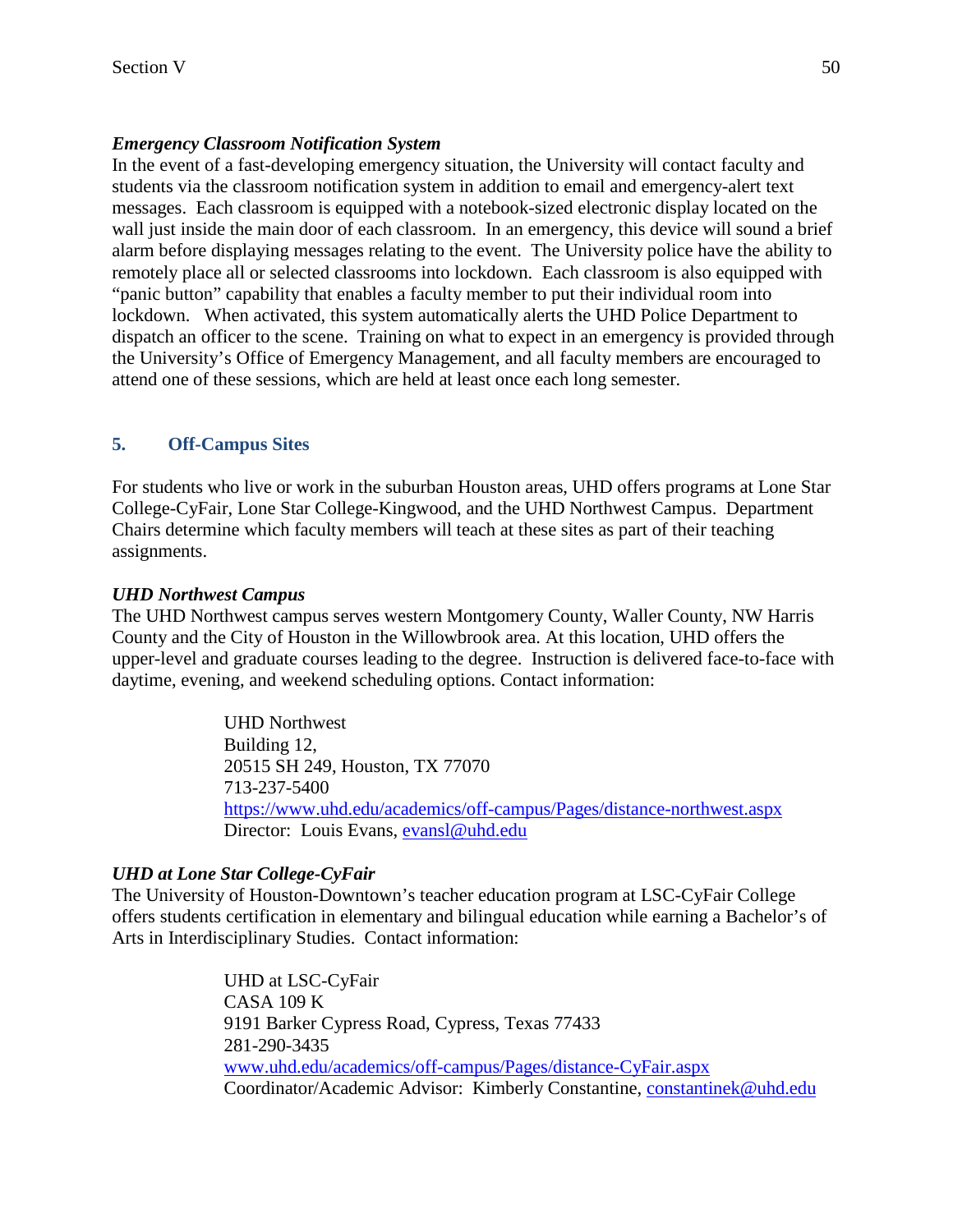### *UHD at Lone Star College-Kingwood*

The University of Houston Downtown's teacher education program at Kingwood College offers students certification in elementary education while earning a Bachelor's of Arts in Interdisciplinary Studies. Contact information:

> UHD at LSC-Kingwood SCC 113 20000 Kingwood Drive, Kingwood, Texas 77339 281-318-4339 [www.uhd.edu/academics/off-campus/Pages/distance-kingwood.aspx](http://www.uhd.edu/academics/off-campus/Pages/distance-kingwood.aspx) Coordinator/Academic Advisor: Mandy Danley, [danleym@uhd.edu](mailto:danleym@uhd.edu)

## **6. Online Education**

In higher education, online courses are typically described as those courses in which 80% or more of course content is delivered fully online (Allen and Seaman, 2013), typically by use of a learning management system. At UHD, online courses are those delivered fully online, through the University's **Blackboard course management system**. Hybrid courses are those courses consisting of 50% face-to-face and 50% online delivery. The policy governing online education at UHD is PS 03.A.37.

## *UHD Online*

Department Chairs work with faculty members to determine who will teach online courses as part of their teaching loads based on student demand and programmatic needs. Most degree programs at UHD include some online courses, and in some degree programs, the demand for online courses is so robust that online teaching is a routine part of faculty members' workload. In addition, many degree programs have the option of being completed fully online:

- The College of Business currently offers online versions of the B.B.A. in General Business, B.B.A. in Enterprise Information Systems, B.B.A. in Finance, B.B.A. in Insurance and Risk Management, B.B.A. in International Business, B.B.A. in Management, B.B.A. in Marketing, and B.B.A. in Supply Chain Management.
- The College of Humanities and Social Sciences currently offers online versions of the B.A. in Communication Studies, the B.A. in Humanities, the B.S. in Professional Writing, the B.S. in Psychology, and the M.A. in Non-Profit Management.
- The College of Public Service currently offers online versions of the B.S. in Criminal Justice, B.A.A.S. in Criminal Justice, M.S. in Criminal Justice, and Master of Arts in Teaching.
- University College currently offers online versions of the B.A.A.S in Applied Administration and B.S. in Interdisciplinary Studies.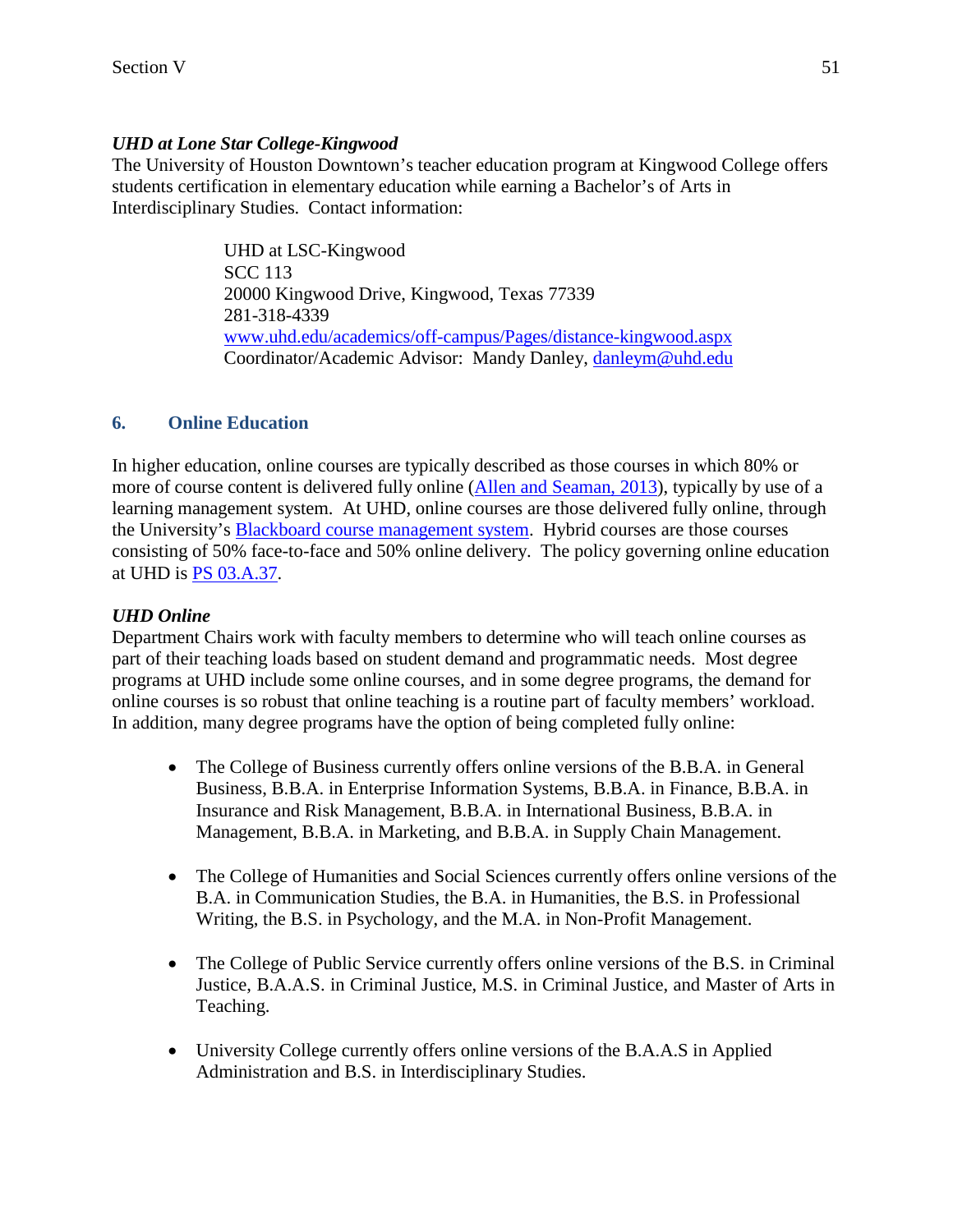### *Resources for Instructors*

Online instruction often requires a pedagogical paradigm shift whereby instructors create online learning environments that encourage active engagement with course materials, ample communication between students as well as between students and the instructor, and opportunities for reflection, revision, and self-assessment.

The Technology Teaching Learning Center (TTLC) provides training for faculty new to online instruction, as well as for seasoned online educators seeking to master a new technology tool. In addition to providing internal training, the TTLC also assists faculty with instructional design.

For faculty seeking external training, the TTLC hosts Quality Matters (QM) workshops. QM is a nationally recognized program that trains educators to apply a rubric for the purpose of selfassessment and/or peer-assessment of online course design. Completion of QM workshops will allow online instructors to acquire certifications in various topics related to online instructional design.

Faculty who teach online should also consult with their departments and colleges for department or college-specific resources for online teaching. For example, the College of Humanities and Social Sciences has developed the *Handbook of Online Teaching*, which is circulated to faculty in that college. For a copy of the *CHSS Handbook of Online Teaching*, contact David Ryden, Associate Dean (RydenD@uhd.edu).

### *Further Information about Online Education at UHD*

For more information, see the UHD Online website. You can also contact Louis Evans III, Director of Off-Campus and Online Education, in 950S (phone: 713-221-2766; email: evansl@uhd.edu).

## *Relevant Policy*

PS 03.A.37 Online Education

## *Other Relevant Documents*

Allen, I. E. & Seaman, J. (2013). *Changing Course: Ten Years of Tracking Online Education in the United States.* Babson Survey Research Group. Retrieved from <http://www.onlinelearningsurvey.com/reports/changingcourse.pdf>

## **7. Educational Program Assessment**

### *Overview*

Educational program assessment is a faculty-directed, ongoing process for understanding and improving student learning and program effectiveness by:

- making expectations explicit and transparent;
- collaboratively setting appropriate criteria and high standards for learning quality and program effectiveness;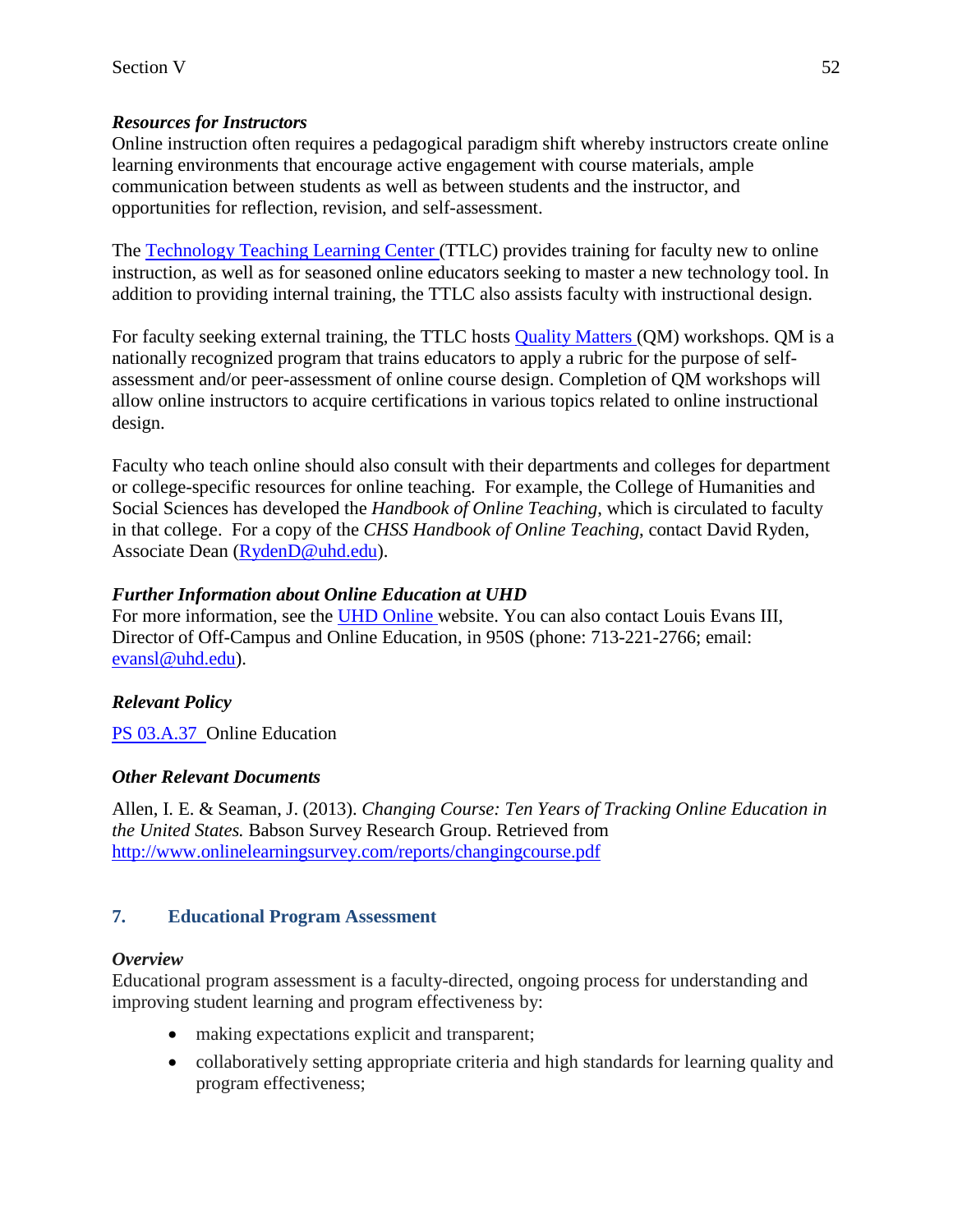- systematically gathering, analyzing, and interpreting evidence to determine how well performance matches those expectations;
- using the resulting information to document, explain, and improve performance.

The advantage of this systematic approach is that it clarifies the purpose and goals of the program by requiring those goals and expectations to be explicitly stated in the form of learning and effectiveness outcomes. The systematic gathering and analysis of data identifies areas of strength, pinpoints specific areas needing improvement, and allows the documentation of improvement over time. An essential component of good educational practice, program assessment promotes a reflective, scholarly approach to teaching and program improvement, and is consistent with contemporary approaches to higher education that emphasize the importance of engaging students in the learning process.

Program assessment is conducted for the sole purpose of improving learning and program effectiveness, and findings are not intended for use in personnel evaluations.

### *Focus of Program Assessment at UHD*

UHD has a comprehensive system of continuous quality improvement. All units within the University participate in program assessment including co-curricular and administrative units. Within academic units, all educational programs, including degree programs, developmental education, General Education, non-credit programs, and academic centers are required to participate in program assessment.

### *Faculty's Role in Program Assessment*

The faculty holds responsibility for curriculum and, by extension, responsibility for ensuring the curriculum's effectiveness and for improving student learning. Faculty responsibilities include:

- articulating program learning and effectiveness outcomes. Learning outcomes describe what every graduate of the program should know, be able to do and value. Effectiveness outcomes articulate key program performance indicators such as retention and graduation rates and are developed in collaboration with academic administrators;
- ensuring that course work and content are aligned with the stated learning outcomes of the program and that students have ample opportunity to learn and practice the skills and knowledge needed to achieve those outcomes;
- identifying specific strategies to measure the degree to which students are achieving the learning outcomes;
- collaborating with academic administrators to identify strategies to measure program effectiveness outcomes;
- establishing success criteria for each measure. Success criteria articulate the minimum acceptable level of performance;
- collecting systematic evidence which documents program effectiveness and the degree to which students are achieving program outcomes;
- using the information learned during the assessment process to identify and implement strategies which are designed to improve student learning and program effectiveness.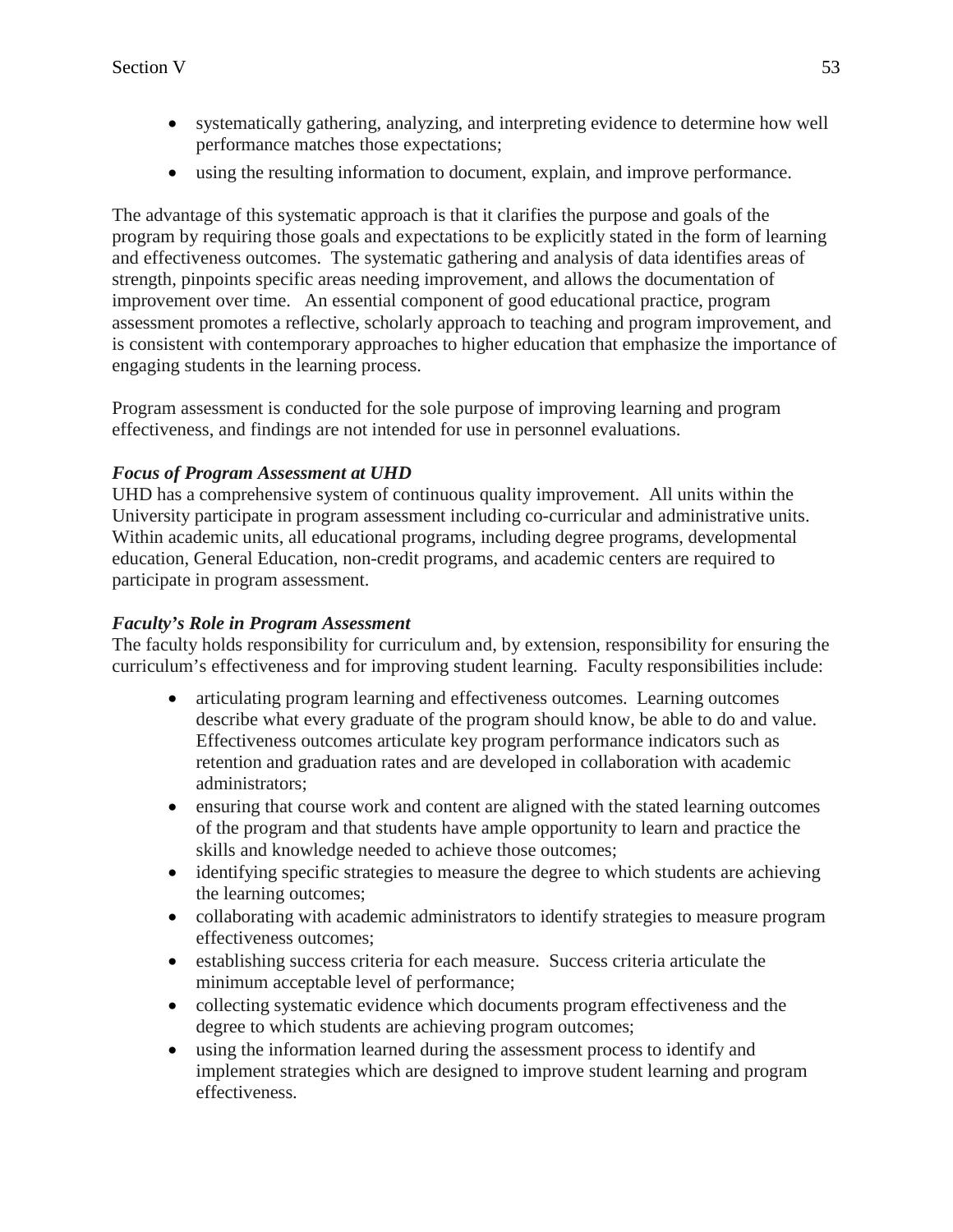### *Program Assessment Processes*

Each educational program must have an assessment plan that defines student learning and program effectiveness outcomes, strategies for measuring the outcomes, success criteria, and a schedule for data collection and reporting.

Annually, faculty work collaboratively with other faculty as well as administrators to collect and analyze data according to the scheduled laid out in the program's assessment plan. The faculty uses these data to develop an annual assessment report which includes:

- an overview of the data collection process;
- a summary and interpretation of the data and a statement of whether or not performance met established success criteria;
- strategies for improving student learning and program effectiveness when performance falls below the success criteria;
- strategies for improving the assessment processes;
- an update on progress made toward implementation of prior years' improvement initiatives;
- supporting documentation to include faculty meeting minutes where assessment was discussed, measurement instruments such as surveys, exams, interview questions, rubrics, etc. and a summary of data for each measurement.

Annual assessment reports are submitted to the Program Chair and Dean for review. Once finalized, the reports and supporting documentation such as faculty meeting minutes where assessment was discussed, measurement instruments which were used in the assessment (surveys, exams, rubrics, etc.) and a summary of data are forwarded to the Office of Academic Assessment where they are reviewed and archived. The Office of Academic Assessment submits a summary report to the Senior Vice President for Academic Affairs/ Provost on an annual basis.

For due dates, see PS 03.A.31.

## *Relevant Policies*

PS 03.A.31 Assessment of Educational Programs PS 03.A.34 Curriculum Support Committees

## **8. Program Development, Revision, and Elimination**

Both program and course development policy is established in PS 03.A.12, Changes in Curricula, Courses, and Program Inventories. All course and program changes are initiated at the departmental level and move through an approval process.

Each department has a curriculum committee, established via department procedures. For programs that are interdisciplinary, committees are established via other processes such as those identified in PS 03.A.34, Curriculum Support Committees.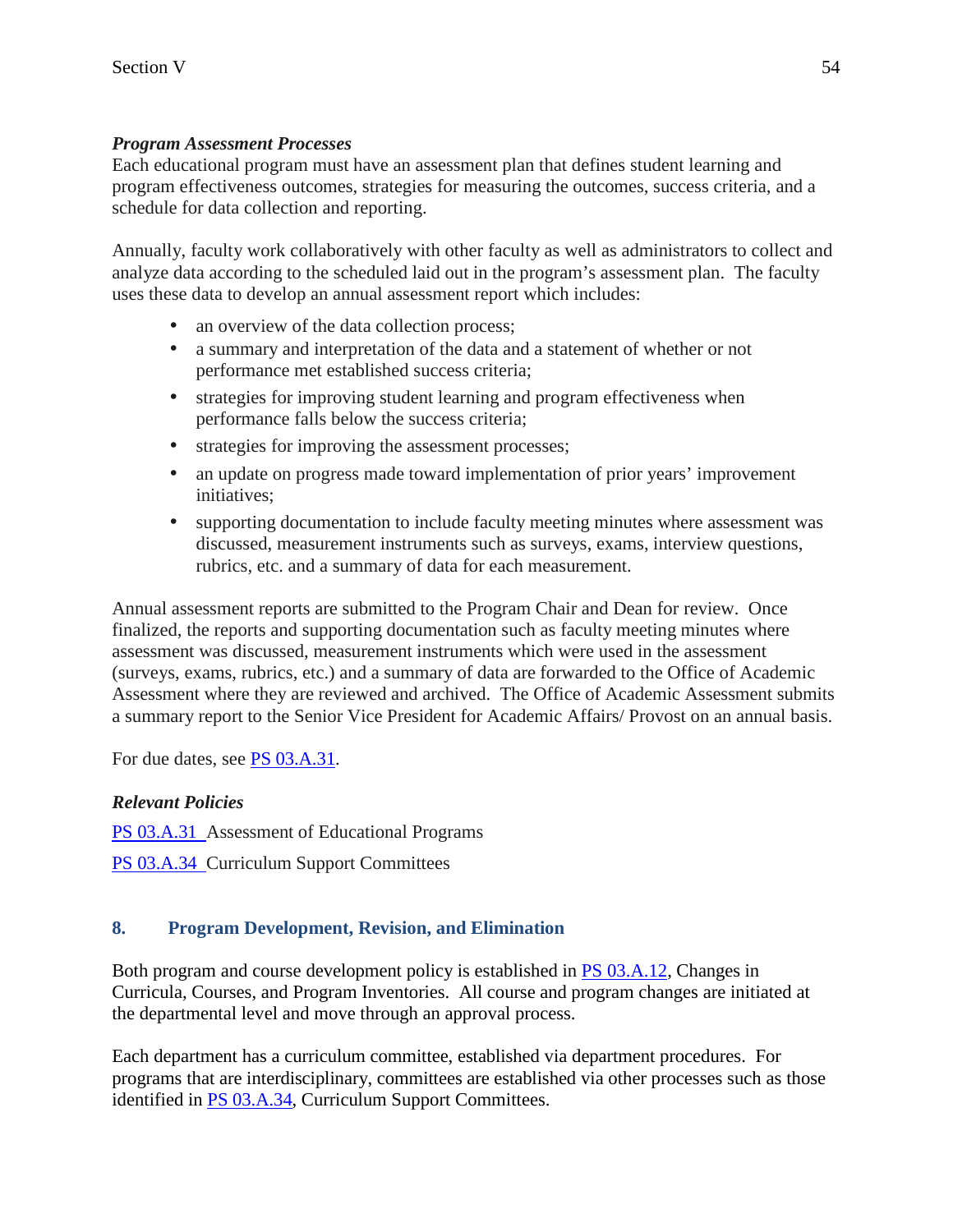New courses and course changes are vetted through a hierarchical approval process. If the department curriculum committee approves a course change, it moves to the Department Chair or Program Chair and then to the Dean of the college. If approved by the Dean, the proposal moves to the University Curriculum Committee (UCC). It moves from UCC approval to the Provost.

Proposals for new majors or minors are similar to proposals for new courses, except that a majority of the relevant faculty members must approve the proposal before the department can send it forward to the Dean and then to UCC.

Each proposal must be submitted according to guidelines established by the UCC with appropriate documentation. The materials are submitted and reviewed via an electronic system called the Curriculum Workflow System (CIR). Any faculty member may review the status of any proposal by logging into the CIR from Faculty & Staff e-Services on the UHD website.

In rare instances, programs must be eliminated due to extremely low enrollments or academic restructuring. Sunsetting, or the elimination of programs, is currently addressed in section 2.6 of PS 10.A.06, UH-Downtown Faculty Dismissal Policy and Procedures.

### *Relevant Policies*

PS 03.A.12 Changes in Curricula, Courses, and Program Inventories,

PS 03.A.34 Curriculum Support Committees

PS 10.A.06 UH-Downtown Faculty Dismissal Policy and Procedures

## **9. Office Hours**

Faculty are required to hold regular office hours. There is no definite number of hours specified in University policy, but many departments require at least one scheduled office hour for each course taught. Faculty members should consult with their department chairs and departmental colleagues to determine the number of office hours required and should consider the needs of the students, the mode of course delivery, and an appropriate proportion of office hours to teaching time.

Faculty members must include their scheduled office hours in their course syllabi. They should keep those schedule office hours and inform students and department staff if they anticipate significant deviation from that schedule.

### **10. Disability Services and Accommodating Students with Disabilities**

The University of Houston-Downtown adheres to the mandates of the Rehabilitation Act of 1973, the Americans with Disabilities Act of 1990, and the ADA Amendments Act of 2008, as applicable. The University is committed to ensuring that no student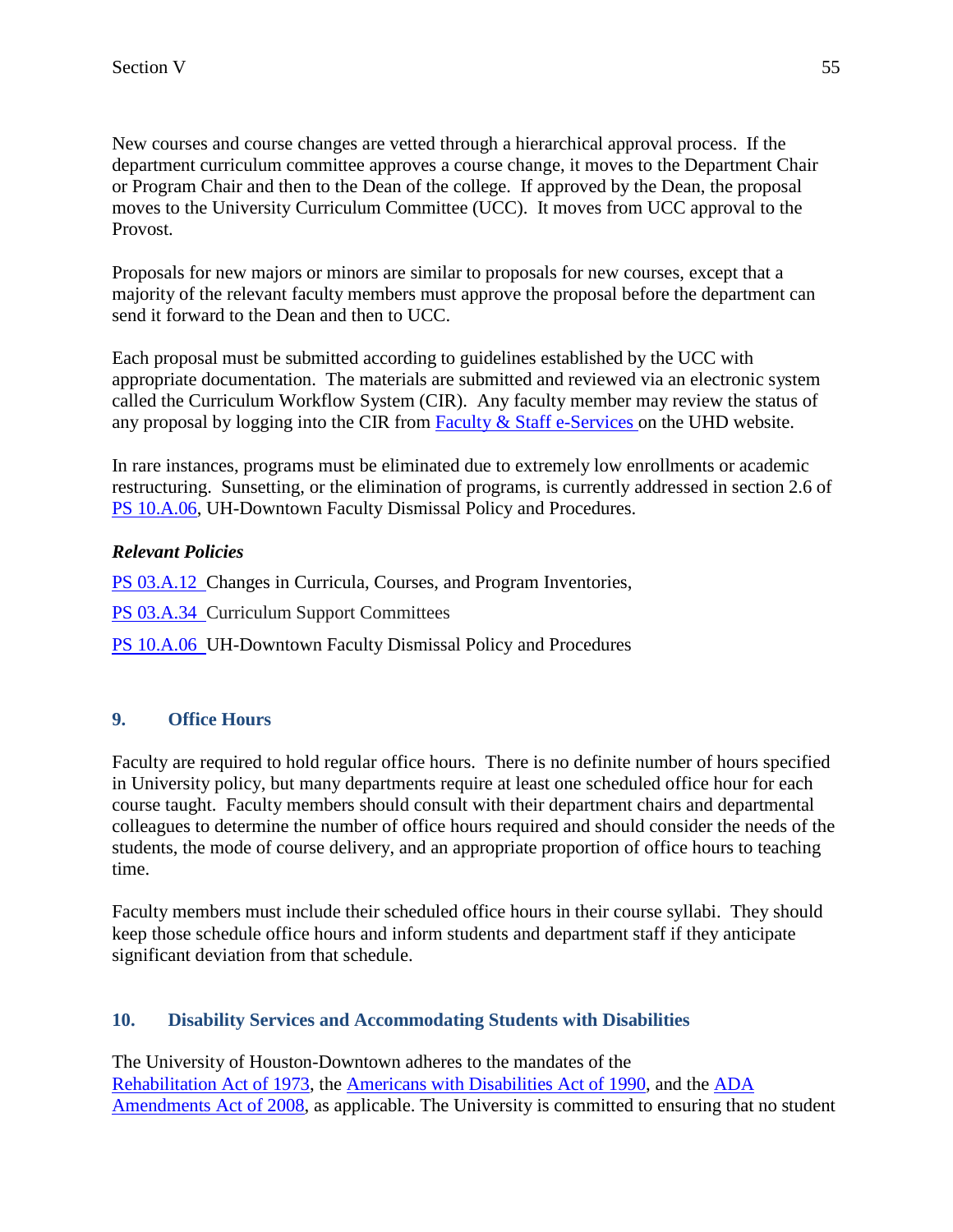with a disability is excluded, denied services, segregated or otherwise treated differently than other students because of the absence of a reasonable academic adjustment/auxiliary aid.

Students who believe they need academic adjustments/auxiliary aids must register with the Office of Disability Services (ODS), located in S-409 (call 713-226-5227 or email disabilityservices@uhd.edu). Faculty should refer students who inquire about possible academic adjustments/auxiliary aids to the ODS. Faculty are not obligated to provide accommodations for students who have not registered with ODS. It is the student's responsibility to provide the faculty member with documentation showing they have registered with the ODS and received an approved recommendation for an academic adjustment/auxiliary aid. Faculty have the responsibility to work with the ODS to provide reasonable academic adjustments to eligible students.

Each faculty member has an obligation to be aware of **SAM 01.D.09**, the UH System Student Academic Adjustments/Auxiliary Aids policy regarding equal education opportunities for students with disabilities. Faculty may take advantage of frequently updated information disseminated by the ODS by visiting the ODS website. Faculty are also encouraged to contact the ODS staff with questions or concerns.

To comply with UHD policy, instructors must include the following statement in every UHD syllabus:

#### *Reasonable Accommodations for Students with Disabilities*

*The University of Houston-Downtown complies with Section 504 of the Rehabilitation Act of 1973 and the Americans with Disabilities Act of 1990, pertaining to the provision of reasonable academic adjustments/auxiliary aids for students with a disability. In accordance with Section 504 and ADA guidelines, UHD strives to provide reasonable academic adjustments/auxiliary aids to students who request and require them. If you believe that you have a documented disability requiring academic adjustments/auxiliary aids, please contact the Office of Disability Services, One Main St., Suite 409-South, Houston, TX 77002. Phone: 713-226-5227. Website: [https://www.uhd.edu/student](http://www.uhd.edu/student-)life/disability/Pages/disability-index.aspx Email: [disabilityservices@uhd.edu.](mailto:disabilityservices@uhd.edu)*

More information on ADA and EEOC compliance can be found at the following websites:

The Rehabilitation Act, <http://www2.ed.gov/policy/speced/reg/narrative.html>

Americans with Disabilities Act of 1990, as amended, <http://www.ada.gov/pubs/ada.htm>

Americans with Disabilities Act Amendment Act of 2008, [http://www.eeoc.gov/laws/statutes/adaaa\\_info.cfm](http://www.eeoc.gov/laws/statutes/adaaa_info.cfm)

#### *Relevant Policies and Statutes*

Americans with Disabilities Act of 1990 Americans with Disabilities Act Amendment Act of 2008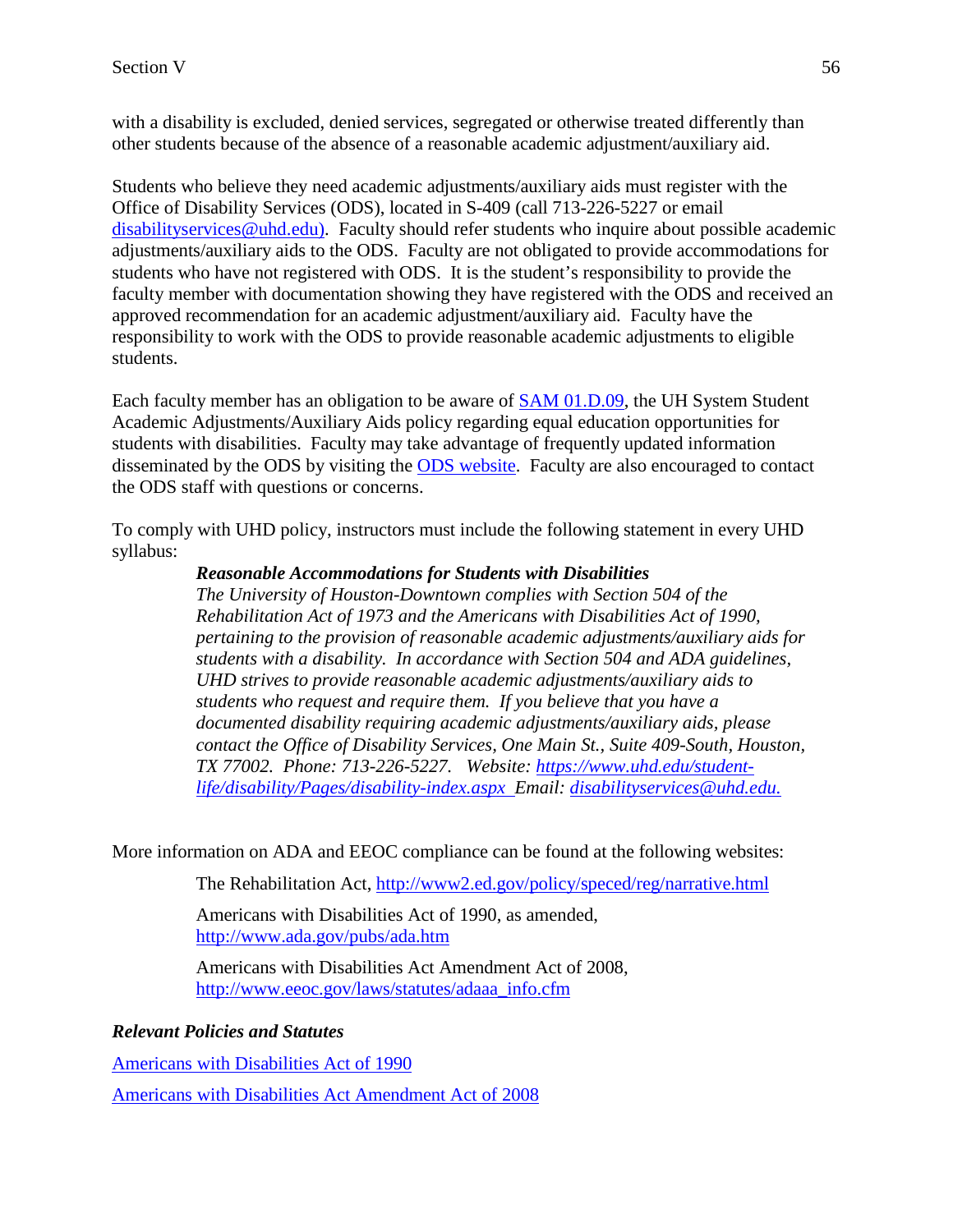### The Federal Rehabilitation Act

SAM 01.D.09 Student Academic Adjustments/Auxiliary Aids policy

### **11. Syllabus Requirements**

All faculty must prepare syllabi in accordance with university policy and practice. UHD's policy is PS 03.A.29; however, since that policy's last revision, legal and accreditation requirements have introduced additional components. The policy is currently under review by the Academic Policies Committee for revision in FY2016.

Faculty must currently produce two syllabi:

- 1. an electronic version to be posted online by the first class day, to contain only the elements requested by state law (Texas Education Code §51.974). Access to this electronic posting system is available through Faculty E-Services via the Class Roster and allows faculty to repost syllabus elements from previous semesters when teaching the same courses;
- 2. a very detailed version of the syllabus that guides the full implementation of the course throughout the semester, to be distributed to enrolled students.

Course syllabi distributed to students in each class should at minimum include the following components. Some of the university statements must be used verbatim; others may be crafted by faculty as appropriate to their contexts. Syllabus checklist:

- $\Box$  Course Number and Title
- $\square$  Semester
- $\square$  CRN
- $\Box$  Course Meeting Times
- $\Box$  Course Meeting Location
- $\Box$  Instructor Name
- $\Box$  Office Number
- $\Box$  Phone Number
- $\square$  Email
- $\Box$  Office Hours
- $\Box$  Course Description (from the Student Catalog) and Prerequisites
- $\Box$  Learning Outcomes

 $\Box$  Required and Suggested Books and Materials, Including ISBNs Pursuant to HB 1096: "A student of this institution is not under any obligation to purchase a textbook from a university-affiliated bookstore. The same textbook may also be available from an independent retailer, including an online retailer."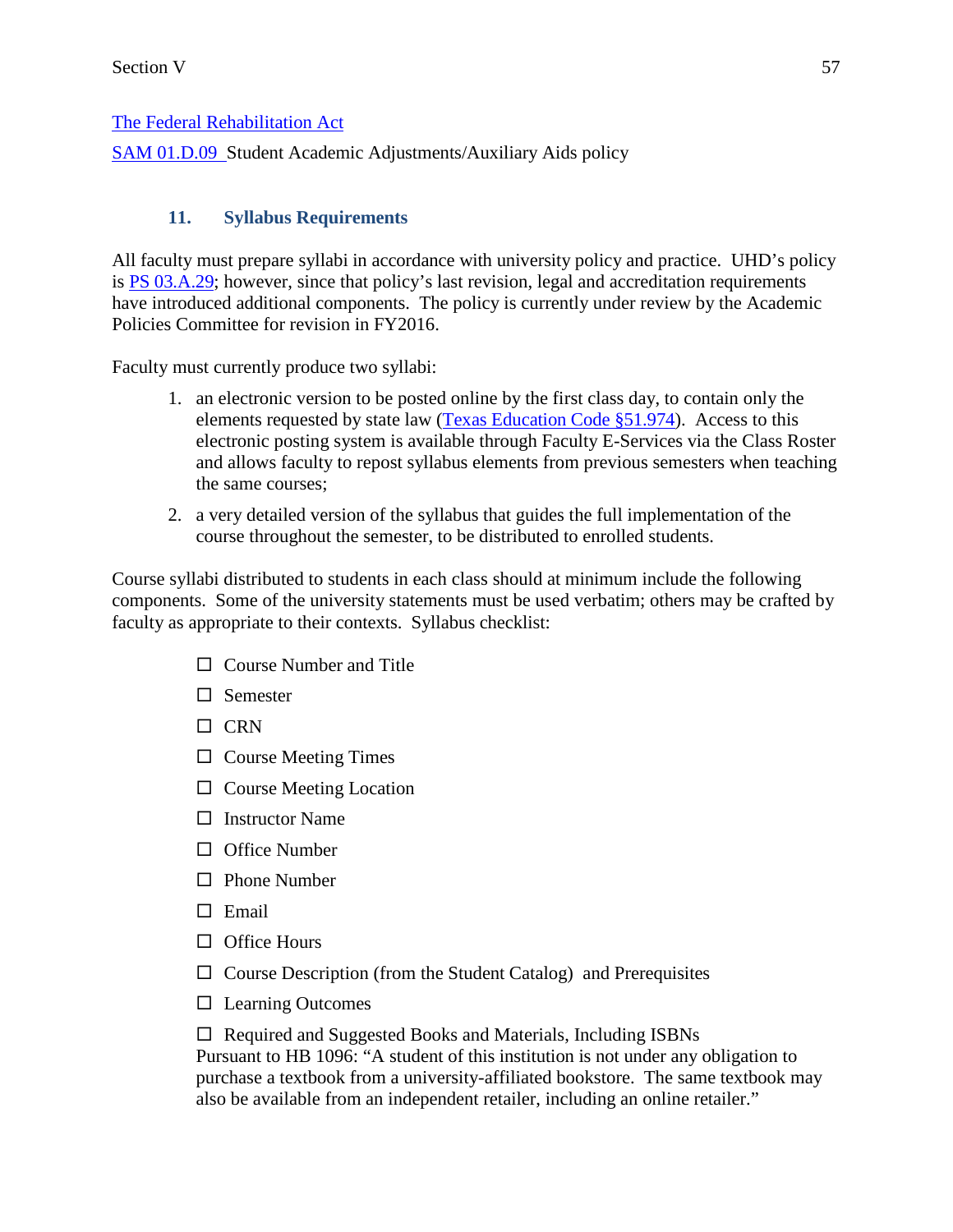- $\Box$  Assignment Grades and Weight
- $\square$  Explanation of Assignments
- $\square$  Explanation of how course grades are determined
- □ Class Policies
- $\Box$  Tentative Schedule

#### $\square$  Students with Disabilities Statement

Required Language: *"The University of Houston-Downtown complies with Section 504 of the Rehabilitation Act of 1973 and the Americans with Disabilities Act of 1990, pertaining to the provision of reasonable academic adjustments/auxiliary aids for students with a disability. In accordance with Section 504 and ADA guidelines, UHD strives to provide reasonable academic adjustments/auxiliary aids to students who request and require them. If you believe that you have a documented disability requiring academic adjustments/auxiliary aids, please contact the Office of Disability Services, One Main St., Suite 409-South, Houston, TX 77002. (Phone) 713-226-5227 (Website) [https://www.uhd.edu/student-life/disability/Pages/disability-index.aspx](http://www.uhd.edu/student-life/disability/Pages/disability-index.aspx) (Email) [disabilityservices@uhd.edu](mailto:disabilityservices@uhd.edu)*

#### $\square$  Class Attendance and Administrative Drop Statement

Required Language (long-semester version): "*Your failure to attend class (face to face or hybrid), engage course material (online only); or make contact with faculty to adequately explain your absence by the 10th class calendar day of the semester will result in your being administratively dropped from this course. Being dropped from this course may affect your enrollment status and/or your financial aid eligibility."*

#### □ Academic Honesty Statement

Sample language: *Students are responsible for following the UHD Academic Honesty Policy, PS 03.A.19, which states, "Students must be honest in all academic activities and must not tolerate dishonesty." Academic dishonesty includes, but is not limited to, cheating and plagiarism. While "the penalty for an academic honesty violations will be left to the discretion of the faculty member," the penalty of an F in a course is recommended "in instances of multiple and/or flagrant violations"* (PS 03.A.19, §4.3).

### $\Box$  University Policy Jurisdiction Disclaimer

Sample language: *All students are subject to the university-wide policies set forth in the UHD Catalog, the Student Handbook, and the UHD website, available at [https://www.uhd.edu/policies/Pages/policies-index.aspx.](http://www.uhd.edu/policies/Pages/policies-index.aspx)*

### *Relevant Policy*

PS 03.A.29 Course Syllabi

#### **12. Posting of Course Syllabi and Curriculum Vitae**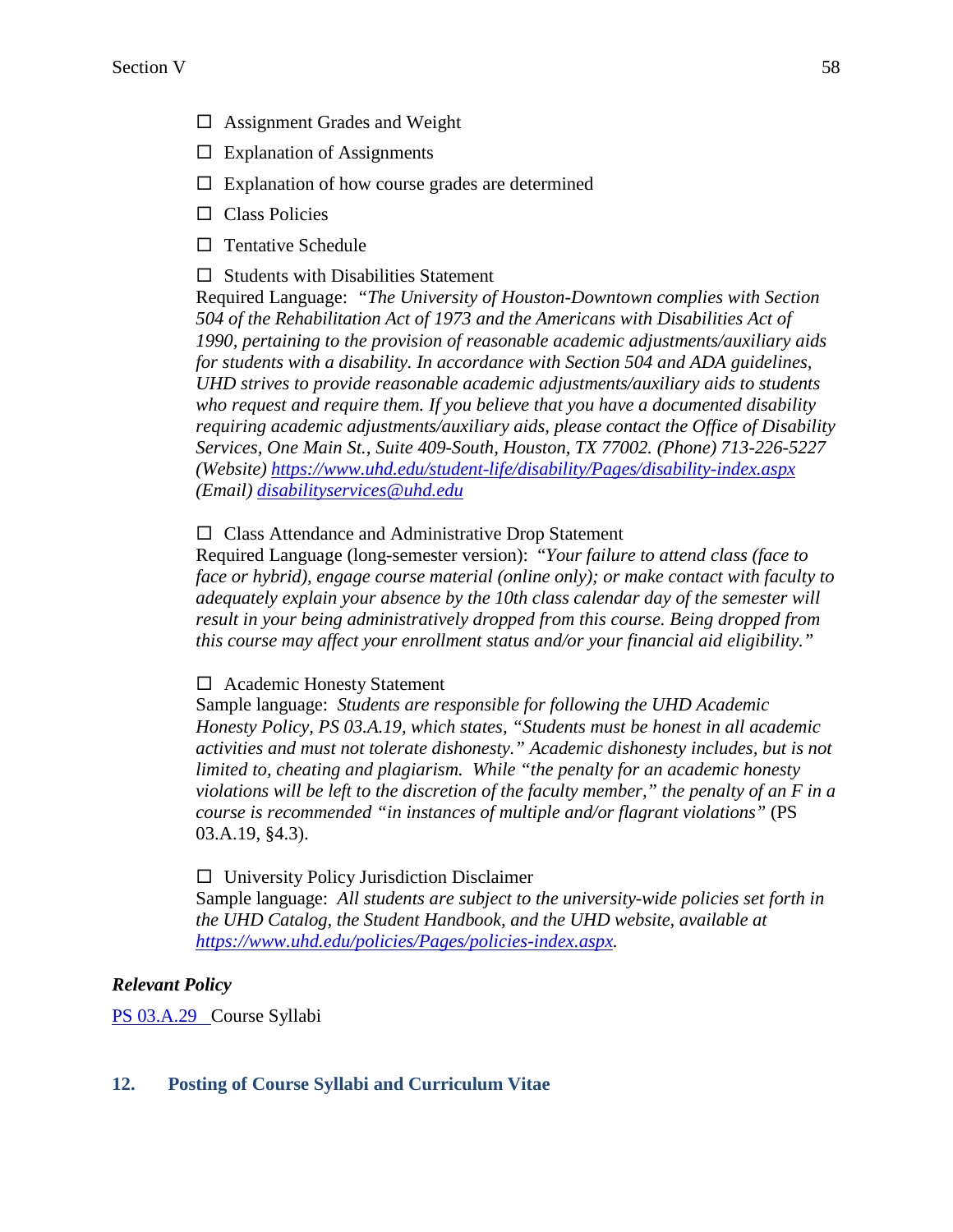Texas state law, as passed in HB 2504 and enacted in Texas Education Code §51.974, Internet Access to Course Information, requires faculty members at public institutions to post their course syllabi and curriculum vitae by the seventh class day. UHD faculty may access the posting tools through e-Services.

The information required by the state for curriculum vitae includes name, official title, office address, office telephone number, UHD e-mail, educational background and training, teaching experience, and significant publications/scholarship/research/creative endeavors. The posting site provides forms through which faculty may submit the relevant information.

The information required for course syllabi includes learning objectives, major assignments, required and recommended reading, and lecture topics. The posting site provides forms through which faculty may submit the relevant information. Faculty should note that the information required by the state for this posting is less extensive than the information UHD requires for course syllabi distributed to enrolled students (see Section V.11, "Syllabus Requirements").

Faculty should also note that the exact wording required for certain policies changes over time, and faculty should consult with discipline Coordinators and Department Chairs to keep their syllabi in compliance with university policy and state law.

## *Relevant Statutes*

Texas Education Code §51.974 Internet Access to Course Information

## **13. Blackboard Course-Management System**

UHD uses a course-management system called Blackboard (Bb) to facilitate and enhance learning in on-line and face-to-face courses. Blackboard is the mode by which on-line courses are delivered, but all instructors have access to Blackboard shells for every course they teach. Instructors for all face-to-face courses have the latitude to choose how and to what extent they will use Blackboard. Blackboard is directly integrated with the PeopleSoft Student Records Management System so that Bb courses are automatically created, instructors of record are given access to appropriate Bb course sites, and student rosters are kept current.

There are several links to Blackboard on the UHD website, but faculty and students can access it directly through this link to the Blackboard login page.

### *Blackboard Training and Assistance*

There are many sources of support for faculty using Bb at UHD. All faculty are alerted via the academic computing training calendar to a variety of training sessions offered throughout the year. There is also a Training Course Catalog available on the Blackboard faculty site detailing the computer training courses available to UHD faculty. In addition, the Teaching and Technology Learning Center (TTLC) offers comprehensive training documentation on the Training webpage, including instructions for getting started in Blackboard and for using a number of its advanced features. Faculty are also automatically enrolled in the online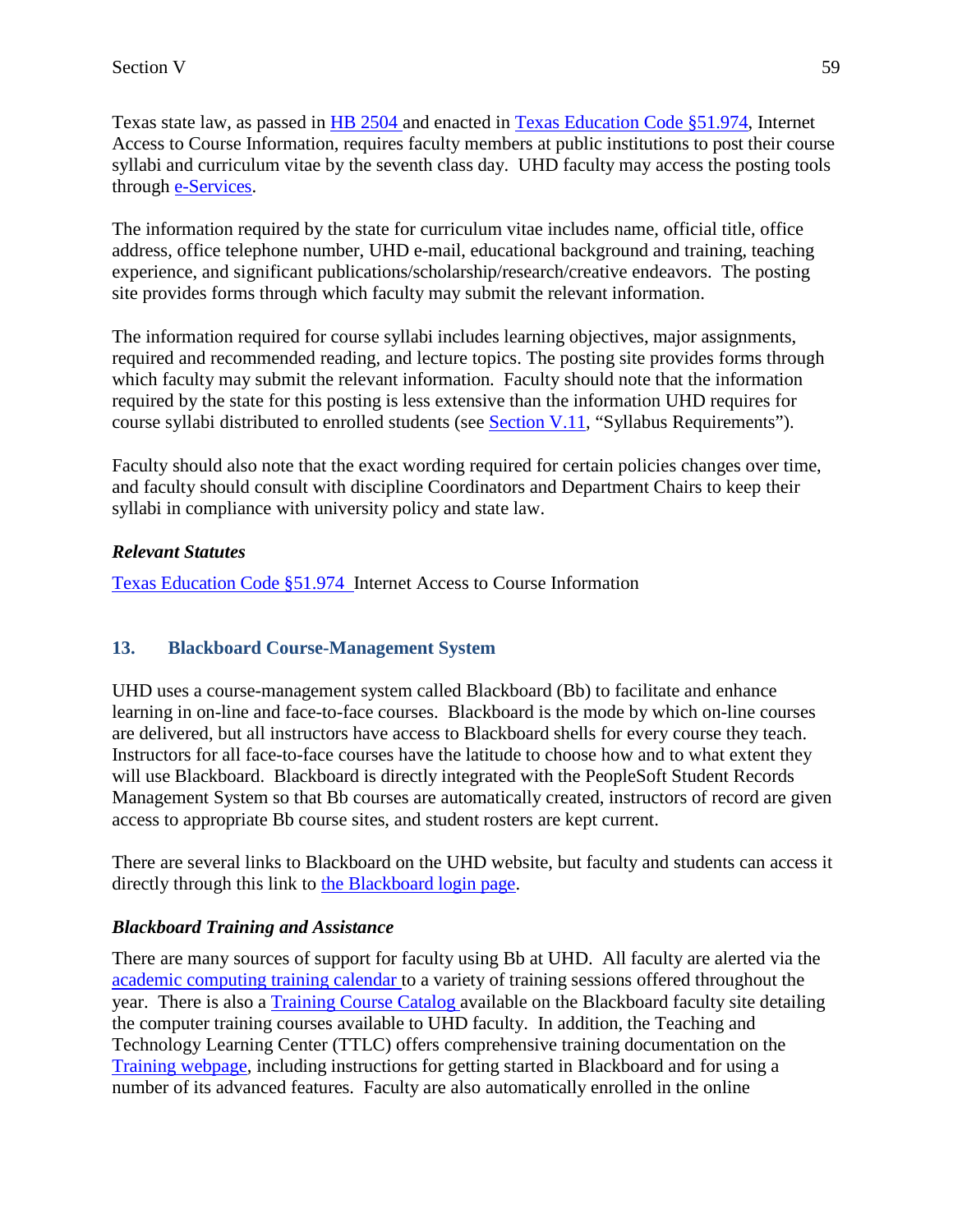Blackboard Orientation, available through the instructor's Course List inside Blackboard. The TTLC also offers drop-in faculty support from TTLC staff in A700. Faculty are also encouraged to direct specific Bb questions to Blackboard Support by phoning 713-221-2786 or by emailing [bb@uhd.edu.](mailto:bb@uhd.edu)

#### *Essential Information about Blackboard at UHD*

#### *Faculty login*

The Bb username is the same username used to login to other UHD services, a concatenation of the last name and first initial, such as "smithj." New faculty and staff are issued their initial computer account password through Employment Services and Operations. Users will be required to change passwords every 90 days thereafter following mandatory state guidelines.

#### *About Bb Course Shells*

A new Bb course site will be automatically created within 24 hours of the official faculty assignment for each course section. All faculty will automatically be provided with a course site, but the course design and loading of content are the responsibility of the individual faculty member. Each faculty member has access to the Bb Faculty Orientation Course in Blackboard. This course demonstrates Bb's basic functions that can be used to design Bb course sites.

All face-to-face Bb course shells are fully viewable by the instructor, but unavailable to students until the instructor activates students from the Manage Blackboard Courses link in Faculty eServices. However, all fully online or hybrid Bb course sites will automatically be made available to registered students on the first scheduled day of the course. Instructors can also choose to open their course early for students.

### **14. Student Course Evaluations**

In accordance with PS 03.A.26, the University administers Student Course Opinion Surveys (also known as student course evaluations) for every course, no matter the instructor's rank or the course-delivery mode. These course evaluations are used by Chairs and adjunct supervisors as a tool for evaluating teaching performance annually, and they provide instructors with valuable student feedback. In Fall 2014, the University adopted IDEA online evaluations, which provide data on students' perceptions of their own achievement of the course learning outcomes. More information about IDEA can be found on the Course Evaluations webpage for Faculty.

### *Relevant Policy*

PS 03.A.26 Student Course Opinion Surveys

### **15. Textbook Orders**

The campus bookstore is affiliated with Barnes and Noble, and its staff facilitate the textbook orders for UHD faculty according to the process described here.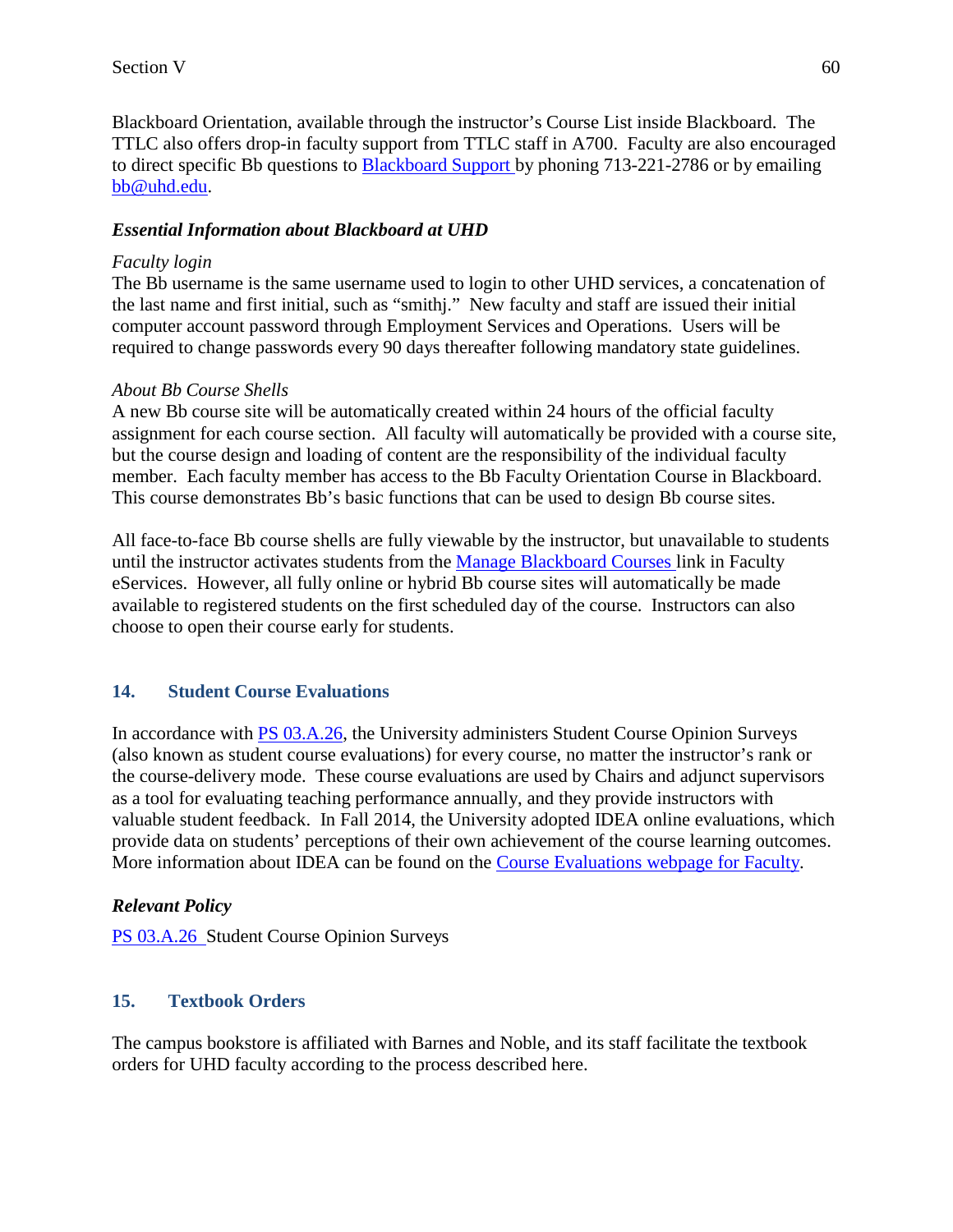Textbook orders are due on March 15th of each year for the summer terms, April 15th for the fall semester and October 15th for the spring semester. Faculty can submit via phone (713-221- 8145), but the Bookstore's preferred method is to go online to UHD Bookstore's website, select Faculty Resources in the upper right corner, create an account, and enter your book order information for each course. The information is submitted electronically to the bookstore. The online resource also allows faculty to track book-order information from semester to semester, read book reviews, and see what textbooks peers are using.

Given state law, faculty should keep the following in mind when submitting your book order:

- Faculty members should confer with their Chairs and disciplinary Coordinators to determine whether there are required texts for particular courses.
- Faculty members are not obligated to order any textbooks for their courses; however, the bookstore will need that information as well.
- Students are not required to buy their textbooks from the UHD Bookstore (Texas Education Code §51.9705).
- Finally, the Higher Education Opportunities Act of 2008 (HEOA) requires that all faculty members submit some textbook order information to the university bookstore, even if no text is required for the courses. When submitting a "no text" order, the bookstore asks that faculty provide the source of the material used in the course, such as instructor notes, open source content, free publisher trials, etc.

The bookstore can help faculty gather textbook information and provides rental as well as digital options for course textbook needs.

### *Relevant Statutes*

Higher Education Opportunities Act of 2008 (P.L. 110-315)

Texas Education Code §51.9705 Notice Regarding Availability of Textbooks through Multiple Retailers

## **16. Faculty Advisors of Student Organizations**

Student organizations are regulated by the Office of Student Activities. UHD currently has more than 50 recognized student organizations, most of which have faculty advisors. Advising a student organization is recognized as an important service activity on behalf of the University, one which facilitates student retention and success. Faculty members who serve as advisors to student organizations should abide by the policies and procedures established by the Office of Student Activities. For more information, contact the Office of Student Activities by phone (713-221-8573) or email (StudentActivities@uhd.edu).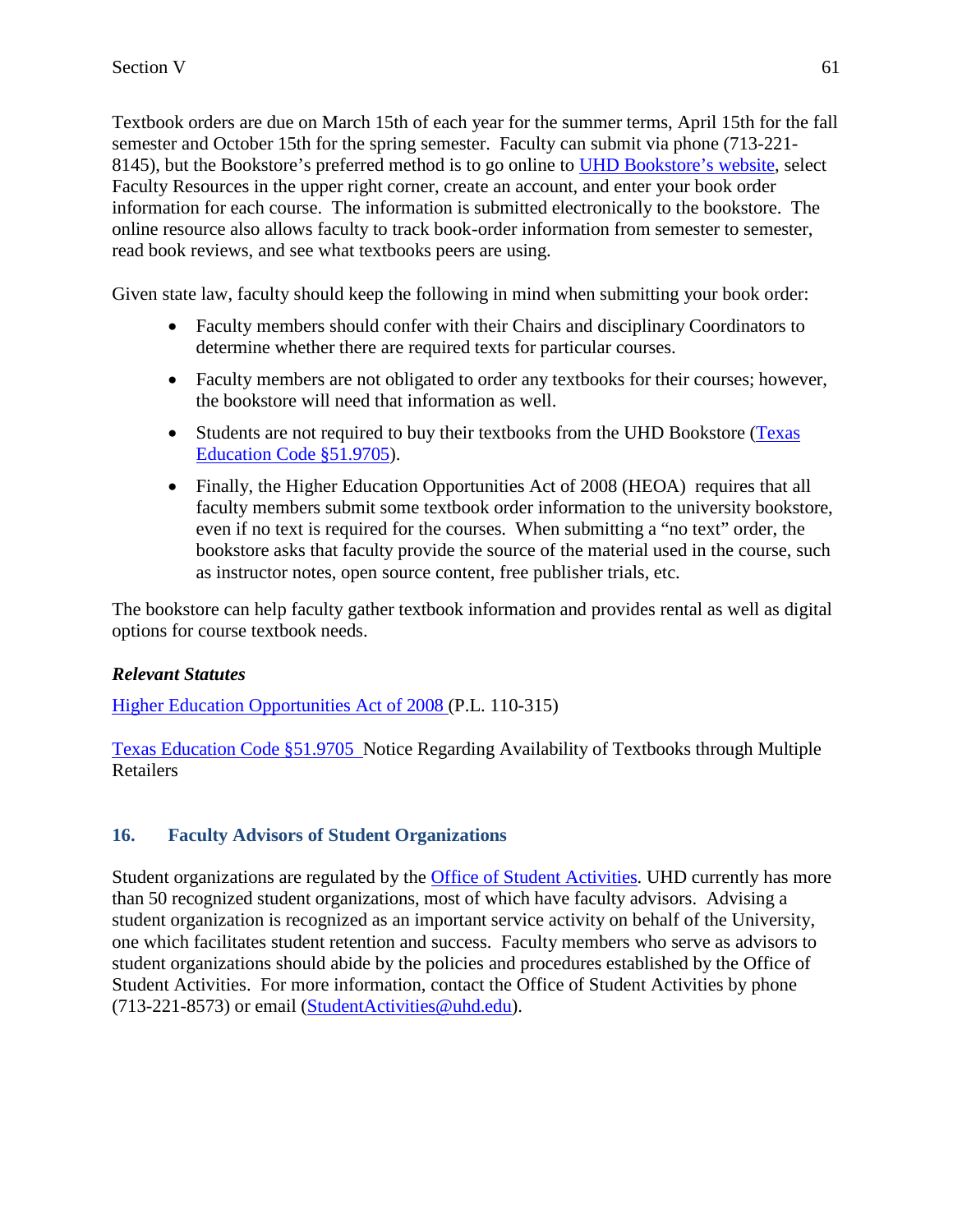# **Section VI. Other Employment-Related Benefits and Procedures**

### **1. The PASS System and Accessing Payroll Information**

### *People Advantage Self Service (PASS)*

People Advantage Self Service (PASS) allows UHD employees access to manage personal information online, 24 hours a day, seven days a week, in real time. Employees can make changes or updates to personal information or W-4s, and view/print pay history, earning statements, and benefits information. Employees can also request changes in name, marital status, and educational level online, but appropriate documentation is required before these changes are approved. To log in to PASS the first time, employees will need their date of birth, last four digits of their social security number, and their employee ID (commonly referred to as "Empl ID," this number may be found on paystubs and other payroll documents, or contact ESO if you are not sure of your Employee ID). After the initial log in, the system will require that users change their password. This password is PASS-specific and cannot be the same one used for other UHD logins.

To learn more about PASS advantages and how it works, click the PASS webpage.

### *Paydays*

Faculty members are paid monthly on the first working day of the month, with the first payday of the academic year occurring in October. Full-time faculty members are on nine-month contracts and may opt to take their salaries evenly divided over 9 months or 12 months. Those who opt for 9-month salaries will receive paychecks October through June; those who opt for 12-month salaries will receive paychecks October through September.

### *W-2 Tax Forms*

The University offers employees options for receiving W-2 tax forms. An employee may choose to receive his/her W-2 form in the mail or electronically through PASS. Employees who choose to print their W-2 through PASS should complete the Electronic W-2 Consent Agreement in PASS each year. Employees will automatically receive a copy of the current W-2 form in the mail if an Electronic W-2 Consent Agreement is not submitted. Additional information on W-2 electronic printouts and withdrawal of consent is provided at the PASS webpage.

### *Payroll Deductions*

By law, UHD is required to make certain deductions from an employee's pay. These include the following:

- Federal Income Tax (FIT);
- Social Security (FICA);
- Medicare Tax;
- TRS or ORP retirement program (if required, based on employment status);
- Court-ordered garnishments (child support and IRS levy).

Employees have the option of requesting additional deductions, such as:

• Health insurance: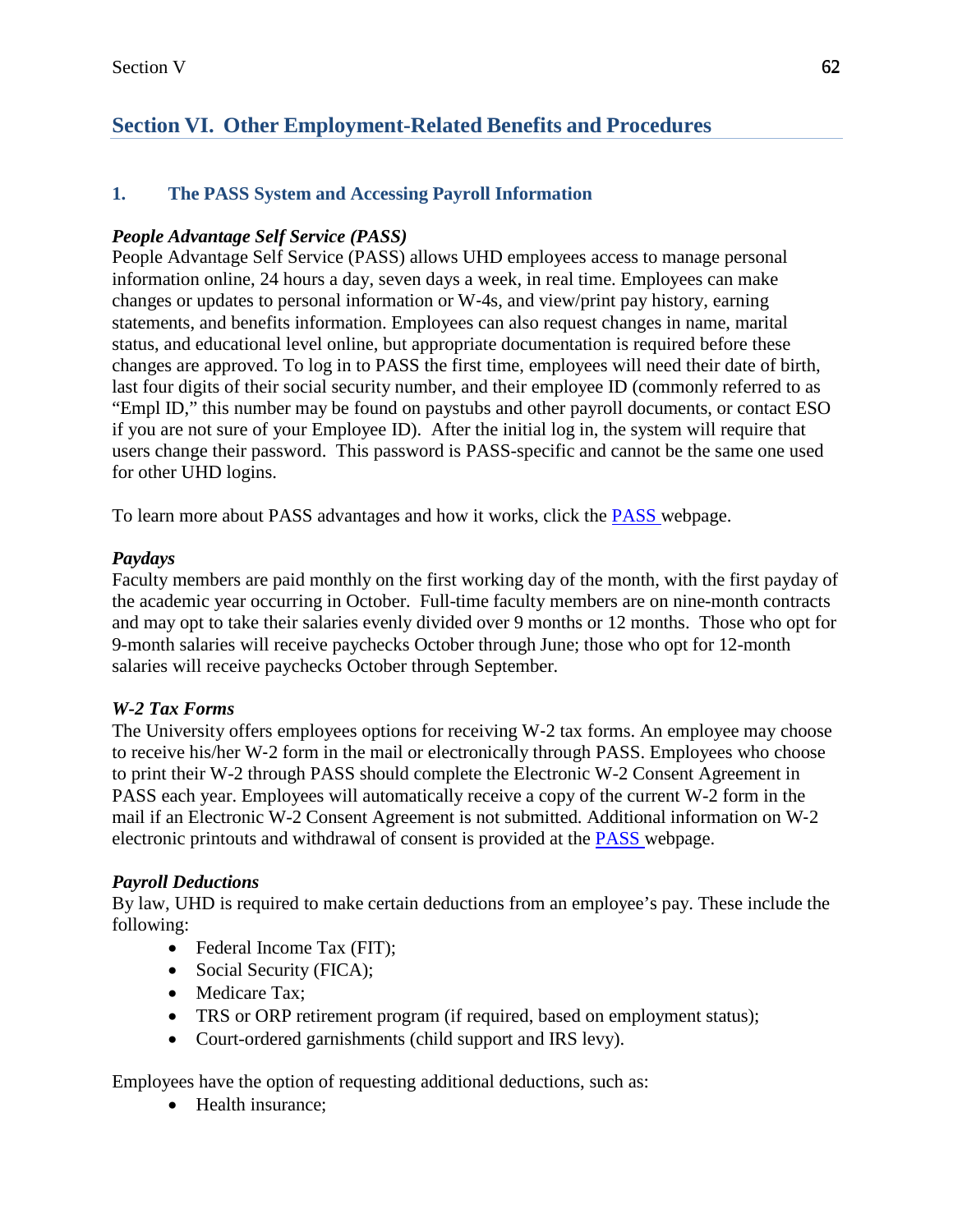- Voluntary life, accident, and disability insurance;
- Dental insurance;
- State Employee Charitable Campaign;
- Annuities.

### *Payroll Direct Deposit*

In order to reduce the costs and making progress toward achieving a paperless environment, UHD requires all employees to have their pay deposited electronically to their personal bank account. Employees may sign up for direct deposit by logging on to PASS or completing a Direct Deposit Authorization Form and submitting it to the Payroll Department, located in S910.

There is no cost to employees for direct deposit and many banks offer free checking services to individuals who are paid via direct deposit. Direct deposit assures the employee will receive their pay expeditiously, especially in the event of a disaster such as a hurricane, and payments can be divided automatically among designated employee accounts.

Employees who do not want to enroll in direct deposit may have their pay deposited through the UHS PayCard program, sponsored by Bank of America. This is a Visa-branded card that will be issued in the employee's name. The PayCard will be loaded by electronic funds transfer with the amount of the employee's pay due on a standard pay day.

### **2. Summer Teaching and Faculty Teaching Overloads**

### *Summer Teaching*

There are three summer sessions at UHD, whose class dates are noted in the academic calendar. Full-time faculty members have 9-month contracts, so summer courses fall outside their regular teaching load. Summer teaching is neither required nor guaranteed, and it is assigned by the Chair based on enrollment and curricular needs.

There is not currently a policy governing summer pay rates, but there has been a long-standing practice observed by the University. According to this traditional practice, faculty are remunerated as follows:

Adjunct instructors: The University pays the regular adjunct rate per course.

Full-time instructors:

| 1 <sup>st</sup> course    | $1/12$ of the nine-month salary |
|---------------------------|---------------------------------|
| 2 <sup>nd</sup> course    | $1/12$ of the nine-month salary |
| <b>Additional courses</b> | adjunct rate                    |

### *May and Winter Terms*

Faculty who teach in the May and Winter Term receive the adjunct rate.

### *Teaching Overloads in the Long Semesters*

Last-minute enrollment pressures, faculty resignations, or curricular needs may occasionally require Chairs to assign willing faculty members courses in excess of their regular semester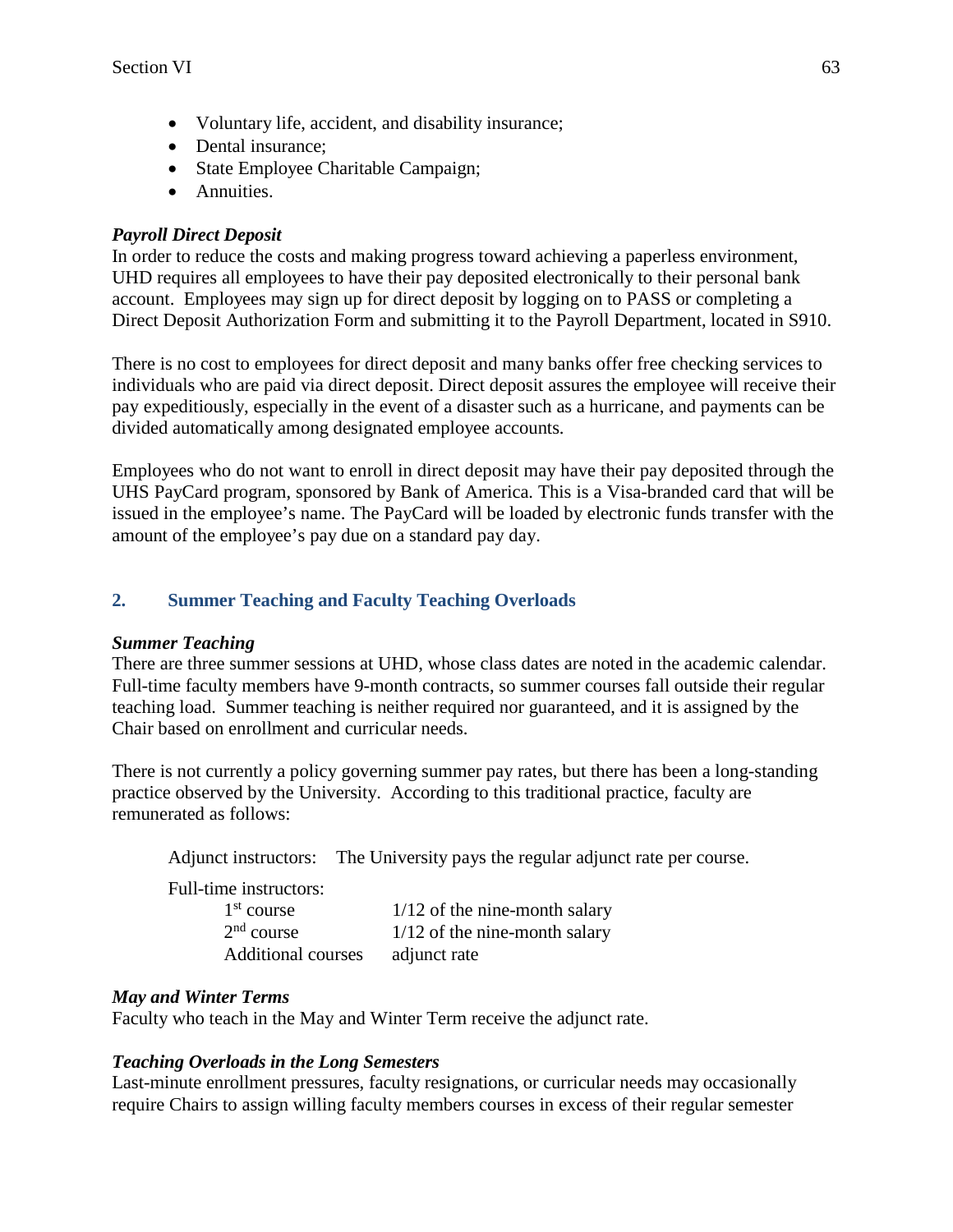teaching load. PS 02.A.05, Additional Compensation for Faculty and Exempt Staff, specifies that overloads must have prior approval by the Dean and the Provost  $(\S 3.2.1)$ . Full-time faculty members who teach overloads may opt to take compensatory time or to be paid at a rate of no less than the adjunct rate for the additional courses (§3.2.2).

### *Relevant Policy*

PS 02. A.05 Additional Compensation for Faculty and Exempt Staff

### **3. Insurance Programs**

### *Insurance Eligibility*

UHD offers a variety of insurance programs to benefits-eligible employees as part of its employment and compensation package. Employees have the ability to select benefits that may be individualized to meet their needs and those of their dependents.

To be eligible, faculty must be employed at least one-half time (50% full-time equivalent).

New employees have a 90-day waiting period for medical insurance. The 90-day waiting period is waived for employees transferring directly from another state agency.

#### *Health Insurance*

A variety of insurance programs are available to University employees through the Texas Employees Group Benefits Program (GBP).

- **Full-time employees**: the state pays 100% of the employee's own medical premium and 50% of their dependents' premiums. Effective September 1, 2013, employees working thirty (30) hours or more per week will be considered full-time for insurance purposes and will receive the 100% state contribution on their own medical premium and 50% contribution on their dependents' premiums.
- **Part-time employees**: the State pays 50% of the employee's own medical premium and 25% of their dependents' premiums. Effective September 1, 2013, employees working less than thirty (30) hours per week are still considered part-time for insurance purposes, and will continue to receive the same percentage rate of state contribution toward medical premiums.

Coverage must be selected by new employees within the first **thirty (30) days after their hire dates** and becomes effective the first day of the following month, excluding the medical insurance, which becomes effective the first day of the month following a 90-day waiting period. Current employees can add or make changes to their insurance plans during summer enrollment, which is usually during July and/or August of each year.

A complete list of insurance rates may be found on the Rates webpage on ESO's website.

Effective September 1, 2012, United Health Care Services, Inc., began serving as the new third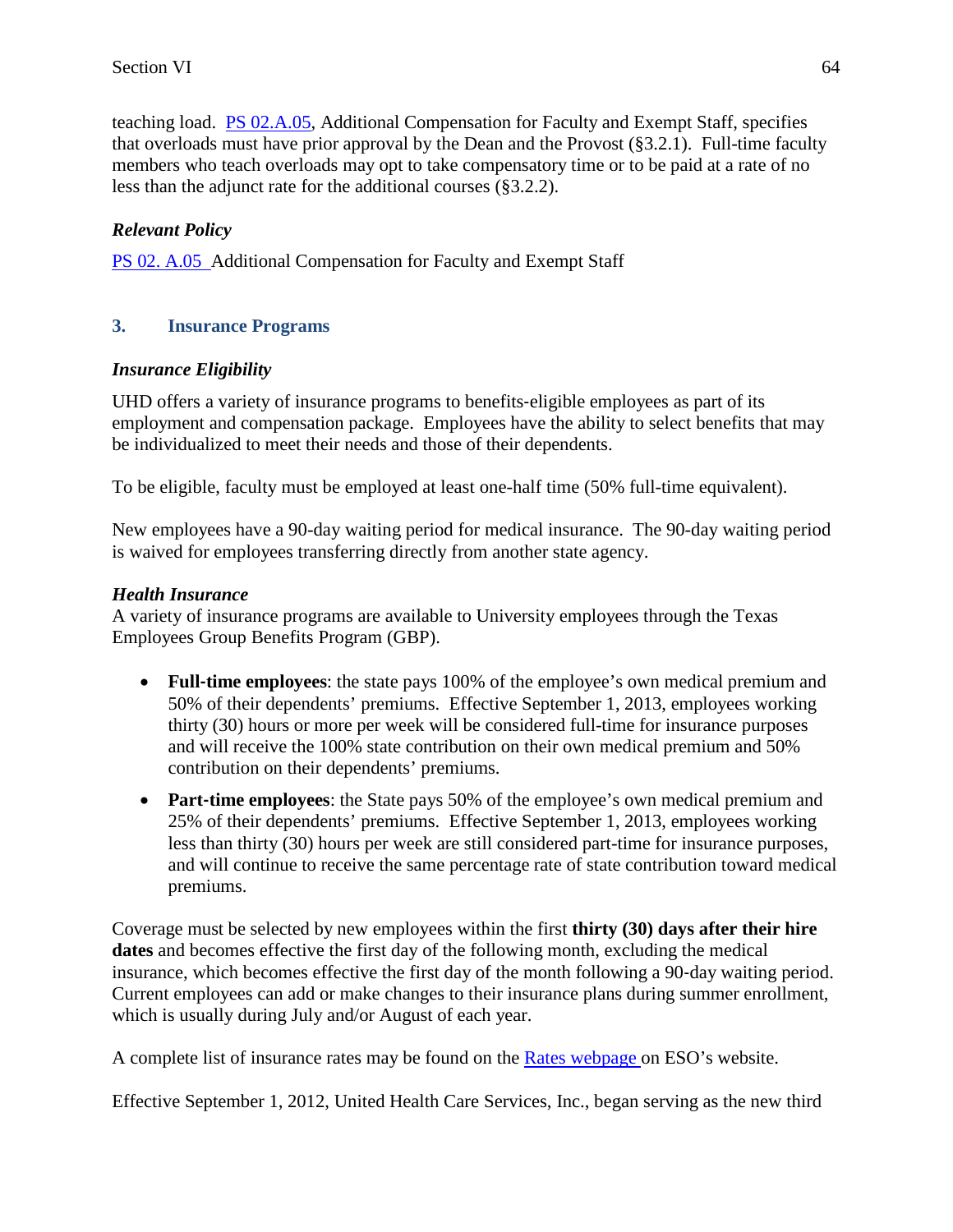party administrator (TPA) for the Health Select of Texas health plan. For detailed information on Health Select of Texas medical plan, visit the ERS website or the Employment Services and Operations Benefits webpage, which has links to information about the various insurance programs available to UHD employees.

## *Dental Insurance*

Eligible employees have a choice of two dental plans:

- Dental Maintenance Plan-Humana DMO
- Dental Choice Plan-Humana

The Dental Maintenance Plan provides dental coverage to employees and their covered dependents through a network of participating dentists. A fee schedule and list of providers are available at Humana Dental DMO.

The Dental Choice Plan does not restrict the choice of dentists, but provides a larger benefit payment if services are obtained at a Humana participating dentist. Detailed information can be found at Humana Dental Choice.

## *Life Insurance*

Employees enrolled in HealthSelect receive \$5,000 in term life insurance with \$5,000 in accidental death and dismemberment insurance. Optional term life insurance can be purchased by employees up to four times their annual salaries (up to a maximum of \$400,000). Employees have the option of purchasing dependent term life insurance and additional accident and dismemberment insurance. Details are provided on the Life Insurance webpage.

## *Accidental Death and Dismemberment Insurance*

Employees may purchase up to \$200,000 of Accidental Death and Dismemberment insurance. Family coverage is also available as a percentage of the total value of the employee's coverage. Accidental Death and Dismemberment insurance pays if the cause of death or dismemberment is a direct result of an accident.

## *Short and Long Term Disability Insurance (Texas Income Protection Program, Or TIPP)*

The Short and Long Term Disability benefit provides protection from loss of income due to disability resulting from illness or accident. This benefit pays 60% to 70% of gross salary upon completion of a designated waiting period. Additional information on Short and Long Term Disability is provided in the Disability Insurance webpage of the ESO website.

# *Workers' Compensation (PS 02.A.25)*

In accordance with PS 02.A.25, "UHD is committed to maintaining a safe working environment free of hazardous conditions for all faculty, staff, and students. However, when unavoidable incidents arise, it is important that employees suffering from a work-related occupational injury or illness receive proper medical attention." It is imperative for employees to submit the proper documentation of a work-related injury or illness to their immediate supervisors as soon as possible (see Texas Labor Code § 409.001). The required Workers' Compensation Forms will be forwarded to the State Office of Risk Management (SORM) for SORM to determine whether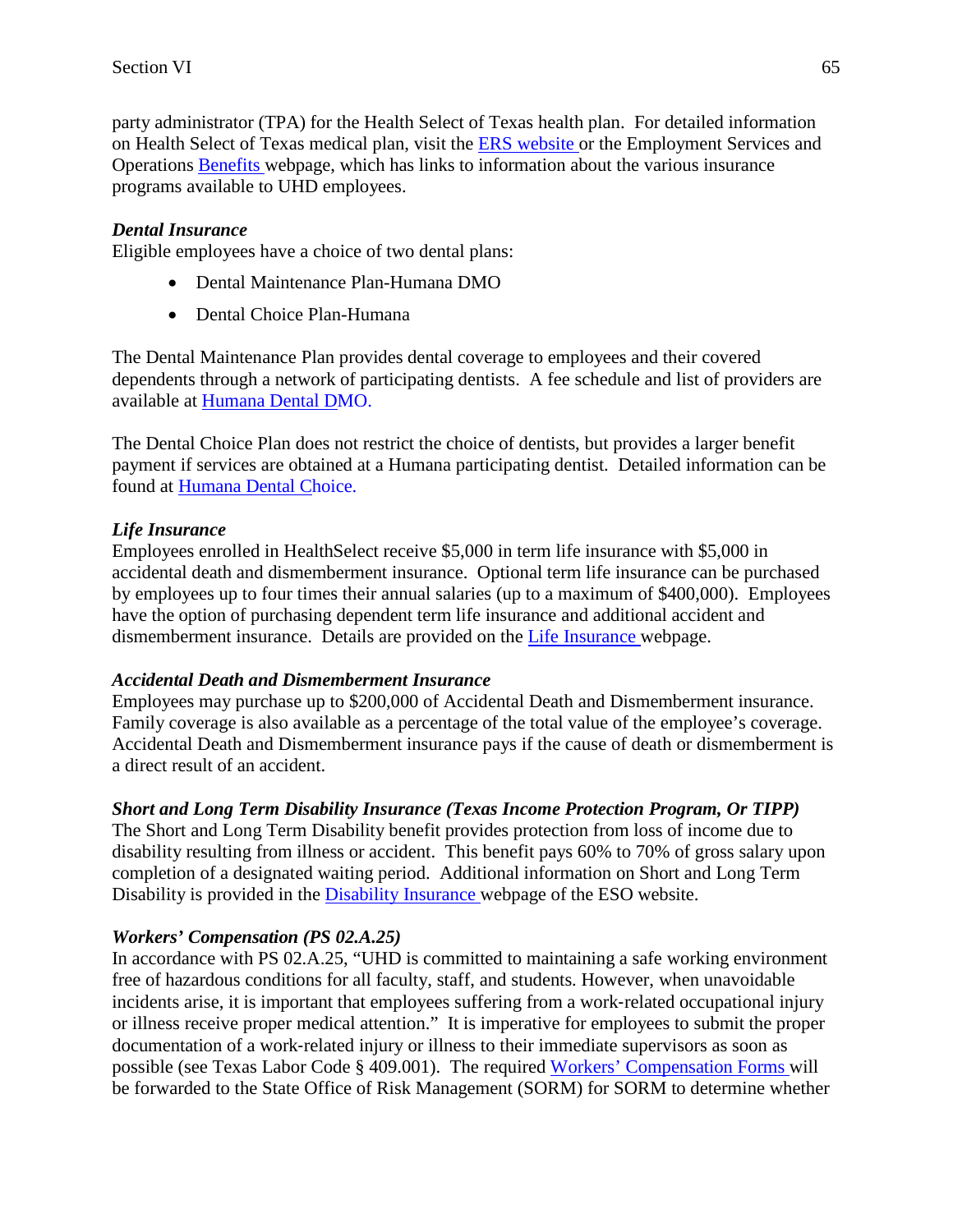worker's compensation may be paid, should the employee be temporarily or permanently disabled.

Employees who are injured on the job and must see a doctor are required to choose a treating doctor from the SORM Network through partnership with Forté, Inc. If treatment is received from someone other than a network doctor, the employee may be required to self-pay the doctor's charges. Treatment by a specialist requires a referral from the network doctor, and network approval. The SORM Network of Physicians was initiated on October 1, 2011.

#### *Short-Term Medical Insurance*

The UHD Short-term Medical or Gap Insurance Program will reimburse up to \$300 per month of the cost to purchase individual health coverage to cover the 90-day waiting period of the ERS group health insurance. It is the responsibility of the employee to purchase medical insurance through an individual plan or a COBRA plan from the previous employer and submit proof of coverage and payment amount directly to ESO. A written receipt of statement from the insurance company is required.

#### **4. Retirement Programs**

#### *Teacher Retirement System*

Depending upon the employee's position, a new employee is required to contribute to the Teacher Retirement System (TRS) or Optional Retirement Program (ORP) effective with his or her date of hire in a benefits-eligible position. ORP-eligible employees will have **90 days** to enroll in an ORP plan **in lieu** of the TRS plan. For a more information on both programs, see the THECB's report *An Overview of TRS and ORP*.

The Teacher Retirement System of Texas is a defined-benefits plan. Employees contribute 6.4% of their pre-tax gross salary, and effective September 1, 2013, the state contributes 6.8% of the employee's gross salary to a state account to pay retirement benefits. The TRS contribution percentage is set by the State Legislature and may change without prior notice. Rights to benefits are vested upon completion of five (5) years of creditable service. Other benefits included in the TRS program for the active member are life insurance equal to twice an employee's annual salary to a maximum of \$80,000 and disability income benefits. For more information, log on to the TRS website.

#### *Optional Retirement Program (ORP)*

The Optional Retirement Program is a defined-contribution plan and is available to full-time (100% FTE) benefits-eligible faculty members and certain professional/administrative staff under the provisions of state laws. Employees contribute 6.65% of their pre-tax gross salary, and effective September 1, 2013, the state contributes 6.6% of the employee's gross salary to the ORP account. Employees who were in the Optional Retirement Program prior to September 1, 1994, are grandfathered at an 8.5% state contribution amount. Contributions made by the University to the ORP are vested after one year and one day of participation in the program. Contact the Benefits Department of ESO for more information on ORP providers.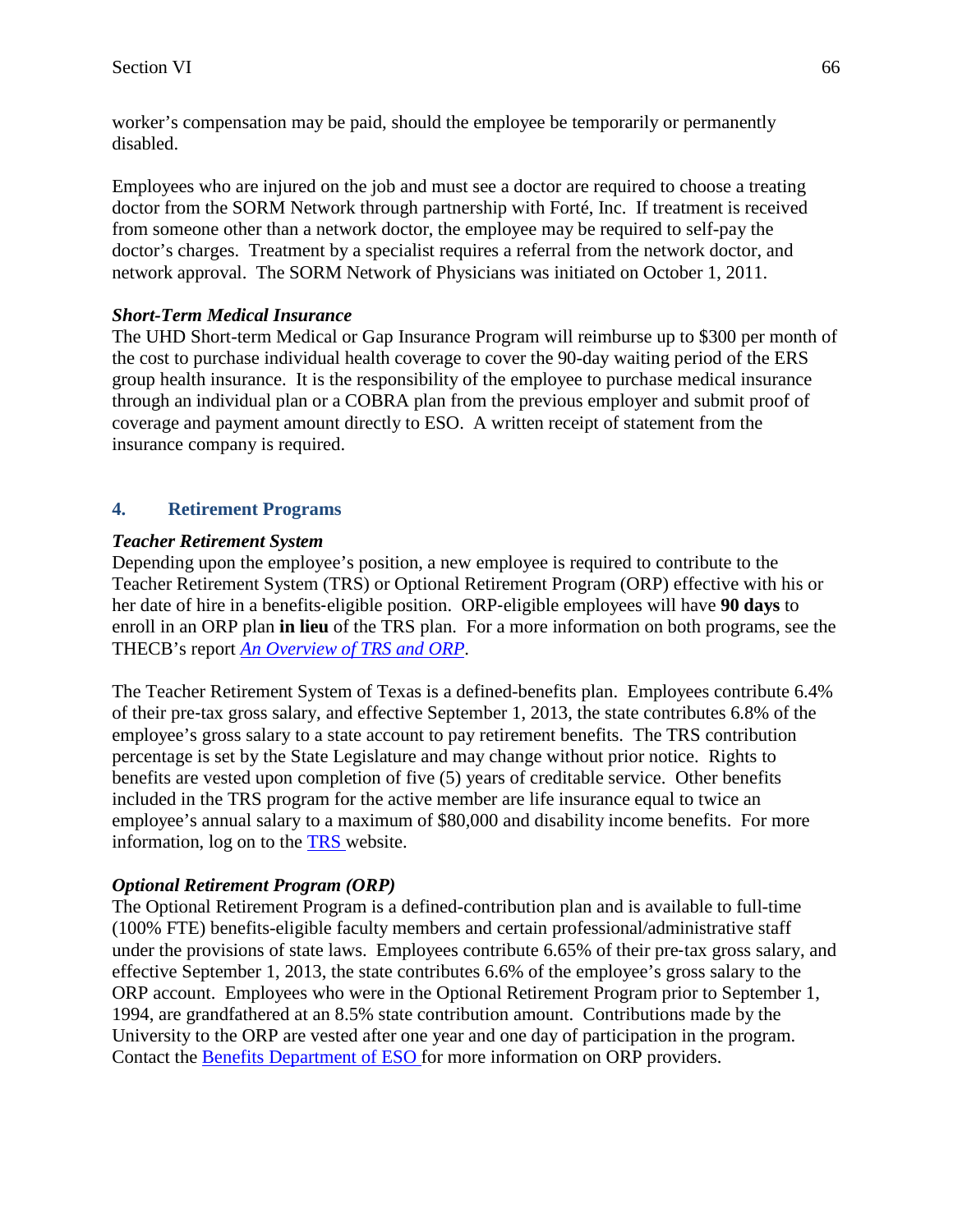### *403(b) Supplemental Program*

The 403(b) program is offered to all benefits-eligible employees. Investments are through life insurance and mutual fund companies licensed to do business in the State of Texas and approved by the University of Houston System. Employees may select from a traditional 403(b), in which all contributions are excluded from taxable income until distributed from the account to the employee, or a Roth 403(b), which is an after-tax investment program allowing tax-free benefits at retirement. The University does not contribute to the employee's 403(b) Supplemental Program. Contact the Benefits Department of ESO for more information on this optional program.

#### *State Of Texas Deferred Compensation Plan (457 Plan)*

Employees may enroll in a deferred compensation plan, also known as the 457 Plan. This plan is a supplemental retirement program that allows the employee to defer a portion of his or her income and deposit it with a company approved by the State of Texas. Benefits paid to the employee or beneficiary equal the value of the deferred compensation account. The state's liability will never exceed the value of that account, and the state will not be liable for any losses resulting from depreciation or a loss in value of the account.

#### *Maximum Contribution Limits*

Employees may contribute to both 403(b) and 457 plans. However, there are limits set each year by the IRS for voluntary contributions to the 403(b) supplemental plan and the 457 deferred compensation plan. For example, in the calendar year 2015, both plans have a maximum deferral amount of \$18,000. Employees age 50 and over who are trying to catch up may defer an additional \$6,000. The combined contribution limit for all qualified plan contributions is \$51,000, and the annual salary limit is \$255,000.

#### *Social Security*

The University of Houston-Downtown complies with the relevant provisions of the Federal Insurance Contributions Act (FICA). All employees are required to participate in the federal Social Security program as a condition of employment. Under the current limits established by federal regulations, 7.65% of each employee's paycheck is withheld to pay for social security, and the State of Texas matches an additional 7.65%. Of the federal government's 7.65%, 6.20% is FICA, applicable only to the first \$118,500 of an employee's annual salary in 2015, and the additional 1.45% is Medicare, which is applicable to the employee's entire annual salary with no upper limit.

## **5. Other Employment Benefits for Faculty**

#### *Employee Assistance Program*

UHD contracts with the University of Texas Employee Assistance Program (UTEAP) to provide employees possible solutions to complex problems affecting their work and personal lives. The Employee Assistance Program (EAP) is a confidential counseling and referral program available to employees and their families. Whether employees want to resolve a stressful work situation, find legal resources, or get advice about a financial concern, EAP can help. This service is offered at no cost to employees. Visit the UTEAP website for more information, additional available resources, and other self-help tools.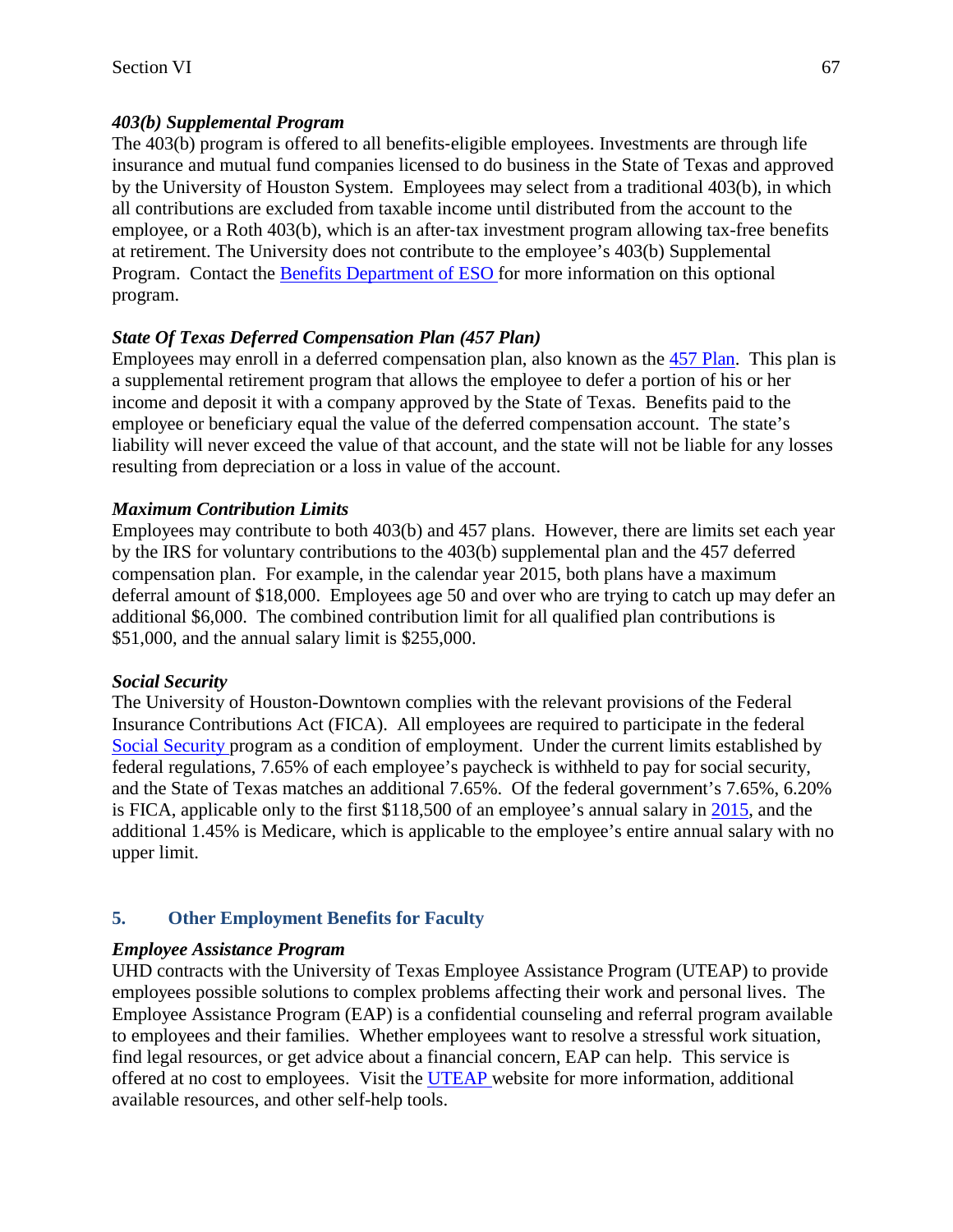## *Tex-Flex Reimbursement Accounts*

The Tex-Flex Program offers two types of reimbursement accounts; the Health Care Reimbursement Account (HCRA) and the Dependent Care Reimbursement Account (DCRA). A reimbursement account allows the employee to set aside tax-free money to cover certain eligible expenses. Money set aside in these accounts can only be spent on eligible expenses incurred during the plan year (September through August). Any money not used by the end of the fiscal year is forfeited. Money that is not reimbursed through properly filed claims for eligible expenses will not be returned to the employee.

## *Sick Leave (SAM 02.D.01)*

UHD full-time employees earn eight hours of sick leave per month of employment. Part-time employees earn pro-rated sick leave hours based on the percentage of time worked. There is no maximum sick leave accrual; however, there is no payment for unused sick leave upon termination of employment.

After a period of more than three consecutive days of sick leave, a doctor's release to return to regular duty must be submitted by the employee to the supervisor before the employee may return to work and be eligible for accumulated sick leave with pay. Additional information on sick leave may be found in the Benefits section of the ESO website and in SAM 02.D.01.

In the unfortunate event that an employee dies, the beneficiary or estate of the deceased employee is entitled to payment of one-half of unused accrued sick leave, or 336 hours of sick leave, whichever is less, provided the employee had continuous state employment for at least six months at the time of death.

# *Extended Sick Leave (SAM 02.D.01)*

Long service employees in good standing who have become disabled may apply for extended sick leave to provide continued income during the waiting period before long-term disability benefits begin. An employee is eligible to apply for extended sick leave even if she/he is not enrolled in the group long-term disability program. However, extended sick leave cannot exceed 90 calendar days and is subject to approval by the University president.

# *Sick Leave Pool (SAM 02.D.02)*

Any benefits-eligible employee who has exhausted all earned leave may apply for benefits from the sick leave pool in the event of a catastrophic illness or injury to the employee or employee's immediate family. The illness/injury must require the services of a licensed physician for a prolonged period of time and last in excess of 30 days. The maximum amount of sick leave pool pay that may be granted is 90 days. Employees who meet these criteria may request time from the pool by completing a Sick Leave Pool Withdrawal Request and submitting it to the Benefits Coordinator in Suite S910.

Hours in the sick leave pool are donated by employees from their own personal sick leave balance. All benefits-eligible employees may voluntarily transfer sick leave hours from their accrued balance to the sick leave pool. There is no limit on the number of hours an employee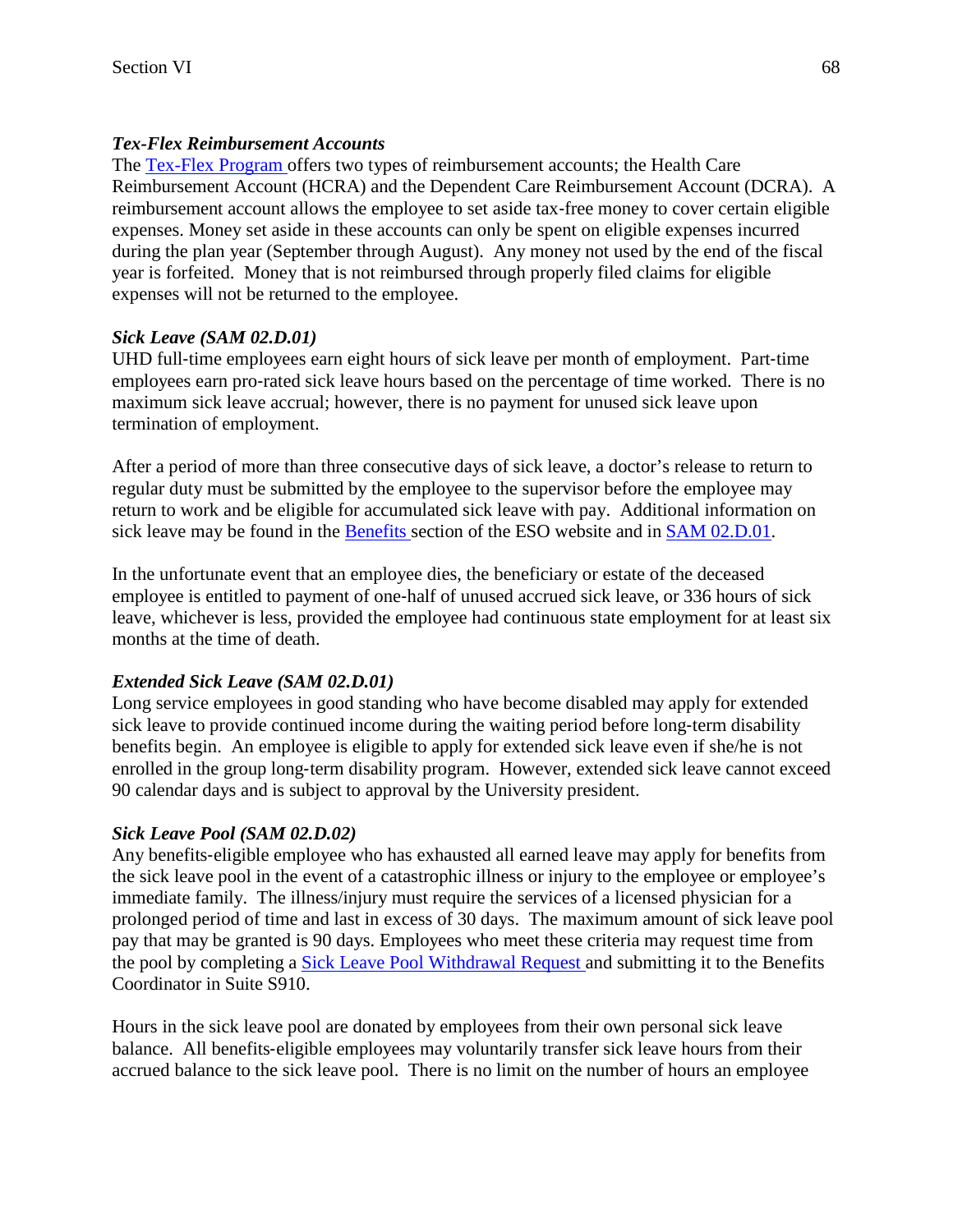may donate to the sick leave pool. Employees who are retiring or have resigned are encouraged to donate their sick leave balance to the sick leave pool.

#### **6. Parking on Campus**

UHD-designated parking garages and lots are accessible to University employees who purchase a parking permit. To obtain a permit, employees must present vehicle information (make, model, year, and license plate number), driver's license, and payment for the parking fee. Employees have the option of paying the fee through automatic payroll deduction. For more information regarding parking costs, locations, and permits, contact the **Parking and Transportation Services** Office, Room N354, or by calling 713-221-8127. Current rates are shown in the table below.

|                                   | 2018-2019  |           |
|-----------------------------------|------------|-----------|
| <b>Faculty/Staff Parking Fees</b> | Annual     | Monthly   |
|                                   | Rate       | deduction |
| <b>Reserved, Garage</b>           | \$720      | \$60      |
| <b>Unreserved, Garage</b>         | \$360      | \$30      |
| <b>Unreserved, Surface lots</b>   | \$300      | \$25      |
| <b>Reserved, Commerce Lot</b>     | \$600      | \$50      |
| <b>Disabled</b>                   | \$240      | \$20      |
| <b>Motorcycle</b>                 | \$60       | N/A       |
| <b>Unreserved, Part-time</b>      | \$50       | N/A       |
| faculty/staff (by semester)       | (semester) |           |

Faculty parking is available at the Girard Street Garage (beginning Fall 2015), the Academic Building Garage, the Commerce lot (reserved parking only), the Shea Street Building Parking Garage, and the auxiliary UHD lots at Washington Street, Shea Street, and Wood Street. Faculty may also park in the Daly Street student lot, if spaces are available.

Click here for a full-size version of the map of available parking at UHD.

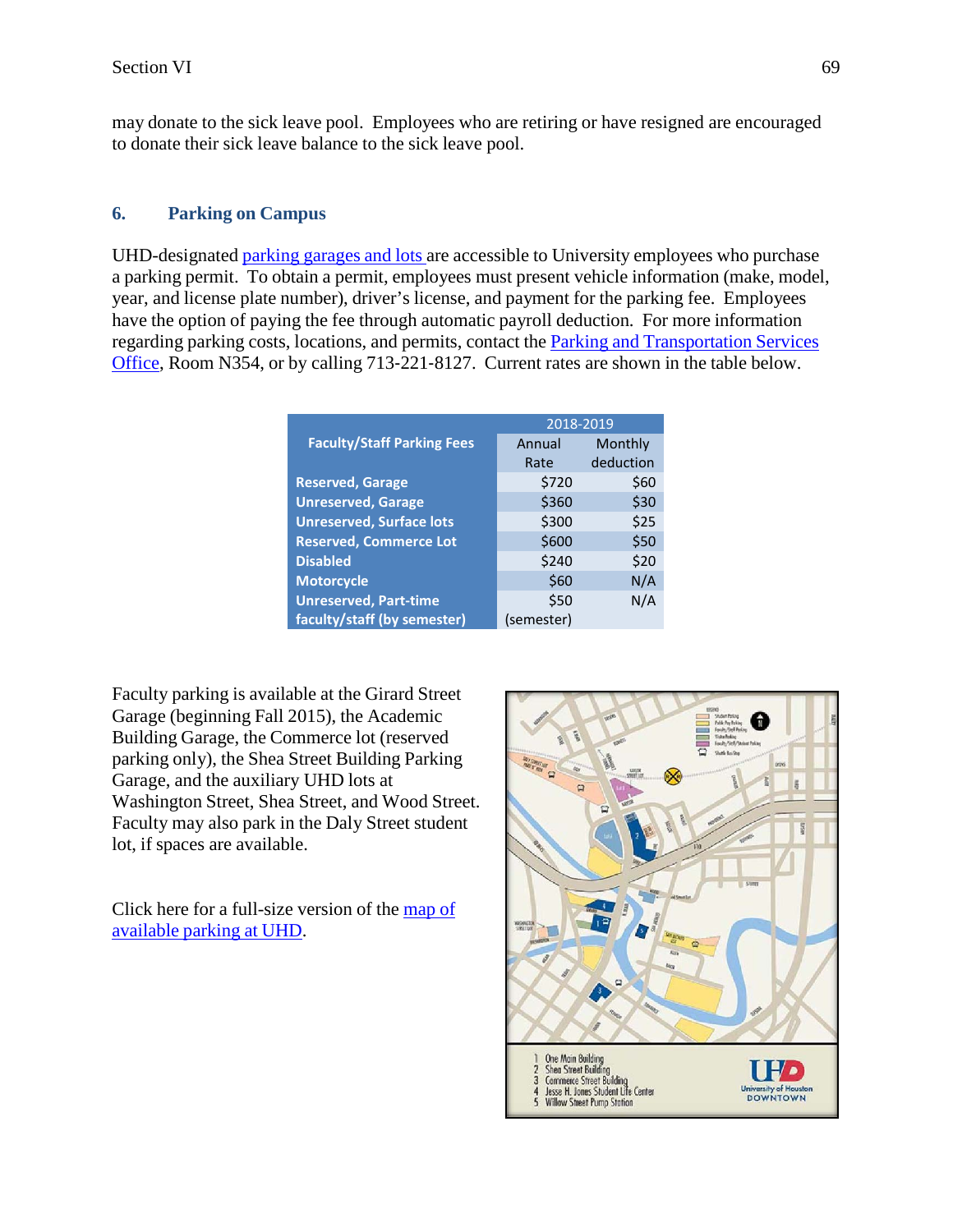# **7. Travel Reimbursement**

UHD recognizes business travel as an essential aspect of its operations, and it seeks to fund such activities in a manner that is equitable to both travelers and the institution. The purpose of this section is to provide a general outline of the procedures that travelers must follow to be reimbursed. Faculty may find more information in UHD's Travel Policy (PS 01.A.08), which sets procedures for all UHD employees. Faculty should consult that document whenever planning conference travel or other university-related travel.

The general framework for travel is as follows:

- All travel requests funded by the University require prior approval, usually by the appropriate Chair and Dean. Foreign travel must have the approval by the President or the President's designee. Approval by the Governor's office may also be required in some cases. Significant changes in dates or costs of travel may require re-approval. Consult PS 01.A.08, §§ 3.1.1, 3.3.1, and 3.3.5 for details. Travel forms are available on the Travel Office's website.
- IRS rules and university policy handle travel reimbursement differently when a trip combines business and personal travel. Consult section 3.2.1 for details.
- All travel arrangements should be made through the UHD Travel Office.
- In cases where travel is to be paid by a third party, the traveler must still provide full disclosure of the nature and purpose of the travel.
- Prior approval of a Travel Request Form is required for all University travel, regardless of the source of funds. Even when not requesting reimbursement for travel, faculty members should submit a Travel Request Form to insure Workers Compensation Coverage during the work-related travel.
- Travelers must document all expenses on a State of Texas Travel Voucher. See PS 01.A.08, §4.1 for details.
- Failure to comply with the Travel Policy will result in an inability to recover travel expenses. See PS 01.A.08, §3.11.

# *Relevant Policy*

PS 01.A.08 Travel Policy

## **8. Room Reservations and Meetings**

When faculty members are making arrangements for committee meetings on campus, they must reserve a room to ensure that the meeting space is available at that time. Many departments have conference rooms of their own that departmental faculty can arrange to reserve through their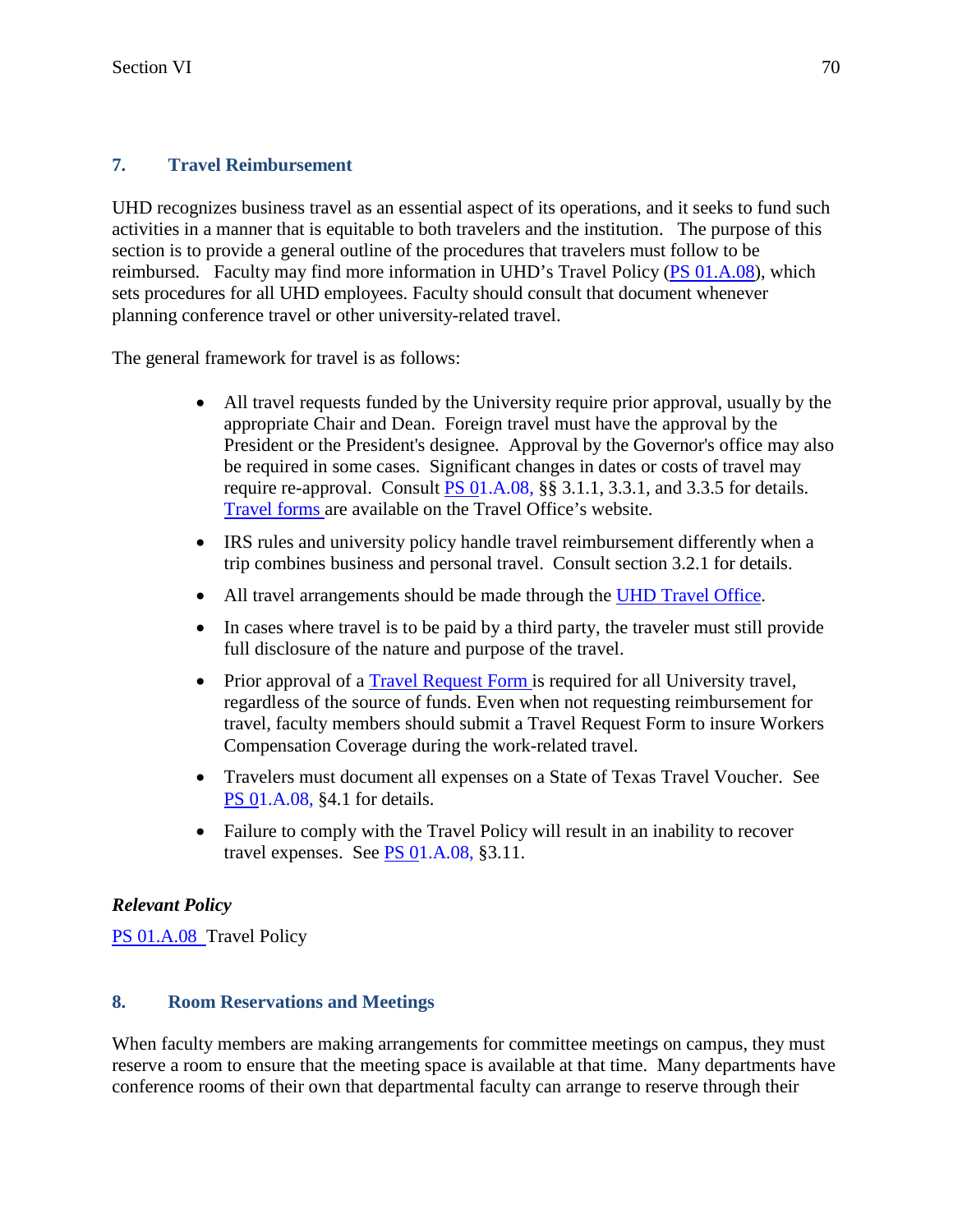departments. Similarly, deans may have conference rooms available; check with staff within the college to reserve a dean's conference room. However, the majority of meeting rooms are administered by the University's Office of Campus Reservations. Faculty can make reservations using the electronic Event Room Request Form available on the Community Relations' website. Procedures and guidelines for room use are also available on the website.

*Important note about classroom assignments*: classroom assignments for courses are generated automatically through UHD's room scheduling program. Faculty members are not free to choose their own classrooms unilaterally. Those instructors who wish to change classrooms for a course they are teaching should consult their department chair, who has the authority to facilitate a room change.

## **9. Emergency Communications**

In the event of an emergency on the UHD campus, the university community will be notified through several communication channels. The type of channel used will depend upon the nature of the emergency. Generally, the more severe the emergency, the more channels are used.

The following channels are used for emergency communications to faculty, staff, and students:

**Email.** All faculty, staff and students will receive an email notification sent to their UHD email address, their personal email address, or for students a Gator Mail address, stating the nature of the emergency and any action that should be taken**.**

**Phone Text Message.** A text phone message will be sent to faculty and staff cell phone numbers.

**Classroom Display Panels.** A message will be sent via the Emergency Classroom Notification System to the classroom display panels located on the wall adjacent to the main door of each classroom.

**UHD's Main Switchboard.** In the event that an emergency has caused the University to be closed or has caused a pending closure, a message will be left on UHD's main telephone line at 713-221-8000.

**Website**. The UHD homepage can be altered to communicate information on an emergency either via a rotating slide, or placement of a full-screen, static image.

**Social Media**. UHD's social media sites, including Facebook and Twitter, will post updated information as it becomes available. These sites can be accessed at [http://www.facebook.com/Uhdowntown o](http://www.facebook.com/Uhdowntown)r https://twitter.com/uhdowntown.

**External Media.** If necessary, television, radio, and *Houston Chronicle* online will be alerted. Please check these sites for updates.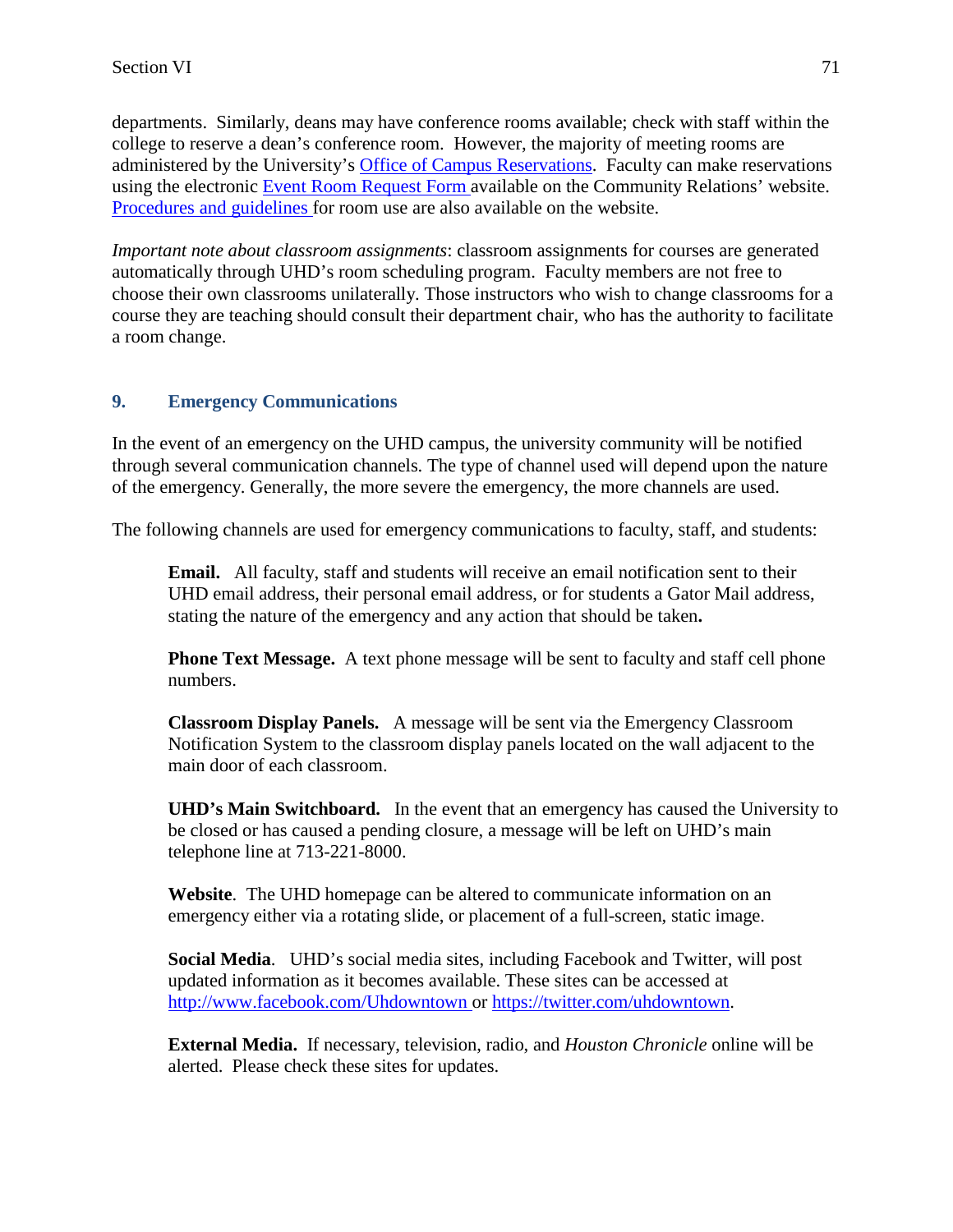## *Update Your Contact Information*

To maximize the efficacy of UHD's emergency communications system, it is important that all UHD employees keep emergency contact information updated in the UHD contact system, which can be accessed on the website via *MyUHD*. Select the "Faculty & Staff" options and click on *My Profile and Emergency Alerts* under *My Online Transactions*.

# **10. Jesse H. Jones Student Life Center Services and Programs**

The Jesse H. Jones Student Life Center (713-221-8225) provides faculty, staff, and students with programs and facilities that offer vigorous, fun-filled, health-promoting, physical activity conducive to wellness and personal development. Through a well-equipped recreational facility, fitness programs, intramural sports, and club sports, members will be motivated to embrace a healthy lifestyle, which may ultimately enhance their quality of life.

## *Membership*

The programs and services of Sports and Fitness are open to all UHD faculty and staff at no cost. Additional types of memberships such as UHD Alumni and Friends Memberships are available for a nominal fee.

## *Jesse H. Jones Student Life Center*

The three-level, 30,000-square-foot Jesse H. Jones Student Life Center includes two courts equipped for basketball, volleyball, and badminton; a multipurpose studio designed for aerobics, dance and martial arts; and a fitness center with state-of-the-art weight equipment and cardiovascular units. Lockers and showers are available.

## *Fitness Programs*

Fitness programs are offered at various times throughout the week from certified instructors. Programs include Aerobics, Zumba, Boot Camp, Pilates, Karate, Yoga, Hip Hop, and Latin Dance. There is no additional fee for these classes. Personal trainers are available to UHD faculty and staff for only \$20. Massages are available for \$35 for UHD faculty and staff. Nutrition counseling is also available free of charge. Healthy workshops are offered monthly covering various topics such as nutrition, counseling, and exercise.

## *Intramural Sports*

Intramural sports programs are designed to provide opportunities for UHD members to participate in organized sports activities. Individual and team sports are offered in over 12 different sports. Leagues are created for competitive and casual participants alike, and there are several co-ed activities.

# *Club Sports*

Club sports provide members with opportunities to pursue active involvement and improvement in an extramural sport or activity, such as baseball, basketball, soccer, volleyball, cheerleading, cycling, and powerlifting. Clubs teams are encouraged to represent the university at local, regional and national competitions. Eligibility for some club teams is limited to currently